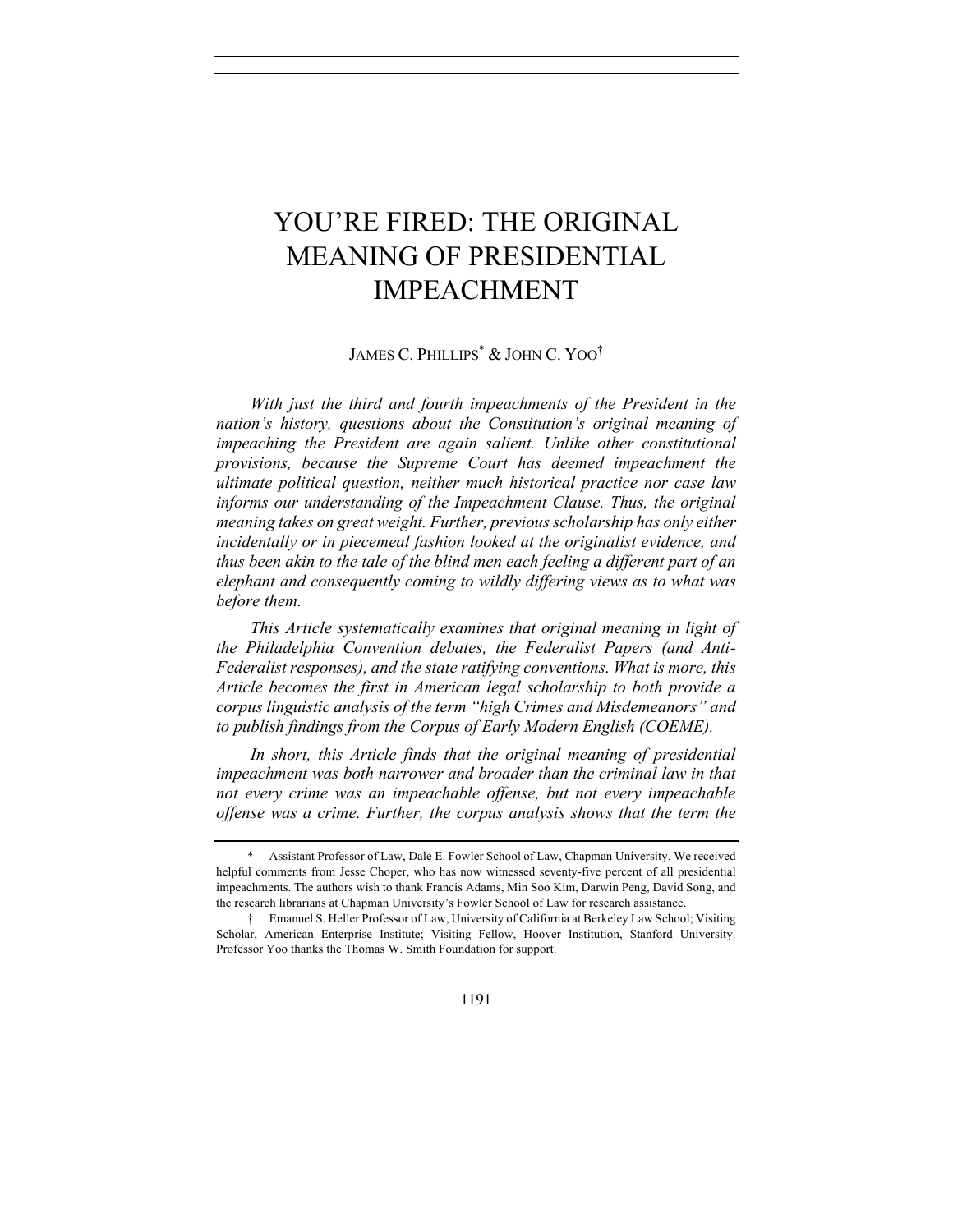1192 *SOUTHERN CALIFORNIA LAW REVIEW* [Vol. 94:1191

*Founders adopted was not by accident but was an established term of art in Britain. This Article then applies these findings to the first impeachment of President Trump, providing an in-depth analysis of the proceeding in light of the Constitution's original meaning, critiquing arguments made on both sides.*

#### TABLE OF CONTENTS

| II. IMPEACHMENT: THE ORIGINAL UNDERSTANDING1214          |  |
|----------------------------------------------------------|--|
|                                                          |  |
| B. BRITISH USAGE OF "HIGH CRIMES AND MISDEMEANORS"  1222 |  |
| C. THE DRAFTING OF THE IMPEACHMENT CLAUSE  1234          |  |
|                                                          |  |
|                                                          |  |
|                                                          |  |
|                                                          |  |
|                                                          |  |

# **INTRODUCTION**

In 2020, for just the third time in its history, the Senate conducted an impeachment trial of the President. While the 2020 case of President Donald Trump presented different facts than those of President Andrew Johnson in 1868 or President Bill Clinton in 1998, the Senate rendered the same verdict of acquittal. Initial investigations had probed whether President Trump or his campaign had coordinated with Russia to influence the 2016 elections, and then pursued the possibility of obstruction of the investigations themselves. But when the Justice Department decided that it could not indict a sitting President, Congress focused its inquiry on whether President Trump had withheld foreign aid from Ukraine until its leaders launched an investigation into his opponent in the 2020 election, then-former Vice President and current President Joseph Biden.

Whether Congress could constitutionally remove President Trump through impeachment raises questions as old as the Republic and facts as new as social media. The Constitution uses language to define the grounds for impeachment, such as "high Crimes and Misdemeanors," that remains a mystery today. Does impeachment require a federal crime, or can it include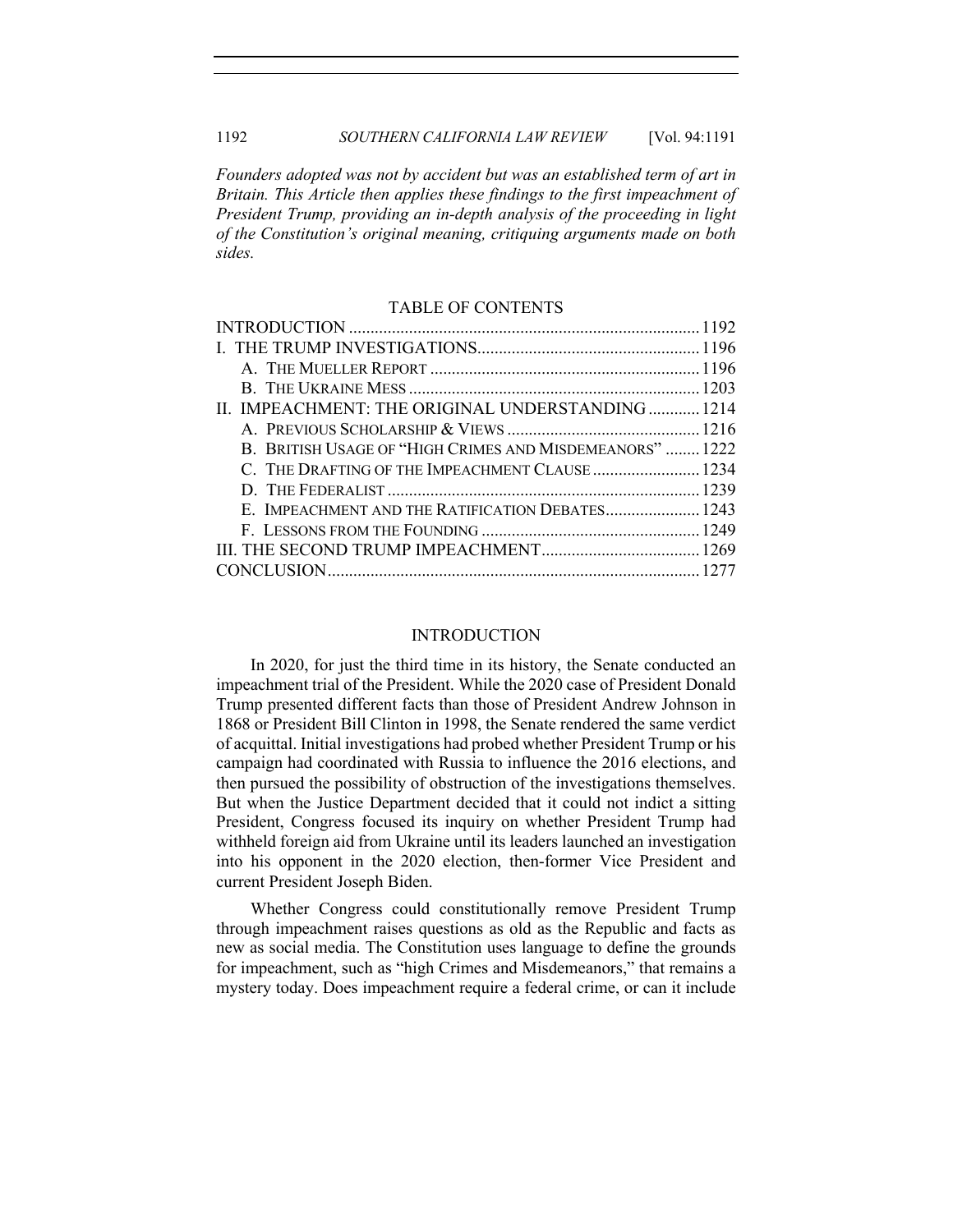abuses of power and obstruction of Congress? How would Congress define these "high Crimes and Misdemeanors" in a neutral way that would not deter future Presidents from invoking their legitimate authority or unduly place the executive under legislative control? Can Congress remove the President because of a good-faith disagreement over the scope of executive power or the meaning of the Constitution itself? Even if impeachment included noncriminal acts, does the Constitution require that the offenses rise to a level of seriousness that justify removal? President Trump's case raised the further question whether Congress could remove the President for actions that had a plausible public interest, or whether the legislature need only find that the President had pursued personal interests as well. The 2020 trial finally asked whether impeachment provides the only remedy for presidential misconduct, or whether the Constitution provides other remedies.

This Article seeks to answer these questions by examining the original understanding of presidential impeachment. We undertake this analysis both because the Framers' work formed the central basis for both the prosecution and defense cases during the President Trump's first impeachment and because other guides to constitutional meaning are lacking. As the Supreme Court has decided that impeachment qualifies as a "political question" outside Article III's case or controversy requirement,<sup>1</sup> these questions have no legal answers from traditional sources, such as judicial opinions. Practice also provides little help. The House of Representatives has impeached only two other Presidents in American history. In the wake of President Abraham Lincoln's assassination, Republicans in Congress found their plans for a radical reconstruction of the South frustrated by the new President Andrew Johnson, a Southern Democrat who favored a more lenient peace.<sup>2</sup> In 1868, the House impeached President Andrew Johnson for conducting himself in office in a disgraceful, yet not illegal, manner. President Johnson broke prevalent norms by speaking directly to the people to lobby for legislation and attacking Congress as "traitors." Congress responded by including an article of impeachment for his unacceptable rhetoric.3 To strengthen their case, congressional Republicans made it a crime for the President to fire his cabinet officers without their consent—a law that the Supreme Court would later find an unconstitutional infringement of the President's removal power.4

<sup>1.</sup> Nixon v. United States, 506 U.S. 224, 253 (1993).

<sup>2.</sup> *See* MICHAEL LES BENEDICT, THE IMPEACHMENT AND TRIAL OF ANDREW JOHNSON 87 (1973).

<sup>3.</sup> Jeffrey K. Tulis, *Impeachment in the Constitutional Order*, *in* THE CONSTITUTIONAL PRESIDENCY 229, 232 (Joseph M. Bessette & Jeffrey K. Tulis eds., 2009).

<sup>4.</sup> Myers v. United States, 272 U.S. 52, 176 (1926).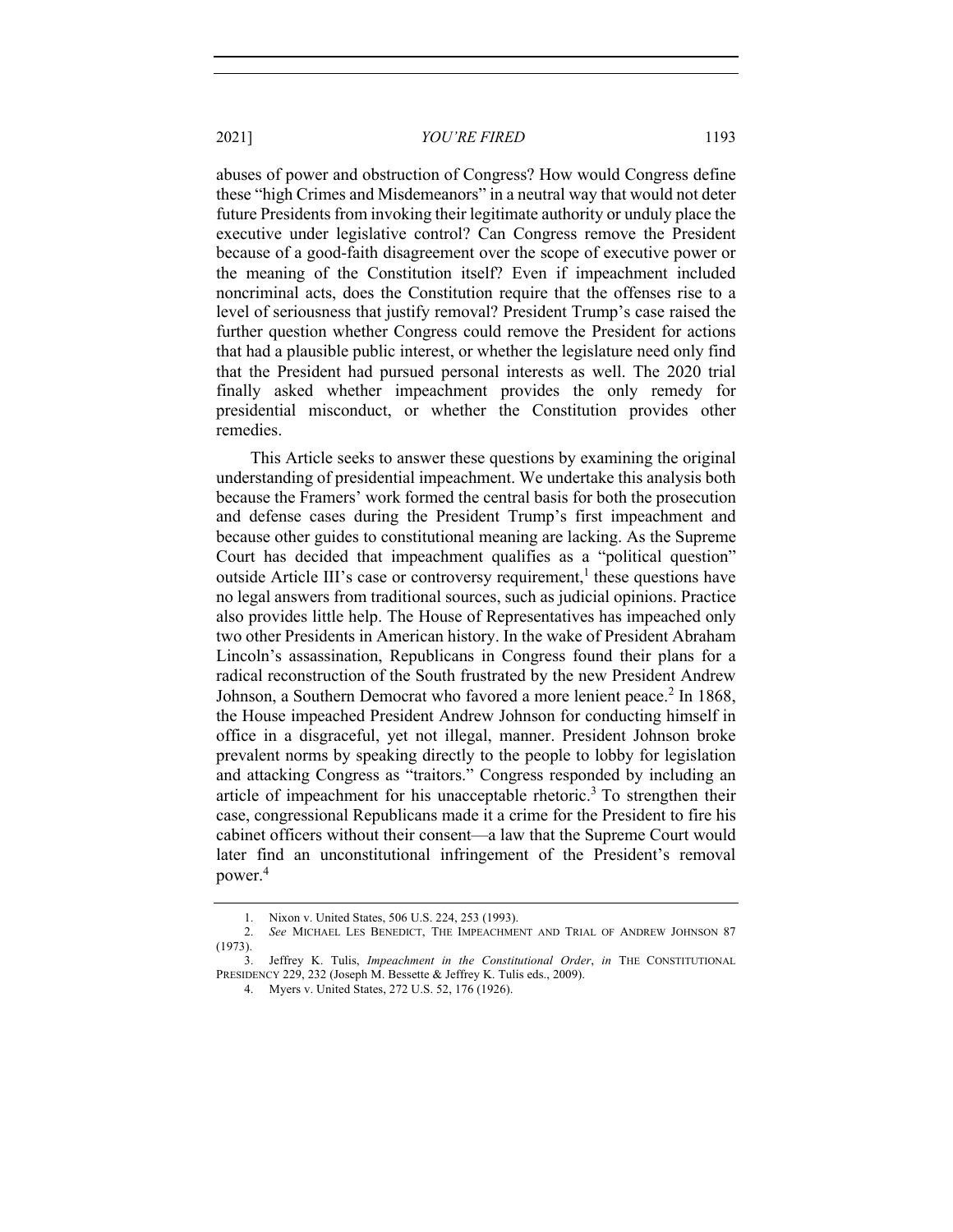Exactly 130 years later, the House flexed its impeachment powers for only the second time in its history, but over the sordid and banal rather than the high and mighty. Rather than the reconstruction of the nation after a terrible Civil War, the impeachment of President Bill Clinton asked whether the President had committed perjury about his affair with a White House intern, Monica Lewinsky. The President had committed a crime, but the independent counsel, Kenneth Starr, concluded that the Justice Department could not indict a sitting President, much as it would almost two decades later. Instead, Starr referred the case to Congress to decide whether to take action. While the House impeached along a party-line vote, the Senate refused to convict, also on a close party-line vote. It seemed that President Clinton's argument that he had only lied about sex and had not committed any harm to the nation on a par with treason or bribery, seemed to carry the day. But the partisan nature of the vote also suggested that impeachment and removal would become a test of party discipline, in that Presidents would likely survive so long as they could maintain the support of thirty-four Senators of their party.

A third President, Richard Nixon, likely would have faced impeachment and removal had he not resigned on August 9, 1974. Both a special counsel and the House had launched probes into a burglary of Democratic Party offices at the Watergate Hotel during the President's reelection campaign. After the Supreme Court ordered President Nixon to obey a subpoena for White House tapes of meetings where the President had allegedly ordered the cover-up of the break-ins, the Judiciary Committee reported three articles of impeachment to the full House. President Nixon resigned before the House could vote but only after he had met with delegations of Republican congressmen who told him that he would likely lose the votes in Congress. While the committee had considered a wide variety of charges, such as bombing Cambodia without congressional authorization and tax cheating, in the end it recommended impeachment only for obstruction of the special counsel investigation, impeding the House's probe, and for violating the individual rights of his political enemies through misuse of the CIA, FBI, and IRS. Unlike the Johnson and Clinton examples, however, President Nixon's case never came to a vote in the House, not to mention a full trial in the Senate. It is difficult to conclude, therefore, that President Nixon's resignation creates some kind of precedent in the way that the 1868 and 1998 examples might.

It is not even clear that the Nixon case or even the Johnson and Clinton impeachments should create any precedent, in a judicial sense, for Congress. In both the Johnson and Clinton cases, the Senate refused to convict. It could have found that the House had not "proved" its facts, though in both cases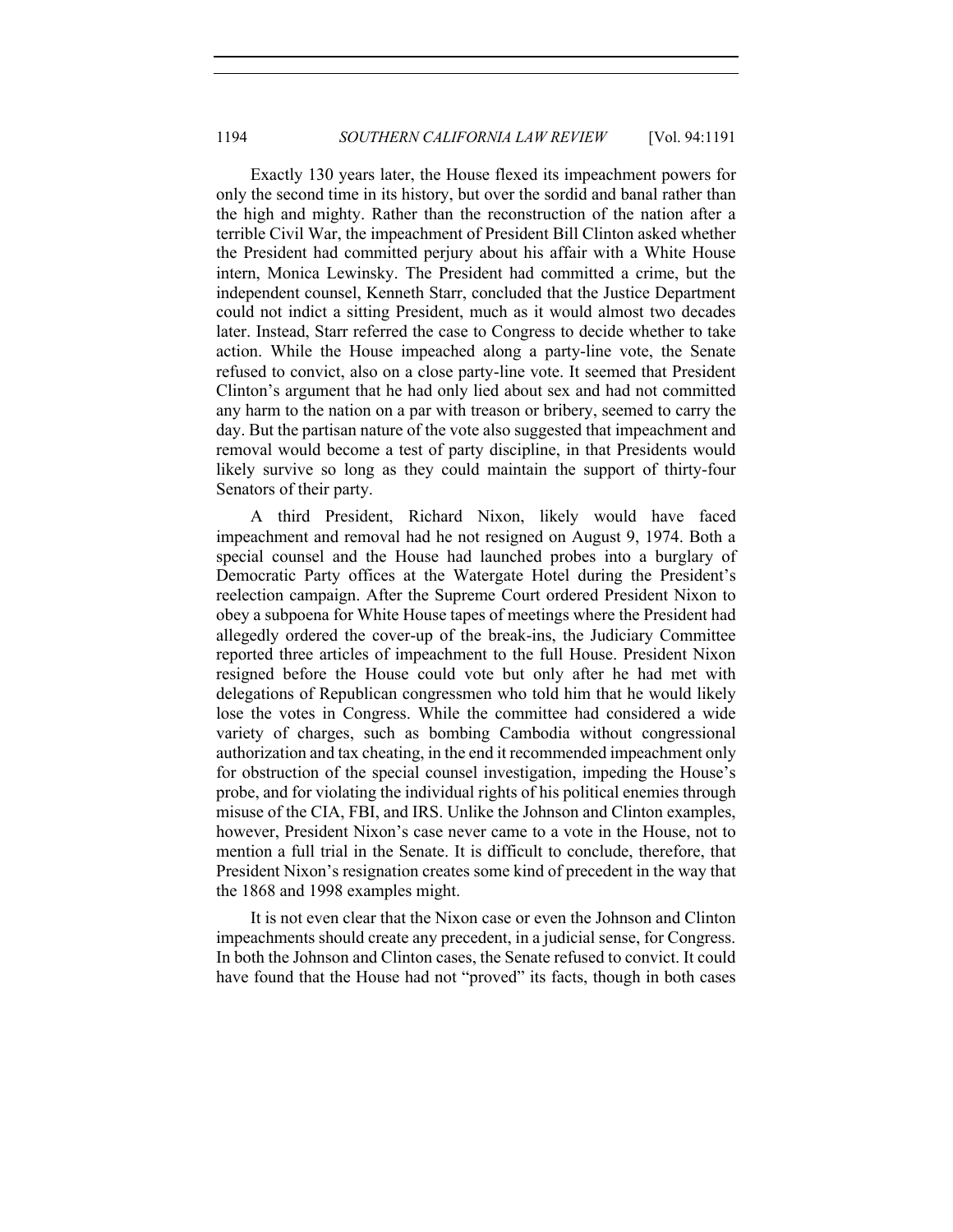the facts seemed fairly clear. President Johnson had indeed fired his Secretary of War without the consent of Congress; President Clinton had lied to prosecutors in a deposition recorded on video. If the facts were proven, then the Senate must have acquitted because they did not amount to high crimes and misdemeanors as defined by the Constitution. But the Senate leaves behind no written opinion to explain its decision because it acts much as a jury in a criminal trial to solely determine conviction. Therefore, we can draw no firm legal precedents from these earlier impeachments.

A previous Senate, moreover, could not bind a future Senate to its interpretation of the constitutional standards on impeachment. One Congress generally cannot bind a future Congress; as with all three branches of government, Congress can simply undo any action by a past Congress by passing a repealing law or rule. The Senate that tried President Andrew Johnson may well have concluded that it should not remove a President for exercising the executive power to fire cabinet officers. It could have believed that the exercise of constitutional power could not qualify as a high crime or misdemeanor, or it could have thought the President had to actually violate federal criminal law. But the Reconstruction Senate never took a vote, issued an opinion, or enacted an internal rule that interpreted the standard for impeachment. Even if it had, a contemporary Senate could change any rule or opinion by majority vote, just as the Senate changed the filibuster rule to exclude judicial and cabinet appointments. Senators who wanted to follow the Johnson or Clinton impeachments as some sort of precedent would have to appeal to tradition, rather than any legal rule, to govern a Trump impeachment.

Without any legal precedents, or even any system of binding practice, the original understanding of the Constitution becomes magnified in importance. The Constitution does not provide for the trial or punishment of a sitting President by prosecutors or a regular court. Instead, the Impeachment Clause creates a means to remove "the President, Vice President, and all civil Officers of the United States."<sup>5</sup> It vests the power to impeach in the House and specifies no vote requirement, so we have always assumed it occurs by majority vote. Impeachment amounts to an indictment in a criminal case, in which prosecutors decide they have enough evidence to bring a prosecution before a jury. Vesting the power in the House, rather than prosecutors or judges, could suggest that impeachment will not fall solely within the preserve of law, but will involve politics as well. Without any reading of the Impeachment Clauses based on legal authorities, Congress might allow politics to overwhelm law in its indictment and trial of

<sup>5.</sup> U.S. CONST. art. II, § 4.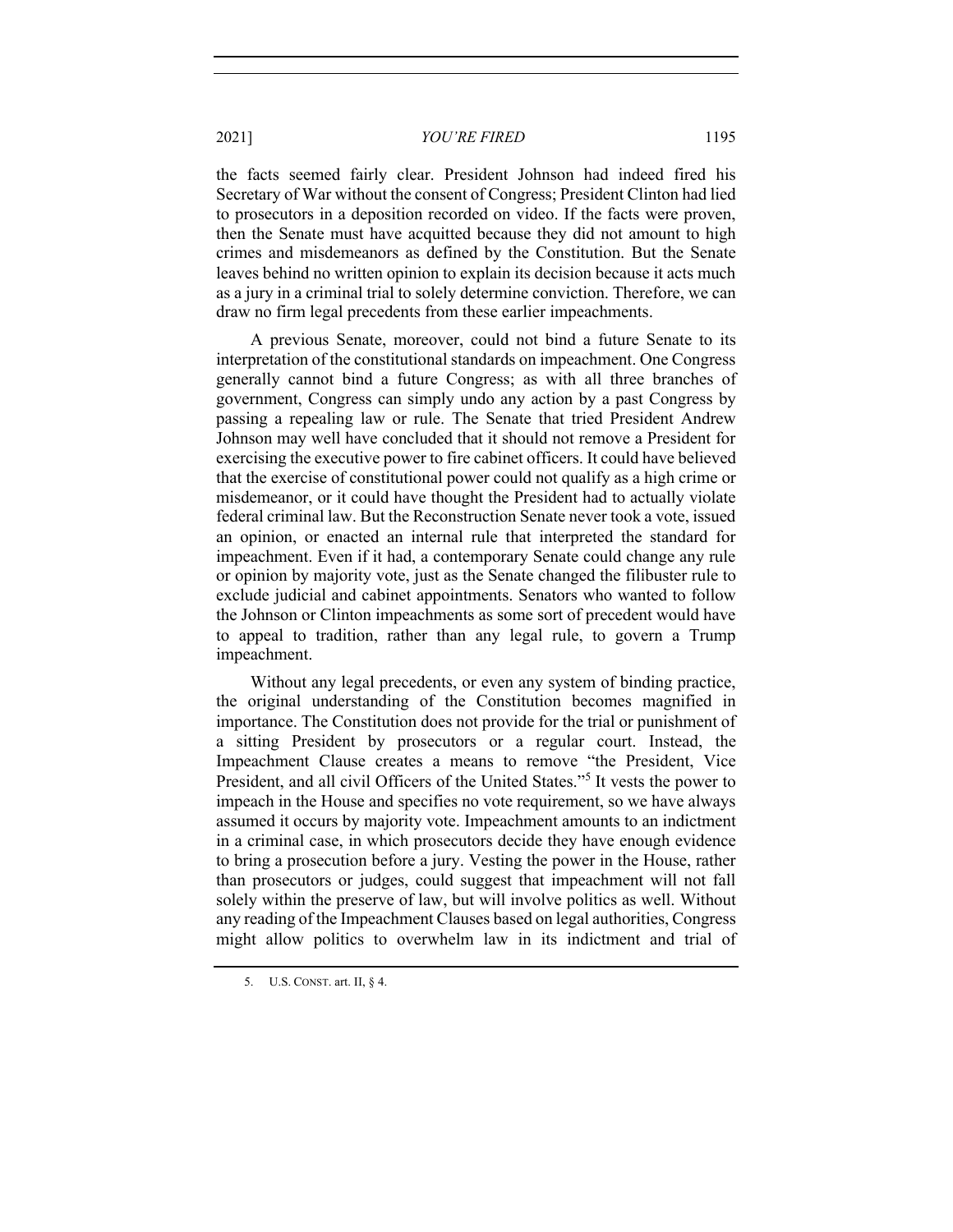Presidents. Then-House Minority Leader Gerald Ford, for example, defended the impeachment of Justice Douglas because "an impeachable offense is whatever a majority of the House of Representatives considers it to be at a given moment in history."<sup>6</sup>

Our analysis reveals new sources of materials that make the first Trump impeachment more complex than presented in the trial, debates, and media commentary. Contrary to the claims of President Trump's defense, we find that the Framers understood "high Crimes and Misdemeanors" to include conduct that went beyond the violation of federal criminal law. Such offenses could include abuse of power; but we also conclude that these acts had to inflict serious harm upon the nation. A President could commit a crime, but it would not impose sufficient injury upon the public to justify removal (as with the Clinton example). A President could also commit no crime, but his misconduct or negligence could so harm the nation as to justify removal from office. We also find that the Framers were so worried that Congress would turn impeachment toward partisan political purposes that they erected the two-thirds requirement for conviction to preserve executive independence. Instead of impeachment, the Framers expected that elections would provide the primary check on presidential misconduct.

This Article proceeds in three parts. Part I reviews the investigations into President Trump, his first impeachment and trial, and his acquittal. Part II uses both new and old techniques to recover the history of the drafting and ratification of the Constitution. We use computerized textual analysis corpus linguistics—of British materials pre-dating the Constitution's framing to analyze what those of the founding generation would have believed the phrase "high Crimes and Misdemeanors" meant. We then examine the drafting and ratification of the Constitution to understand how the Founders expected the Impeachment Clauses to work. Part III draws forth lessons from this history and applies them to the issues raised by the Trump impeachment.

# I. THE TRUMP INVESTIGATIONS

# A. THE MUELLER REPORT

For progressives, a heady brew of criminal investigation and impeachment had inflated their hopes of overturning the results of the 2016 elections. They hoped that Mueller's probe into the Trump campaign's

<sup>6.</sup> Kenneth C. Davis, *The History of American Impeachment*, SMITHSONIAN MAG. (June 12, 2017), https://www.smithsonianmag.com/history/what-you-need-know-about-impeachment-180963645 [https://perma.cc/56EW-YKLU].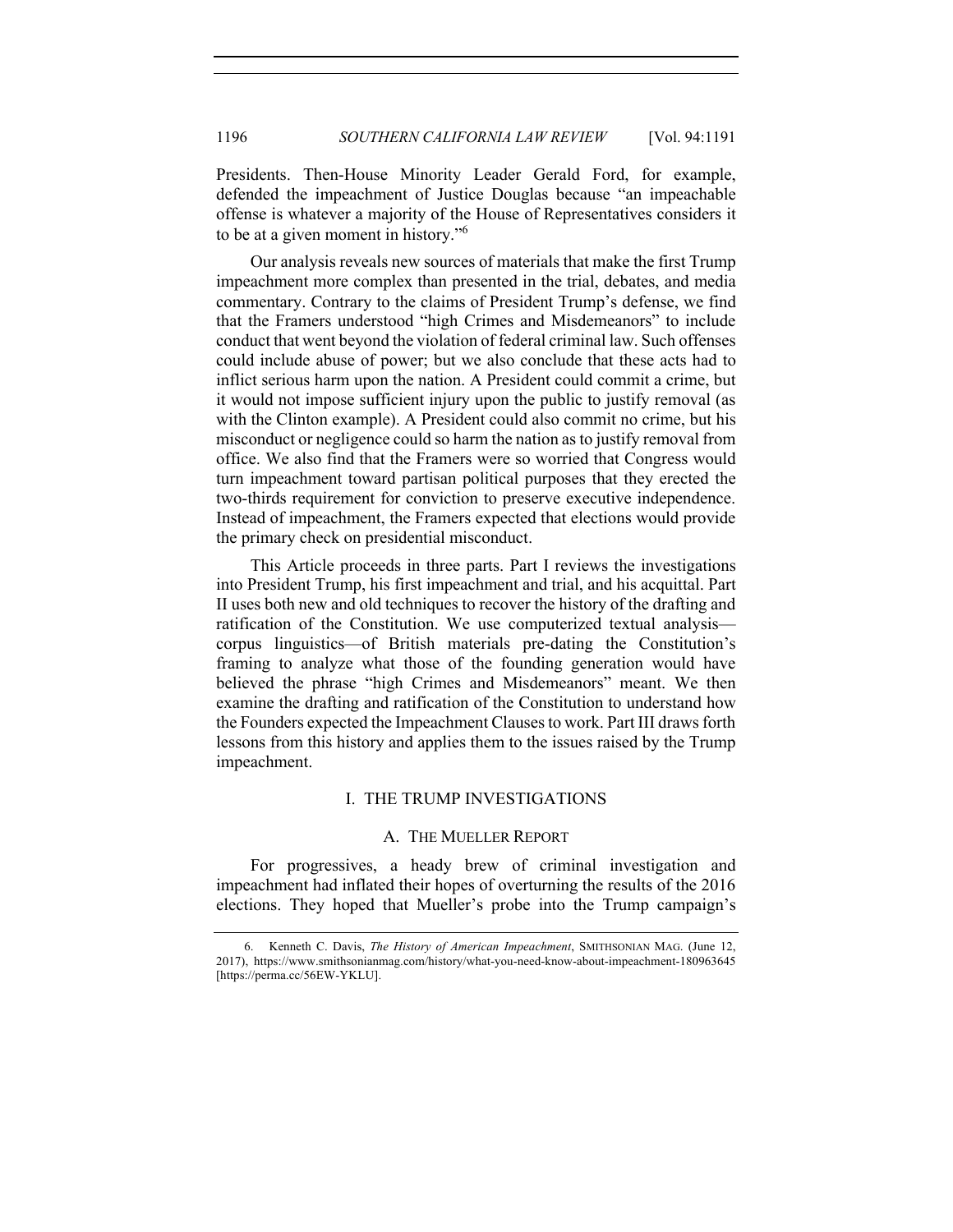contacts with Russian intelligence would yield indictments not just of highranking officials—and it did—but also somehow produce the prosecution of the President himself.

In his public release of the Mueller report, Attorney General William Barr only underscored this lesson by refusing to indict President Trump for obstruction of justice. But this is no perverse reading of criminal law. For all of the complaints about the Mueller probe, first from Republicans that it relied too heavily on partisans, then from Democrats that it contained no indictment of the President, the Mueller investigation's constitutional defects doomed it from the start. The Constitution itself establishes impeachment, not prosecution, as the answer to a corrupt or abusive President.

President Trump's critics, however, displayed a Janus-like face to the public on impeachment. Within a month of Mueller's July 2019 public testimony, about half of the Democrats (112 out of 235) in the House of Representatives had gone on record to demand impeachment.<sup>7</sup> House Judiciary Chairman Jerrold Nadler (D-N.Y.), whose committee would launch any impeachment proceedings, said after the Mueller hearings that President Trump "richly deserves impeachment" and "has done many impeachable offenses, he's violated the law six ways from Sunday."8 While agreeing that the President had committed crimes, Speaker Nancy Pelosi resisted pleas from her party to begin impeachment. "We will proceed when we have what we need to proceed, not one day sooner," she told reporters shortly after the hearings.<sup>9</sup> Pelosi dismissed accusations that she was trying to "run out the clock" with her reluctance to start impeachment proceedings. <sup>10</sup> But she has also made no secret of her belief that impeachment would only spark a partisan fight with no hope of prevailing in the Senate, which could well turn the electorate toward President Trump's favor.

Democrat reluctance to strike off into impeachment reflects not just political calculation, but also the deeper constitutional challenges in removing a President. Democrats would have a hard time explaining whether

<sup>7.</sup> JM Rieger & Kevin Schaul, *Which House Members Voted to Impeach Trump*, WASH. POST (Dec. 11, 2019), https://www.washingtonpost.com/graphics/2019/politics/impeachment-support-housedemocrats/?utm\_term=.5d34102f11e6 [https://perma.cc/3Q3V-R8BQ].

<sup>8.</sup> Karoun Demirjian, *Top Democrat on House Judiciary Committee Says Trump 'Richly Deserves Impeachment*,*'* WASH. POST (July 28, 2019, 1:32 PM), https://www.washingtonpost.com/nati onal-security/top-democrat-on-judiciary-committee-says-trump-richly-deserves-impeachment/2019/07/ 28/a1e07990-b13b-11e9-951e-de024209545d\_story.html [https://perma.cc/996A-XX5D].

<sup>9.</sup> Nancy Pelosi, *House Speaker Weekly Briefing*, C-SPAN, at 9:15 (July 26, 2019), https://www.c-span.org/video/?463037-1/speaker-pelosi-shes-not-run-clock-impeachment [https://per ma.cc/VH7V-Y3TF].

<sup>10.</sup> *Id.* at 9:00.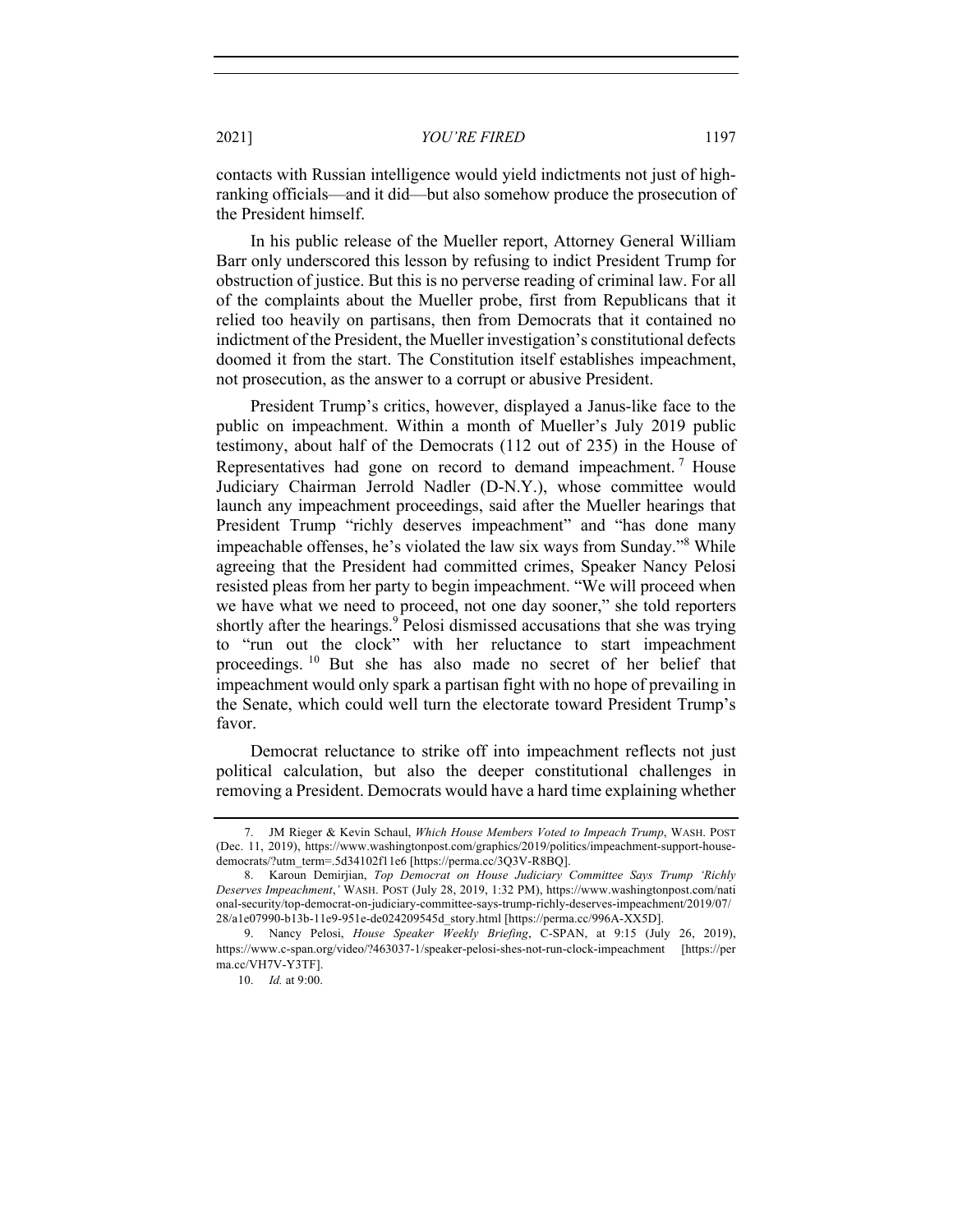President Trump's conduct would qualify as "Treason, Bribery, or other high Crimes and Misdemeanors" as required by Article II, Section 4 of the Constitution. Democrats might argue that conspiring to hack into Hillary Clinton's or the Democratic National Committee's computers constituted a crime, much like the Watergate burglary of 1972, or that spreading the information amounted to a breach of federal classification laws. But they would have to justify impeachment after Mueller had found insufficient evidence of "collusion." In the Mueller hearings in July 2019, Democrats focused mostly on the second volume of the Mueller report, which probed whether President Trump had committed obstruction of justice.<sup>11</sup> Again, Democrats would have to explain why they could use impeachment after Attorney General William Barr found insufficient evidence to prosecute.

Some Democrats demanded President Trump's removal not for violating any law at all, but for his conduct in office. Representative Al Green  $(D-Text.)$ ,<sup>12</sup> for example, introduced articles of impeachment because of President Trump's racist rhetoric, especially his July 2019 tweets that the "squad" of ultra-liberal, first-term Representatives Ilhan Omar of Minnesota, Alexandria Ocasio-Cortez of New York, Rashida Tlaib of Michigan, and Ayanna Pressley of Massachusetts should "go back and help fix the totally broken and crime infested places from which they came."13 While racist in nature and, at the very least, a breach of the norms of modern presidential speech, the tweet and others like them do not violate any federal laws. Democrats would have to explain why conduct that breaks no law can still qualify as a high crime and misdemeanor, when Republicans in the 1990s impeached President Bill Clinton for perjury before Whitewater investigators, not his affair with intern Monica Lewinsky. Other Democrats have launched investigations into President Trump's tax returns, his alleged hush payments to women, and shady real estate and business deals. But Democrats would have to argue that the Constitution allows them to impeach a President not for conduct in office, but his activities before he took office.

Some Democrats, of course, have demanded impeachment from day one. Elizabeth Holtzman, a young Member of the House at the time of

<sup>11.</sup> *See generally Robert Mueller Testifies Before Two House Committees*, C-SPAN (July 24, 2019), https://www.c-span.org/video/?462628-1/robert-mueller-congressional-testimony [https://per ma.cc/T4QL-SL2F].

<sup>12.</sup> This was not Representative Green's first attempt at jumpstarting impeachment of President Trump. *See* Brian Naylor, *Impeachment Timeline: From Early Calls to a Full House Vote*, NPR (Dec. 17, 2019, 5:00 AM), https://www.npr.org/2019/12/17/788397365/impeachment-timeline-from-earlycalls-to-a-full-house-vote [https://perma.cc/M98R-92G8]. He and Representative Brad Sherman (D-CA) "filed an article charging Trump obstructed justice, two months after the president fired then-FBI director James Comey." *Id.* And they reintroduced their article after Democrats won the House. *Id.*

<sup>13.</sup> @realDonaldTrump, TWITTER (July 14, 2019, 6:42 A.M.), https://twitter.com/realdonald trump/status/1150381395078000643 [https://perma.cc/4UT2-KV27].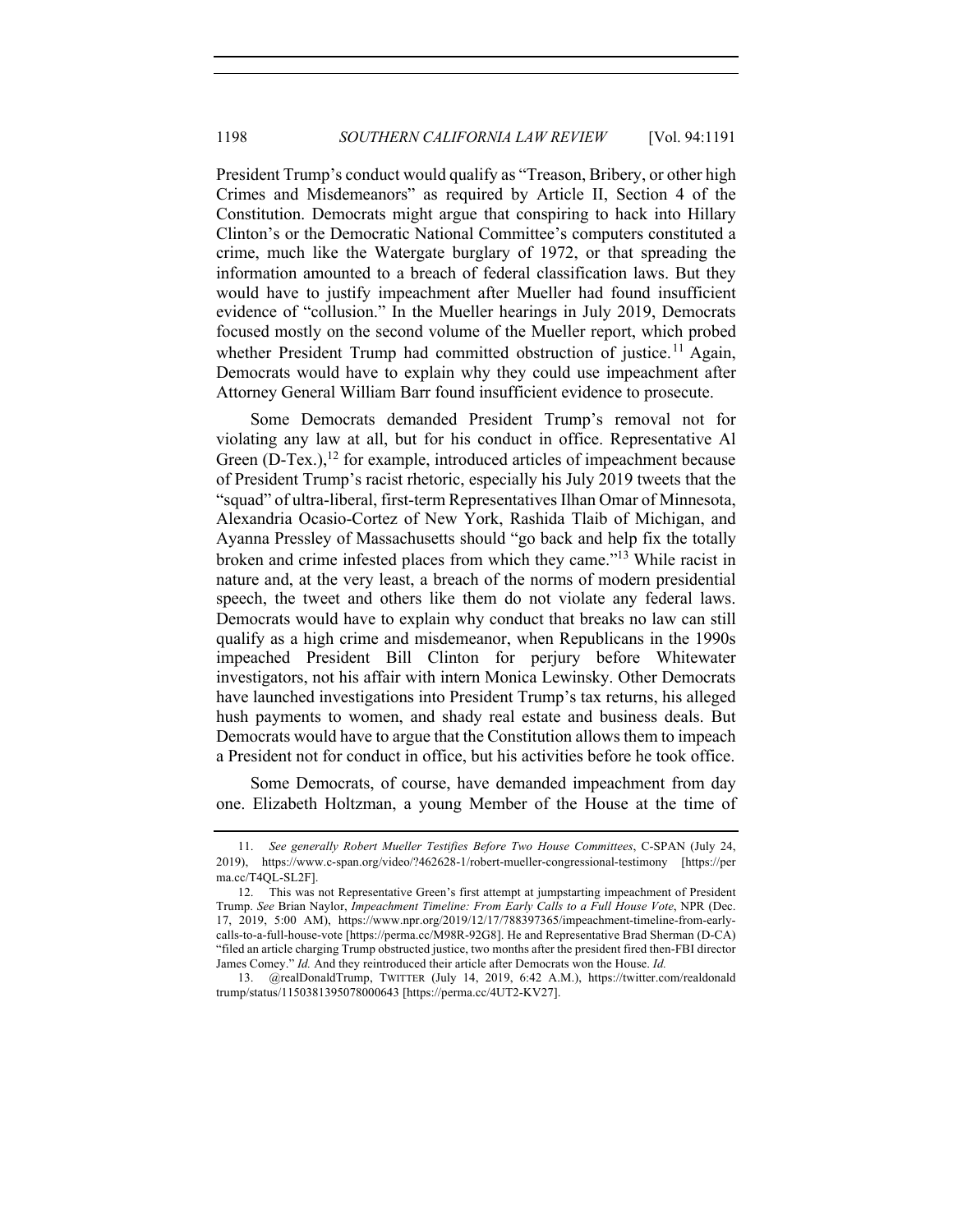Watergate, set out *The Case for Impeaching Trump* in 2018. Calling for the impeachment of Republicans has become a full-time job for Holtzman, who also wrote several books demanding George W. Bush's impeachment, too. Nevertheless, what were President Trump's misdeeds after just less than two years in office? "He has refused to protect our system of free elections from foreign interference; he has relentlessly attacked the administration of justice $[\cdot]$ ... he has failed to separate his personal business from the country's," she writes, "[A]nd to cover up these misdeeds, he has systematically lied and assailed the press."<sup>14</sup> Professor Allan J. Lichtman reports that he was predicting impeachment even before President Trump had won the November 2016 election.<sup>15</sup> What were his offenses after less than a year and a half in office? A "penchant for lying, disregard for the law, and conflicts of interest," which Lichtman said were "lifelong habits," and "a history of mistreating women and covering up his misdeeds."<sup>16</sup> President Trump had "dubious connections to Russia [that] could open him to a charge of treason" and "disdain for constitutional restraints."17 Further, President Trump "could commit his crime against humanity, not directly through war, but indirectly by reversing the battle against catastrophic climate change, upon which humanity's well-being will likely depend."18

As the end of President Trump's term in office neared, even House Democrats had discarded the idea that failing to fight climate change amounted to an impeachable offense. Instead, critics focused on Mueller's decision not to prosecute President Trump for obstruction of justice. But the President's opponents should welcome Mueller's declination (as the choice not to prosecute is known). Declining to prosecute returns the duty to curb presidential abuses of power to its constitutional seat: Congress. Mueller makes clear that he "conducted a thorough factual investigation in order to preserve the evidence when memories were fresh and documentary materials were available" even though he could not prosecute a sitting President.<sup>19</sup> Why? Mueller argues that DOJ does not prosecute sitting Presidents so as not to "potentially preempt constitutional processes for addressing

<sup>14.</sup> ELIZABETH HOLTZMAN, THE CASE FOR IMPEACHING TRUMP 1 (2018). *See generally* JOHN C. CONYERS,JR. & ELIZABETH HOLTZMAN, THE CONSTITUTION IN CRISIS: THE HIGH CRIMES OF THE BUSH ADMINISTRATION AND A BLUEPRINT FOR IMPEACHMENT (2007); ELIZABETH HOLTZMAN & CYNTHIA L. COOPER, THE IMPEACHMENT OF GEORGE W. BUSH: A PRACTICAL GUIDE FOR CONCERNED CITIZENS (2006).

<sup>15.</sup> *See generally* ALLAN J. LICHTMAN, THE CASE FOR IMPEACHMENT (2017).

<sup>16.</sup> *Id.* at xiii.

<sup>17.</sup> *Id.*

<sup>18.</sup> *Id.*

<sup>19.</sup> 2 ROBERT S. MUELLER, III, REPORT ON THE INVESTIGATION INTO RUSSIAN INTERFERENCE IN THE 2016 PRESIDENTIAL ELECTION 2 (2019), https://www.justice.gov/archives/sco/file/1373816/ download [https://perma.cc/CTV6-XGJT].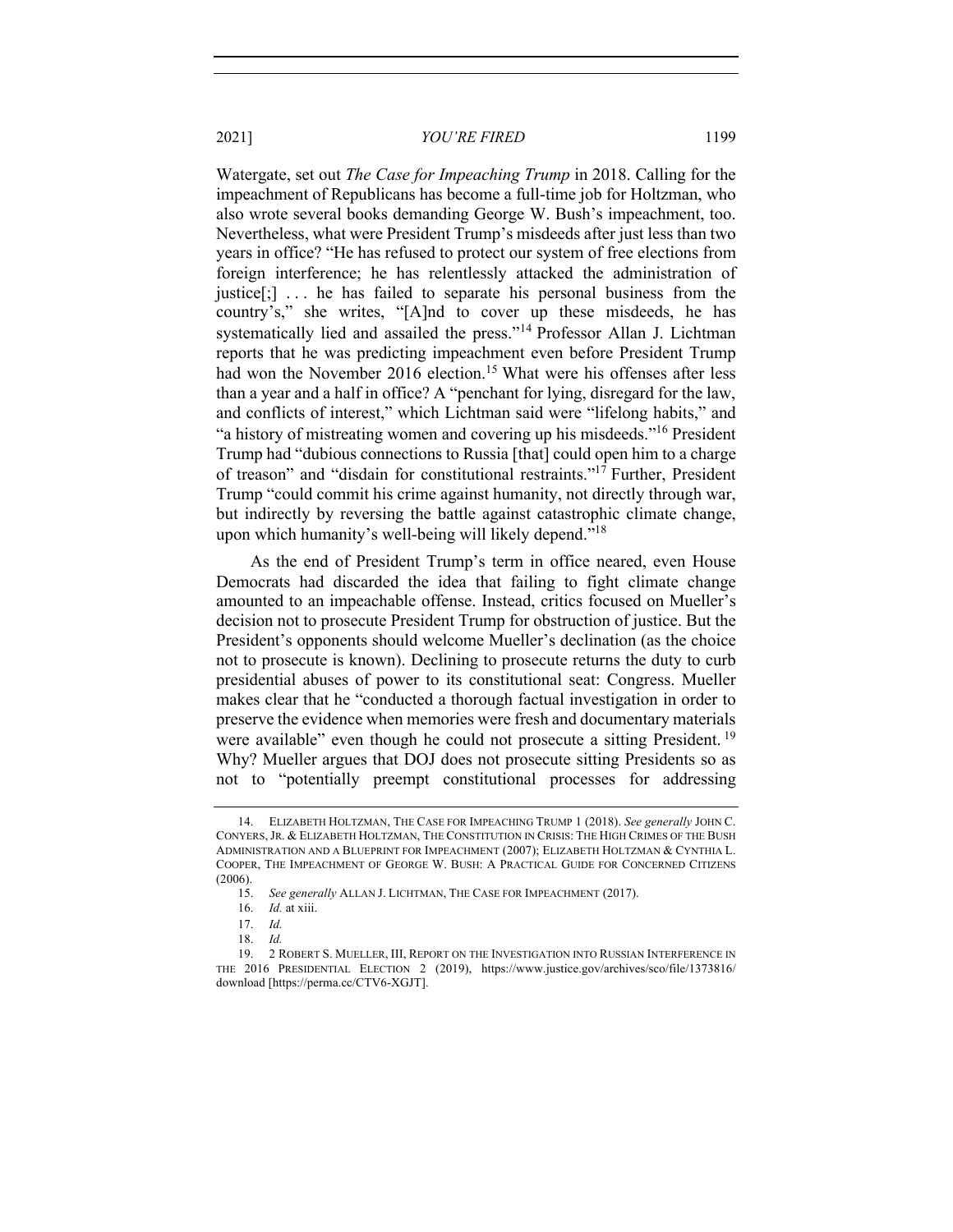presidential misconduct." <sup>20</sup> The only mechanism that the Framers established to remedy presidential abuse of power remains impeachment.

While Congress wanted to transfer the fraught decision on whether to remove President Trump on to the special counsel, Mueller properly refused to accept this effort to fundamentally alter the separation of powers. Congress can conclude that the same conduct raised in the Mueller report justifies removal from office even if it is not criminal, but that will require Congress to take the political and constitutional accountability for undoing the results of a presidential election. President Trump, on the other hand, could defeat impeachment by retaining the support of at least thirty-four of the fifty-three Republican Senators in any trial. To do this, he would need more than just political cunning. He would have to argue that the major obstruction charges unconstitutionally infringe on his constitutional authority to manage the executive branch and that Mueller's other evidence does not prove an impeachable offense. House Democrats had no stomach for that fight; they never initiated impeachment proceedings over the Russian conspiracy or obstruction of justice claims.

After an expensive and damaging two-year probe, Robert Mueller unintentionally did President Trump a great favor. The special counsel's report definitively cleared President Trump, his campaign, and his administration of conspiring with Russia to break federal law. Mueller's investigation found significant Russian efforts to influence the elections and to harm Hillary Clinton's candidacy. The special counsel, for example, indicted multiple Russian hackers and concluded that the "Russian government interfered in the 2016 presidential election in sweeping and systematic fashion." <sup>21</sup> But it found no cooperation by the obvious beneficiaries, the Trump campaign. Regarding "collusion," however, the report stated that "the investigation did not establish that members of the Trump Campaign conspired or coordinated with the Russian government in its election interference activities."<sup>22</sup> At the cost of a year and a half, platoons of investigators, and millions of dollars, Mueller's investigation should have put to rest the claim that President Trump had conspired with Russian agents to sabotage the Clinton campaign.

But the Mueller report opened a door and refused to reach the same conclusion on the issue of presidential obstruction of justice. The special counsel identified ten separate incidents where, the report suggested,

<sup>20.</sup> *Id.* at 1.

<sup>21.</sup> *Id.*

<sup>22.</sup> 1 ROBERT S. MUELLER, III, REPORT ON THE INVESTIGATION INTO RUSSIAN INTERFERENCE IN THE 2016 PRESIDENTIAL ELECTION 2 (2019), https://www.justice.gov/archives/sco/file/1373816/ download [https://perma.cc/TV3F-5VGE].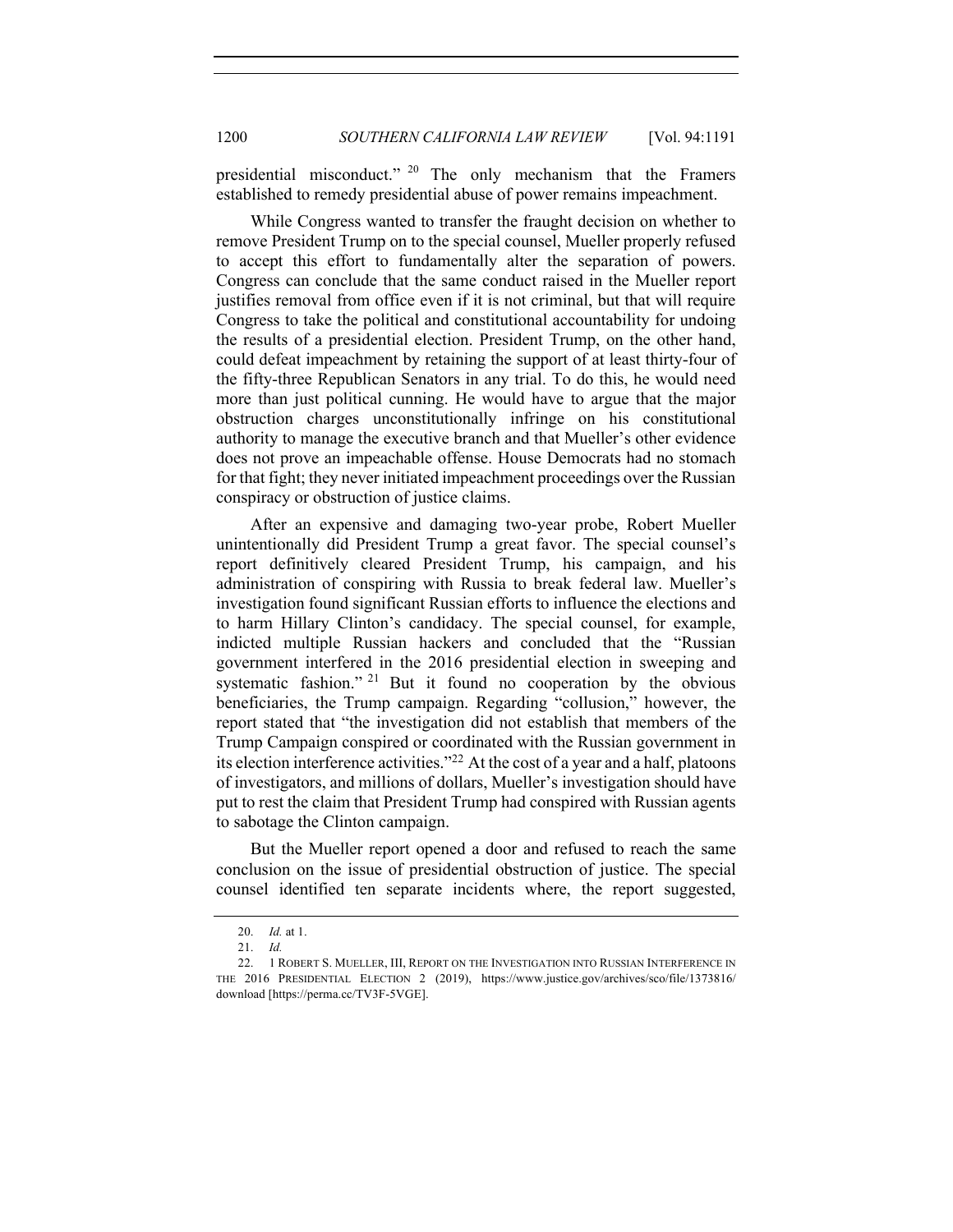President Trump may have tried to interfere with the probe itself. Some of the incidents included the picayune, such as candidate Trump denying any contacts with Russia yet declaring publicly: "Russia, if you're listening, I hope you're able to find the 30,000 [Clinton] emails that are missing."<sup>23</sup> But some of the incidents had a more serious cast, such as President Trump's decision to fire FBI Director Comey, which, as the President told NBC anchor Lester Holt, he thought "when I decided to just do it, I said to myself—I said, you know, this Russia thing with Trump and Russia is a made-up story."24 President Trump also considered separately firing Mueller and Attorney General Jeff Sessions because of the special counsel investigation, but White House staff did not follow up and the President ultimately dropped the idea.<sup>25</sup>

Mueller's theory of obstruction did not take traditional form. President Trump did not destroy evidence or threaten witnesses. Instead, it identified more subtle means that could have interfered with the probe, but also could have represented the President's good-faith exercise of his constitutional authority over law enforcement. Nor could Mueller nail down the critical element of obstruction: whether President Trump had the "corrupt" mental state to impede the special counsel probe during these ten episodes. Here, the probe made a critical turn. Rather than seek a live interview with the President, the special counsel allowed President Trump to submit written answers that placed off-limits any questions about obstruction. Without any testimony subject to follow up cross-examination, Mueller could not have reached any definitive conclusions about whether President Trump committed obstruction or not.

Despite a second volume of 182 pages devoted to potential obstruction of justice, Mueller decided "not to make a traditional prosecutorial judgment" and reach "ultimate conclusions about the President's conduct."<sup>26</sup> Mueller explicitly declared that his report did not exonerate the President either. In the opening minutes of the July 2019 House Judiciary Committee hearing, for example, Chairman Nadler asked about President Trump's multiple claims of vindication by the investigation. "And what about total exoneration? Did you actually totally exonerate the president?" Nadler asked. "No," Mueller replied.<sup>27</sup>

Both Mueller and Barr properly concluded that Justice Department

<sup>23.</sup> *Id.* at 49.

<sup>24.</sup> MUELLER, III, *supra* note 19, at 173.

<sup>25.</sup> *See id.* at 77–98.

<sup>26.</sup> *Id.* at 1, 8.

<sup>27.</sup> *Robert Mueller Testifies Before Two House Committees*, *supra* note 11, at 22:30.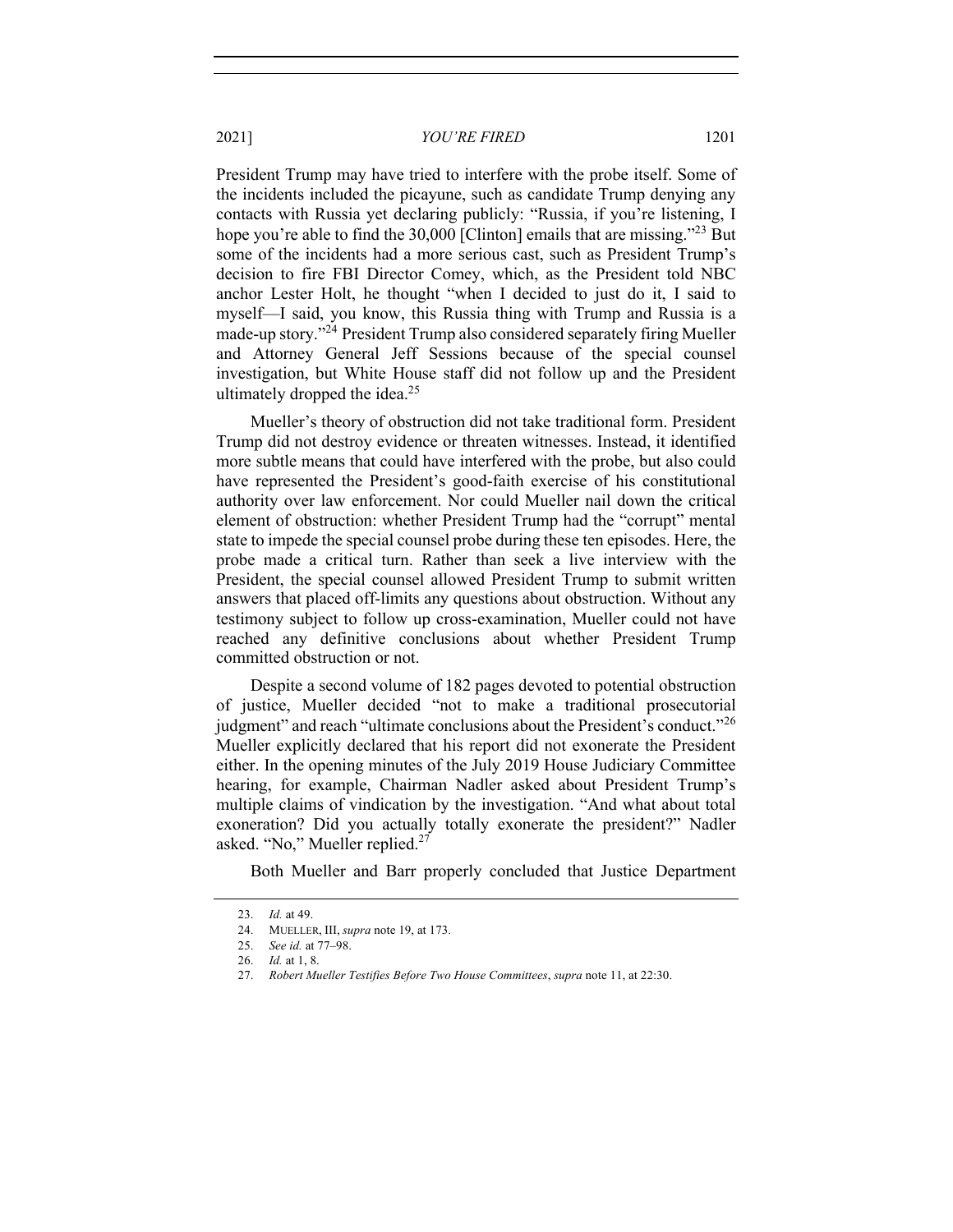legal opinions prohibited them from charging a sitting President with a federal crime. As the Clinton Office of Legal Counsel ruled in 2000, "the indictment or criminal prosecution of a sitting President would impermissibly undermine the capacity of the executive branch to perform its constitutionally assigned functions."28

But if both Mueller and Barr believed the constitutional bar on prosecuting a President settled the matter, they should never have allowed Volume II's obstruction probe. Instead, Barr reviewed the report and reached a decision, as the nation's top federal prosecutor, that "the evidence developed by the Special Counsel is not sufficient to establish that the President committed an obstruction-of-justice offense."<sup>29</sup> In his April 2019 press conference summarizing the Mueller report's findings, Barr argued that he worked within Mueller's "legal framework," despite his disagreements with it, and simply found that the evidence did not clear the bar for a case. $30$ 

But the Mueller report and Barr's declination to prosecute do not end the matter. While his reasoning to decline to prosecute was vague, it depended on impeachment as the proper constitutional method to remove Presidents who abuse their powers. Mueller made clear in his report that he "conducted a thorough factual investigation in order to preserve the evidence when memories were fresh and documentary materials were available" even though he could not prosecute a sitting president.<sup>31</sup> Preserving evidence and memories makes no sense if Mueller had already decided he could not bring a case against a sitting President. The Justice Department does not play the role of national historian. Instead, Mueller explained that the DOJ does not prosecute sitting Presidents so as not to "potentially preempt constitutional processes for addressing presidential misconduct." The Constitution lists only two "processes" for addressing "presidential misconduct."<sup>32</sup> One is elections—the American people can punish an abusive President by voting the President out of office at the next ballot. The second is impeachment. There are no others.

<sup>28.</sup> A Sitting President's Amenability to Indictment & Crim. Prosecution, 24 Op. O.L.C. 222, 222 (2000).

<sup>29.</sup> William P. Barr, Attorney General, U.S. Dep't of Just., Remarks on the Release of the Report on the Investigation into Russian Interference in the 2016 Presidential Election (Apr. 18, 2019), https://www.justice.gov/opa/speech/attorney-general-william-p-barr-delivers-remarks-release-report-in vestigation-russian [https://perma.cc/BF3B-2CNL].

<sup>30.</sup> *Id.*

<sup>31.</sup> MUELLER, III, *supra* note 19, at 2.

<sup>32.</sup> *Id.* at 1.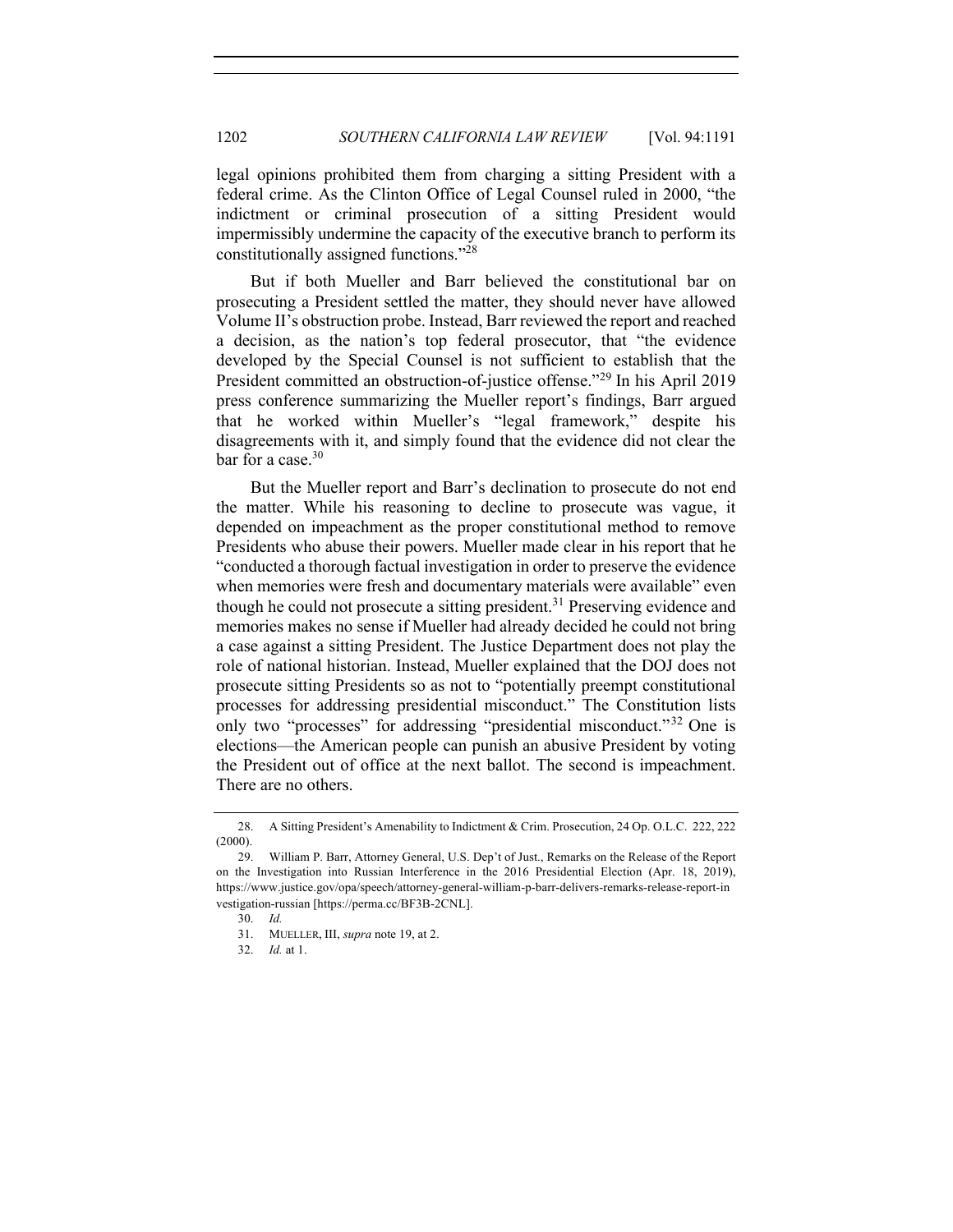#### B. THE UKRAINE MESS

But even as the Mueller probe ended, House Democrats seized on a second controversy to launch a real impeachment proceeding. Just days after the Mueller report came to a finish, President Trump made a phone call to Ukraine President Volodymyr Zelensky on July 25, 2019. The call set off impeachment hearings within a month of the first news reports of the whistleblower complaint. The House Intelligence Committee completed its investigation in about two months, the Judiciary Committee voted out articles of impeachment in two weeks, and the House impeached in one week. Even though the House's procedures for the probe would not meet courtroom standards of fairness, the Constitution does not require that impeachment follow due process. But the speed with which the House conducted its proceedings and its truncated nature—the investigators never interviewed top White House and cabinet heads, such as John Bolton, Mick Mulvaney, or Mike Pompeo—suggests that Democrats decided not to pursue a serious inquiry. The Senate could have based its February 2020 decision to acquit solely on the ground that the House had failed to conduct a fair, thorough investigation before exercising its most awesome constitutional power.

In late September 2019, the House Intelligence Committee began its investigation into President Trump's dealings with Ukraine. Democrats claimed that beginning with the July 25 phone call, President Trump sought a quid pro quo from Ukraine. President Trump allegedly would release almost \$400 million in U.S. foreign and military aid already earmarked by Congress for Ukraine or grant a White House visit. In exchange, Kyiv would investigate Hunter Biden's lucrative board seat with Burisma, a Ukrainian natural gas company, and Joe Biden's role in pressuring a previous Ukrainian administration to fire a prosecutor who wished to investigate that relationship. Democrats further argued that President Trump created an offthe-books foreign policy run by his personal lawyer, Rudy Giuliani, and two political appointees, ambassadors Volker and Sondland, that excluded career State Department and NSC officials.

No American President has ever been removed from office by Congress. And that is still the case after conclusion of both impeachment proceedings against President Trump. President Richard Nixon would likely have been removed in the Watergate scandal if the House had impeached and the Senate held a trial, but he resigned in 1974. The House had impeached only two Presidents, President Andrew Johnson in 1868 and President Bill Clinton in 1998, but the Senate acquitted them both. Trump's impeachment in 2019 and his trial in 2020 followed the same pattern. By fighting his impeachment, however, President Trump stood for more than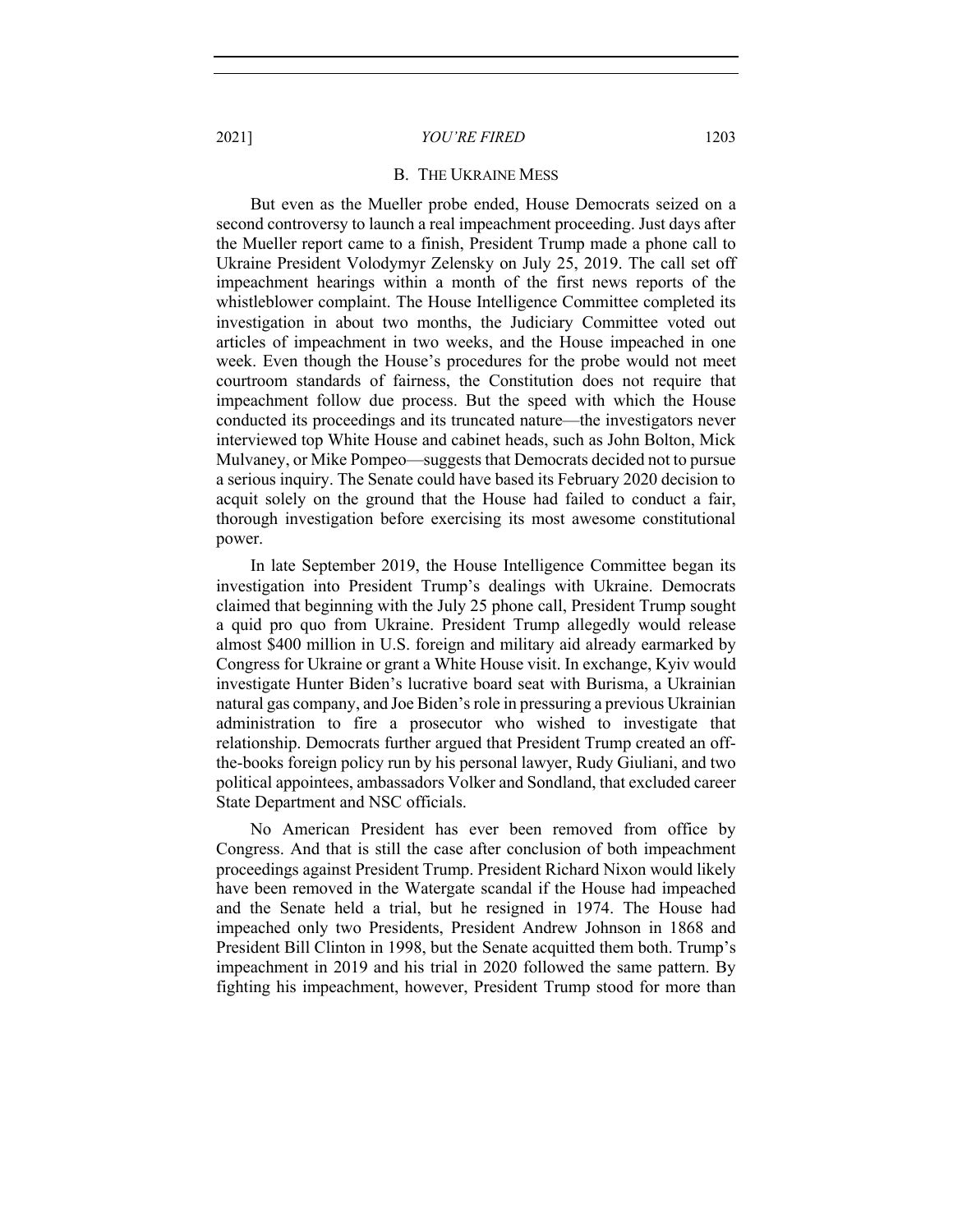President Johnson and President Clinton. President Johnson sought to frustrate Congress's post–Civil War plans by ending Reconstruction early. Even though he beat impeachment, President Johnson failed to alter the course of Reconstruction—much to the nation's benefit. President Clinton sought to conceal a sordid affair with a young White House intern, among other scandals. He remained in office, with little effect on the nation's system of governance. President Trump's struggle with House Democrats sought to protect the President's constitutional right to conduct foreign policy and to manage the executive branch. His acquittal will help make sure that future Presidents can take advantage of those powers as their predecessors have.

Before turning to the substance, the Ukraine impeachment first raised the question of procedure. Even as they rushed headlong into their unavoidable constitutional crash, President Donald Trump and Speaker Nancy Pelosi might have agreed on the procedures for the impeachment inquiry. Contrary to the President's claims, the Constitution does not require the House to be "fair" in its probe. But House leaders should still have furnished the President with due process because otherwise the impeachment proceedings could not persuade the Senate or the American people of the case against Trump. That is ultimately what happened.

Both sides staked out extreme constitutional positions from the start. In a letter dated October 8, 2019, White House counsel Pat Cipollone declared that the President would refuse to cooperate with the inquiry or even recognize its legality. <sup>33</sup> Cipollone accused the House of acting "contrary to the Constitution of the United States and all past bipartisan precedent" and of designing an inquiry that "violates fundamental fairness and constitutionally mandated due process." $34$  Claiming that any allegations against President Trump were "baseless," Cipollone informed Pelosi that neither the President nor his administration would "participate in your partisan and unconstitutional inquiry."35 President Trump's private counsel, Rudy Giuliani, was equally critical of the House. "You look at all the irregularities, you can come to the conclusion that this is an illicit hearing," Rudolph W. Giuliani, the President's personal lawyer, said the next day. 36 "This is the first time that a president hasn't had the ability to have his party

<sup>33.</sup> *See generally* Letter from Pat A. Cipollone, White House Couns., to Nancy Pelosi, Speaker, House of Representatives, Adam B. Schiff, Chairman, House Permanent Select Comm. on Intel., Eliot L. Engel, Chairman, House Foreign Affs. Comm. & Elijah E. Cummings, Chairman, House Comm. on Oversight & Reform (Oct. 8, 2019).

<sup>34.</sup> *Id.* at 1.

<sup>35.</sup> *Id.* at 2.

<sup>36.</sup> Peter Baker, *Trump's Sweeping Case Against Impeachment Is a Political Strategy*, N.Y. TIMES (Oct. 9, 2019) (quoting Giuliani), https://www.nytimes.com/2019/10/09/us/politics/trump-case-againstimpeachment.html [https://perma.cc/QDH9-FJ7B].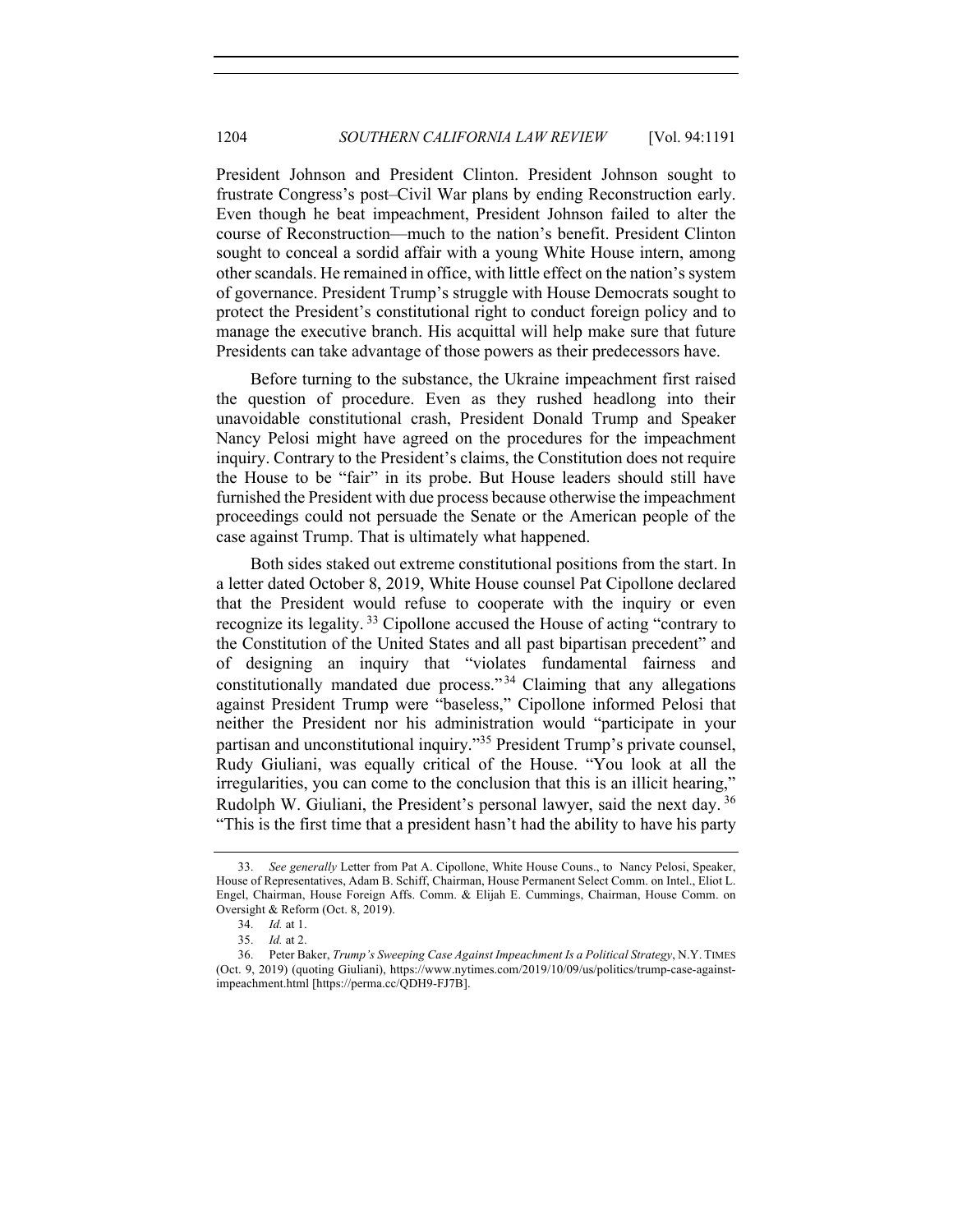to call witnesses in the preliminary phase. It sounds like they're singling him out for unfair treatment."<sup>37</sup>

Even while adopting an absolutist constitutional position, President Trump still signaled an openness to compromise. Even though he has attacked the House for running a "kangaroo court," the President said a week later that he might cooperate if the House voted to approve the impeachment inquiry and provided some procedures.<sup>38</sup> "Yeah, that sounds O.K.," he told reporters.<sup>39</sup> "We would if they give us our rights. It depends."<sup>40</sup>

President Trump and Cipollone had half a point. The House acted at odds with the precedents set by Presidents Richard Nixon and Bill Clinton's investigations. Rather than hold a House vote to launch impeachment, Speaker Pelosi simply gave her public blessing to ongoing committee probes into President Trump's Ukraine machinations. She did not cure this defect until a month after the impeachment inquiry began.<sup>41</sup> Unlike Watergate, the Democratic House committee chairs did not create a bipartisan staff, nor did they grant the President (or the Republican minority) the right to have counsel present, cross-examine witnesses, call their own witnesses, subpoena evidence, or present competing arguments and facts.<sup>42</sup> Democrats threatened to ignore any executive privilege raised by administration witnesses.<sup>43</sup> "Any failure to appear," one committee chair informed a career State Department official, "shall constitute evidence of obstruction."44

Despite these hardball tactics, Speaker Pelosi had the Constitution on her side. Article I gives the House "the sole Power of Impeachment" and the right to "determine the Rules of its Proceedings."<sup>45</sup> It does not place any limits on the power. Because of this sparse text, the House may run its impeachment inquiry in whatever manner it wishes. In 1868, the House voted to impeach President Andrew Johnson only three days after he fired

<sup>37.</sup> *Id.*

<sup>38.</sup> *Id.*

<sup>39.</sup> *Id.*

<sup>40.</sup> *Id.*

<sup>41.</sup> Nicholas Fandos & Sheryl Gay Stolberg, *A Divided House Endorses Impeachment Inquiry into Trump*, N.Y. TIMES (Nov. 13, 2019), https://www.nytimes.com/2019/10/31/us/politics/houseimpeachment-vote.html [https://perma.cc/LD6C-RHMM].

<sup>42.</sup> Gene Healy, *Trump's 'Due Process' Dodge on Impeachment*, CATO INST. (Oct. 25, 2019), https://www.cato.org/commentary/trumps-due-process-dodge-impeachment [https://perma.cc/E7V5-AL W8].

<sup>43.</sup> Curt Anderson, *Experts: White House Has Dubious Reasons to Ignore Subpoenas*, AP NEWS (Nov. 4, 2019), https://apnews.com/article/48c57b063e3a4da699cd9a8ee8dbfe91 [https://perma.cc/ EZW2-UWZ9].

<sup>44.</sup> Articles of Impeachment Against Pres. Donald J. Trump Vol. 1: Hearing on H. Res. 755 Before the H. Comm. on the Judiciary, 116 Cong. 370 (Dec. 11–13, 2019) (quoting Chairman Schiff).

<sup>45.</sup> U.S. CONST. art. I, §§ 2, 5.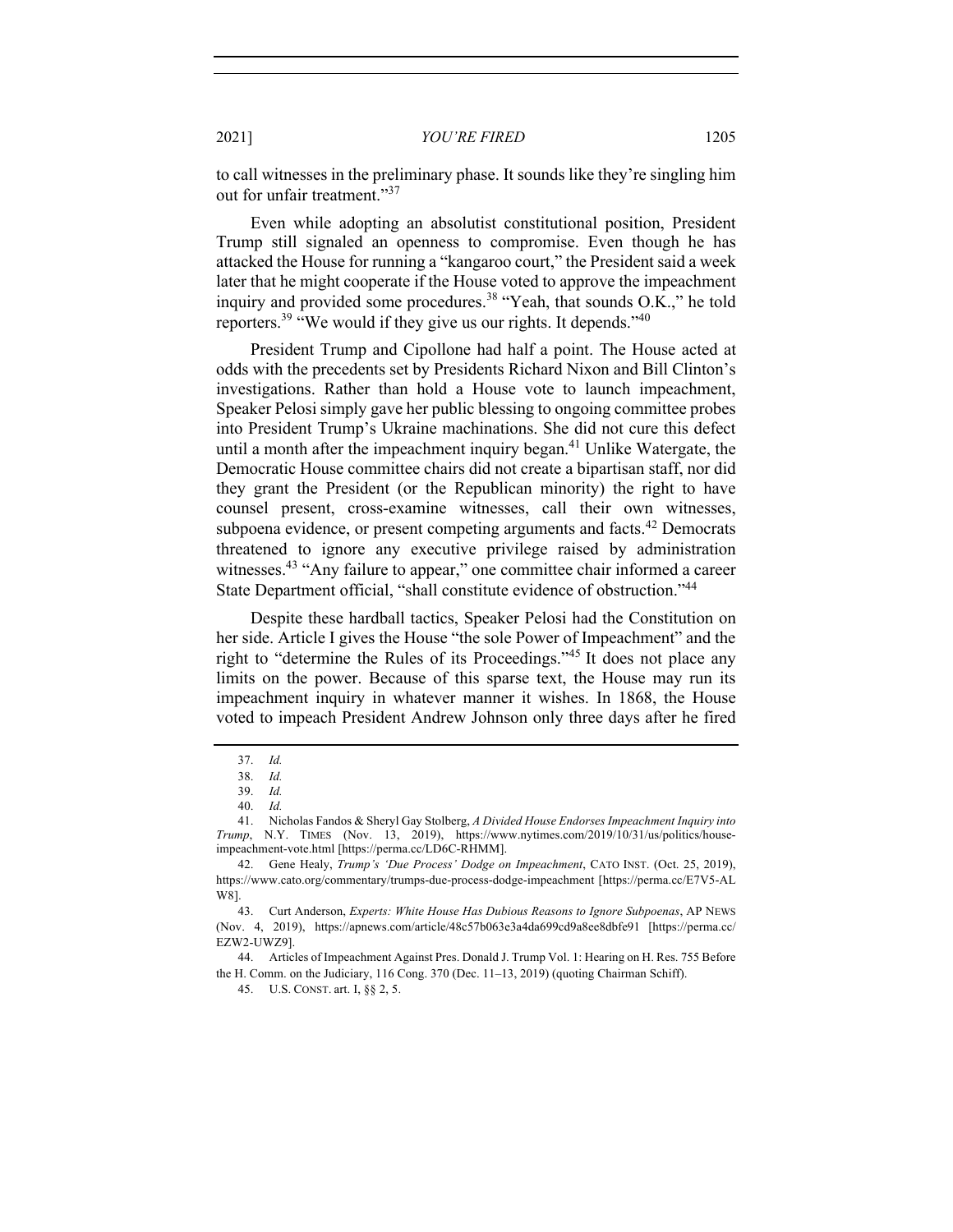the Secretary of War without congressional consent (violating a law that was surely unconstitutional). If the Watergate or Whitewater hearings provided Presidents with any rights, they came as a matter of legislative grace, not constitutional rights.

Supreme Court precedent affirms the House's broad discretion. In *Nixon v. United States*, the Justices considered parallel constitutional language that gives the Senate "the sole Power to try all Impeachments."<sup>46</sup> A federal judge argued that his removal violated the Constitution because he had not received a real trial with due process rights. Writing for a 9-0 Court, Chief Justice Rehnquist held that the word "sole" ousted the judiciary any review of the trial. $4<sup>7</sup>$  The Senate was to operate "independently and without assistance or interference." <sup>48</sup> If we understand (as we should) the same constitutional words to bear the same meaning, the House's "sole" power to impeach similarly excludes review not just of the trial, but the impeachment, too.

Cipollone, however, had institutional politics on his side. If the House had sought seriously to remove the President, it should have granted President Trump more rights. Holding a vote of the House to authorize the investigation held only symbolic value. The real benefits would have come in the day-to-day conduct of the probe. Democrats should have invited the White House and the Republican minority to witness interviews and to review all documentary evidence. They should have provided all witnesses with the right to counsel. They should have recognized all valid privileges rooted in the Constitution or the federal rules of evidence. They should have bent over backwards to give President Trump and House Republicans the opportunity to be heard. A defendant's right to confront his or her accusers traces to the very beginnings of Western civilization. In a 1988 case, Justice Scalia quoted Saint Paul in *Acts 25:16*: "It is not the manner of the Romans to deliver any man up to die before the accused has met his accusers face to face, and has been given a chance to defend himself against the charges."<sup>49</sup>

Pelosi could argue that President Trump's demands go beyond anything required by Article II's Impeachment Clause. The House plays the role of a prosecutor, who does not bring defendants along to meet witnesses and see evidence. That comparison does not fit, however, because prosecutors also do not hold hearings to air their evidence in public, nor do they engage in majority and minority questioning of witnesses. The division of authority

<sup>46.</sup> Nixon v. United States, 506 U.S. 224, 229–33 (1993).

<sup>47.</sup> *Id.* at 252–53. *See generally* BENEDICT, *supra* note 2.

<sup>48.</sup> *Nixon*, 506 U.S. at 231.

<sup>49.</sup> Coy v. Iowa, 487 U.S. 1012, 1015–16 (1988).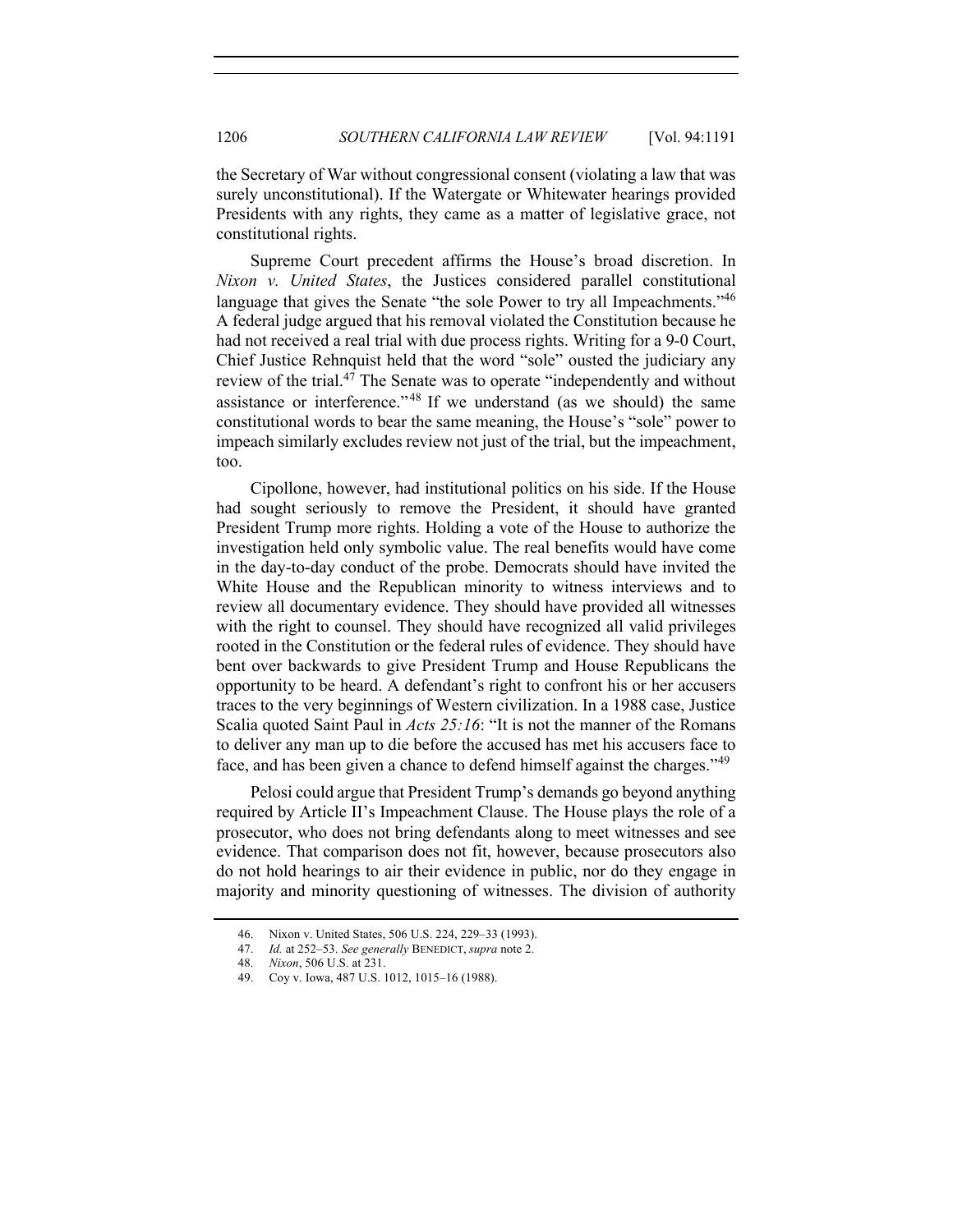between the House and Senate creates an even weightier responsibility. Under the existing rules, the Senate holds only a pale imitation of a trial. Individual senators cannot speak, question witnesses, or test evidence. They never debate the meaning of "high Crimes and Misdemeanors." House managers present their case in speeches, the President's lawyers make closing statements, and the senators vote. Treating senators as silent jurors, a Senate trial creates no forum for the testing of the witnesses or the evidence.

Because of the Senate's obsolete rules, the House impeachment process provided the only opportunity for the American people to weigh the factual evidence and the legal arguments against President Trump. That magnified the importance of providing President Trump with due process rights, not because the Constitution required it, but because it would have given the public greater faith in a decision to impeach. Involving the White House and the Republican opposition would have created greater confidence that impeachment had survived the same trial-by-fire demanded for any criminal conviction. Even if the Senate acquitted, the House's bulletproofed judgment that President Trump committed a "high Crime or Misdemeanor" would surely affect his reelection, where the Framers expected the ultimate decision to remove a President to be made.

President Trump's first impeachment also gave the Senate the opportunity to reform its antiquated rules for the trial. Under existing Senate procedures, the trial produced the worst of both worlds. When the House has a flimsy case, the Senate must still put the country through the wrenching, divisive political spectacle of an impeachment trial without any opportunity to immediately dismiss the case. When the House has a strong case, Senators must sit silently without any chance to participate directly in the trial. Allowing a real trial would have improved the decision-making over whether to "fire" President Trump and would have made Congress more responsive and accountable to the American people.

With House Democrats swiftly marching to impeachment in the course of just three months, Senators could have attended to the defects revealed by the President Bill Clinton's 1998 trial. Those rules give Senators a passive role: they cannot reject the House's decision to send an impeachment over, they must sit and listen to House prosecutors and White House defense lawyers without making a peep, they never directly see or examine witnesses or documents, and they never make arguments over the facts or the law of conviction, particularly the meaning of "high Crimes and Misdemeanors."<sup>50</sup>

<sup>50.</sup> *See generally* RULES OF PROCEDURE AND PRACTICE IN THE SENATE WHEN SITTING ON IMPEACHMENT TRIALS, S. DOC. NO. 113-1, at 223 (1986).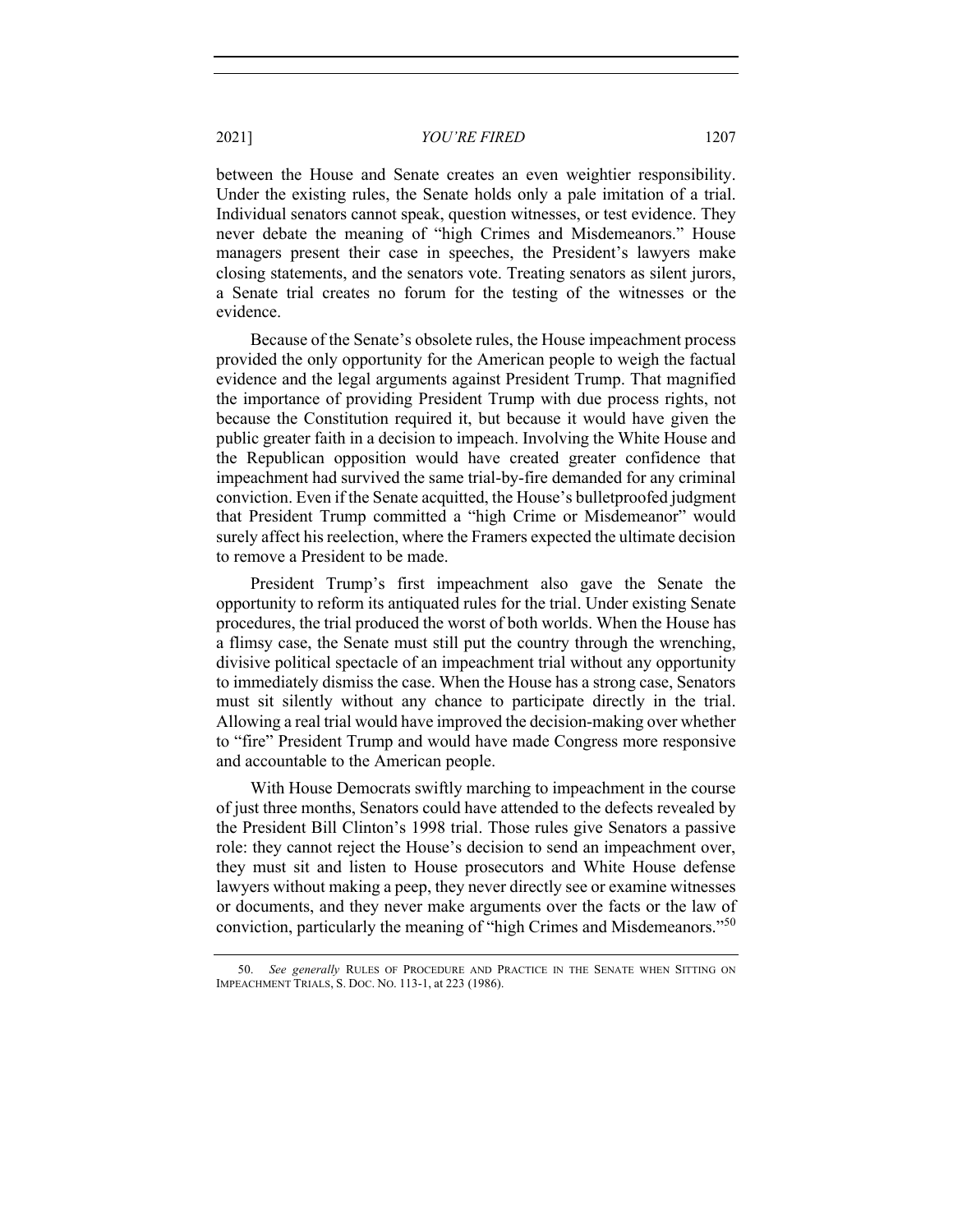As early as October 2019, Senate majority leader Mitch McConnell properly recognized that existing Senate rules automatically required a trial if the House impeached. Some conservative commentators argued that Senate Republicans should slow-walk the process. They may have hoped for a repeat of their success in holding open the seat of Supreme Court Justice Antonin Scalia by refusing to schedule a vote for Obama's nominee, Merrick Garland. If Republicans could have delayed a trial indefinitely, or at least until after the 2020 elections, President Trump would never have faced removal from office at all.

All parties assumed that the Constitution required the Senate to hold a trial, even if—as we saw in the 1998 Clinton impeachment—it essentially consumed all of the nation's political attention to the detriment of other pressing national problems. This ignored the Constitution's assignment of roles to the House and Senate. The House starts the process by "impeaching" the President on a charge of treason, bribery, or some other "high Crime" or "Misdemeanor." The Senate has "the sole power to try" the case. The constitutional text underscores that the Senate plays a judicial role by including the word "try," requiring the Chief Justice to preside at the President's trial, and referring to "the Party convicted" if the Senate decides to remove the President from office.

Nothing in the constitutional text required the Senate to consider a House impeachment promptly, or even at all. The Senate could have postponed consideration of a House impeachment indefinitely—say, until after the 2020 presidential election. Just as a court need not schedule a trial upon a prosecutor's wishes, so the Senate could suit its own convenience, not just that of the House. The Senate has delayed consideration of actions by other branches of the government for years, such as refusing to consider treaties submitted by the President for advice and consent. Or the Senate could simply have voted to reject the case, much as a court can find that a plaintiff cannot win its case, even if all the facts are accepted as true, because it has no legal claim. An employer might have fired an employee because the former did not like the employee's schooling, for example, but federal law provides no right to sue for discrimination on that ground. Similarly, the House may have proven that President Trump had indeed asked Ukraine for a favor that would have benefitted him personally, but that the facts did not rise to the level of treason, bribery, or other high crimes and misdemeanors.

But under its own rules, the Senate chose to give up its constitutional flexibility. Upon receiving the House's articles of impeachment, the Senate must "proceed to the consideration" of the articles.<sup>51</sup> It must remain in

<sup>51.</sup> *Id.*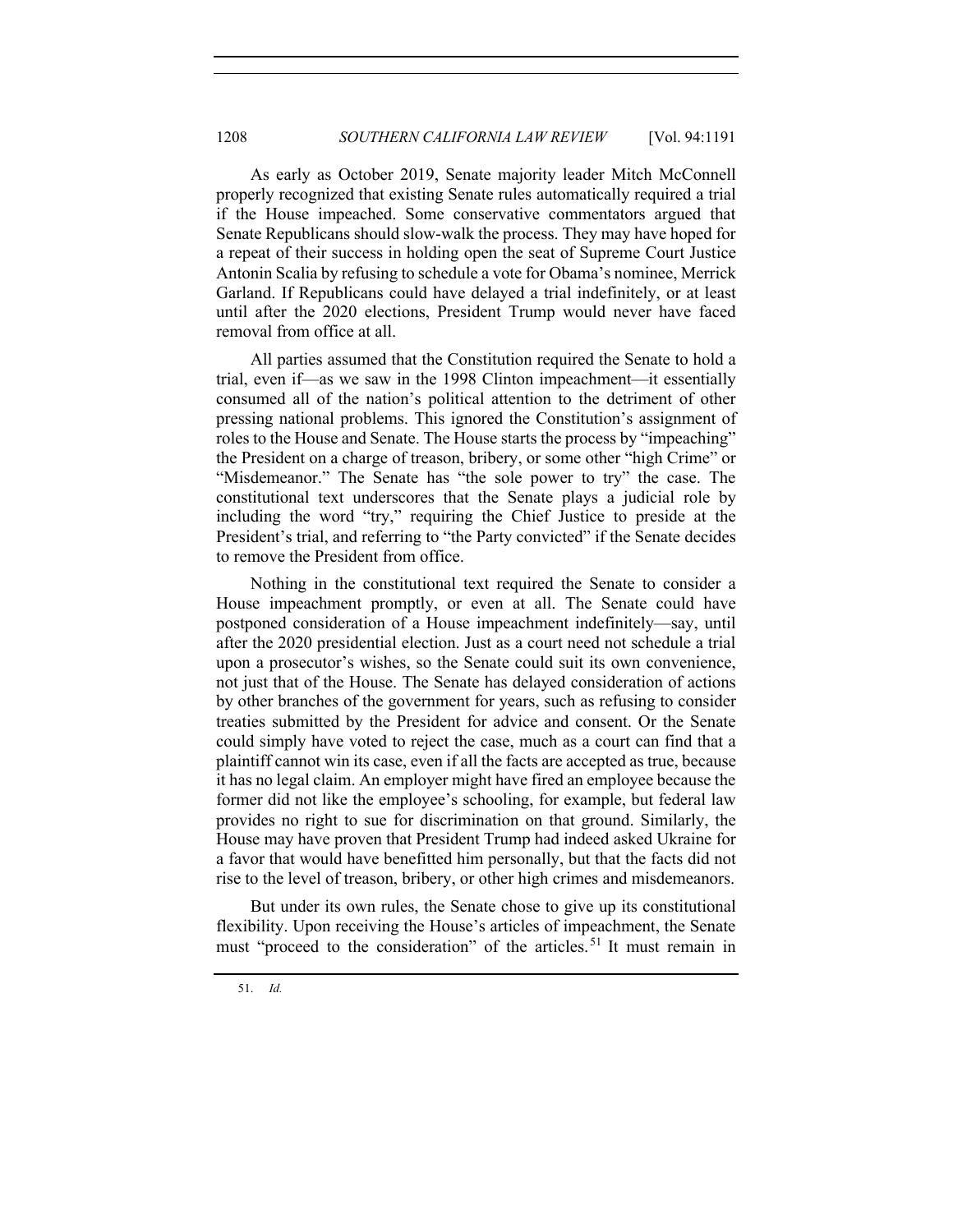session every day "until final judgment shall be rendered."<sup>52</sup> These rules senselessly require the Senate to move immediately to a trial no matter how meritless or partisan the House's case for impeachment. Suppose the House impeached President Trump for a difference over foreign policy where the President had done nothing wrong, as the White House argued throughout the impeachment. Even then, the Senate would have to go to a trial that consumed all of the air in our nation's political system.

Senators forgot that they remained masters of their own procedures. Because each house of Congress enjoys unilateral control over its own procedures, the Senate can structure its trial role as it sees fit. In the 1993 *Nixon* case, the Supreme Court also made clear that federal courts will not review Senate impeachment procedures.<sup>53</sup> When sitting as a court trying an impeachment, the Senate is the supreme court.

Because a simple majority can change its rules at any time, Republicans could have established a new rule to require a vote to begin an impeachment trial, rather than allowing one to begin automatically. Republicans recently have used their power to change Senate rules, such as ending the filibuster for Supreme Court nominations. The same goes for Democrats, who earlier ended the filibuster for lower court nominees.

Those who believed the House produced strong grounds to impeach the President should also have supported a reform. Under the existing rules, individual Senators could not speak at any length. They never questioned witnesses, never tested documentary evidence, and never interpreted the law. They never meaningfully debate the meaning of "high Crimes and Misdemeanors." While silence called upon Senators to play the role of impartial jurors, it also curbed debate and diminished political accountability. A real trial would have allowed the American people through the lens of the Senate—not just to see but to judge the facts and the law of President Trump's impeachment. Under current Senate rules, the trial only became a trailer of the main show: House impeachment hearings.

President Trump's impeachment, of course, did not turn on process. The Senate acquitted because it concluded that the facts claimed by the House did not justify removal. Because President Trump's impeachment ended without removal by the Senate—following the pattern of Presidents Johnson and Clinton—Democrats were blamed for dragging the nation through a futile ordeal to remove President Trump and lost seats in the 2020 elections.

Overall, the hearings were relatively monotonous and made little

<sup>52.</sup> *Id.*

<sup>53.</sup> *Nixon*, 506 U.S. at 235–38.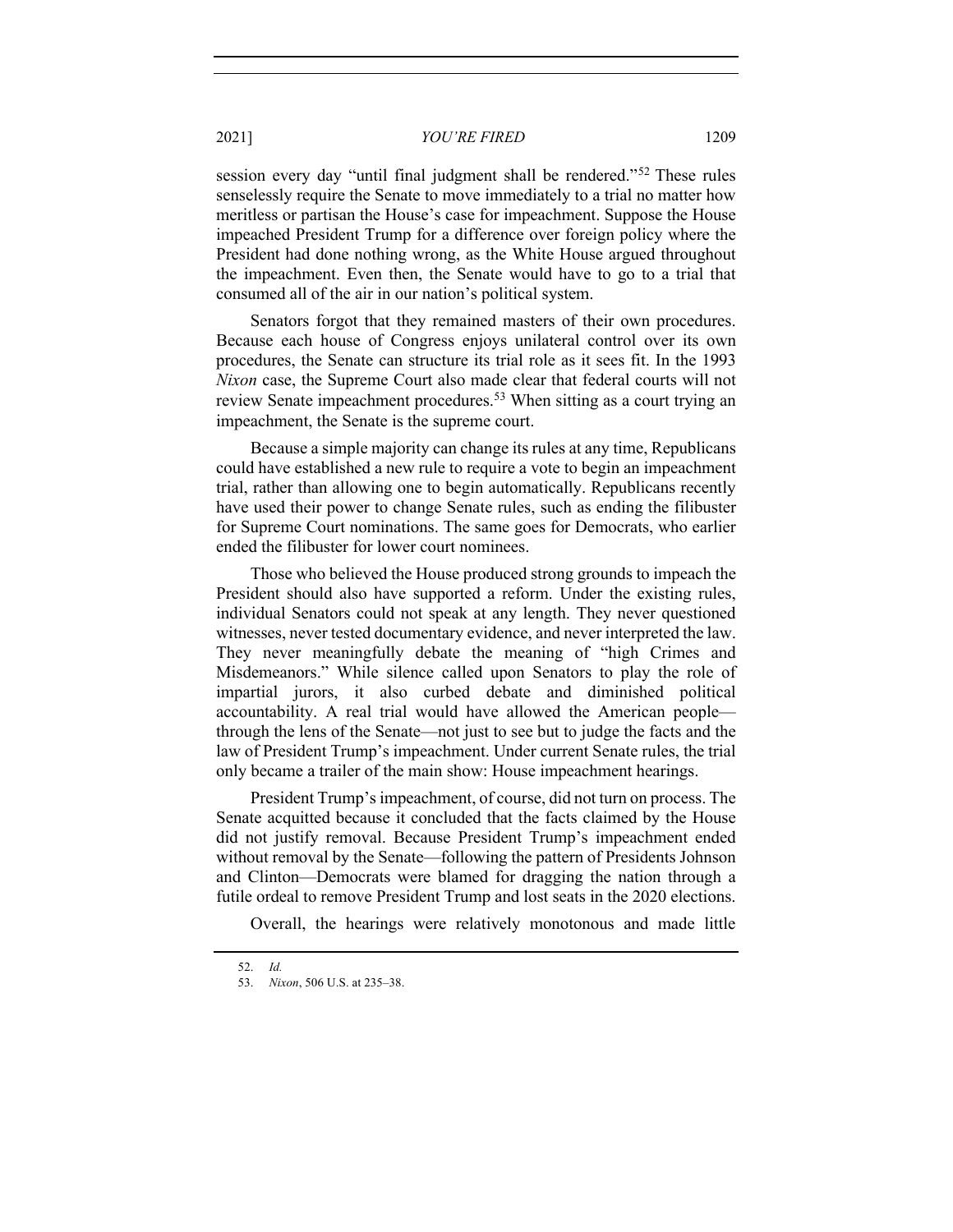progress on substance. Few people will have changed their minds after watching all two weeks of testimony. In the televised hearings in the House Intelligence Committee, we saw distinguished U.S. diplomats—such as acting Ambassador to Ukraine William Taylor and Deputy Assistant Secretary of State George Kent—carefully and unemotionally describe what they witnessed. We saw fighting between Intelligence Committee Chairman Adam Schiff (D-Calif.), and Republican committee members who questioned his exclusion of their witnesses and lines of questioning.

But the facts remained the same. On July 25, President Trump made a phone call to Ukrainian President Volodymyr Zelensky. In the course of the conversation, President Trump asked for "a favor," according to a rough transcript released by the White House. The favor? That Zelensky investigate why Ukrainian prosecutors had not investigated the appointment of the unqualified Hunter Biden (son of then-Vice President Joe Biden) to a cushy spot on the board of the Burisma natural gas firm—reportedly at a salary of about \$50,000 per month. The White House temporarily delayed nearly \$400 million in U.S. foreign and military aid to Ukraine until the public announcement of the investigations. But the Ukrainians never announced or conducted such investigations, and the White House eventually released the funds. As a result, President Trump provided far more effective assistance for Ukraine's struggle against Russian aggression than the administration of President Obama ever did.

Most of this story was already widely known, thanks to Democratic legislative malpractice. House Democrats had conducted depositions of Kent, Taylor, Vindman, Sondland, Hill, and others behind closed doors, with little participation by the minority Republicans. But Democrats then released the witnesses' written testimony, after earlier leaking the high points of the questioning. With no new testimony, and civil servants doing their best to be bland and nonpartisan (which, after all, is their job), the hearings only repeated what the news media had already broadcast weeks before. The televised hearings also provided few critical facts because of the White House's decision weeks before to release the rough transcript of the July 25 Trump-Zelensky call. The White House's move reduced much of the public testimony to providing color and context to facts already known.

Take, for example, the "news" that Taylor had learned from staff of an overheard, July 26 phone call between President Trump and America's ambassador to the European Union, Gordon Sondland. President Trump allegedly asked Sondland about the "investigations," and Sondland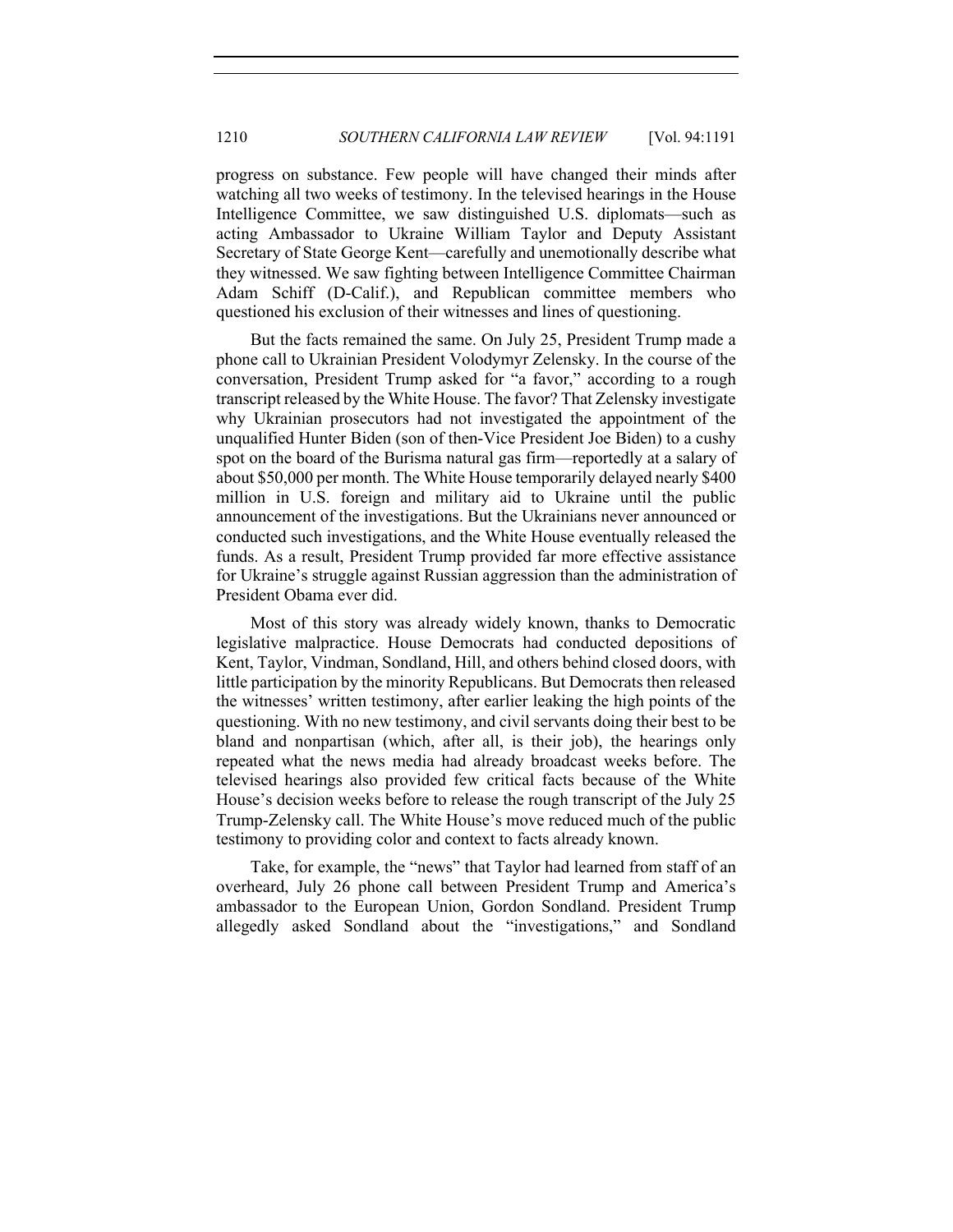reportedly replied that the Ukrainians were "ready to move forward."<sup>54</sup> When the aide asked Sondland what President Trump thought of Ukraine, the ambassador reportedly replied that President Trump cares "more about the investigations of Biden, which Giuliani was pressing for," referring to President Trump's lawyer Rudy Giuliani.<sup>55</sup> But this should come as no surprise. The July 25 transcript already made clear that President Trump cared enough about the investigations to raise the issue directly with the President Zelensky. And the already unreliable Sondland, who has had to correct his testimony and may be in the habit of exaggerating his role, added another level of hearsay to the tale.<sup>56</sup> This made front-page headlines but was soon forgotten.

In fact, the speed of the House impeachment proceedings precluded the thorough investigation demanded by a decision of this constitutional magnitude. Democrats had difficulty showing that President Trump had demanded a true quid pro quo. The July 25 transcript showed that President Trump had asked Ukraine for the "favor" of looking into whether a Ukrainian-linked cybersecurity company had anything to do with interference in the 2016 elections. While we may agree with Fiona Hill that this conspiracy theory of Ukrainian meddling makes no sense and does not square with the facts, a request for further investigation seems within the national interest, rather than just to President Trump's personal benefit.<sup>57</sup> If President Trump had asked Ukraine to help with the U.S. investigation into Russian meddling in the 2016 election, it seems beyond doubt that such a favor would have equally fallen within the scope of U.S. national interests. Just because information might benefit President Trump does not mean that it does not benefit the nation as well.

But Democrats encountered even more difficult challenges in showing an exchange of a benefit for the second favor: looking into the Bidens. Initially, it is not even clear what President Trump asked for in the July 25 transcript. "There's a lot of talk about Biden's son, that Biden stopped the

<sup>54.</sup> Rebecca Ballhaus, *Sondland Kept Trump Administration Officials Apprised of Ukraine Push*, WALL ST.J. (Nov. 17, 2019, 6:11 PM), https://www.wsj.com/articles/lawmakers-dispute-impact-of-firstweek-of-public-impeachment-hearings-11574007673 [https://perma.cc/J7UN-338B].

<sup>55.</sup> Morgan Chalfant, *Taylor Testifies Trump Cared More about 'Investigations' than Ukraine*, HILL (Nov. 13, 2019, 11:16 AM), https://thehill.com/homenews/administration/470248-taylor-sondlandsaid-trump-cared-more-about-investigations-than [https://perma.cc/92S6-AJYL].

<sup>56.</sup> *See id.*

<sup>57.</sup> Vivian Salama, *Fiona Hill Calls Theories About Election Interference by Ukraine False*, WALL ST.J. (Nov. 21, 2019, 10:05 PM), https://www.wsj.com/articles/fiona-hill-david-holmes-expectedto-testify-on-ukraine-pressure-campaign-11574332203 [https://perma.cc/N3BA-ZGYF].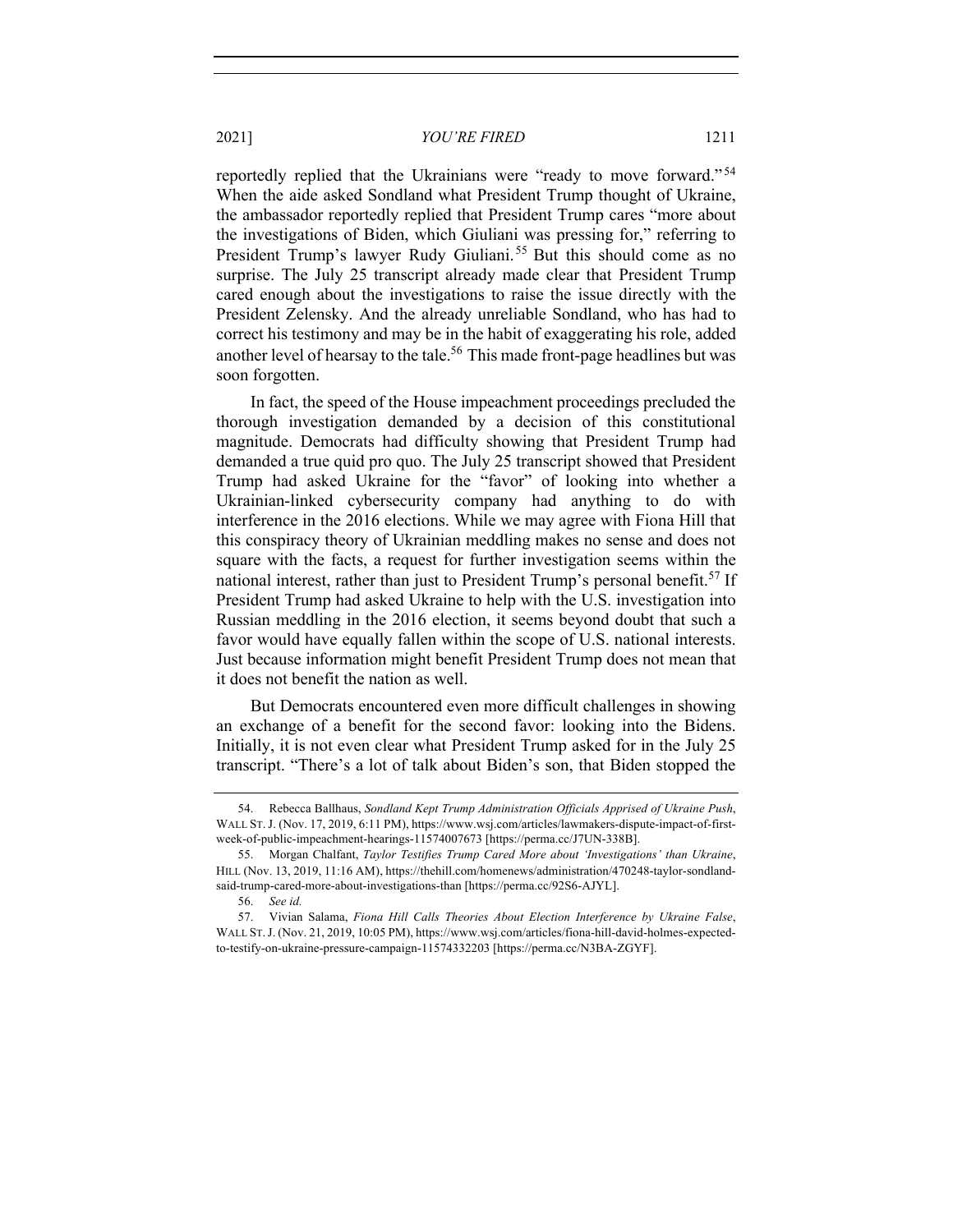prosecution," President Trump said.<sup>58</sup> "[A] lot of people want to find out about that so whatever you can do with the Attorney General would be great."<sup>59</sup> He finished by telling Zelensky that "Biden went around bragging that he stopped the prosecution so if you can look into it  $\dots$  It sounds horrible to me."<sup>60</sup> Viewed in a fair light, President Trump seems to be rambling here, and it is unclear what President Trump wants Zelensky to do—whatever it is, it does not seem to take the form of a demand. But more importantly, President Trump never mentions in the phone call that he has ordered a hold on foreign and military aid for Ukraine, and it appears that Ukraine did not even learn about the delay until more than a month later.<sup>61</sup> Even when Ukraine did, they did not appear to feel any coercion had occurred, as they never publicly announced an investigation into the Bidens and Burisma. It is hard to pull off a quid pro quo if the holder of the quo does not know about the quid.

This is not to say that we know for sure whether President Trump was pursuing corruption, on behalf of the national interest, or Biden, for his own personal political advantage. This is where the House Democrats failed in their constitutional duty. They limited their investigation to the questioning of career Foreign Service and NSC staff, plus a few mid-level political appointees and ambassadors. None of them apparently had ever discussed Ukraine with President Trump or had direct evidence of a corrupt quid pro quo. A thorough investigation would have sought the testimony of those who would have directly spoken with the President about Ukraine. The list of indispensable witnesses includes Chief of Staff Mick Mulvaney, National Security Advisor John Bolton, and Secretary of State Mike Pompeo. While these officials initially claimed executive privilege, Congress has many tools at its disposal to overcome such obstacles or to persuade Presidents to waive their right to secrecy. In fact, past impeachment inquiries, not to mention regular oversight hearings, had managed to convince Presidents to allow their subordinates to cooperate with Congress. The Watergate Tapes case is but one example of a White House having to give up executive privilege in the face of possible impeachment.

House Democrats unfortunately could not wait for the courts or for political negotiations. Instead, they seemed determined to drive the process quickly so that impeachment could conclude by Christmas and a trial could

<sup>58.</sup> Memorandum of Telephone Conversation with President Zelensky of Ukraine (July 25, 2019), https://www.whitehouse.gov/wp-content/uploads/2019/09/Unclassified09.2019.pdf [https://perma.cc/W MV9-ABEH].

<sup>59.</sup> *Id.*

<sup>60.</sup> *Id.*

<sup>61.</sup> *See id.*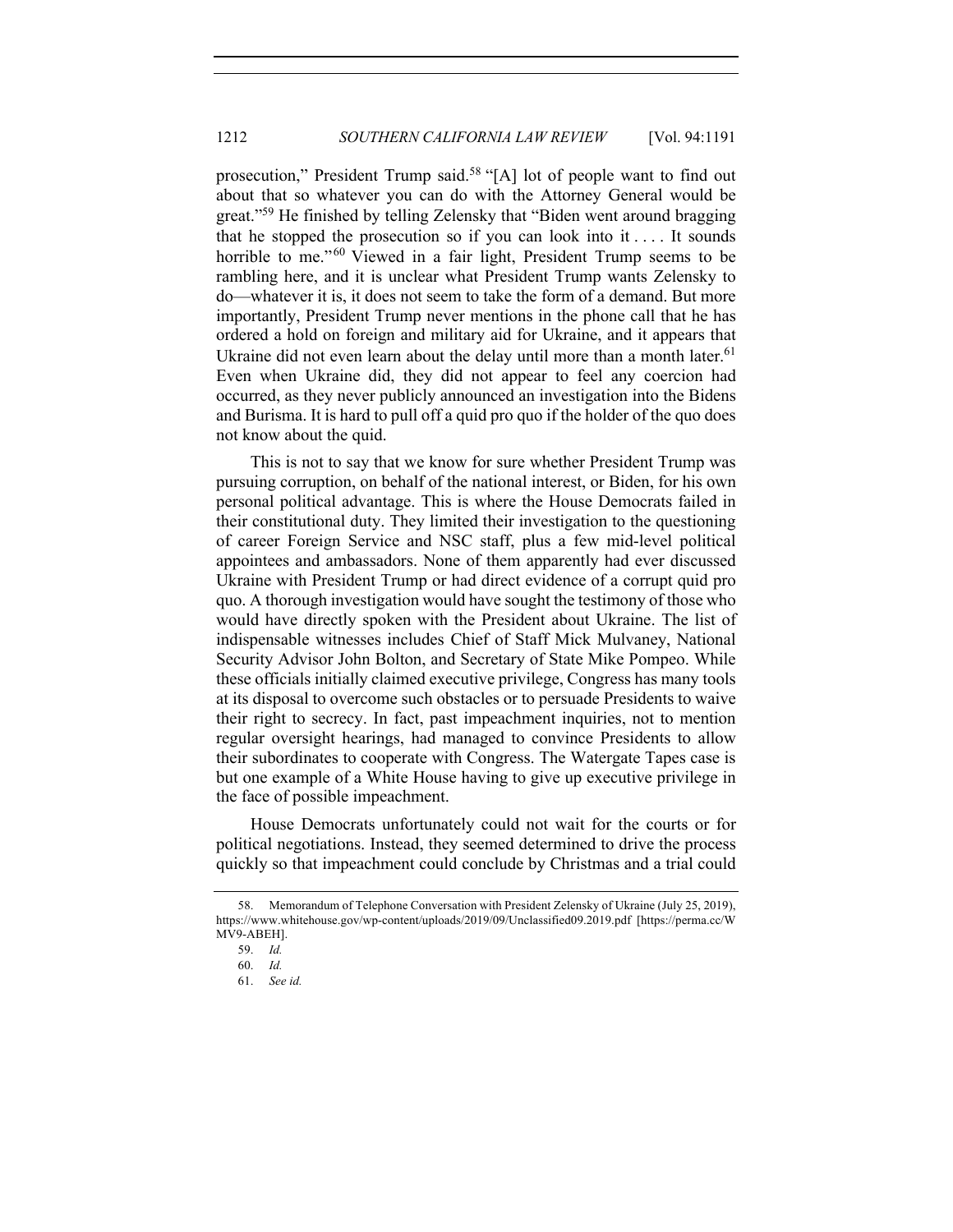begin in the new year. Some clearly feared that President Trump would be reelected if they did not remove him swiftly. Representative Al Green, D-Texas, admitted, "I'm concerned that if we don't impeach this president, he will get reelected."<sup>62</sup> Others likely made the calculation that drawing impeachment out into 2020 could help President Trump by preventing Democrats from shifting attention to their legislative achievements or the virtues of their own presidential candidates. House Democrats could offer no good, nonpolitical reason to halt the impeachment investigation before Congress had a chance to hear from the most important, relevant witnesses. Putting political calculation before investigatory thoroughness betrayed the Constitution's purposes for impeachment. The Framers understood that impeachment would cause political disruption. Impeachment "will seldom fail to agitate the passions of the whole community, and to divide it into parties, more or less friendly, or inimical, to the accused," Hamilton predicted in *Federalist 65*. 63

In many cases, it will connect itself with the pre-existing factions, and will enlist all their animosities, partialities, influence, and interest on one side, or on the other; and in such cases there will always be the greatest danger, that the decision will be regulated more by the comparative strength of parties, than by the real demonstrations of innocence or guilt.<sup>64</sup>

The Senate could have well chosen to acquit based on the facts and the law, rather than the process. It can remove a President for "Treason, Bribery, or other high Crimes and Misdemeanors." House Democrats believed that conduct that would violate the federal bribery statute would simultaneously meet the "Bribery" requirement in the Impeachment Clause. This was mistaken, for it would allow Congress to change the meaning of the Impeachment Clause by statute. A President's abuse of his or her foreign affairs power, however, for purely personal or even partisan gain, rather than to advance the national interest, could fall within the Framers' understanding of "high Crimes and Misdemeanors." Nevertheless, the facts as found by the House did not present clear and convincing evidence that the President sought to advance only his personal interest when he asked Ukraine to investigate Hunter Biden.

The Senate may also have agreed with the Founders that impeachment should only come as a last resort. "At the end of four years, [the President] may be turned out of his office," Governor Edmund Randolph said during

<sup>62.</sup> Madlin Mekelburg, *Putting Al Green's Comments on Impeachment in Context*, POLITIFACT (Oct. 25, 2019), https://www.politifact.com/texas/article/2019/oct/25/putting-al-greens-commentsimpeachment-context/ [https://perma.cc/GFQ5-4KT2].

<sup>63.</sup> THE FEDERALIST NO. 65, at 338 (Alexander Hamilton) (George W. Carey & James McClellan eds., 2001).

<sup>64.</sup> *Id.*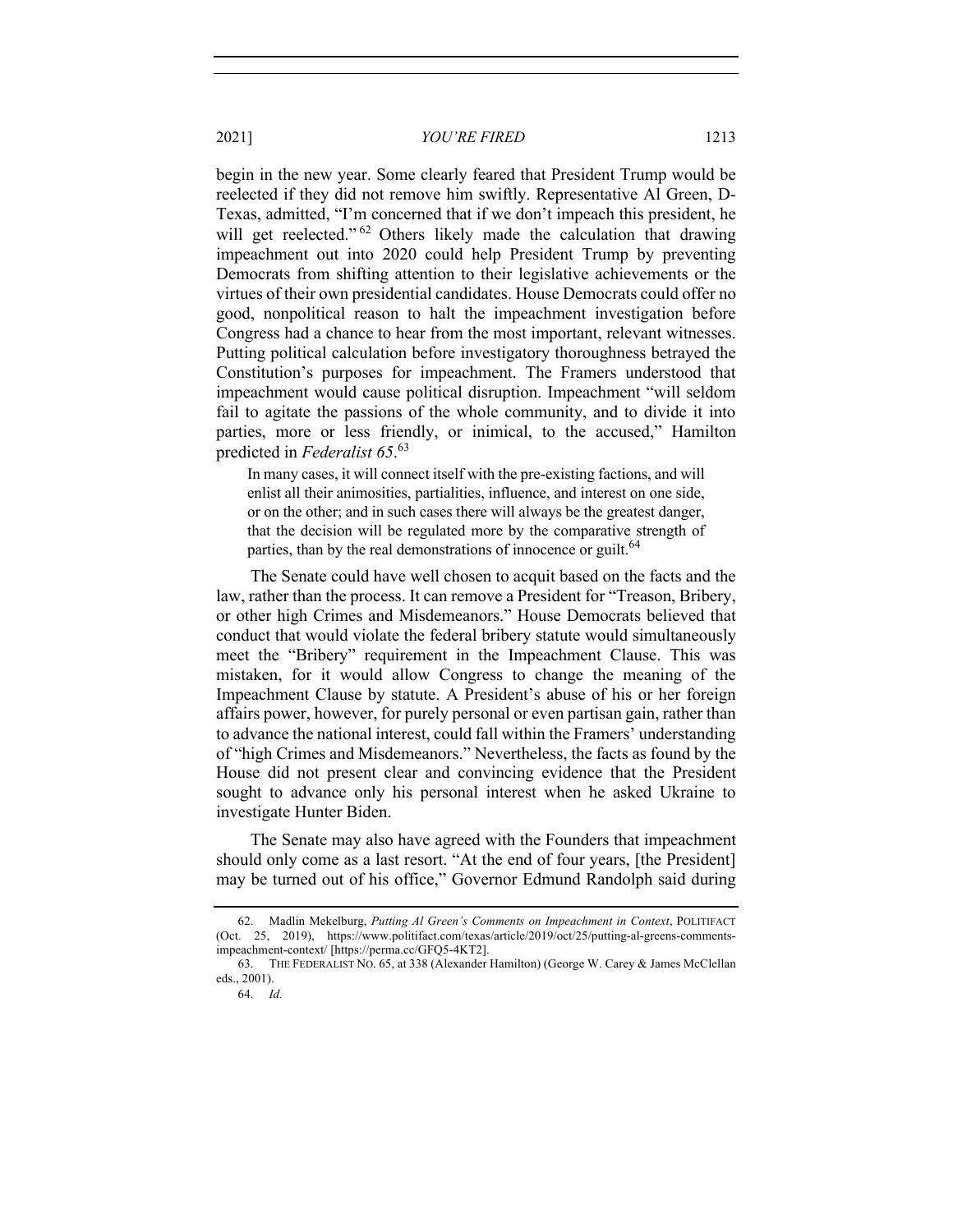the 1788 Virginia ratifying convention to Anti-Federalists worried about executive power.<sup>65</sup> "If he misbehaves he may be impeached, and in this case he will never be reelected."66 Otherwise, Federalists worried, the President would become too dependent on a Congress all too eager to use impeachment to get its way.  $67$  As the nation entered a presidential election year, Democratic candidates freely called for impeachment.<sup>68</sup> But the Senators realized that these candidates—and not the Constitution's elaborate procedures for impeachment—played the Framers' primary role in checking presidential abuses of power. The Constitution trusts the American people, acting through the ballot box, to make a judgment on whether President Trump really sought a quid pro quo with Ukraine. Senators remained confident, where House Democrats did not, in the Framers' judgment.

## II. IMPEACHMENT: THE ORIGINAL UNDERSTANDING

While recognizing that both law and politics would infuse impeachment, the Constitution also tries to prevent the people's representatives from abusing their power to remove the President for purely political ends. The Constitution divides impeachment, which amounts to indicting or choosing to go to prosecution, from the trial itself. Article I gives the duty of conducting the trial to the Senate, rather than allowing the House to be prosecutor and jury. Unlike the decision to impeach, the Constitution also requires a two-thirds vote for conviction. If the one-third of smallest states banded together, roughly nine percent of the nation could prevent the other ninety-one percent from removing a President. It creates such a high requirement to convict—the same vote necessary for Congress to send a constitutional amendment to the States or to override a presidential veto that it demands that presidential removal represent a broad consensus across the nation's geography, population, and social classes. As Akhil Amar has observed, this structure reinforces the principle that regular criminal prosecutors cannot bring charges against the President because a local district attorney, or even U.S. Attorney, could not represent the broad

<sup>65.</sup> 3 JONATHAN ELLIOT, THE DEBATES IN THE SEVERAL STATE CONVENTIONS OF THE ADOPTION OF THE FEDERAL CONSTITUTION 138 (1827), https://oll-resources.s3.us-east-2.amazonaws.com/oll3/ store/titles/1907/Elliot\_1314-03\_EBk\_v6.0.pdf [https://perma.cc/S3P6-5FPG].

<sup>66.</sup> *Id.*

<sup>67.</sup> *See generally* THE FEDERALIST NO. 65, *supra* note 63.

<sup>68.</sup> Alan Smith, Ben Kamisar, Melissa Holzberg & Jonathan Allen, *2020 Democratic Candidates' Trump Impeachment Push Grows*, NBC NEWS (Sept. 24, 2019, 3:21 PM), https://www.nbcnews.com/ politics/2020-election/2020-democratic-candidates-stand-pat-impeachment-positions-n1058236 [https:// perma.cc/G8BU-VB72].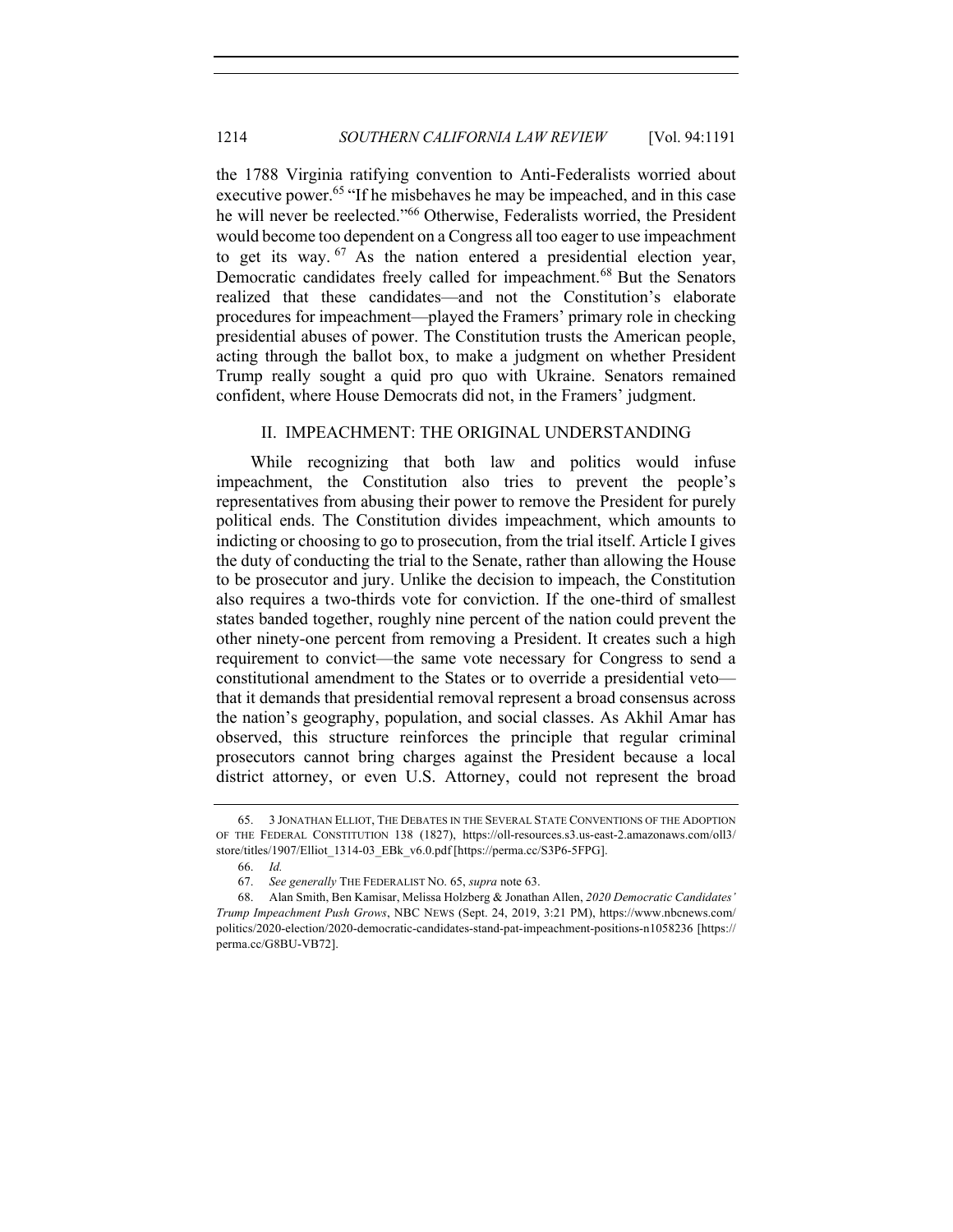consensus required by the impeachment clause.<sup>69</sup>

Yet another provision declares that the punishment "shall not extend further than to removal from Office, and disqualification to hold and enjoy any Office of honor, Trust or Profit under the United States."<sup>70</sup> This provision effectively limits impeachment to the same punishment as that possible at the next quadrennial election: being voted out of office. Or, put another way, the Constitution allows for the removal of a President who commits high crimes and misdemeanors through impeachment immediately, or through the regular electoral process over a longer period of time. It also makes clear that after conviction, the removed officer "shall nevertheless be liable and subject to Indictment, Trial, Judgment and Punishment, according to Law."71 Thus, the Constitution makes clear that the impeachment power addresses only removal from office, and that prosecution for violating federal law has to wait until after conviction. The Constitution specifies no right to appeal the judgment of the Senate, and the Supreme Court made clear in 1993 that it considers impeachment to pose a "political question" outside of judicial review.<sup>72</sup> The Constitution prevents a President from enjoying complete immunity from lawbreaking, but simply modifies the timing of accountability until after the President leaves office.

Only two constitutional provisions address the standard for impeachment. Article II states that "The President . . . and all civil Officers of the United States, shall be removed from Office on Impeachment for, and Conviction of, Treason, Bribery, or other high Crimes and Misdemeanors."73 A different provision addresses the impeachment of judicial officers. Article III states that "The Judges, both of the supreme and inferior Courts, shall hold their Offices during good Behavior."<sup>74</sup> Thus, these two provisions read together suggest that "Treason, Bribery, or other high Crimes and Misdemeanors" includes a different set of offenses than a violation of "good Behavior." A textual approach would also suggest that "high Crimes and Misdemeanors" would have a similar nature to "Treason" and "Bribery" since they are included in the same list and are connected by the key word "other." If the clause had read "Treason, Bribery, and high Crimes and

<sup>69.</sup> AKHIL R. AMAR, AMERICA'S CONSTITUTION: A BIOGRAPHY 202 (2006). The constitutional text also displays a sensitivity to the conflicts of interest created by the awesome step of reversing the outcome of a national election. For all impeachment trials, for example, the Vice President sits as the trial judge as the presiding officer of the Senate. But when the President is impeached, the Chief Justice sits as the presiding judge because the Vice President would benefit if the Senate were to convict.

<sup>70.</sup> U.S. CONST. art. 1, § 3, cl. 7.

<sup>71.</sup> *Id.*; *cf. id.* art. I, § 2, cl. 5 (House Impeachment).

<sup>72.</sup> Nixon v. United States, 506 U.S. 224, 252–53 (1993).

<sup>73.</sup> U.S. CONST. art. II, § 4.

<sup>74.</sup> *Id.* art. III, § 1.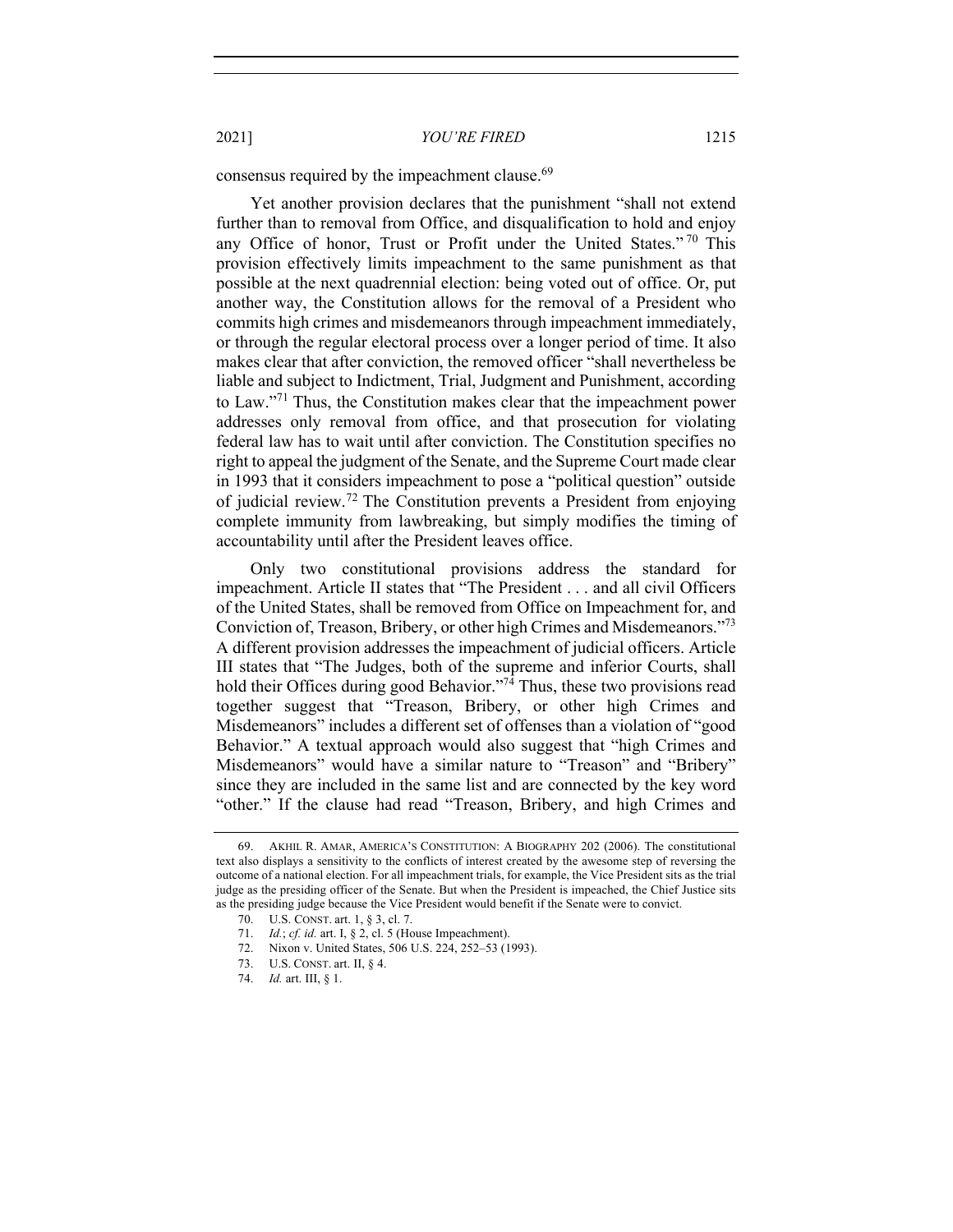Misdemeanors" instead, without the "other," impeachment might have a much broader scope. Other parts of the Constitution reinforce the idea that "high Crimes and Misdemeanors" limits impeachment to serious offenses. Article I immunizes members of Congress from arrest when attending a session except for "Treason, Felony, and Breach of the Peace."<sup>75</sup> It seems that felonies or breaches of the peace do not amount to "high" crimes. Article IV requires states to extradite fugitives charged with "Treason, Felony, or other Crime." This approach does not answer the question as to what treason, bribery, and other high crimes and misdemeanors should have in common only that we should read the catch-all as including only offenses of a similar gravity.

#### A. PREVIOUS SCHOLARSHIP & VIEWS

Politicians and scholars have fought over the scope of impeachment for as long as the Republic has existed. The debate naturally focuses on the grounds for impeachment and removal of a sitting President. Some, such as President Trump's defense team, argue that the Chief Executive must commit an actual crime in order to meet the standard of "high Crimes and Misdemeanors." Harvard Law Professor Alan Dershowitz most prominently argued during the 2020 impeachment trial and his earlier writing that Congress could not remove a President in the exercise of his or her constitutional powers, but instead only if the President committed a crime such as bribery.<sup>76</sup> On the other end of the spectrum, then-Minority Leader Gerald Ford took the position in 1970, in proposing the removal of Supreme Court Justice William O. Douglas, that "[a]n impeachable offense is whatever a majority of the House of Representatives considers it to be at a given moment in history."<sup>77</sup> Others, such as Yale Law Professor Charles Black and Columbia Law Professor Philip Bobbitt, have sought to identify a line somewhere between a crime and anything, such as offenses "which so seriously threaten the order of political society as to make pestilent and dangerous the [President's] continuance in power."<sup>78</sup>

Imposing a criminal requirement would place the clearest lines around the impeachment power. It would give the clearest definition of the conduct at issue by incorporating federal criminal statutes and the case law interpreting them. Drawing on Justice Benjamin Curtis's arguments as

<sup>75.</sup> *Id.* art. I, § 6, cl. 1.

<sup>76.</sup> ALAN DERSHOWITZ, THE CASE AGAINST THE DEMOCRATIC HOUSE IMPEACHING TRUMP 24– 25 (2019).

<sup>77.</sup> Davis, *supra* note 6.

<sup>78.</sup> CHARLES L. BLACK, JR. & PHILIP BOBBITT, IMPEACHMENT: A HANDBOOK, NEW EDITION 36 (2018).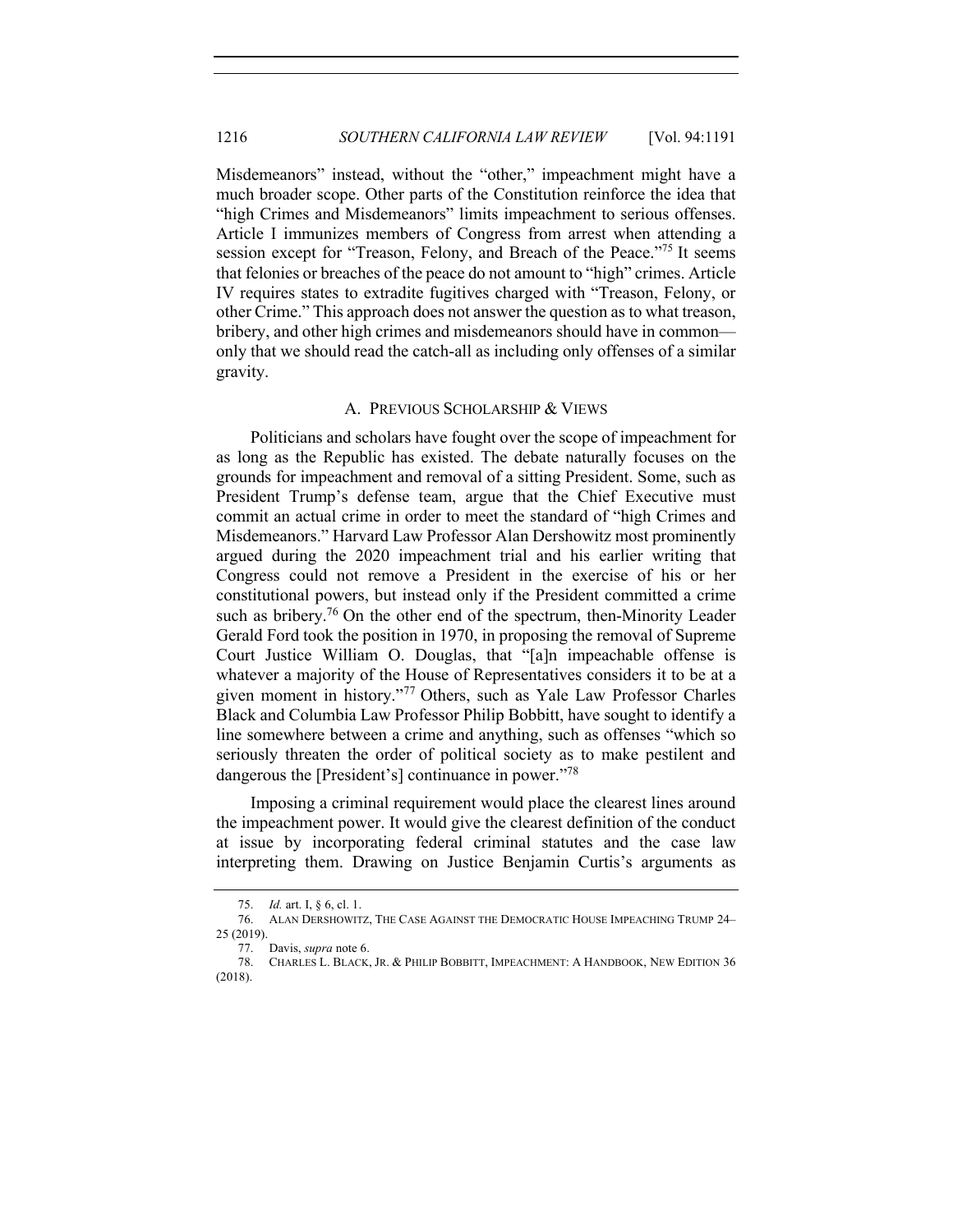President Johnson's impeachment defense counsel, Nikolas Bowie argues that "the principle of no crime without law remains an important safeguard for all potential criminal defendants," including those in an impeachment trial.<sup>79</sup> "There is no reason why when Congress acts as a prosecutor it should be permitted to ignore the Constitution's basic protections of due process and criminal procedure," Bowie concludes.<sup>80</sup> Otherwise, Congress would enjoy "as much unlimited discretion as Parliament once had to accuse and convict a political opponent of a crime."<sup>81</sup> In his testimony before the House, Jonathan Turley similarly warned that the Trump impeachment "is a case without a clear criminal act and would be the first such case in history if the House proceeds without further evidence." He further urged the House not to approve the articles because "[i]n all three impeachment inquiries, the commission of criminal acts by [Presidents] Johnson, Nixon, and Clinton were clear and established."<sup>82</sup>

During his impeachment trial, President Trump added two further requirements in addition to criminality: the conduct at hand also must "inflict[] sufficiently egregious harm on the government" and that the harm "threatens to subvert the Constitution."<sup>83</sup> His counsel drew these three requirements out of the constitutional text. By using the terms treason, bribery, and "other high Crimes and Misdemeanors," the White House argued, the Framers limited impeachment only to criminal acts. "Other high Crimes and Misdemeanors" must have the same character as treason and bribery, which are crimes as well.

While the President rested his defense on this textual argument, he made historical and structural arguments as well. President Trump claimed as support Blackstone's observation that an impeachment is a "prosecution of the already known and established law."<sup>84</sup> He also pointed to the decision at the Constitutional Convention to replace the original standard for impeachment—mal-administration—with "high Crimes and Misdemeanors" as evidence that the Framers intended to limit Congress's power to remove the President to criminal acts. His defense further claimed

<sup>79.</sup> Nikolas Bowie, *High Crimes Without Law*, 132 HARV. L. REV. F. 59, 76 (2018) (responding to LAURENCE TRIBE & JOSHUA MATZ, TO END A PRESIDENCY (2018)).

<sup>80.</sup> *Id.*

<sup>81.</sup> *Id.*

<sup>82.</sup> *The Impeachment Inquiry into President Donald J. Trump: Constitutional Grounds for Presidential Impeachment: Hearing on H.R. 660 Before the H. Comm. on the Judiciary*, 116th Cong. 74 (2019) (statement of Jonathan Turley, Professor, Washington University Law School).

<sup>83.</sup> TRIAL MEMORANDUM OF PRESIDENT DONALD J. TRUMP IN PROCEEDINGS BEFORE THE UNITED STATES SENATE 13 (Jan. 20, 2020), https://www.justsecurity.org/wp-content/uploads/2020/ 01/ukraine-clearinghouse-Trial-Memorandum-of-President-Donald-J.-Trump-january-20-2020.pdf [http s://perma.cc/84XT-9KM8] [hereinafter TRUMP TRIAL MEMORANDUM].

<sup>84.</sup> 4 WILLIAM BLACKSTONE, COMMENTARIES \*256.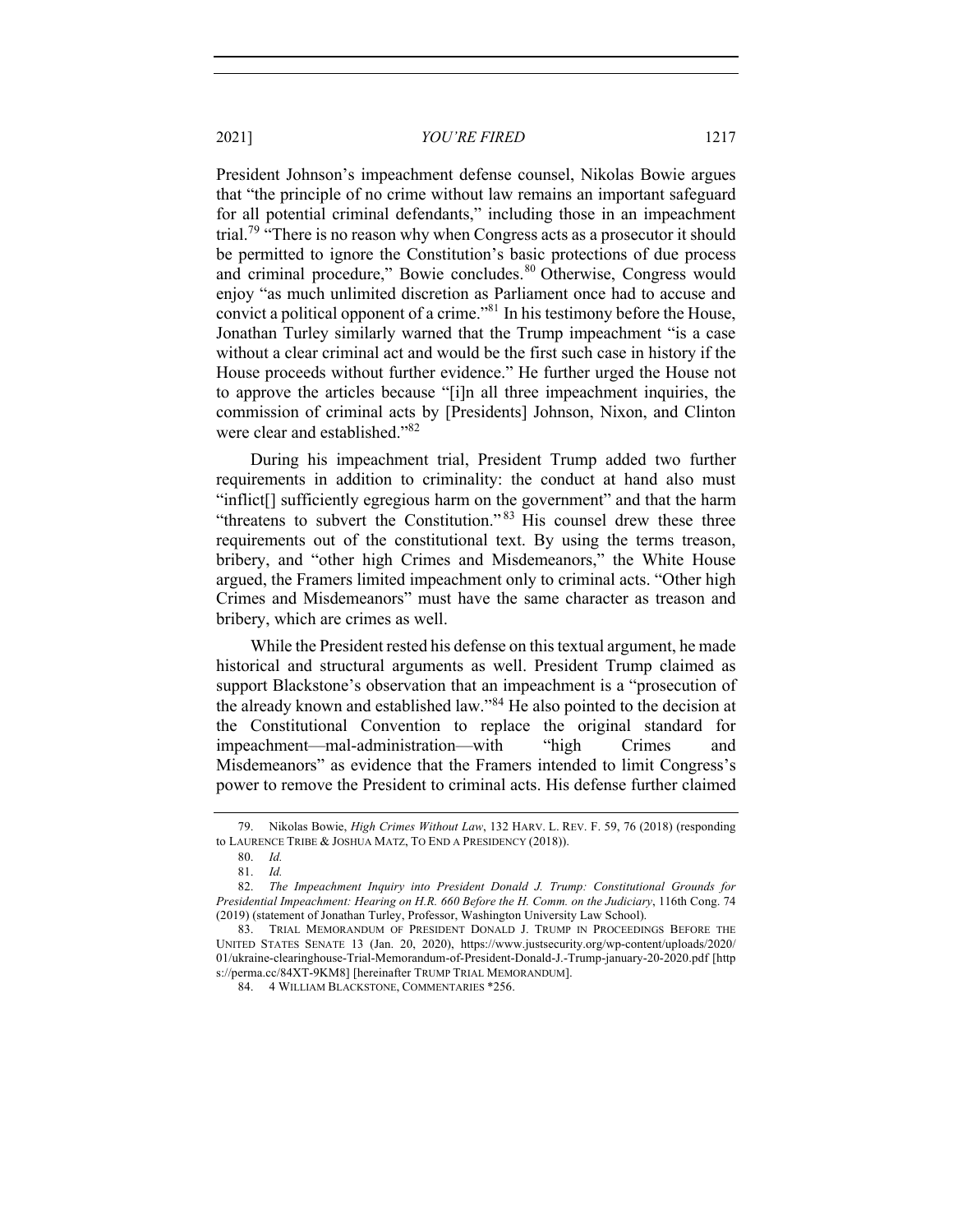that the crime-only reading had survived the test of practice, as Congress had charged both President Andrew Johnson and President William J. Clinton with crimes.

These historical claims, however, do not persuade. While it is true that Blackstone did observe that Parliament had considered impeachments that had violated established law, Blackstone more importantly treated crimes and impeachments separately in his *Commentaries*. Blackstone did not consider impeachment limited to only crimes. In fact, he defined "high misdemeanors" subject to impeachment in Parliament as "the maladministration of such high officers, as are in public trust and employment. This is usually punished by the method of parliamentary impeachment."<sup>85</sup> While the Constitutional Convention did replace "mal-administration" as a ground of impeachment, President Trump could not identify any important supporter of the Constitution, at the time of ratification, who argued that Congress could remove a President only for criminal conduct. In fact, such an argument would have made little sense during ratification, when the Federalists sought to defend the Presidency against Anti-Federalists who charged that the Executive was already too powerful.

President Trump's summoning of historical practice to his defense seems similarly flawed. President Johnson, for example, violated the Tenure in Office Act. But Congress enacted the Tenure in Office Act itself to violate the President's constitutional authority to remove subordinate executive branch officials. It was as if Congress had passed a law prohibiting the President from appointing or firing a White House advisor. Congress sought to remove President Johnson not because he had violated the law, but because he sought to frustrate its Reconstruction policies. President Bill Clinton's impeachment comes closer to the mark, as he allegedly committed perjury by lying about his affair with Monica Lewinsky. The Senate, however, as in the Johnson case, refused to convict, which weakens the value of the Clinton case as precedent.

Advocates of crime-only impeachment cannot claim support from the original understanding of the Constitution's drafting and ratification. Instead, they must argue that their approach would advance important structural goals. President Trump, for example, argued that an impeachable offense requires "a violation of established law" because removal raises two profound issues. <sup>86</sup> First, the White House argues, conviction "means overturning the democratically expressed will of the people in the only

<sup>85.</sup> *Id.* at \*121.

<sup>86.</sup> TRUMP TRIAL MEMORANDUM, *supra* note 83, at 16.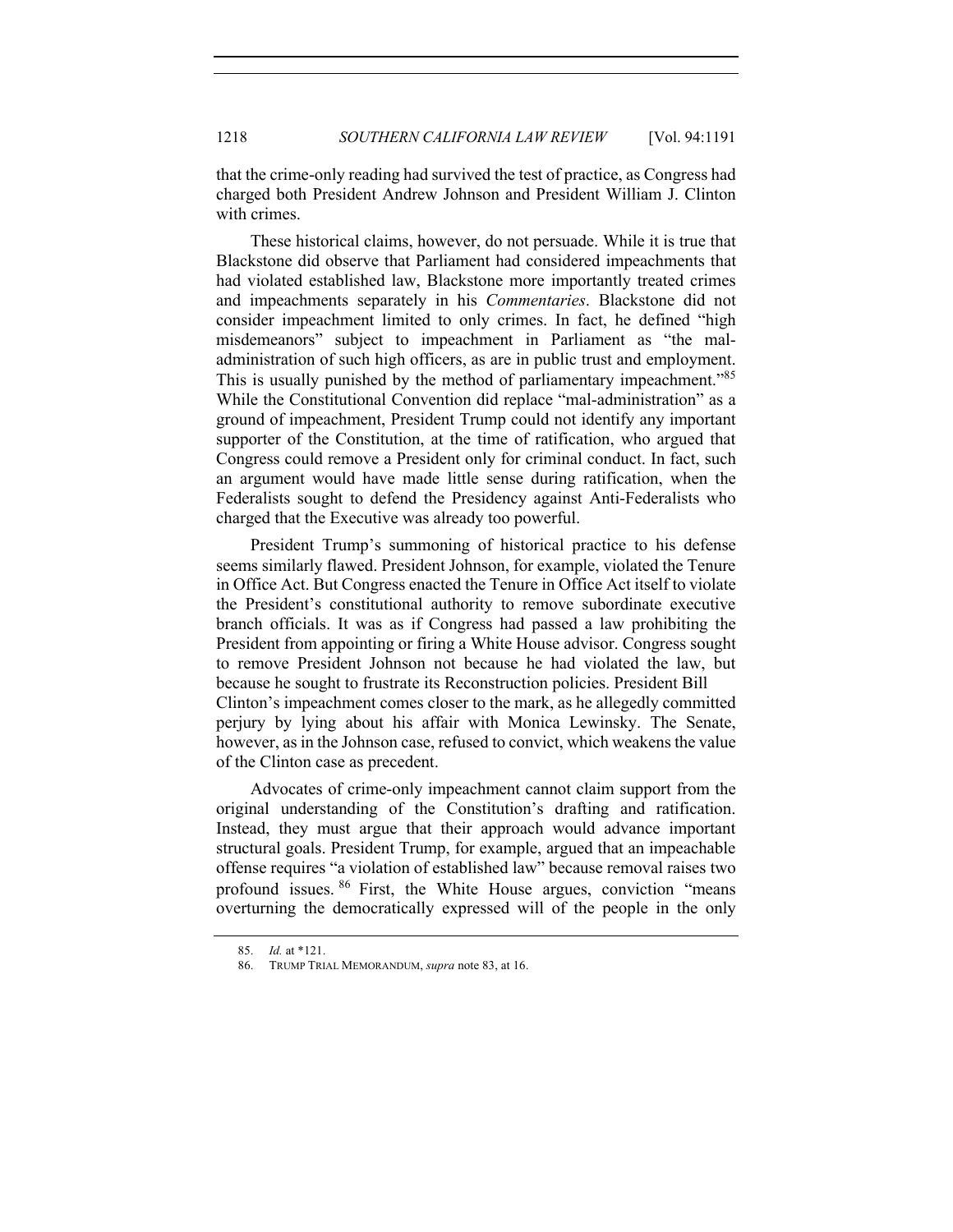national election in which all eligible citizens participate."<sup>87</sup> This argument mirrors the one made by the President's political supporters at the time that impeachment amounted to an undoing of the results of the 2016 election. Second, President Trump argues, "because the President himself is vested with the authority of an entire branch of the federal government, his removal would cause extraordinary disruption to the Nation." <sup>88</sup> In particular, conviction would throw into doubt the federal government's ability to perform the unique Article-II functions of law enforcement, command of the military, and foreign policy.

These structural arguments miss the more important constitutional principle at stake. Impeachment does not quite match overturning the 2016 elections, because if the Senate had removed President Trump, the Constitution would have mandated that his partisan running mate, Vice President Mike Pence, would have ascended to the Presidency. Overturning the 2016 election would have called for making Hillary Clinton President. Nor does frustrating the will of the 2016 electorate raise constitutional issues. Impeachment by the House gave voice to the results of the 2018 election, in which the Democratic Party went from a 194–241 minority to a 235–199 majority, a swing of 41 seats. Many Democrats ran squarely against the President and his fitness for office; bringing impeachment proceedings may have represented the most recent expression of popular will. Oddly, the President did not invoke the most important structural reason provided by the Framers for impeachment's difficulty. As we explain *infra*, the Federalists sought to place a check on potential abuse of office, but at the same time they did not want the legislature to use its removal power to control the President. In their mind, this would undo the very reform—an independent, unified executive branch—that they sought to import into the Constitution.

Leading scholars, however, reject the idea that Congress can only impeach a President for a crime. At the other end of the spectrum from the crime-only reading, some argue that the Constitution makes impeachment a political offense, and so its definition is simply up to politics. The dean of impeachment scholars, Michael Gerhardt, concludes that "the framers and ratifiers seemed to have shared a common understanding of impeachment as a political proceeding and impeachable offenses as political crimes."<sup>89</sup> Gerhardt suggests that impeachable offenses could extend not just to serious violations of federal law, but also deliberately leaving the nation defenseless.

<sup>87.</sup> *Id.* at 17.

<sup>88.</sup> *Id.* at 18.

<sup>89.</sup> MICHAEL J. GERHARDT, THE FEDERAL IMPEACHMENT PROCESS: A CONSTITUTIONAL AND HISTORICAL ANALYSIS 104 (2d ed. 2000).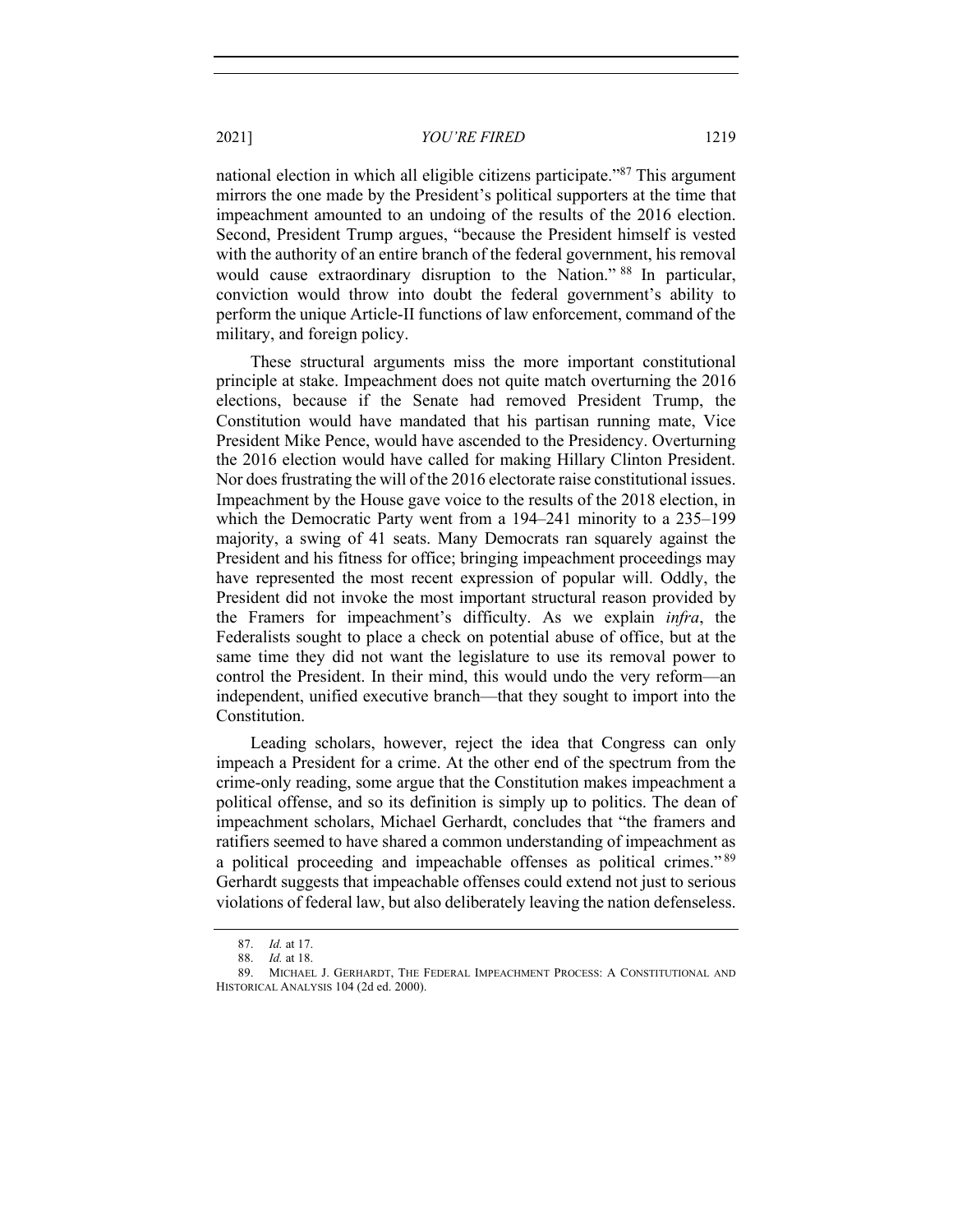The constitutional text, however, "defies specification because it rests on the circumstances under which the offenses have occurred," he writes, "and on the collective *political* judgment of Congress."90 Frank Bowman agrees that politics will determine whether conduct amounts to an impeachable offense. He argues that "the judgment about whether a particular president should be impeached will, at the moment of crisis, turn primarily on whether Congress thinks it is good or bad for the country that he or she should be permitted to remain as chief executive."<sup>91</sup> Impeachment is a political, rather than legal process. "[I]mpeachment was designed not as a legal process for punishing individual wrongdoing," Bowman writes, "but as a means of protecting the republic from the faults, frailties, or skullduggery of high government officers."<sup>92</sup> Bowman, upon whom the House Judiciary Committee relied heavily in its impeachment report, comes perilously close to Gerald Ford's definition. Originalist Michael Paulsen agrees: "Impeachment is a political process designed to impose political punishments for misconduct that includes offenses fairly characterized as political."<sup>93</sup>

Other scholars have sought to find a limiting principle for the idea that impeachment encompasses noncriminal conduct. In the midst of the Nixon proceedings, legal historian Raoul Berger published a detailed study, *Impeachment: The Constitutional Problems*, that surveyed the British and colonial antecedents. He observed that Americans adopted a practice that Parliament had used in the seventeenth century and before to render Crown ministers accountable to the legislature. He argued that "high Crimes and Misdemeanors" did not refer to crimes, but constituted "words of art confined to impeachments without roots in the ordinary criminal law."<sup>94</sup> In addition to bribery and treason, Berger argued, British history showed that impeachment extended to misuse of funds, abuse of power, neglect of duty, contempt of Parliamentary power, and corruption.<sup>95</sup> While arguing that the Framers rejected much of British impeachment practice, Akhil Amar reads "high Crimes and Misdemeanors" to permit removal of the President for "high behavior or high misconduct, whether or not strictly criminal."<sup>96</sup> As examples, Amar suggests "a president who [runs] off on a frolic in the middle of a national crisis" or other misconduct that approximated bribery or treason

95. *Id.* at 76.

<sup>90.</sup> *Id.* at 106.

<sup>91.</sup> FRANK O. BOWMAN III, HIGH CRIMES AND MISDEMEANORS: A HISTORY OF IMPEACHMENT FOR THE AGE OF TRUMP 21 (2019).

<sup>92.</sup> *Id.* at 20.

<sup>93.</sup> Michael S. Paulsen, *To End a (Republican) Presidency*, 132 HARV. L. REV. 689, 718 (2018) (book review).

<sup>94.</sup> RAOUL BERGER, IMPEACHMENT: THE CONSTITUTIONAL PROBLEMS 66 (1973).

<sup>96.</sup> AMAR, *supra* note 69, at 200.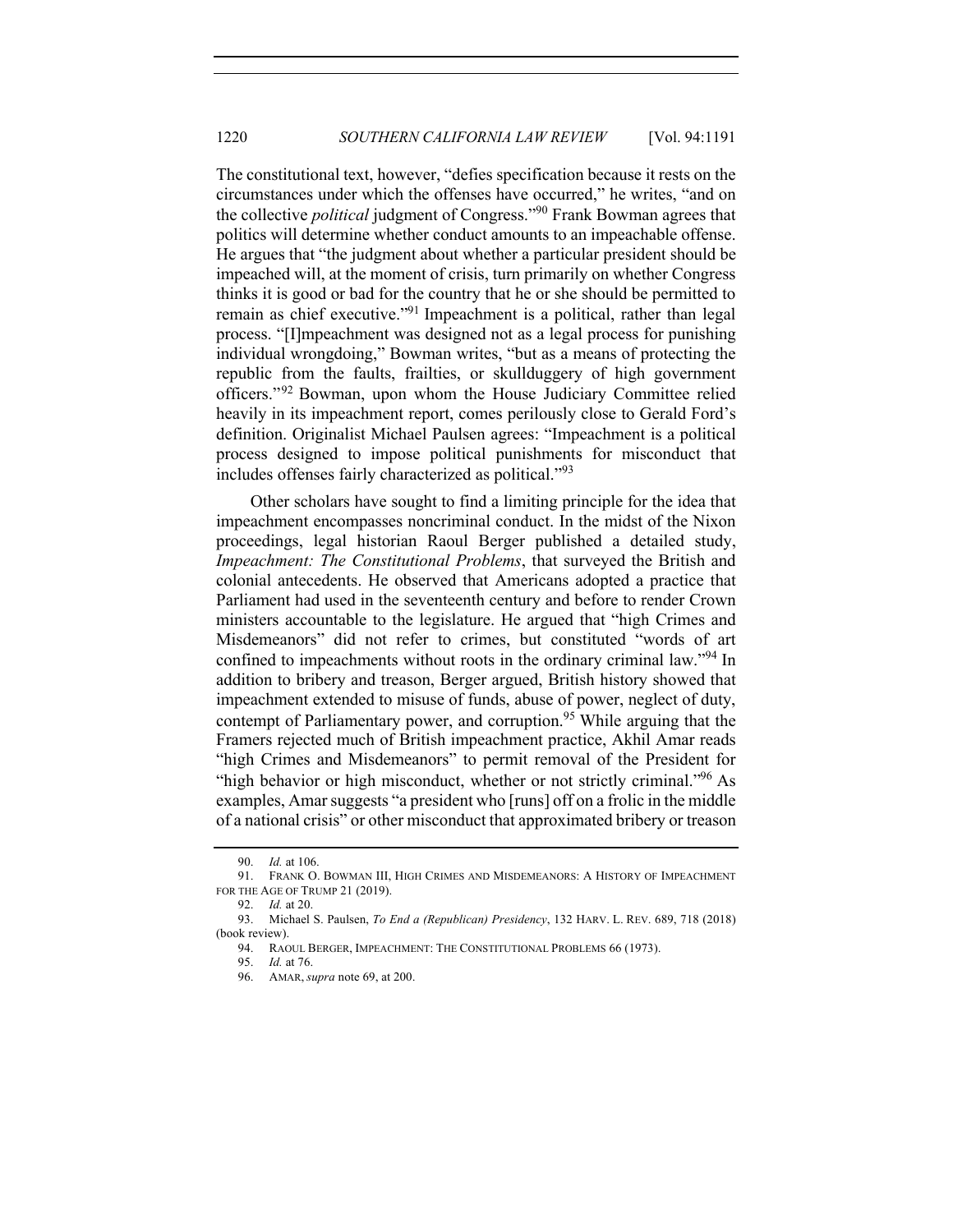"in moral gravity or dangerousness to the republic."<sup>97</sup> Unlike Berger, however, Amar does not draw these rules from history, which he says went much further in imposing criminal punishments on public officials. Instead, he relies upon structural concerns that impeachment does not serve political purposes akin to a legislative vote of no-confidence. Though he believes impeachment to be primarily political, Paulsen agrees with Amar. He would not allow partisan politics to intrude, but instead believes impeachment involves high politics, such as a President's action that seriously harms the national interest or an inaction that fails to carry out a constitutional duty.<sup>98</sup>

It is difficult for these scholars to identify when presidential activity crosses the line into "serious" or "high" misconduct serious enough for removal from office. Others attempt to address this problem by adopting something close to a totality-of-the-circumstances approach. Charles Black, author of one the most influential works on impeachment, which Philip Bobbitt recently updated to address the possibility of impeaching President Trump, concluded that high crimes and misdemeanors "ought to be held to be those offenses which are obviously wrong, whether or not 'criminal.'"<sup>99</sup> But that alone is not enough. The offense must "so seriously threaten the order of political society as to make pestilent and dangerous the continuance in power of their perpetrator."<sup>100</sup> Black also argued that the impeachable conduct had to result from an act or series of acts, rather than "[g]eneral lowness and shabbiness."<sup>101</sup> We learn more from Black's application of his test to the Nixon investigations, which he generally finds to have met the constitutional standards, and hypotheticals, than the standard itself. He finds, for example, that using the IRS to harass and punish political opponents, misuse of the FBI against campaign opponents, and obstruction of justice to be impeachable offenses, while refusing to spend appropriated funds and conducting undeclared wars to be less likely cases.

Another prominent scholar, Laurence Tribe, joined with a co-author, Joshua Matz, also took the occasion of the Trump presidency to flesh out a totality-of-the-circumstances approach. Unlike most scholars, Tribe and Matz refuse to rely on the original understanding. "Now and always, the Constitution belongs to the living," they declare; even if history were relevant, they argue, here the evidence is unclear and disputed.<sup>102</sup> Ironically, like the Trump defense, they seek to draw meaning squarely from the text.

<sup>97.</sup> *Id.* at 200–01.

<sup>98.</sup> *See* Paulsen, *supra* note 93.

<sup>99.</sup> BLACK & BOBBITT, *supra* note 78, at 36.

<sup>100.</sup> *Id.*

<sup>101.</sup> *Id.*

<sup>102.</sup> LAURENCE TRIBE & JOSHUA MATZ, TO END A PRESIDENCY: THE POWER OF IMPEACHMENT 16 (2018).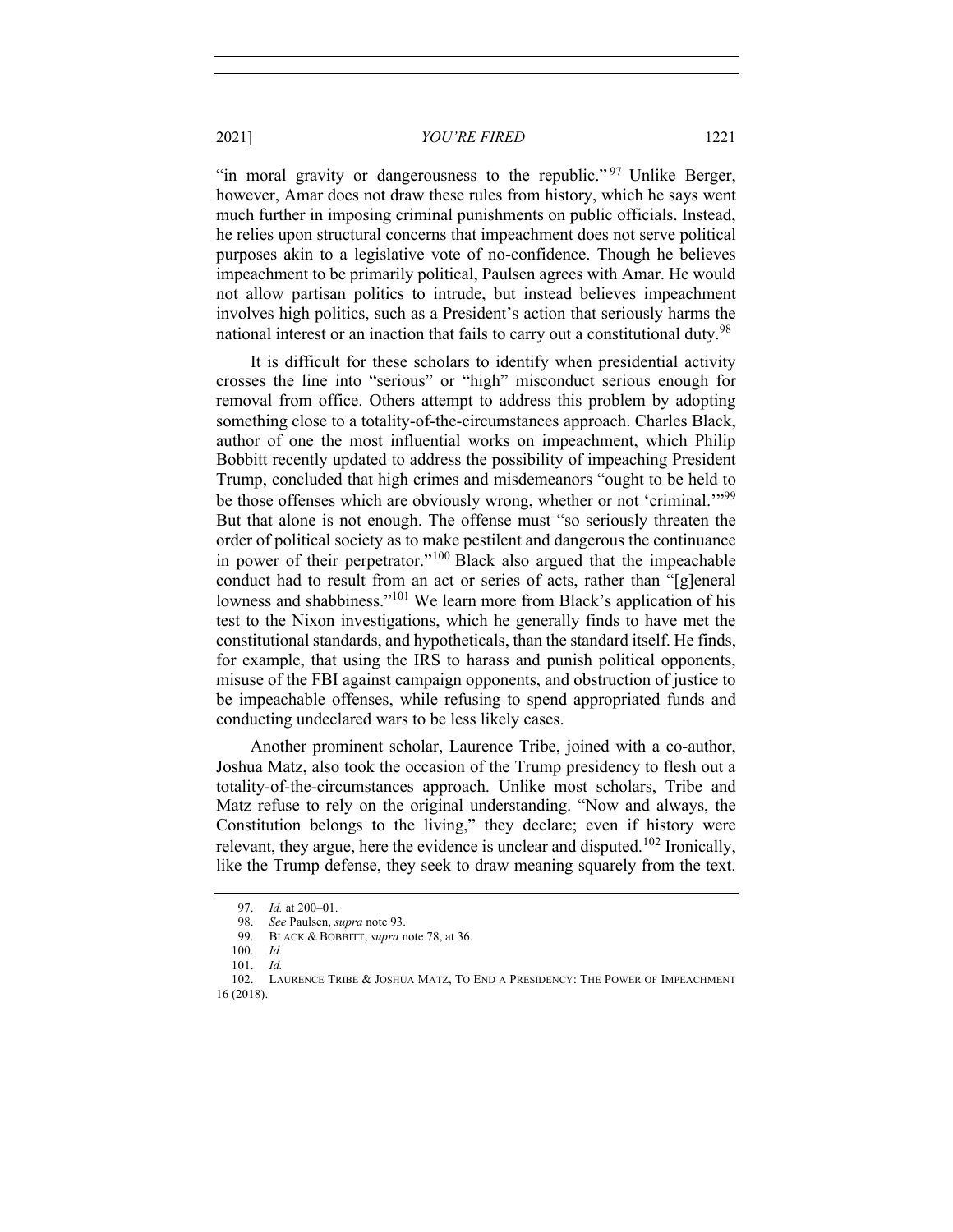They believe that "other high Crimes and Misdemeanors" should take the same character as the preceding terms, treason and bribery. Therefore, impeachable offenses should include serious conduct such as "corruption, betrayal, or an abuse of power that subverts core tenets of the U.S. governmental system."103 They add a mens rea requirement—impeachable offenses require "proof of intentional, evil deeds that risk grave injury to the nation." And they add a sort of malum in se requirement—impeachable offenses "are so plainly wrong by current standards that no reasonable official could honestly profess surprise at being impeached."<sup>104</sup> And then they add a political constraint—that the conduct be "so terrible that it makes the president unviable as a national leader."<sup>105</sup> Tribe and Matz concede that they may have added so many factors to their test for impeachment as to render it incapable of clear definition or predictable application. "This may all sound a bit vague. Fair enough."106 In other words, they have invented a multi-factor test divorced from original understanding that reflects merely their own policy preferences and that does nothing to add to the stability of the law in this area.<sup>107</sup>

In sum, originalist work in this area has suffered from comprehensiveness and systematic analysis of the most relevant evidence. In other words, it has been akin to the tale of the blind men each feeling a different part of an elephant, and thus each coming to wildly differing conclusions as to what it was they were feeling. We seek to rectify this shortcoming with the remainder of Part II.

# B. BRITISH USAGE OF "HIGH CRIMES AND MISDEMEANORS"

There has been work by others on the history of British impeachment. We wanted to add a different angle: a more linguistic look at the terms the Constitution adopted in British parlance. After all, if the Founders incorporated, with some alterations, the British practice of impeachment, they may have also incorporated British terminology. And a study of those phrases may shed light on the Constitution's meaning.

To undertake this, we examined the Corpus of Early Modern English (COEME).<sup>108</sup> COEME (pronounced koh-eem), is a database that includes

<sup>103.</sup> *Id.* at 42.

<sup>104.</sup> *Id.*

<sup>105.</sup> *Id.* at 23.

<sup>106.</sup> *Id*.

<sup>107.</sup> For an additional critique of Tribe and Matz, see generally Paulsen, *supra* note 93.

<sup>108.</sup> *See generally BYU-Corpus of Early Modern English (BYU\_COEME)*, BYU L. & CORPUS LINGUISTICS, https://lawcorpus.byu.edu/byucoeme/concordances [https://perma.cc/7AY6-TDJP] [hereinafter *COEME*]. Text from COEME is quoted frequently throughout this Article. Due to the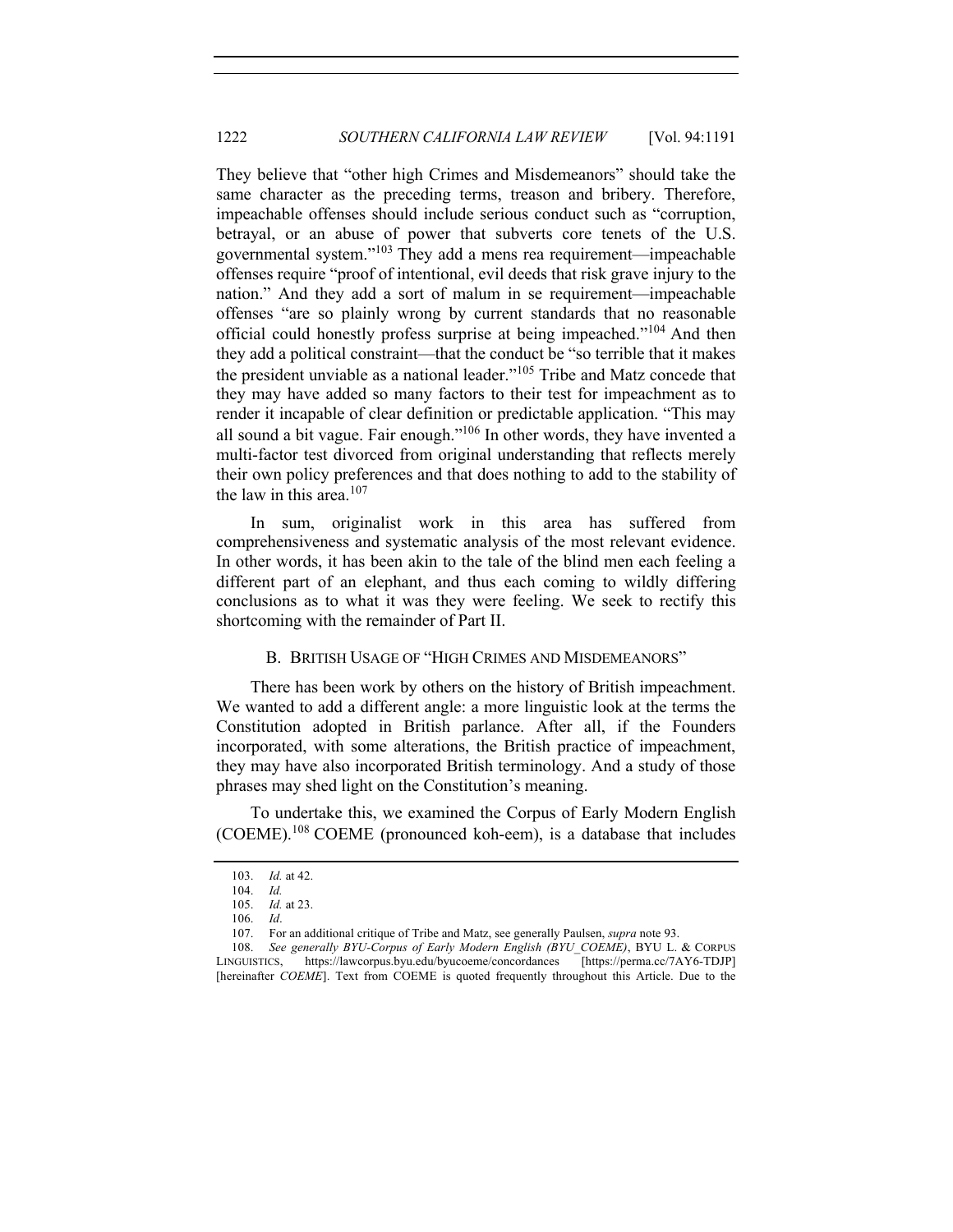over 40,000 (mostly British) English texts from 1475–1800, totaling over 1.1 billon words. <sup>109</sup> We focused primarily on the term "high Crimes and Misdemeanors" to see if we could get greater leverage on the historical scope of that term in England. A quick search of the term, in both the singular and plural form, found that it was rather common, appearing nearly one hundred sixty times.<sup>110</sup> This is tentative evidence that the phrase may have become a term of art.

To test this, we engaged in what corpus linguists refer to as collocation analysis. Collocates are words that are "co-located" with other words. One can think of this phenomenon as "word neighbors." These semantic patterns of word association can sometimes be intuitive: we expect *dark* to appear more often in the same semantic environment as *night* than with *perfume*. But sometimes the patterns are surprising. This linguistic phenomenon has long been implicitly recognized in the law in the canon of construction called *noscitur a sociis*: "it is known by its associates."<sup>111</sup> Linguists just put it a slightly different way: "you shall know a word by the company it keeps."<sup>112</sup>

By seeing which words are collocates of each other, we can sometimes get additional insight into how people understand those words. This can be done in a corpus by entering a search term, and then indicating how many words to the left or right (or both) of the search term one wants to examine. The results can be ranked by raw frequency or by statistical measures that indicate how likely it is that two words would be located near each other given how frequently they occur in the corpus. And we can also see how usage patterns change. For instance, one of us in an earlier paper noted that the top five collocates (in raw frequency) of the term *domestic violence* from

changes in English over time, many quotes may appear, from a contemporary perspective, to contain misspellings and grammatical errors. Because such "errors" are so pervasive throughout these quotes, the traditional "[sic]," used to indicate errors in text, has been omitted from these quotes.

<sup>109.</sup> *Law & Corpus Linguistics*, BYU L. & CORPUS LINGUISTICS, https://lawcorpus.byu.edu [https://perma.cc/UPK6-JUXZ].

<sup>110.</sup> We recognize there is some duplication with COEME, which somewhat inflates these numbers as well as the results in the collocate and cluster analysis that follows. Given alternative spellings, typos in the corpus (s's often look like f's), commas or ampersands instead of *and*, the use of *or* instead of *and*, and sometimes a word inserted into the phrase, a search of the phrase itself misses some of the instances of the phrase. However, by doing a collocate search of *high crime* and *high crimes*, with the parameters set at six words to the right and left of the target phrase, one finds the following instances where some variation of *misdemeanor* collocates with *high crime*(*s*) with nearly every instance being some variation of the phrase: *misdemeanors* (55), *miſdemeanors* (48), *miſdemeanours* (34), *misdemeanours* (17), and *misdemeanor* (11). *See COEME*, *supra* note 108, https://lawcorpus.byu.edu/byucoeme/collo cates;q=%2522high%2520crime%2522%2520%3B%2522high%2520crimes%2522;left=6;right=6;sort =collocationalFrequency%3Bcollocate;field=collocate%3BcollocationalFrequency%3BcollocationalFre quencyLeft%3BcollocationalFrequencyRight%3BdeltaP%3BzScore [https://perma.cc/QA5D-XLNW].

<sup>111.</sup> *Noscitur A Sociis*, BLACK'S LAW DICTIONARY (11th ed. 2019).

<sup>112.</sup> John Rupert Firth, *A Synopsis of Linguistic Theory, 1930–1955*, *in* STUDIES IN LINGUISTIC ANALYSIS 1, 11 (John Rupert Firth ed., 1957).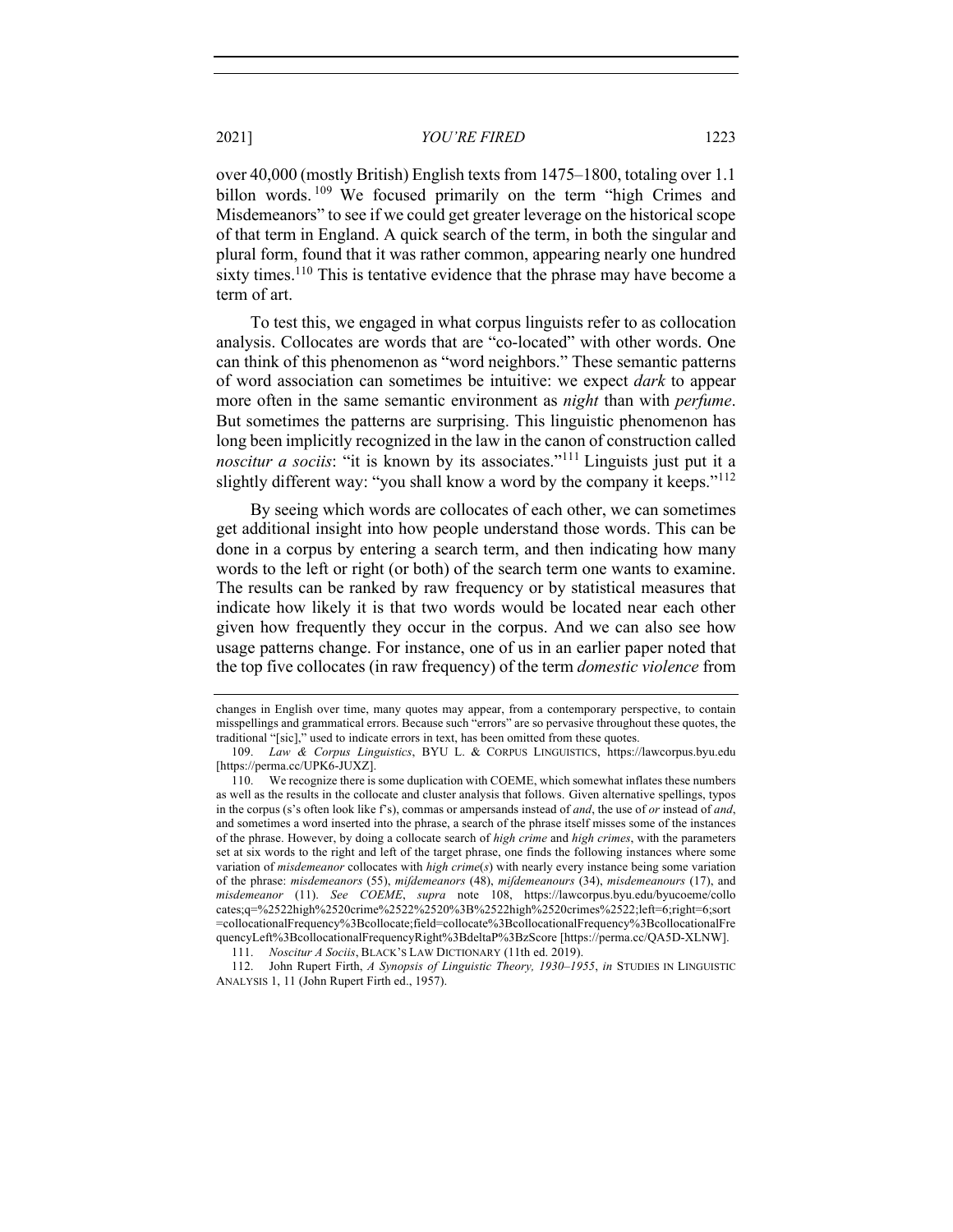1760–1979 were (1) *against*, (2) *state(s)*, (3) *protect*, (4) *convened*, and (5) *invasion*. <sup>113</sup> This reflects the sense as used in the Constitution of a rebellion or insurrection within a state. But the top five collocates of *domestic violence*  from 1980–2009 showed a radical shift: (1) *women*, (2) *abuse(d)*, (3) *honor*, (4) *national*, and (5) *victims*. <sup>114</sup> These collocates reflect the sense of violence against a member of one's household, usually a wife or girlfriend.

In addition to collocation, corpus linguistic analysis also "looks at variation in somewhat fixed phrases, which are often referred to as lexical bundles."115 Generally, lexical bundles are defined as a repeated series or grouping of three or more words.116 In other linguistic circles, these lexical bundles are referred to as N-grams or clusters.<sup>117</sup> For example, "Do you want to" and "I don't know what" are two of the most common clusters in conversational English. <sup>118</sup> Clusters are "not complete phrases" and "are statistically defined (identified by their overwhelming co-occurrence)."119 In linguistics, these types of phrases or groupings of words are often referred to as binomials or multinomials. A binomial is "a coordinated pair of linguistic units of the same word class which show *some* semantic relation," and are often, but not limited to, noun pairs. <sup>120</sup> An example of this from legal language would be *cease and desist* or *aid and abet,* which are sometimes called legal doublets.<sup>121</sup> "Multinomials are similarly chained by semantic and syntactic links, but consist of longer sequences of related words."<sup>122</sup> Examples in common language include *hold, defend, and favour* or *lock, stock, and barrel*. <sup>123</sup> Binomials have been found to be characteristic of legal language and have been observed to be five times more frequent in modern legal writing than nonlegal writing, making binomial usage "clearly a style

<sup>113.</sup> Thomas R. Lee & James C. Phillips, *Data-Driven Originalism*, 167 U. PA. L. REV. 261, 298 tbl.1 (2019).

<sup>114.</sup> *Id*.

<sup>115.</sup> GENA R. BENNETT, USING CORPORA IN THE LANGUAGE LEARNING CLASSROOM: CORPUS LINGUISTICS FOR TEACHERS 9 (2010).

<sup>116.</sup> *Id*.; *see also* DOUGLAS BIBER, STIG JOHANSSON, GEOFFREY LEECH, SUSAN CONRAD & EDWARD FINEGAN, LONGMAN GRAMMAR OF SPOKEN AND WRITTEN ENGLISH 990 (1999).

<sup>117.</sup> *See generally* Yu-Hua Chen & Paul Baker, *Lexical Bundles in L1 and L2 Academic Writing*, 14 LANGUAGE LEARNING & TECH. 30, 30 (2010). For this Article, we will refer to these as "clusters" because that is what they are referred to in the corpus linguistics software used in this study.

<sup>118.</sup> BIBER ET AL., *supra* note 116, at 994.

<sup>119.</sup> BENNETT, *supra* note 115, at 9.

<sup>120.</sup> Joanna Kopaczyk & Hans Sauer, *Defining and Exploring Binomials*, *in* BINOMIALS IN THE HISTORY OF ENGLISH: FIXED AND FLEXIBLE 1, 3 (Joanna Kopaczyk & Hans Sauer eds., 2017).

<sup>121.</sup> *See* BRYAN A. GARNER, THE REDBOOK: A MANUAL ON LEGAL STYLE 248–49 (4th ed. 2018). 122. Anu Lehto, *Binomials and Multinomials in Early Modern English Parliamentary Acts*, *in* BINOMIALS IN THE HISTORY OF ENGLISH: FIXED AND FLEXIBLE 261, 263 (Joanna Kopaczyk & Hans Sauer eds., 2017).

<sup>123.</sup> Kopaczyk & Sauer, *supra* note 120, at 3.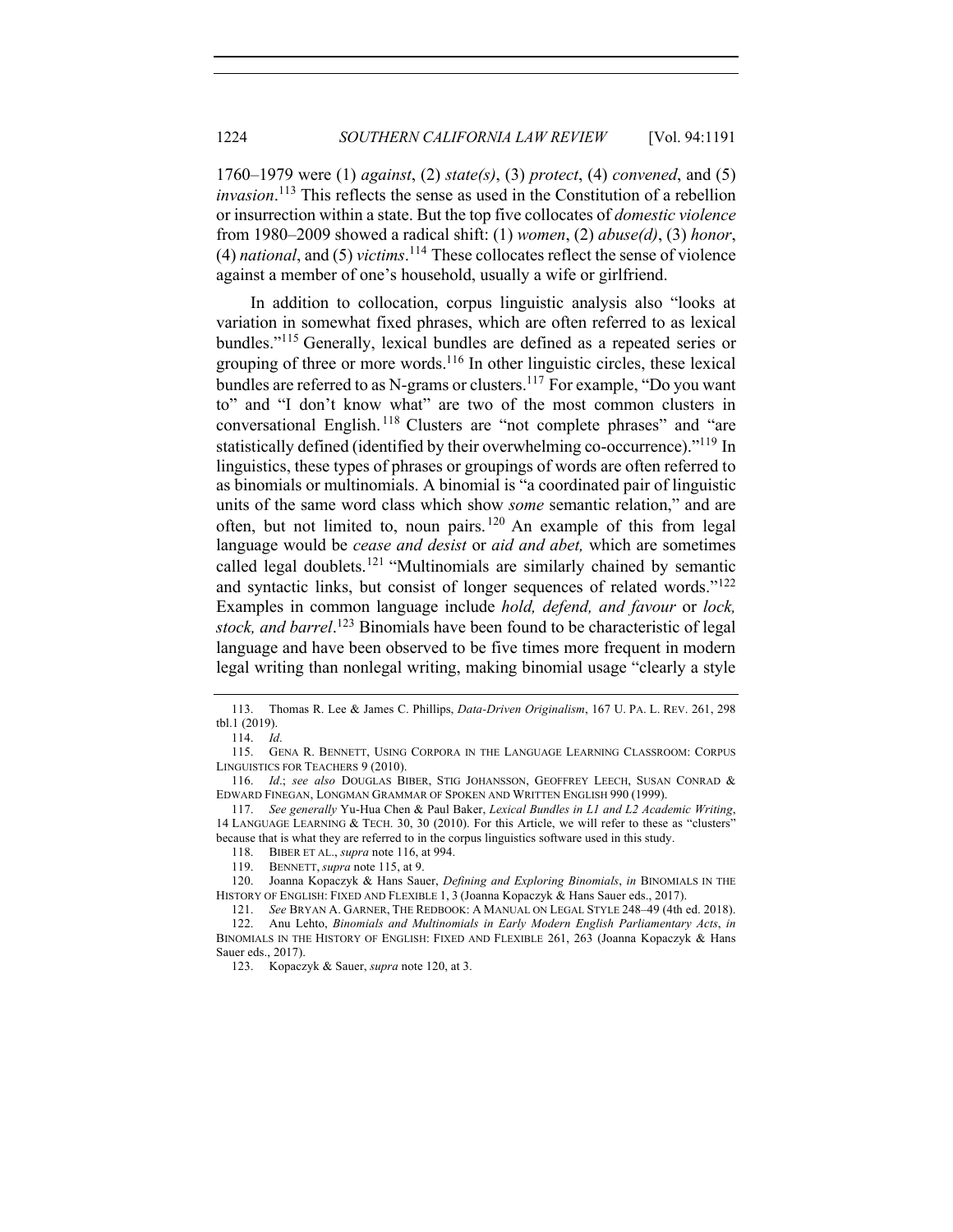marker in law language."<sup>124</sup> Examples of multinomials in legal language include *give, devise and bequeath* or *right, title, and interest*. This frequent occurrence of binomials and multinomials in legal writing is due to their ability to "increase the precision and all-inclusiveness of the documents, although they are also used for stylistic reasons and belong among the key features of the genre."<sup>125</sup>

We first looked to see whether the term "high Crimes and Misdemeanors" was found in reverse: "Misdemeanors and high Crimes" or "high Misdemeanors and Crimes." If the phrase's constituent parts are found about equally in either location with the phrase, then the phrase may not have become some kind of term of art. However, we never found a single example of "Misdemeanors and high Crimes" or "high Misdemeanors and Crimes."126 This is further evidence the Constitution was adopting a British term of art that had perhaps taken on a single linguistic meaning.

Next, we looked to see what other nouns may follow "high Crime(s) and." If "misdemeanors" was just one of numerous nouns that appeared at the end of this multinomial, then the Constitution's specific wording may not have a specialized meaning. Our search revealed 220 instances of "high Crime(s) and" NOUN, after removing examples the corpus picked up that followed punctuation indicating a new sentence or clause.<sup>127</sup>

<sup>124.</sup> Marita Gustafsson, *The Syntactic Features of Binomial Expressions in Legal English*, 4 TEXT & TALK: AN INTERDISC. J. OF LANGUAGE, DISCOURSE, & COMMC'N STUD. 125 (1984).

<sup>125.</sup> Lehto, *supra* note 122, at 261. *See generally* VIJAY KUMAR BHATIA, ANALYSING GENRE: LANGUAGE USE IN PROFESSIONAL SETTINGS (1993) (implementing genre analysis as a means to analyze the unique aspects of legal writing).

<sup>126.</sup> We did find instances of the term "high misdemeanors," but neither the words "crime(s)" nor "impeach/ed/ment" were collocates. *COEME*, *supra* note 114, https://lawcorpus.byu.edu/byucoeme/ concordances;q=high%2520crime%2520and;collocate=\*%252Fn;left=0;right=1/compare/byucoeme/co ncordances;q=high%2520crime%2520and;collocate=malefice%252Fn;left=0;right=1 [https://perma.cc/ PDL2-6Y93].

<sup>127.</sup> *COEME*, *supra* note 108, https://lawcorpus.byu.edu/byucoeme/concordances;q=%2522high %2520crimes%2520and%2522%3B%2522high%2520crime%2520and%2522;field=concordance%3Bt extId%3Byear%3Bgenre%3Bsource [https://perma.cc/SDN5-Z8VA].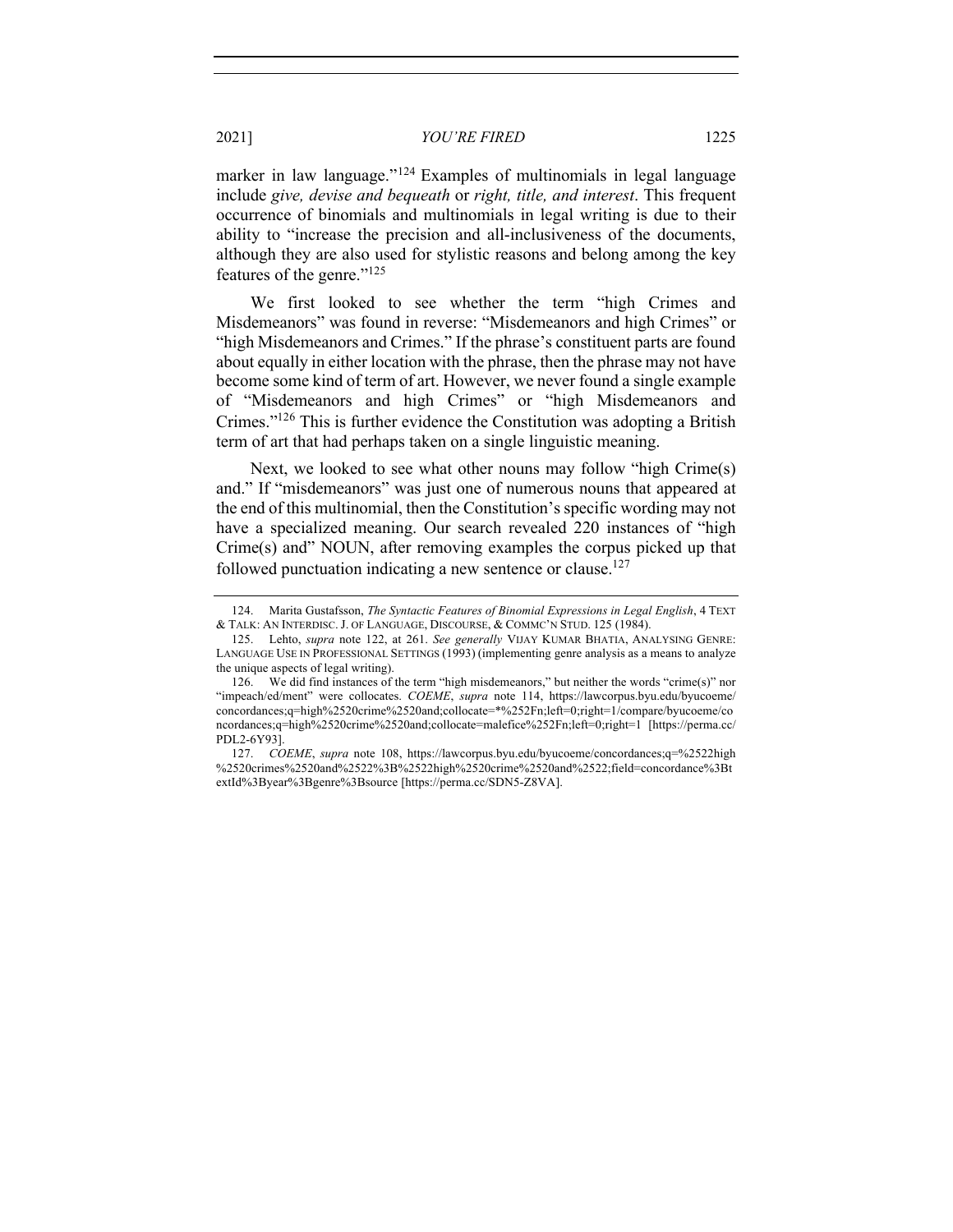| Misdemeanor(s) <sup>a</sup> | 184 (83.6%) |
|-----------------------------|-------------|
| <b>Offences</b>             | $21(9.5\%)$ |
| Treasons <sup>b</sup>       | $11(5.0\%)$ |
| Provocation <sup>c</sup>    | $2(0.9\%)$  |
| Impeachments                | $1(0.5\%)$  |
| Malefice <sup>d</sup>       | $1(0.5\%)$  |

TABLE 1. Nouns Following the Phrase *High Crime(s) and*

*Notes*: <sup>a</sup> This was spelled numerous ways: misdemeanors, mifdemeanors, mifdemeanours, misdemeanours, mifdeameanours, mifdemeaners, and so forth. This also included instances where the word was accidentally split into two by the text reading software that generate the files, resulting in "mis" or the like. When you click on it, you see that it's actually the word mis-demeanor. b This was spelled treafons or treasons.

<sup>c</sup> This was not in the context of impeachment, but the context of religion: casting out priests and replacing them "is objected against Jeroboam by Abijah as a very high crime, and provocation against God." *See COEME*, *supra* note 108, https://lawcorpus.byu.edu/byucoeme/concordances; q=%2522a%2520very%2520high%2520crime%252C%2520and%2520provocation%2522;field=co ncordance%3BtextId%3Byear%3Bgenre%3Bsource/details;textId=eebo.A91192;position=51214;m atchTokenCount=7 [https://perma.cc/WH66-BUGW].

<sup>d</sup> Appears to be in a religious context, or at least a religion-infused discussion. *See id.*

These findings added further weight to the conclusion that *high crime(s) and misdemeanor(s)* is a term of art, given that *misdemeanor(s)* is the predominant noun following *high crime(s) and*, doing so over eighty percent of the time.

Turning to collocate analysis, we looked at the twenty most common words within six words of the phrase *high crime(s) and*. <sup>128</sup>

<sup>128.</sup> *See COEME*, *supra* note 108, https://lawcorpus.byu.edu/byucoeme/collocates;q=%2522high %2520crimes%2520and%2522%3B%2522high%2520crime%2520and%2522;left=6;right=6;sort=collo cationalFrequencyRight%253ADESC;field=collocate%3BcollocationalFrequency%3BcollocationalFre quencyLeft%3BcollocationalFrequencyRight%3BdeltaP%3BzScore [https://perma.cc/7CZE-WE28].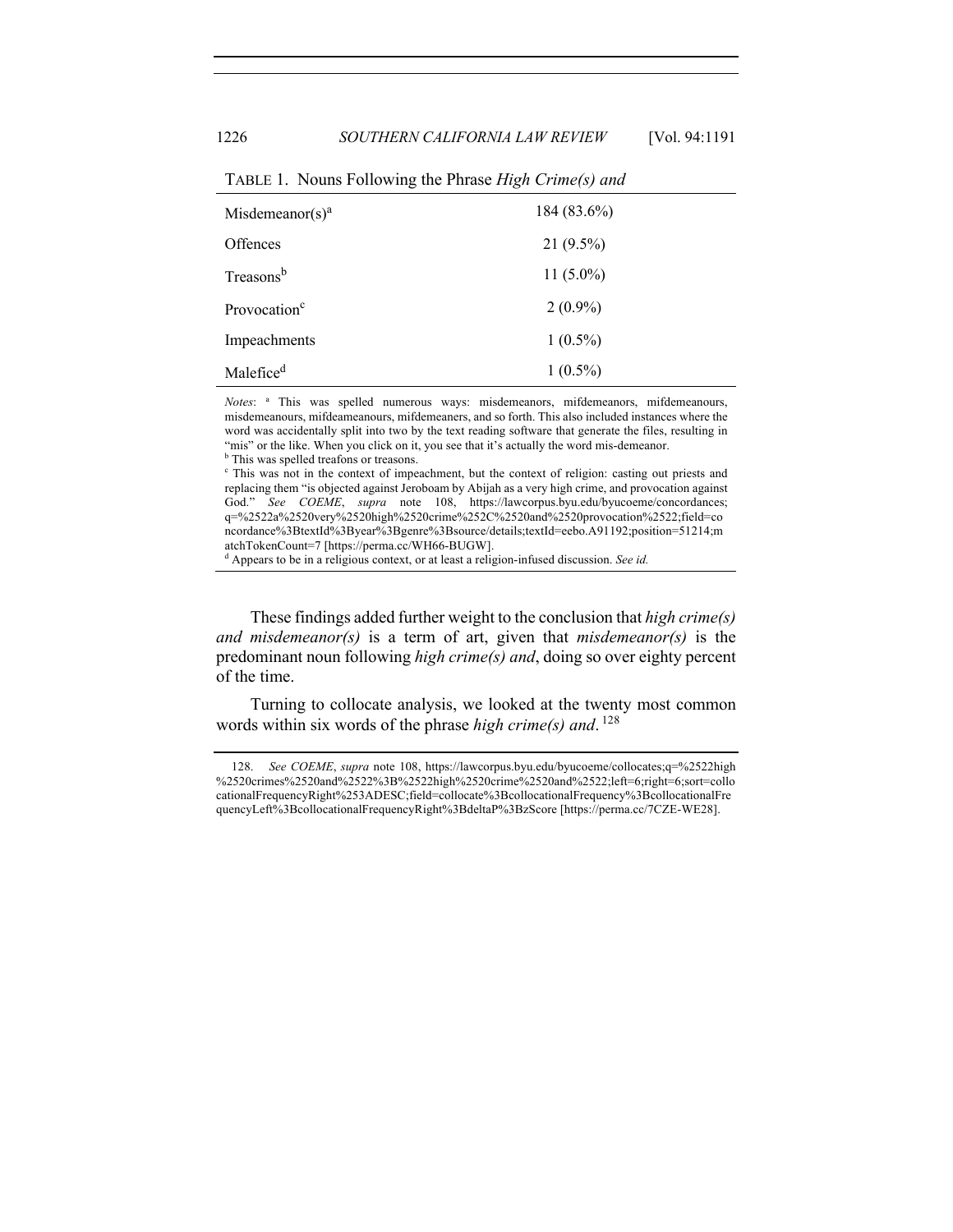| Rank | Collocate        | N   | Rank     | Collocate  | $\boldsymbol{N}$ |
|------|------------------|-----|----------|------------|------------------|
| 1.   | Misdemeanor(s)   | 171 | 12.      | Charge     | 19               |
| 2.   | Treason(s)       | 80  | 13.      | Conviction | 18               |
| 3.   | Other            | 65  | 14.      | Divers     | 17               |
| 4.   | Impeach(ed/ment) | 50  | .        | Article(s) | 17               |
| 5.   | He/Him           | 42  | 16.      | Parliament | 16               |
| 6.   | Against          | 41  | 17.      | Mr.        | 12               |
| 7.   | High             | 34  | .        | People     | 12               |
| 8.   | His              | 30  | $\cdots$ | Read       | 12               |
| 9.   | <b>Bribery</b>   | 22  | 20.      | England    | 11               |
| 10.  | Offences         | 21  | .        | Guilty     | 11               |
| 11.  | Commons          | 20  |          | House      | 11               |

TABLE 2. Top Collocates Within Six Words of *High Crime(s) and*

These collocates reflect an impeachment-heavy meaning associated with the phrase *high crime(s) and*. Words like *impeach*, *article(s)*, *against, charge, conviction* and *guilty* predominate, as well as words reflecting the body responsible for impeachment: *Commons, House*, and *Parliament*. In fact, there is not much evidence of any other meaning to the term.

Finally, as far as the collocate analysis goes, we sought to see what other "crimes" were listed in the same semantic environment (within six words to the left) of the phrase *other high crimes*. After all, *other high crimes* is a general catchall that should follow a specific list (even if just one) of high crimes. And this type of phrasing implicates a legal rule of construction *ejusdem generis*, wherein "general words follow specific words in a [legal document's] enumeration."<sup>129</sup> In such a scenario, "the general words are construed to embrace only objects similar in nature to those objects

<sup>129.</sup> Cir. City Stores, Inc. v. Adams, 532 U.S. 105, 114 (2001) (internal quotation marks omitted) (citations omitted).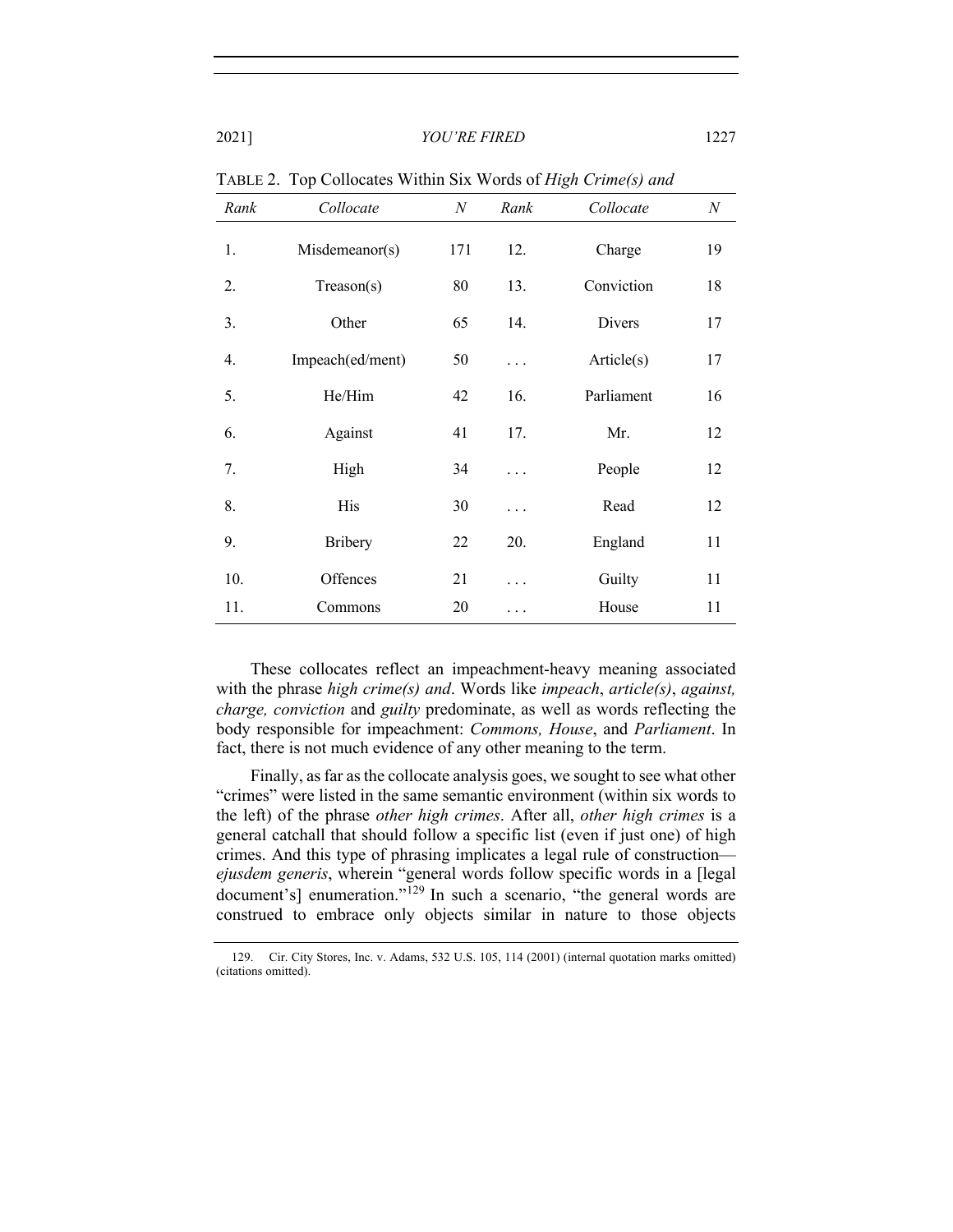enumerated by the preceding specific words."<sup>130</sup> We found eight specific *high crimes*, though some were rather rare and actually come from American usage:

| Crime    | Number         |
|----------|----------------|
| Treason  | 93             |
| Bribery  | 24             |
| Forgery  | 6              |
| Felony   | 3              |
| Perjury  | 3              |
| Trespass | $\overline{2}$ |
| Contempt | $\overline{2}$ |
| Murder   | 1              |

TABLE 3. Other Crimes Listed Within Six Words to the Left of *Other High Crime(s)*

The two crimes the Founders chose to list in the Constitution as specific instances of impeachable high crimes—treason and bribery—were the two crimes most associated with *other high crime(s)* in British English. Those two make up about eighty-seven percent of the times a specific crime was listed near *other high crime(s)*. We note that treason was sometimes called *high treason*, which is merely our current understanding of treason,<sup>131</sup> but is contrasted with *petty* or *petit treason*: the "[m]urder of one's employer or husband."<sup>132</sup> A similar pattern of *high* and *petty*<sup>133</sup> occurs in relation to crimes in British English. For instance, the collocates of *high crime(s)* differ significantly from the collocates of *petty crime(s)*, with the latter showing no indication of any linguistic connection to impeachment, as shown in Table 4.

<sup>130.</sup> *Id*.

<sup>131.</sup> *See Treason*, BLACK'S LAW DICTIONARY (11th ed. 2019) (noting that treason—"[t]he offense of attempting to overthrow the government of the state to which one owes allegiance, either by making war against the state or by materially supporting its enemies"—is "[a]lso termed *high treason*").

<sup>132.</sup> *See Petty Treason*, BLACK'S LAW DICTIONARY (1tth ed. 2019).

<sup>133.</sup> COEME records fifty-four instances of the term *petty crime(s)*. *COEME*, *supra* note 108, https://lawcorpus.byu.edu/byucoeme/concordances;q=%2522petty%2520crime%2522%3B%2522petty %2520crimes%2522;left=6;right=6;field=concordance%3BtextId%3Byear%3Bgenre%3Bsource [https: //perma.cc/A4DB-JXT9].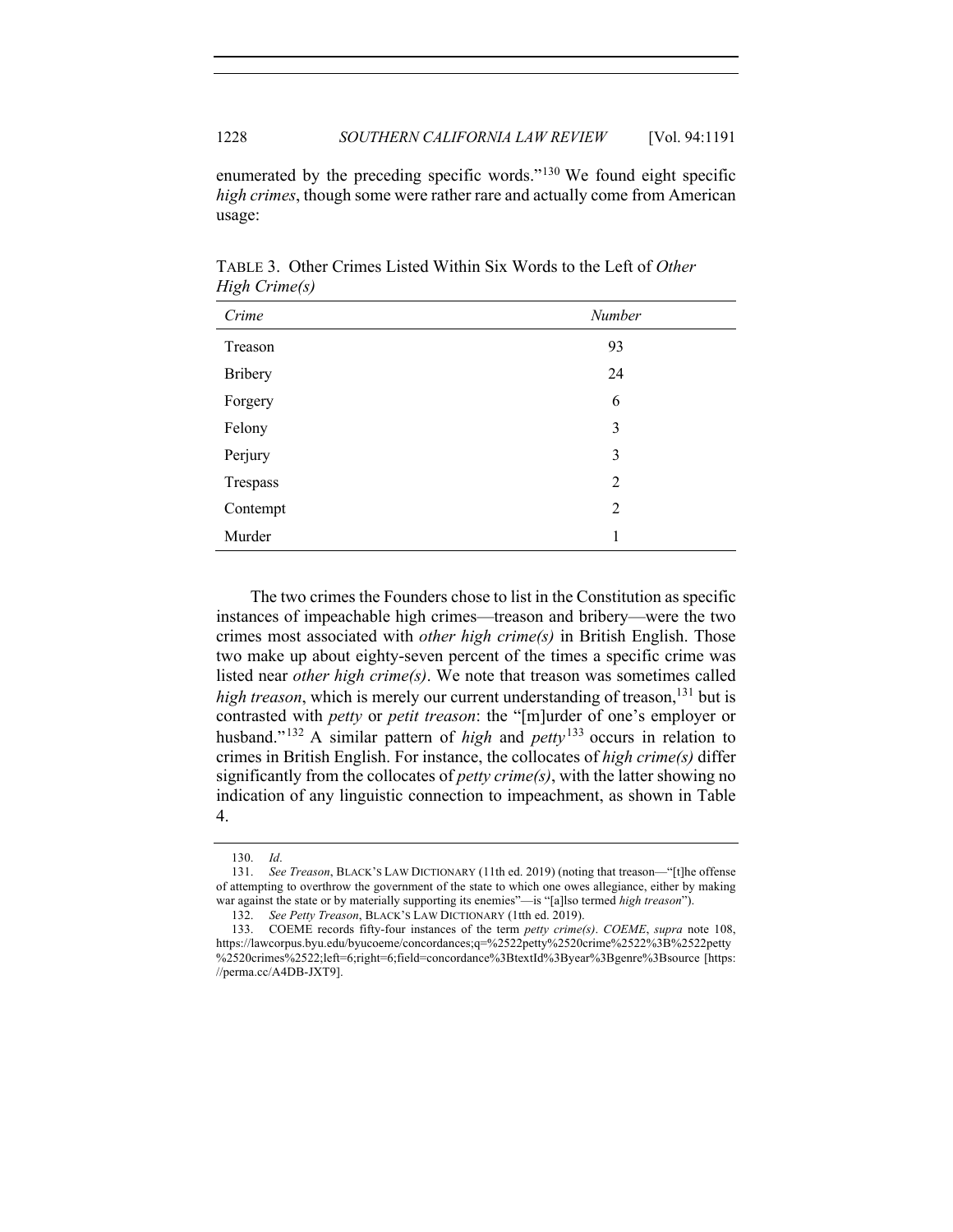| High Crime(s) Collocates | $N_{\rm \scriptscriptstyle I}$ | Petty Crime(s) Collocates | N  |
|--------------------------|--------------------------------|---------------------------|----|
| Misdemeanor(s)           | 165                            | Number                    | 10 |
| $T$ reason(s)            | 141                            | Their                     | 9  |
| Other                    | 109                            | Great                     | 7  |
| Against                  | 81                             | Advantage                 | 6  |
| He/Him                   | 78                             | Committed                 | 6  |
| High                     | 62                             | His                       | 6  |
| Impeach(ed)/ment         | 51                             | Offspring                 | 6  |
| Charge                   | 47                             | Poverty                   | 6  |
| His                      | 42                             | We                        | 6  |
| They                     | 32                             | <b>Distress</b>           | 6  |
| <b>Bribery</b>           | 27                             | They                      | 5  |
| Offenses                 | 27                             | Adultery                  | 4  |
| Guilty                   | 25                             | Murder                    | 4  |
| England                  | 23                             | Rout                      | 3  |
| Conviction               | 20                             | Tax                       | 3  |

TABLE 4. Top Fifteen Collocates in COEME of *High Crime(s)* Versus *Petty Crime(s)*

It would seem, then, that *high crimes* were to be distinguished from *petty crimes*, thus excising the latter from consideration for impeachment. What is more, one might think that *misdemeanor(s)* would be a more common collocate of *petty crime(s)* than with *high crime(s)*, but *misdemeanor(s)* never appears within six words of *petty crime(s)* in COEME out of over 200 possible collocates of that term.<sup>134</sup> This seems further evidence that *high crime(s) and misdemeanor(s)* is a term of arm rather than independently referring to *high crimes* and *misdemeanors*.

Additionally, the few rare specific crimes (other than treason and bribery) found to be collocates to the left of *other high crime(s)* are even rarer in British English than a first glance shows. For example, of the six instances of *forgery*, there was only one unique example of it in British

<sup>134.</sup> *See COEME*, *supra* note 108, https://lawcorpus.byu.edu/byucoeme/collocates;q=%252 2petty%2520crime%2522%3B%2522petty%2520crimes%2522;left=6;right=6;sort=collocationalFrequ ency%3Bcollocate;field=collocate%3BcollocationalFrequency%3BcollocationalFrequencyLeft%3Bcoll ocationalFrequencyRight%3BdeltaP%3BzScore [https://perma.cc/HC9N-UV57].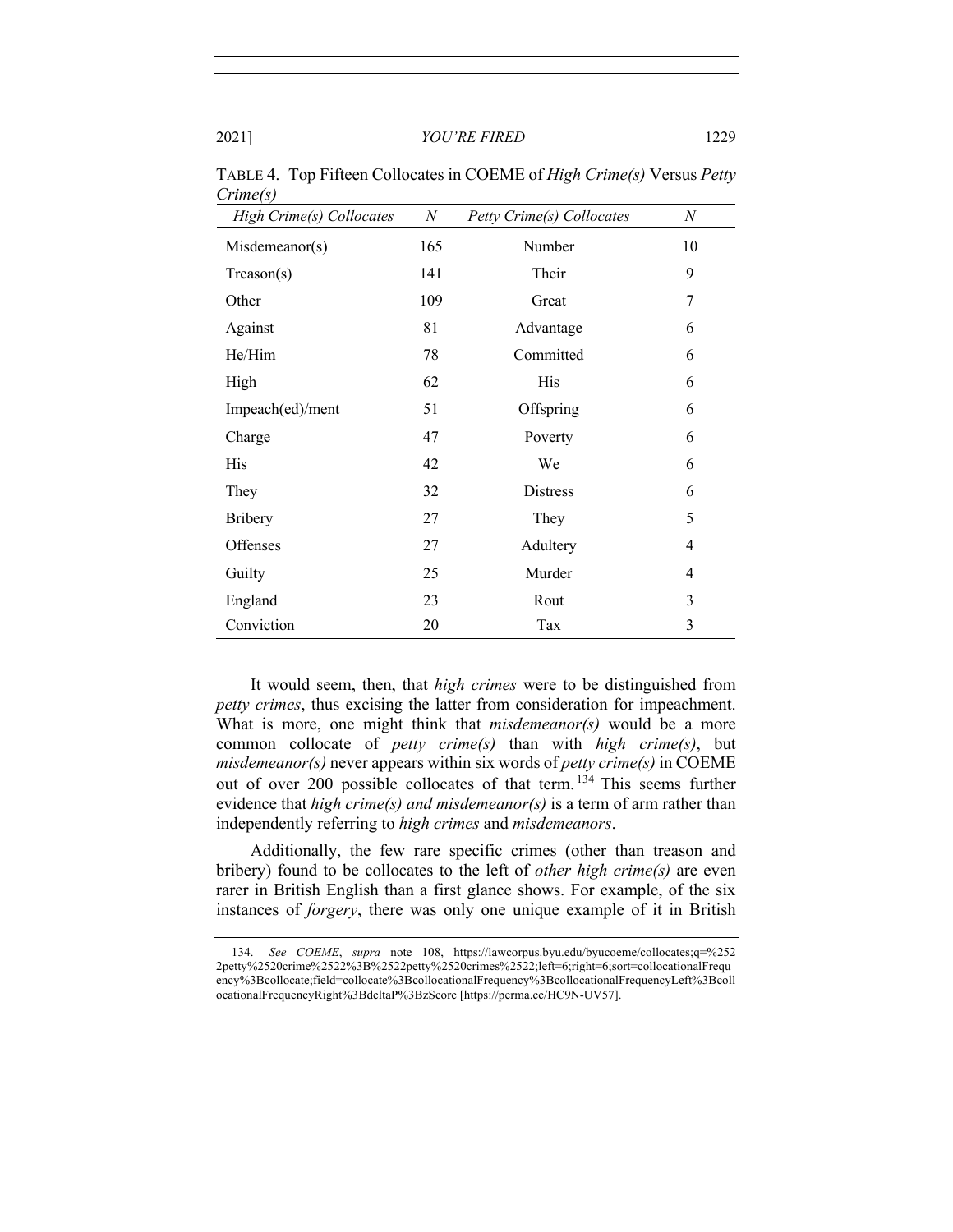English (one was a duplicate and the other four were the same example from American English).<sup>135</sup> All three of the *perjury* examples were duplicates of one instance of American English (the same one as for *forgery*: a state constitution).136 The two instances of *trespass* were just one unique example (the same example that produced the one British forgery example).  $137$ Likewise, the two instances of *contempt* were just one unique example (the same example that produced the one British *forgery* and *trespass* example).<sup>138</sup> Finally, the example with *murder*<sup>139</sup> is also the same one that has one of the three examples of *felony*, the other two examples coming from the previous example that included *forgery*, *trespass*, and *contempt*. Thus, we could only find two British examples in COEME that listed any other specific crime, outside of *treason* and *bribery*. This is telling, especially given that the British practice of impeachment was much broader than that enacted in our Constitution, as private citizens could be impeached for purely

<sup>135.</sup> *See COEME*, *supra* note 108, https://lawcorpus.byu.edu/byucoeme/collocates;q=%2522other %2520high%2520crime%2522%3B%2522other%2520high%2520crimes%2522;left=6;right=6;sort=co llocationalFrequency%3Bcollocate;field=collocate%3BcollocationalFrequency%3BcollocationalFreque ncyLeft%3BcollocationalFrequencyRight%3BdeltaP%3BzScore/details;cq=forgery [https://perma.cc/3 NSQ-ZBTZ].

<sup>136.</sup> *See COEME*, *supra* note 108, https://lawcorpus.byu.edu/byucoeme/collocates;q=%2522othe r%2520high%2520crime%2522%3B%2522other%2520high%2520crimes%2522;left=6;right=6;sort=c ollocationalFrequency%253ADESC;field=collocate%3BcollocationalFrequency%3BcollocationalFrequ encyLeft%3BcollocationalFrequencyRight%3BdeltaP%3BzScore/details;cq=perjury [https://perma.cc/ XR7T-BVQE].

<sup>137.</sup> *See COEME*, *supra* note 108, https://lawcorpus.byu.edu/byucoeme/collocates;q=%2522other %2520high%2520crime%2522%3B%2522other%2520high%2520crimes%2522;left=6;right=6;sort=co llocate%253ADESC;field=collocate%3BcollocationalFrequency%3BcollocationalFrequencyLeft%3Bc ollocationalFrequencyRight%3BdeltaP%3BzScore/details;cq=tre%C5%BFpa%C5%BFs [https://perma. cc/MHG4-YKS4]; *COEME*, *supra* note 108, https://lawcorpus.byu.edu/byucoeme/collocates;q =%2522other%2520high%2520crime%2522%3B%2522other%2520high%2520crimes%2522;left=6;ri ght=6;sort=collocate%253ADESC;field=collocate%3BcollocationalFrequency%3BcollocationalFreque ncyLeft%3BcollocationalFrequencyRight%3BdeltaP%3BzScore/details;cq=trespass [https://perma.cc/ 2NRH-HJJ7].

<sup>138.</sup> *See COEME*, *supra* note 108, https://lawcorpus.byu.edu/byucoeme/collocates;q=%2522other %2520high%2520crime%2522%3B%2522other%2520high%2520crimes%2522;left=6;right=6;sort=co llocate%253AASC;field=collocate%3BcollocationalFrequency%3BcollocationalFrequencyLeft%3Bcol locationalFrequencyRight%3BdeltaP%3BzScore/details;cq=contempt [https://perma.cc/2DE3-7FS3].

<sup>139.</sup> *See COEME*, *supra* note 108, https://lawcorpus.byu.edu/byucoeme/collocates;q=%2522other %2520high%2520crime%2522%3B%2522other%2520high%2520crimes%2522;left=6;right=6;sort=co llocate%253ADESC;field=collocate%3BcollocationalFrequency%3BcollocationalFrequencyLeft%3Bc ollocationalFrequencyRight%3BdeltaP%3BzScore/details;cq=murder [https://perma.cc/U693-BTSR].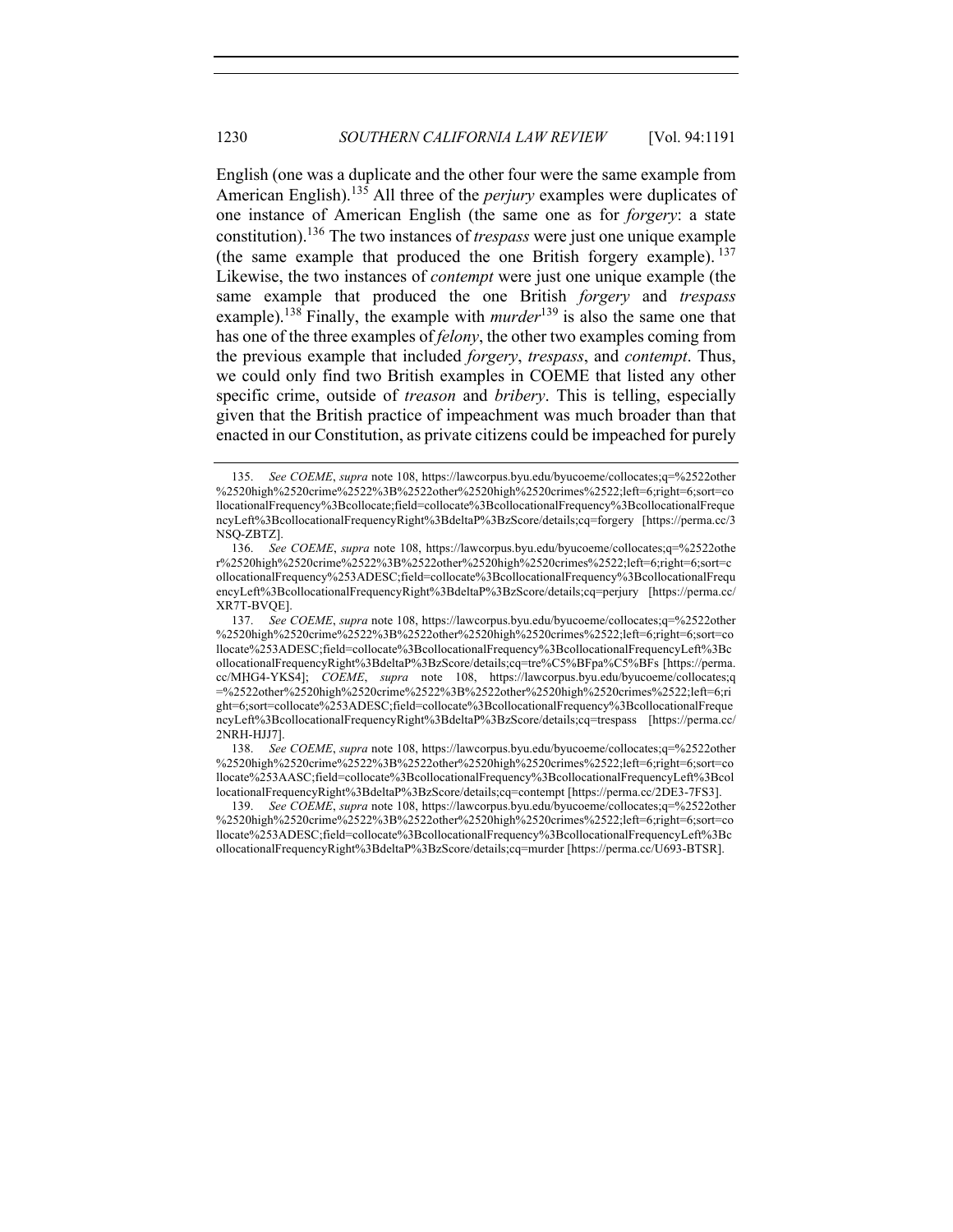criminal conduct before Parliament.<sup>140</sup> And executed.<sup>141</sup> Very few crimes, then, appear to have been grounds for impeachment in the British tradition.

Besides this more quantitative collocate or cluster analysis, we also delved qualitatively into the results of several searches. We examined actual instances of the term *high crime(s) and misdemeanor(s)*. We found various slightly different formulations of the list of impeachable offenses, but none that indicated a difference in meaning:

"High Treason, and other high Crimes, Misdemeanors and Offences"<sup>142</sup>

"high Crimes and Misdemeanors, contrary to the Kings Prerogative, the Fundamental Laws of the Land, the Rights of Parliament, the Property and Liberty of the Subject; and matters tending to sedition, and of dangerous consequence"<sup>143</sup>

"Treason, and other high Crimes and Misdemeanors"144

"High Treason, and diverse high Crimes and Misdemeanors"<sup>145</sup>

<sup>140.</sup> For instance, one Dr. H. Sacheverel was impeached by the House of Commons for publishing two sermons that the House deemed "scandalous and seditious libels." *See* 1 JOHN BROWN, A COMPENDIOUS HISTORY OF THE BRITISH CHURCHES IN ENGLAND, SCOTLAND, IRELAND, AND AMERICA 290 (Glasgow, John Bryce 1784); *see also COEME*, *supra* note 108, https://lawcorpus.byu.edu/byu coeme/concordances;q=%2522scandalous%2520and%2520seditious%2520libels%2522%2520;left=6;r ight=6;field=concordance%3BtextId%3Byear%3Bgenre%3Bsource/details;textId=ecco.K124952.000;p osition=105771;matchTokenCount=4 [https://perma.cc/8VGS-7UQ7].

<sup>141.</sup> *See COEME*, *supra* note 108, https://lawcorpus.byu.edu/byucoeme/concordances;q=%2522 Duncan%2520earl%2520of%2520Lennox%2520was%2520arrested%2522;field=concordance%3Btext Id%3Byear%3Bgenre%3Bsource/details;textId=ecco.K113361.000;position=407688;matchTokenCoun t=6 [https://perma.cc/PPC2-8SP2] ("Some time after king James I. returned from England, Duncan earl of Lennox was arrested at the king's instance, was incarcerate in the castle of Edinburgh, and from thence carried to the castle of Stirling, where he was accused, not of treason, but of high crimes and misdemeanors; of which, by the verdict of an assize, he was found guilty, and condemned to lose his head; which sentence was executed upon him at Stirling, Fordan, vol . II . p. 483 . in May 1425, when he was about eighty years old.").

<sup>142.</sup> *See COEME*, *supra* note 108, https://lawcorpus.byu.edu/byucoeme/concordances;q=%2522 high%2520treason%252C%2520and%2520other%2520high%2520crimes%252C%2520misdemeanors %2520and%2520offences%2522;field=concordance%3BtextId%3Byear%3Bgenre%3Bsource/details;t extId=eebo.A47831;position=23374;matchTokenCount=10850 [https://perma.cc/6PLE-ZCBL].

<sup>143.</sup> *See COEME*, *supra* note 108, https://lawcorpus.byu.edu/byucoeme/concordances;q=%2522 misdemeanors%252C%2520contrary%2520to%2520the%2520kings%2522;field=concordance%3Btext Id%3Byear%3Bgenre%3Bsource/details;textId=eebo.A45227;position=38046;matchTokenCount=6 [https://perma.cc/7PRJ-VETL].

<sup>144.</sup> *See COEME*, *supra* note 108, https://lawcorpus.byu.edu/byucoeme/concordances;q=%2522 treason%252C%2520and%2520other%2520high%2520crimes%2520and%2520misdemeanors%2522;f ield=concordance%3BtextId%3Byear%3Bgenre%3Bsource [https://perma.cc/SR8Z-BAKZ].

<sup>145.</sup> *See COEME*, *supra* note 108, https://lawcorpus.byu.edu/byucoeme/concordances;q=%2522 high%2520treason%252C%2520and%2520diverse%2520high%2520crimes%2522;field=concordance %3BtextId%3Byear%3Bgenre%3Bsource/details;textId=eebo.A47831;position=27323;matchTokenCo unt=7 [https://perma.cc/AHX3-9J7Q].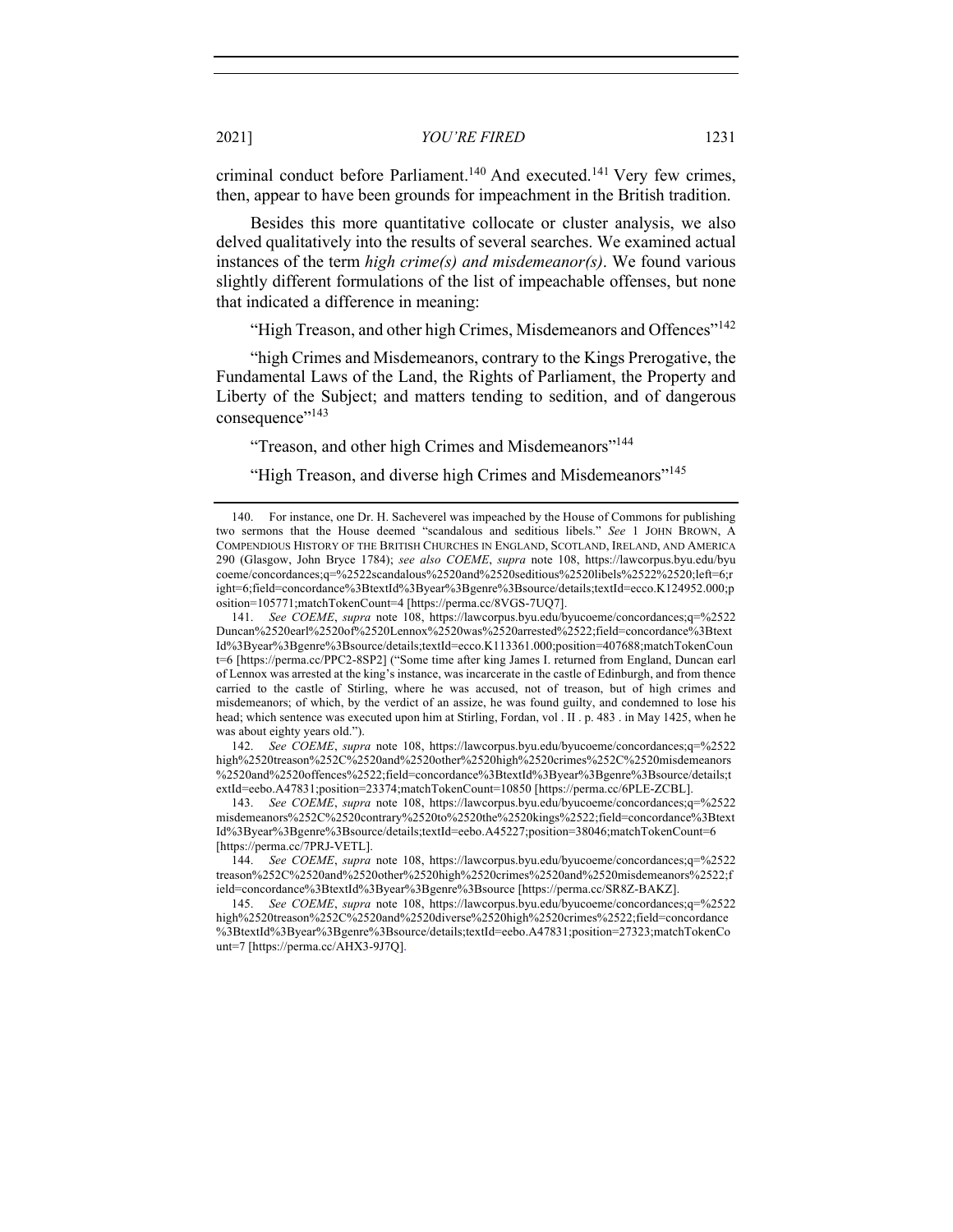"high treason, and other high crimes and misdemeanors"<sup>146</sup>

"divers other high crimes and misdemeanors"<sup>147</sup>

A look at the various types of behavior considered to constitute high crimes and misdemeanors further shows not only that this appears to be a term of art, but also that its meaning is, in somewhat circular fashion, whatever is deemed to be impeachable. As to the first point, additional evidence that "high crime(s) and misdemeanor(s)" is a term of art comes from its use outside of the impeachment or indictment setting. For instance, the term was used several times with a religious connotation: "the Apostle himselfe arraignes the Athenians of that high Crime, and misdemeanour of Idolatry upon the account of their sacrificing to an unknown God."<sup>148</sup> It was also used in a work of fiction to describe the bad behavior of a quarreling lover.<sup>149</sup> And the term was invoked to describe a small child's abominable conduct toward his nurse.<sup>150</sup> In other words, the term in ordinary parlance

<sup>146.</sup> *See COEME*, *supra* note 108, https://lawcorpus.byu.edu/byucoeme/concordances;q=%2522 high%2520treason%252C%2520and%2520other%2520high%2520crimes%2520and%2520misdemean ors%2522;field=concordance%3BtextId%3Byear%3Bgenre%3Bsource/details;textId=ecco.K113610.0 02;position=42953;matchTokenCount=9 [https://perma.cc/D7NY-3F88].

<sup>147.</sup> *See COEME*, *supra* note 108, https://lawcorpus.byu.edu/byucoeme/concordances;q=%2522 divers%2520other%2520high%2520crimes%2522;field=concordance%3BtextId%3Byear%3Bgenre%3 Bsource/details;textId=eebo.K023576.000;position=1872;matchTokenCount=4 [https://perma.cc/2A7K -55SY].

<sup>148.</sup> *See COEME*, *supra* note 108, https://lawcorpus.byu.edu/byucoeme/concordances;q=%2522 the%2520athenians%2520of%2520that%2520high%2520crime%2522;field=concordance%3BtextId% 3Byear%3Bgenre%3Bsource/details;textId=eebo.A57064;position=50169;matchTokenCount=6 [https: //perma.cc/77WS-WDKN]; *see also COEME*, *supra* note 108, https://lawcorpus.byu.edu/ byucoeme/concordances;q=%2522what%2520an%2520high%2520crime%252C%2520and%2520misd emeanor%2522;field=concordance%3BtextId%3Byear%3Bgenre%3Bsource/details;textId=eebo.N047 35;position=69206;matchTokenCount=7 [https://perma.cc/5BBJ-5XAW] ("What an high Crime, and misdemeanor, must it then be, for any to make Light of [a divine commandment]."); *COEME*, *supra* note 108, https://lawcorpus.byu.edu/byucoeme/concordances;q=%2522the%2520soul%2520is%2520saved %252C%2520when%2520its%2520high%2520crimes%2522;field=concordance%3BtextId%3Byear% 3Bgenre%3Bsource/details;textId=eebo.N05135;position=11180;matchTokenCount=9 [https://perma. cc/2UJ3-VXWF] ("The Soul is saved, when its high Crimes, and Misdemeanors, are no longer imputed, or reckoned to it, but her Guilt is cancelled, and her Iniquity is taken away.").

<sup>149.</sup> *COEME*, *supra* note 108, https://lawcorpus.byu.edu/byucoeme/concordances;q=%2522I %2520shall%2520not%2520write%2520to%2520you%2520again%2520till%2520I%2520can%2520in form%2520you%2522;field=concordance%3BtextId%3Byear%3Bgenre%3Bsource/details;textId=ecco .K107078.002;position=25024;matchTokenCount=12 [https://perma.cc/FSG7-K688] ("I shall not write to you again till I can inform you how matters are accommodated between Charles and Eliza. I AM sure my dear Emily will be full of impatience to know how our lovers quarrel has ended; why, as all love quarrels do end; in an encreased affection for each other. As I foretold, she signed an act of oblivion, as soon as he could assume resolution enough to ask it, which was not for two days, such a just sense had he of his high crimes and misdemeanors. I am provoked that she could think more lightly of them than he did . . . .").

<sup>150.</sup> *COEME*, *supra* note 108, https://lawcorpus.byu.edu/byucoeme/concordances;q=%2522I% 2520defy%2520you%2520to%2520guess%2520in%2520a%2520twelve%2522;field=concordance%3B textId%3Byear%3Bgenre%3Bsource/details;textId=ecco.K101669.001;position=10972;matchTokenCo unt=8 [https://perma.cc/3HB8-7BEB] ("I defy you to guess in a twelve-month the high crime and misdemeanour by which the infant-culp[r]it had excited the anger of his nurse[.]").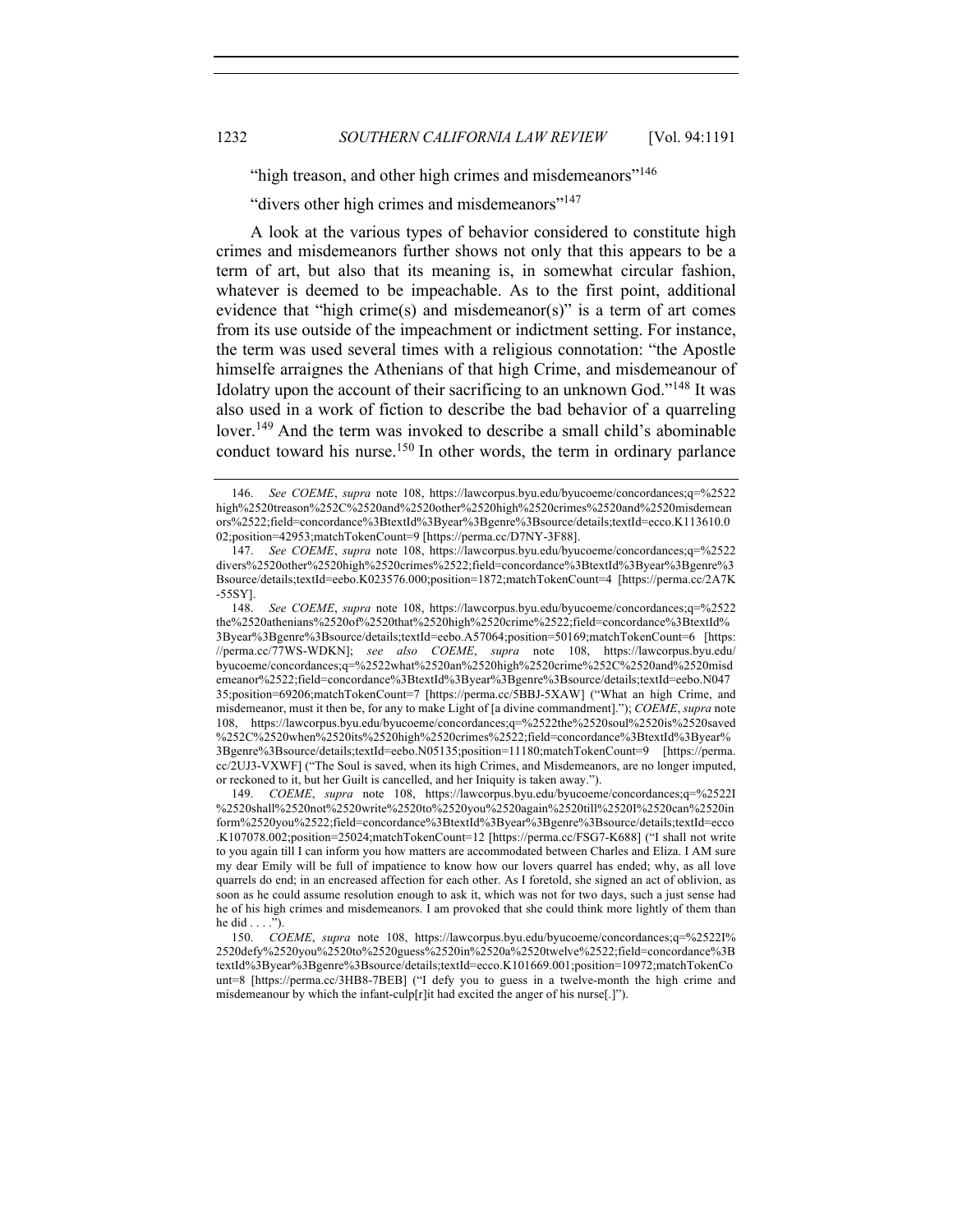appears to be used as a synonym for doing something rather terrible but not necessarily criminal.

Turning to the context of Parliament, various behaviors were viewed as qualifying for the epithet of "high crimes and misdemeanors." For example, the "commons" found there was "sufficient matter to impeach the Duke of Leeds of high crimes and misdemeanours" for bribery (five thousand pounds "were traced to . . . the Duke").<sup>151</sup> Several bishops were

impeached by the Knights, Citizens and Burgesses of the Commons House of Parliament, for several high Crimes and Misdemeanors, contrary to the Kings Prerogative, the Fundamental Laws of the Land, the Rights of Parliament, the Property and Liberty of the Subject; and matters tending to sedition, and of dangerous consequence.<sup>152</sup>

Sir Edward Herbert, then Attorney General, was impeached for introducing articles of high treason against several members of Parliament, which was described as "intending & endevouring thereby, falsely, unlawfully, and malitiously to deprive the said houses of their said severall Members, and to take away their lives, estates, and good names," and thus was conduct

tending to sedition, and to the utter subversion of the fundamentall Rights and being of Parliament, the Liberty of Subjects, and to the great scandall and dishonour of his Majesty and his Government, and were and are contrarie to the oath of the said Atturney General, and to the great trust reposed in him by his Majesty: and contrary to the Lawes of this Realm, and a great derogation to his Majesties Royall Crown and Dignity.<sup>153</sup>

The House of Commons "impeach[ed] the chancellor Thomas, earl of Macclesfield, at the bar of the house of lords, for high crimes and misdemeanors" because "many abuses had crept into the court of chancery, which either impeded justice, or rendered it venal," and the Earl was convicted of "fraudulent practices."<sup>154</sup> "Articles of Impeachment of High

<sup>151.</sup> *COEME*, *supra* note 108, https://lawcorpus.byu.edu/byucoeme/concordances;q=%2522 sufficient%2520matter%2520to%2520impeach%2520the%2520duke%2520of%2520leeds%2522;field =concordance%3BtextId%3Byear%3Bgenre%3Bsource/details;textId=ecco.K056324.002;position=324 28;matchTokenCount=8 [https://perma.cc/34KD-RBPD].

<sup>152.</sup> *COEME*, *supra* note 108, https://lawcorpus.byu.edu/byucoeme/concordances;q=%2522 impeached%2520by%2520the%2520knights%252C%2520citizens%2520and%2520burgesses%2522;fi eld=concordance%3BtextId%3Byear%3Bgenre%3Bsource/details;textId=eebo.A45227;position=38026 ;matchTokenCount=8 [https://perma.cc/YX4S-UAXY].

<sup>153.</sup> *COEME*, *supra* note 108, https://lawcorpus.byu.edu/byucoeme/concordances;q=%2522 tending%2520to%2520sedition%252C%2520and%2520to%2520the%2520utter%2522;field=concorda nce%3BtextId%3Byear%3Bgenre%3Bsource/details;textId=eebo.A50287;position=1655;matchTokenC ount=8 [https://perma.cc/8YLG-GQ92].

<sup>154.</sup> *COEME*, *supra* note 108, https://lawcorpus.byu.edu/byucoeme/concordances;q=%2522 the%2520chancellor%2520thomas%252C%2520earl%2522;field=concordance%3BtextId%3Byear%3 Bgenre%3Bsource/details;textId=eebo.K124952.000;position=109675;matchTokenCount=5 [https://per ma.cc/FWY3-5QGW].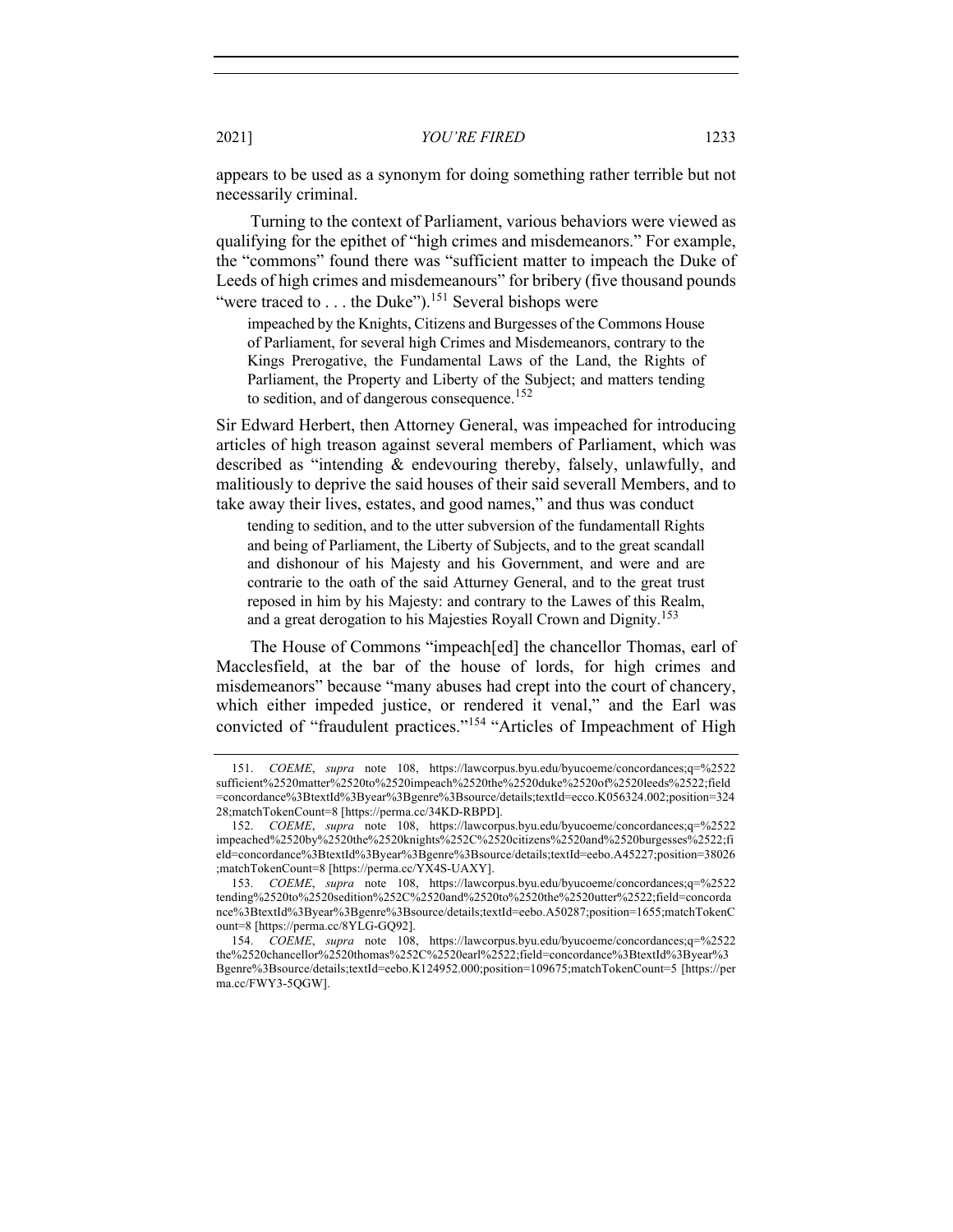Treason, and other High Crimes, Misdemeanors, and Offences, against Thomas Earl of Danby, Lord High-Treasurer of England" were delivered for having "wasted the King's Treasure, by issuing out of His Majesty's Exchequer, and several Branches of his Revenue, divers great Summs of Money for unnecessary Pensions, and secret Services"; "removed two of His Majesty's Commissioners of that part of the Revenue, for refusing to consent to such his unwarrantable Actings"; and "by indirect Means procur'd from His Majesty for himself divers Considerable Gifts and Grants of Inheritance of the Ancient Revenue of the Crown." <sup>155</sup> In short, the aforementioned examples are actions that can be characterized, if they are not explicitly labeled, as bribery, treason, sedition, and corruption. Some, perhaps, are merely political in nature, such as the charges against Attorney General Herbert. Others may also violate criminal laws. But they are not minor charges of a broad swath of criminal conduct.<sup>156</sup>

In conclusion, the analysis of COEME appears to show that "high Crimes and Misdemeanors" was a term of art in the context of British impeachment. It was associated only with bribery, treason, and similar conduct that harmed the state, and at times appeared to really just mean that conduct which is serious enough to be impeachable. By choosing to use these specific terms laden with a few centuries of meaning, the Founders would have been importing this understanding into the Constitution, barring any explicit alterations—such as limiting the type of punishment that could be imposed upon conviction after impeachment—they may have been making to British understanding and practice.

# C. THE DRAFTING OF THE IMPEACHMENT CLAUSE

Next, to provide additional historical context to these words, we attempt to recreate the understanding that those who ratified the Constitution would have held about impeachment. At the time of the Philadelphia Convention, the delegates would have had experience with the British practice and the impeachment mechanisms of the state constitutions. As already noted, the Framers drew the concept and language of impeachment directly from Great Britain, where it had existed for several centuries, but modified it to suit America's unique constitutional setting. Impeachment held importance at the time of the framing because Great Britain was still evolving from the Crown-

<sup>155.</sup> *COEME*, *supra* note 108, https://lawcorpus.byu.edu/byucoeme/concordances;q=%2522 by%2520indirect%2520means%2520procur'd%2522;field=concordance%3BtextId%3Byear%3Bgenre %3Bsource/details;textId=eebo.A37160;position=83997;matchTokenCount=5 [https://perma.cc/FF6P-ZMN8].

<sup>156.</sup> The British also appeared to use the term "high crimes and misdemeanors" in the context of indicting citizens for crimes, but that was not the impeachment context. *See* 1 BROWN,*supra* note 140, at 199, 290.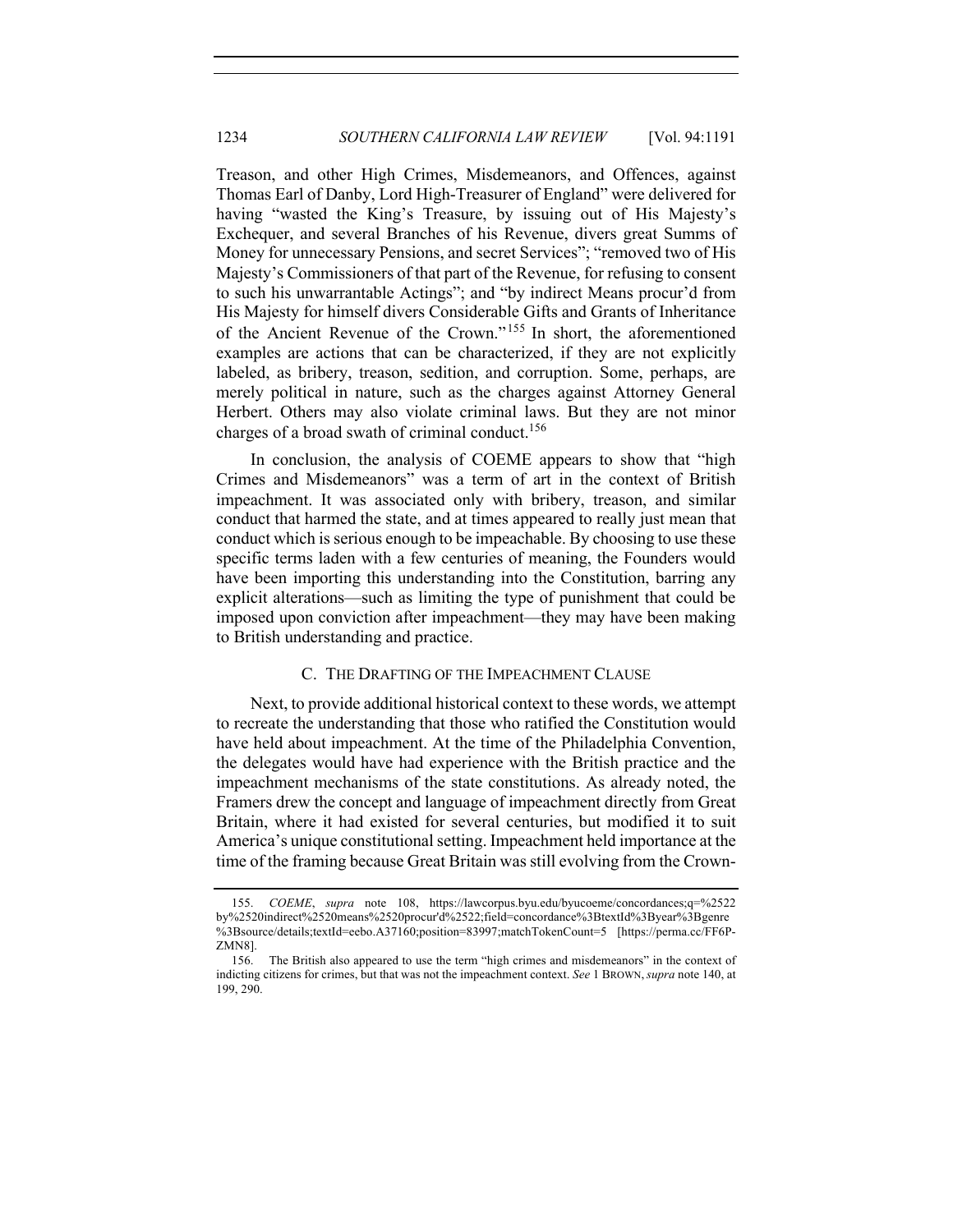dominated system of past centuries into the parliamentary supremacy of today. The monarch, rather than the leader of the majority party, appointed the ministers who executed national policy. But British law had no formal means to hold an unfit king or queen accountable. Instead, Parliament could oppose Crown policies by impeaching and removing the monarch's ministers, without whom governing would prove difficult or impossible. Parliament could impeach for offenses that did not strictly violate the criminal law but could amount to what the Framers would later describe as political offenses against the people or nation or even "maladministration." <sup>157</sup> Unlike the American system, however, British impeachment had become a criminal process. Parliament held a criminal trial and could impose a criminal punishment, including imprisonment and ultimately death.<sup>158</sup>

While the newly independent American states kept impeachment, they moderated its reach. Even though the states created constitutions that gave the legislature far greater powers, they did not do away completely with the separation between the executive and legislative branches. Because the executive did not simply represent the majority in the legislature, as in modern parliamentary systems, the assemblies wished to retain some way to remove executive officers. But the states generally limited impeachment to executive officers and only punished them with removal. Significantly, those constitutions did not limit impeachment to criminal acts while in office, as with the British practice.<sup>159</sup> At the same time, these states did not generally agree on a broader "other high Crimes and Misdemeanors." The leading models at the Philadelphia Convention, the constitutions of New York and Massachusetts, included policy as well as crime in the definition of impeachable conduct. In the former, the legislature could impeach for "mal and corrupt conduct" in office, while in the latter, the legislature could impeach "for misconduct and maladministration."<sup>160</sup>

These precedents inspired the Constitutional Convention. While the first proposals for the Constitution, the Virginia and New Jersey Plans, differed on whether Congress should represent the population or the states, they both agreed that the judiciary would have held the power to impeach

<sup>157.</sup> *See generally* Cass R. Sunstein, Impeachment: A Citizen's Guide 16–33 (2017).

<sup>158.</sup> 1 WILLIAM BLACKSTONE, COMMENTARIES \*244.

<sup>159.</sup> *See* PETER CHARLES HOFFER & N.E.H. HULL, IMPEACHMENT IN AMERICA, 1635–1805, at 96 (1974).

<sup>160.</sup> *Constitutional Convention. Plan of Government*, [18 June 1787], NAT'L ARCHIVES: FOUNDERS ONLINE, https://founders.archives.gov/documents/Hamilton/01-04-02-0099 [https://perma. cc/BY6N-QJWW]. *See generally* William Lawrence, *The Law of Impeachment*, 15 AM. L REG. 641 (1867).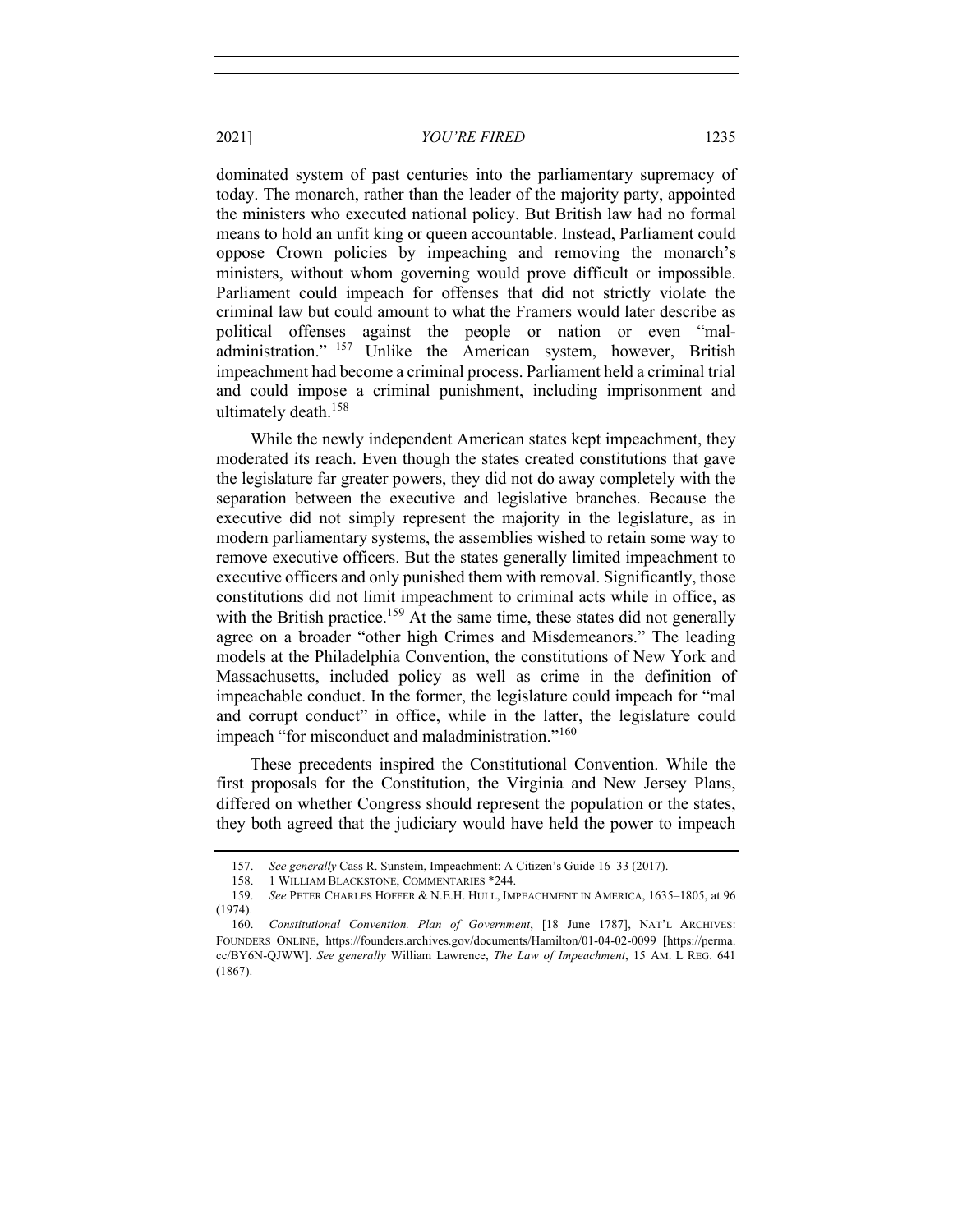federal officers. <sup>161</sup> Interestingly, the New Jersey Plan created a special process for removal of the President by Congress upon the request of a majority of state governors.<sup>162</sup> Neither plan, however, set out a standard for the offenses. Alexander Hamilton, whose own proposal for the Constitution merely provoked discussion, set out a definition: "The Governor, Senators, and all officers of the United States [were] to be liable to impeachment for mal[administration] and corrupt conduct . . . ." <sup>163</sup> The delegates started working on draft language that allowed the President "to be removable on impeachment and conviction [for] malpractice or neglect of duty."<sup>164</sup>

On July 20, 1787, the Convention specifically debated presidential impeachment. Some delegates opposed impeachment altogether because the President would already have the incentive to seek approval from the people by reelection. "If he be not impeachable whilst in office, he will spare no efforts or means whatever to get himself re-elected," said William Davie of North Carolina.<sup>165</sup> "He considered this as an essential security for the good behavior of the Executive."<sup>166</sup> Gouverneur Morris of New York argued further that reelection would allow the people to decide whether to remove the President: "In case he should be re-elected, that will be sufficient proof of his innocence."167 Rufus King of Massachusetts agreed that the President, like the members of Congress, would fall subject to trial by the electorate at every election: "Like them therefore, he ought to be subject to no intermediate trial, by impeachment."<sup>168</sup>

On the cost side of the ledger, delegates worried that impeachment would clip the wings of the new office of the Presidency that they were still designing. Morris warned that impeachment would undermine the independence of the new executive, whose vigor would give energy to the new government. If the Constitution vested the power to remove the President in another branch of government, it would "render the Executive dependent on those who are to impeach."<sup>169</sup> Charles Pinckney of South

<sup>161.</sup> Notes of James Madison (May 29, 1787), *in* 1 THE RECORDS OF THE FEDERAL CONVENTION OF 1787, at 15, 21–22 (Max Farrand ed., 1911) (Virginia Plan); Notes of James Madison (June 15, 1787),

*in* 1 THE RECORDS OF THE FEDERAL CONVENTION OF 1787, *supra*, at 242, 244 (New Jersey Plan).

<sup>162.</sup> Notes of James Madison (June 15, 1787), *in* 1 THE RECORDS OF THE FEDERAL CONVENTION OF 1787, *supra* note 161, at 242, 244.

<sup>163.</sup> Notes of James Madison (June 18, 1787), *in* 1 THE RECORDS OF THE FEDERAL CONVENTION OF 1787, *supra* note 161, at 282, 292.

<sup>164.</sup> Notes of James Madison (July 20, 1787), *in* 1 THE RECORDS OF THE FEDERAL CONVENTION OF 1787, *supra* note 161, at 63, 64.

<sup>165.</sup> *Id.*

<sup>166.</sup> *Id.*

<sup>167.</sup> *Id.*

<sup>168.</sup> *Id.* at 67.

<sup>169.</sup> *Id.* at 65.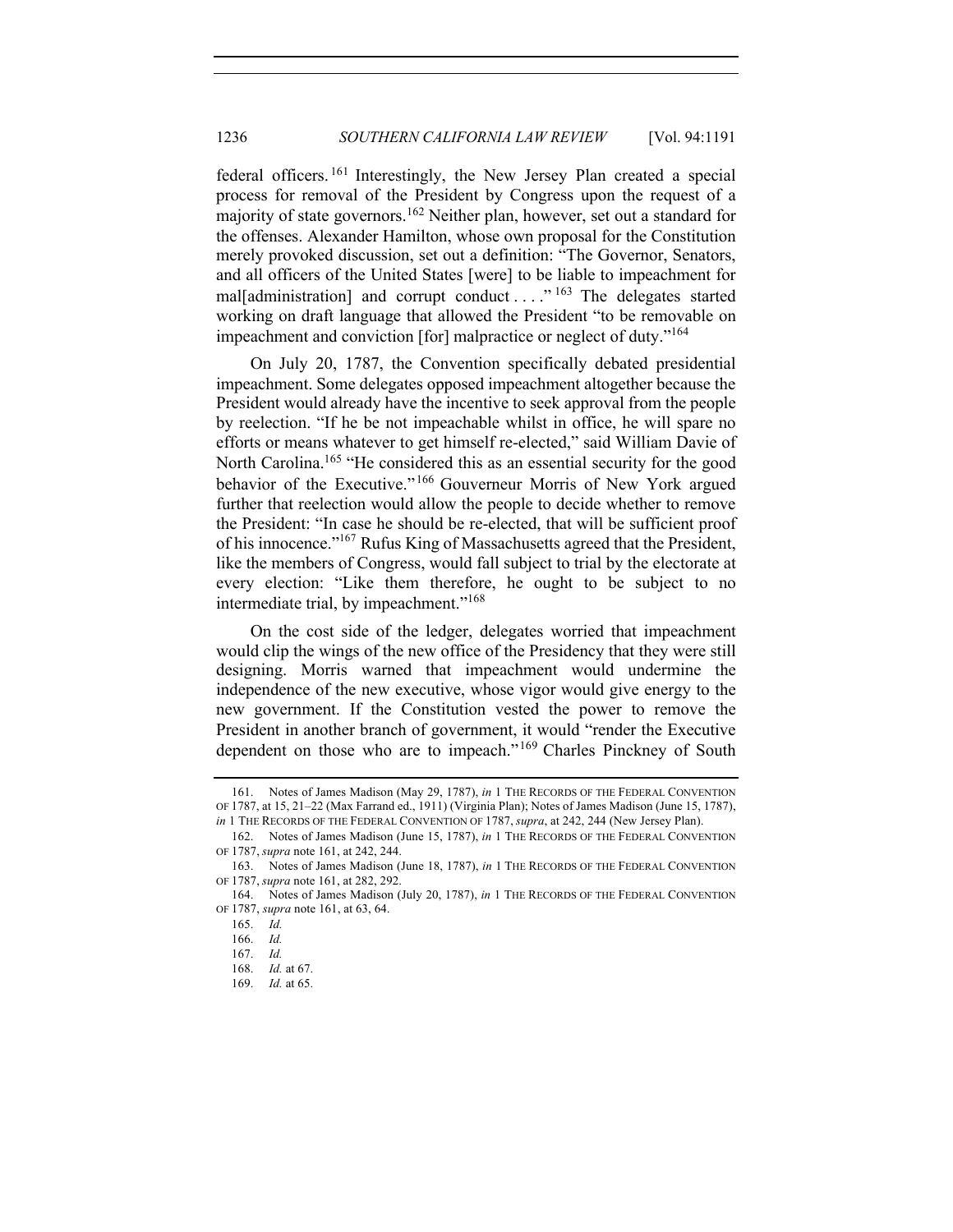Carolina agreed that the legislature would hold impeachment "as a rod over the Executive" and "effectually destroy his independence."<sup>170</sup> King worried that impeachment by Congress would "be destructive of his independence and of the principles of the Constitution." King counted on "the vigor of the Executive as a great security for the public liberties."<sup>171</sup>

A majority of the delegates, however, believed the Constitution should retain a mechanism to remove a President in midstream. George Mason responded to Morris: "When great crimes were committed he was for punishing the principal as well as the Coadjutors." He rhetorically asked, "Shall any man be above Justice? Above all shall that man be above it, who can commit the most extensive injustice?"172 Mason raised the prospect of a President who used bribery to secure his election in the first place as a case for impeachment. Benjamin Franklin worried that without impeachment, opponents would resort to worse, such as assassination, to remove "obnoxious" executives. Impeachment would provide, he predicted, "for the regular punishment of the Executive when his misconduct should deserve it, and for his honorable acquittal when he should be unjustly accused." $173$ 

In advocating for impeachment, James Madison argued for grounds that went beyond criminal conduct. "[S]ome provision should be made for defending the Community [against] the incapacity, negligence or perfidy of the chief Magistrate," he declared.<sup> $174$ </sup> He did not believe that coming up for election every four years would provide enough of a safeguard. "He might lose his capacity after his appointment," Madison worried (seemingly foreshadowing the Constitution's Twenty-Fifth amendment).<sup>175</sup> Or worse yet, "[h]e might pervert his administration into a scheme of peculation or oppression. He might betray his trust to foreign powers." <sup>176</sup> Edmund Randolph supported his fellow Virginian because "[t]he Executive will have great opportunities of abusing his power; particularly in time of war when the military force, and in some respects the public money will be in his hands."<sup>177</sup> Without impeachment, he predicted, the people would have to resort to "tumults [and] insurrections" to turn out such a President.<sup>178</sup>

Madison's and Randolph's concerns about interference by a foreign power seemed to win the day. By the end of that day's debate, Morris

<sup>170.</sup> *Id.* at 66. 171. *Id.* at 67. 172. *Id.* at 65. 173. *Id.* 174. *Id.* 175. *Id.* 176. *Id.* at 65–66.

<sup>177.</sup> *Id*. at 67.

<sup>178.</sup> *Id.*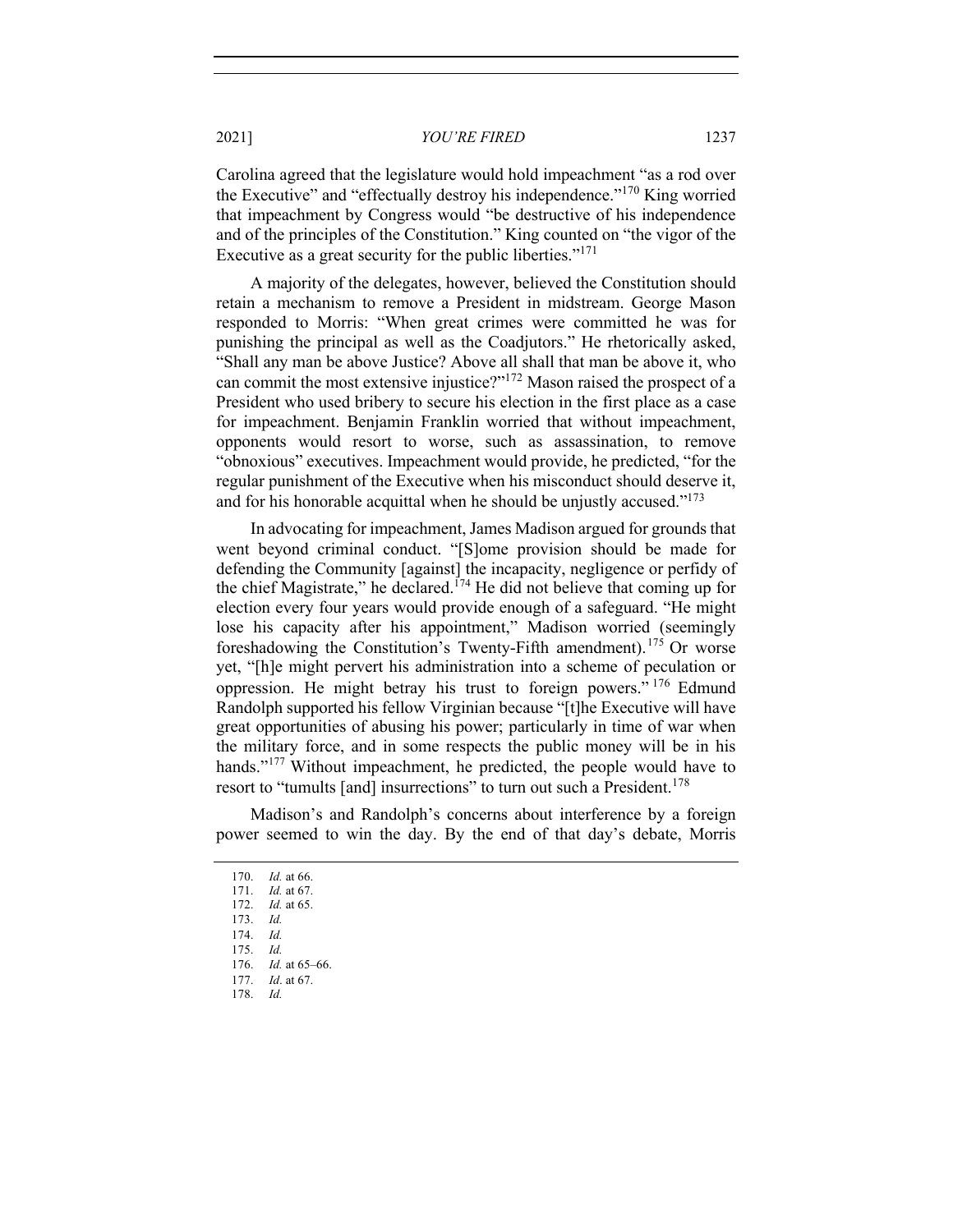switched sides and declared that he favored impeachment. Unlike a hereditary monarch, the President "may be bribed by a greater interest to betray his trust," Morris observed. "[N]o one would say that we ought to expose ourselves to the danger of seeing the first Magistrate in foreign pay without being able to guard [against] it by displacing him."<sup>179</sup> Even the British king had gone on the payroll of Louis XIV. "The Executive ought therefore to be impeachable for treachery," Morris agreed.<sup>180</sup> "Corrupting his electors, and incapacity were other causes of impeachment." After Morris spoke, the Convention approved impeachment of the President by eight states to two. $^{181}$ 

As the Constitution moved through different drafts during the rest of the summer of 1787, the definition of impeachable offenses changed. On August 20, 1787, the Committee of Detail limited the grounds for impeachment to "neglect of duty, malversation, or corruption."  $182$  By September 4, a second committee proposed to limit the offenses even further to "treason or bribery."<sup>183</sup> This provoked a reaction from Mason, who argued that "[t]reason as defined in the Constitution will not reach many great and dangerous offenses."<sup>184</sup> He then moved to add "or maladministration" to treason and bribery, but Madison responded that "[s]o vague a term will be equivalent to a tenure during pleasure of the Senate," and Morris argued that "[a]n election of every four years will prevent maladministration." Mason withdrew his amendment and proposed instead the now familiar "other high Crimes and Misdemeanors" in addition to treason and bribery, which passed by eight states to three.<sup>185</sup> Impeachment scholar Michael J. Gerhardt reads Mason as believing "other high Crimes and Misdemeanors" to merely amount to a restatement of "maladministration."186 But Yale Law Professor Charles L. Black, Jr. just as easily concludes that Mason responded to Madison and Morris by raising the standard for impeachment above "maladministration."<sup>187</sup>

One other important debate occurred on impeachment at this time. By

186. MICHAEL J. GERHARDT, THE FEDERAL IMPEACHMENT PROCESS: A CONSTITUTIONAL AND HISTORICAL ANALYSIS 9 (3d ed. 2019).

<sup>179.</sup> *Id.* at 68.

<sup>180.</sup> *Id.* at 69.

<sup>181.</sup> *Id.*

<sup>182.</sup> Journal (August 20, 1787), *in* 2 THE RECORDS OF THE FEDERAL CONVENTION OF 1787, 334, 337 (Max Farrand ed., 1911).

<sup>183.</sup> Journal (September 4, 1787), *in* 2 THE RECORDS OF THE FEDERAL CONVENTION OF 1787, *supra* note 182, at 493, 495.

<sup>184.</sup> Notes of James Madison (September 8, 1787), *in* 2 THE RECORDS OF THE FEDERAL CONVENTION OF 1787, *supra* note 182, at 547, 550.

<sup>185.</sup> *Id.*

<sup>187.</sup> BLACK & BOBBITT, *supra* note 78, at 27–28.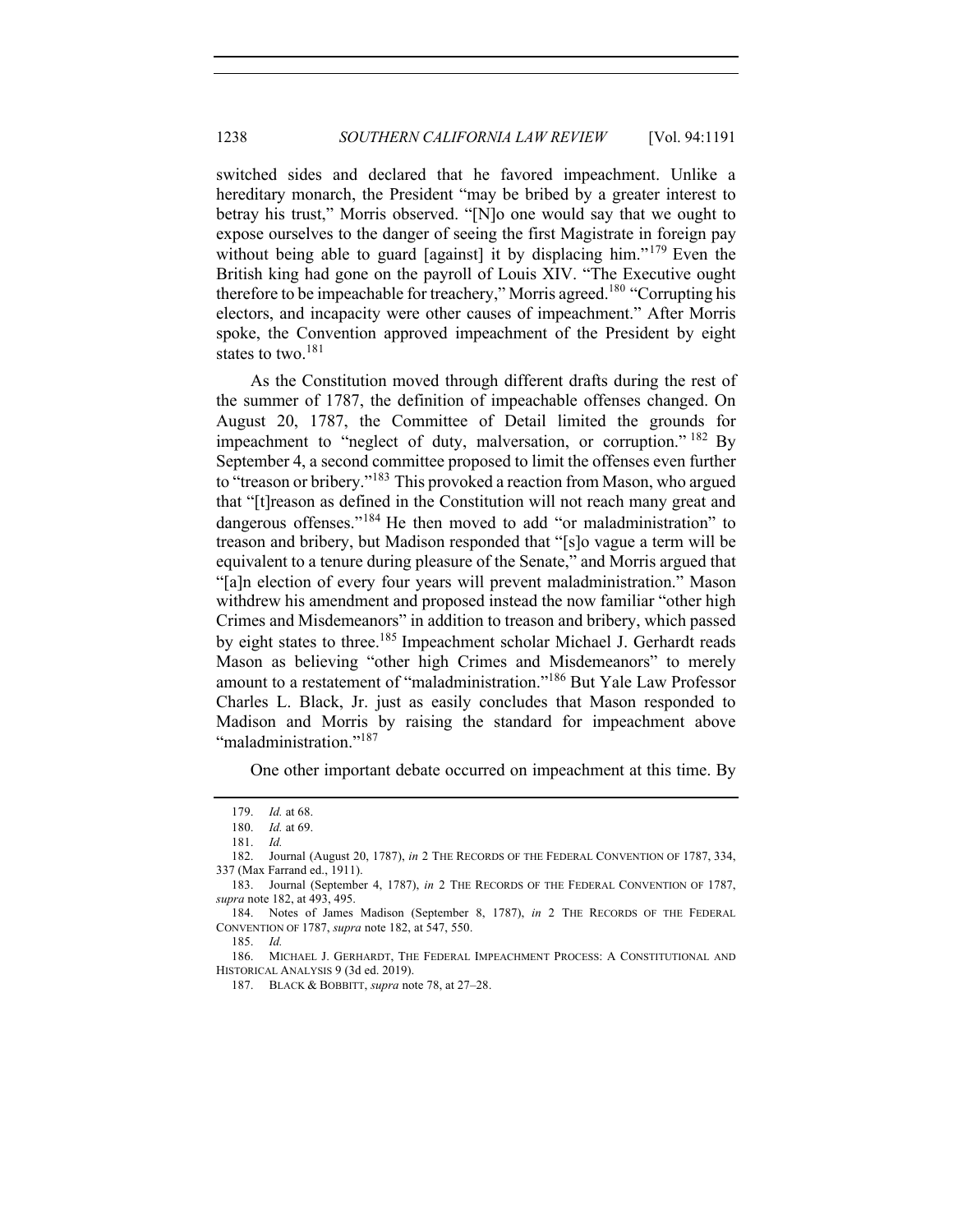the end of the first debates, it appeared that the Convention had not come to a final view on where to locate the trial of impeachment: the Senate or the Supreme Court. When earlier drafts of the Constitution had given the House or Senate the right to select the President, delegates worried about giving Congress the power to both appoint and remove the President. By the September 4 debate, the creation of an Electoral College to choose a President made it easier to vest the trial role in the Senate. Nevertheless, Madison proposed shifting the trial to the Supreme Court because Congress would use the lower standard of impeachment to control the President. He "objected to a trial of the President by the Senate, especially as he was to be impeached by the other branch of the Legislature, and for any act which might be called a misdemeanor."188 Madison complained that "the President under these circumstances was made improperly dependent."<sup>189</sup> Pinckney agreed. "If he opposes a favorite law," he argued, "the two Houses will combine against him, and under the influence of heat and action throw him out of office."<sup>190</sup> A majority of delegates, however, thought it better to remove the Supreme Court from the process, which could become "warped or corrupted" by the political pressures. While "[h]e was [against] a dependence of the Executive on the Legislature, considering the Legislative tyranny the great danger," Morris argued that the Senate was too numerous to corrupt, would live up to their oaths to say whether "the President was guilty of crimes or facts," and that a guilty President "can be turned out" every four years by election.<sup>191</sup> The Convention voted down Madison's proposal by nine states to two, and then it approved the Impeachment Clauses we have today by ten states to one. 192

#### D. THE FEDERALIST

While the Convention transformed the British concept of impeachment into an American mechanism, it did not have the authority to adopt the Constitution on behalf of the United States. It could only propose a new governing document, and even that on tenuous grounds, as the Congress had only given it the job of developing amendments to the Articles of Confederation. The critical act of adopting the Constitution fell to the state ratifying conventions. The premier source for recovering the understanding held during ratification comes from *The Federalist*, which set forth the most articulate arguments in favor of ratification and served as the basic talking

<sup>188.</sup> Notes of James Madison (September 8, 1787), *supra* note 184, at 551.

<sup>189.</sup> *Id.*

<sup>190.</sup> *Id.* 191. *Id.*

<sup>192.</sup> *Id.* at 551–52.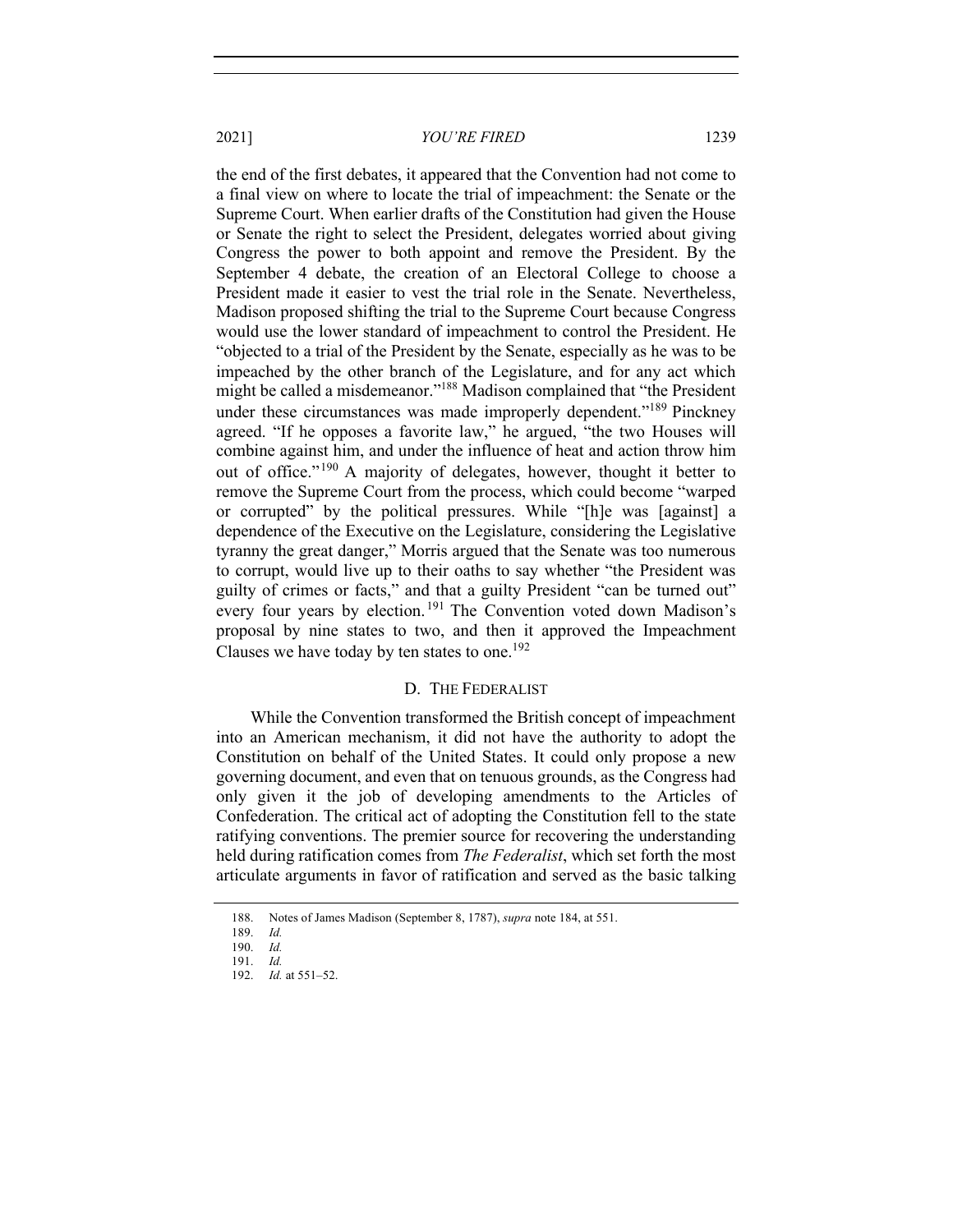points used by supporters of the Constitution throughout the states.<sup>193</sup> *The Federalist* holds more importance for recapturing the original understanding than the record of the Philadelphia debates. While the *Records* remained secret until James Madison's death in  $1836$ ,  $194$  and hence could not have influenced the ratification process, *The Federalist* took the form of individual pamphlets that explained the Constitution's terms to the delegates of the key state conventions.

In *Federalist No. 65*, Alexander Hamilton explained the need for impeachment and the choice of the Senate as the court. In passing, he addressed the meaning of "high Crimes and Misdemeanors." Impeachment exists for "offences which proceed from the misconduct of public men, or, in other words, from the abuse or violation of some public trust," Hamilton explained. "They are of a nature which may with peculiar propriety be denominated POLITICAL, as they relate chiefly to injuries done immediately to the society itself."<sup>195</sup> To Hamilton, impeachable offenses went far beyond merely violating federal law itself but had to rise to the level of a harm to the nation. Rather than trying crimes, impeachment functioned "as a bridle in the hands of the legislative body upon the executive servants of the government."<sup>196</sup>

Impeachment, Hamilton warned, was inherently political. Such cases "will seldom fail to agitate the passions of the whole community" and enlist factions and "all their animosities, partialities, influence, and influence" on both sides. While there was no perfect place to locate such a politically fraught role, Hamilton argued that the Senate would have large enough numbers to reduce the influence of politics. "The awful discretion which a court of impeachments must necessarily have, to doom to honour or to infamy the most confidential and the most distinguished characters of the community," Hamilton wrote, "forbids the commitment of the trust to a small number of persons."<sup>197</sup> The Constitution wisely chose not the vest the trial in the courts, Hamilton further explained, because judges could well see a disgraced President in their courts after his removal, and they might also engage in self-dealing if they too came up for impeachment.

In addition to the standard for presidential removal, Hamilton addressed two further issues that bear directly on the Trump controversies. The Mueller

<sup>193.</sup> *See* Gregory E. Maggs, *A Concise Guide to the Federalist Papers as a Source of the Original Meaning of the United States Constitution*, 87 B.U. L. REV. 801, 828 (2007).

<sup>194.</sup> SIDNEY M. MILKIS & MICHAEL NELSON, THE AMERICAN PRESIDENCY: ORIGINS AND DEVELOPMENT, 1776–2014, at 12 (2015).

<sup>195.</sup> THE FEDERALIST NO. 65, *supra* note 63, at 338.

<sup>196.</sup> *Id.* at 339.

<sup>197.</sup> *Id.*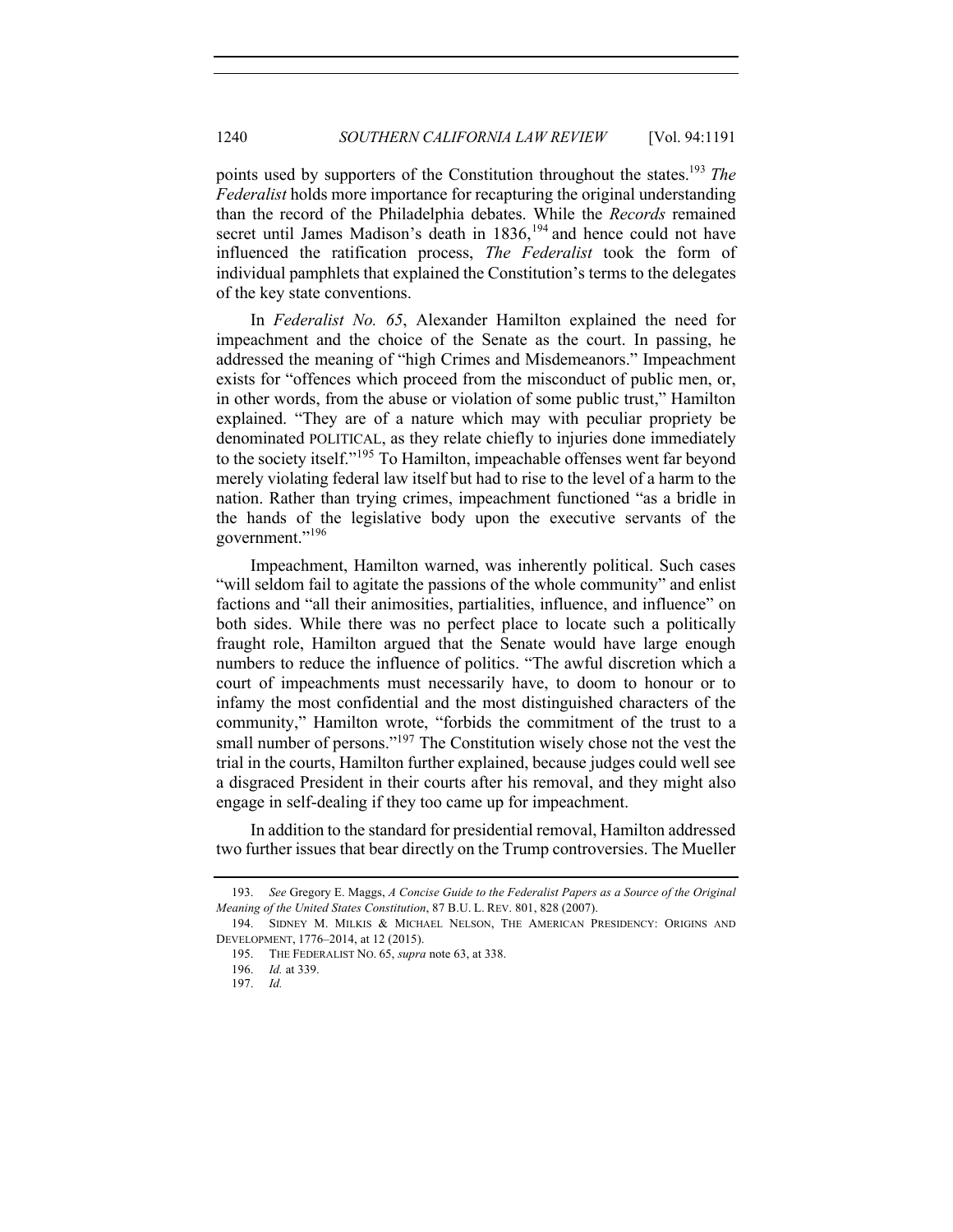investigation turned on whether the Justice Department could prosecute a sitting President, or whether it had to defer to the impeachment process. As already suggested in *Federalist 65*, Hamilton explained that judges should not sit on impeachment trials because they would also sit on any subsequent criminal case. "After having been sentenced to a perpetual ostracism from the esteem and confidence, and honours and emoluments of his country, [the President] will still be liable to prosecution and punishment in the ordinary course of law," Hamilton wrote. "Would it be proper that the persons who had disposed of his fame, and his most valuable rights as a citizen, in one trial, should, in another trial, for the same offence, be also the disposers of his life and his fortune?"<sup>198</sup> Judges would find a strong incentive to uphold the earlier impeachment verdict and so would effectively undermine the Constitution's limit on impeachment only to removal from office. "The loss of life and estate would often be virtually included in a sentence which, in its terms, imported nothing more than dismission from a present, and disqualification for a future office," Hamilton observed.<sup>199</sup> In comparing the British king with the American executive in *Federalist No.* 69, Hamilton again made clear that criminal prosecution could only follow an impeachment: "The president of the United States would be liable to be impeached, tried, and, upon conviction of treason, bribery, or other high crimes or misdemeanors, removed from office; and would afterwards be liable to prosecution and punishment in the ordinary course of law."<sup>200</sup> While they did not explain why, the Federalists could not have made themselves clearer that impeachment would come first, and criminal proceedings would only come second.

A second issue is the criticism that impeachment provides no practical recourse to President Trump because of its political nature. House Democratic leaders, for example, argued that impeaching President Trump would prove futile because of the Republican majority in the Senate, which could have effectively blocked any conviction.<sup>201</sup> Representative Steny Hoyer told CNN that pursuing impeachment of President Trump following the release of the Mueller report was not "worthwhile at this point."<sup>202</sup> Anti-

<sup>198.</sup> *Id.* at 340.

<sup>199.</sup> *Id.*

<sup>200.</sup> THE FEDERALIST NO. 69, at 356 (Alexander Hamilton) (George W. Carey & James McClellan eds., 2001).

<sup>201.</sup> Felicia Sonmez, *House Democratic Leaders Face Pressure to Impeach Trump Post-Mueller Hearings*, WASH. POST (July 31, 2019, 6:34 PM), https://www.washingtonpost.com/politics/housedemocratic-leaders-face-pressure-to-impeach-trump-post-mueller-hearings/2019/07/30/97d531da-b2e8- 11e9-8f6c-7828e68cb15f\_story.html [https://perma.cc/N2XY-V3D7].

<sup>202.</sup> Dana Bash & Clare Foran, *No. 2 House Democrat: Impeachment 'Not Worthwhile at this Point*,*'* CNN (Apr. 18, 2019, 7:48 PM), https://www.cnn.com/2019/04/18/politics/impeachmentdemocrats-mueller-report-trump/index.html [https://perma.cc/865V-WL9D].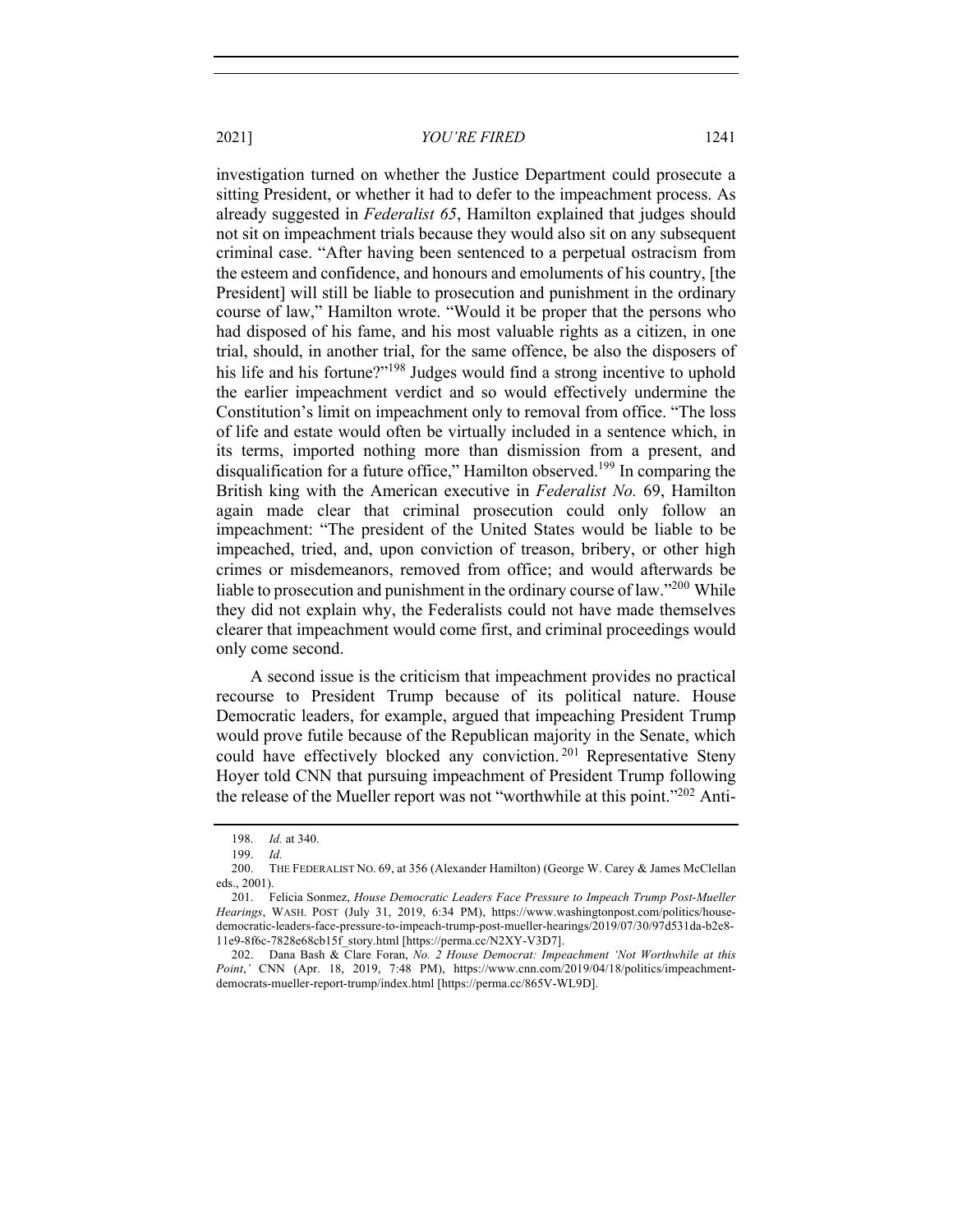Federalists made a somewhat similar attack on the impeachment mechanism for excessively increasing the power of Congress generally, and that of the Senate in particular. Vesting impeachment in a political body, rather than a court, could allow the legislature to abuse its power to control the executive. In a somewhat contradictory argument, other Anti-Federalists argued that the Senate could use its power to shield the officials that it had confirmed or to protect Presidents with whom it had conspired. Answering the first critique, Hamilton argued that the division of the power of removal between the House and Senate would make it difficult for Congress to exploit its impeachment power for political gain. "[A]ssigning to one the right of accusing, to the other the right of judging, avoids the inconvenience of making the same persons both accusers and judges; and guards against the danger of persecution, from the prevalency of a factious spirit in either of those branches," Hamilton explained in *Federalist No. 66*. <sup>203</sup> In other words, the political nature of the House and Senate would prevent impeachment abuse, rather than allow Presidents to escape scot-free.

Responding to the second critique, Hamilton argued that the Senate could well protect an administration with which it agreed, but he found it unlikely. He believed that the Senate would only approve the choices of the President for cabinet officers and treaties—and, Hamilton might have added, would not even consent to the decision of the people of the President—and so would not have any political investment in protecting him. The record of human experience, Hamilton observed,

must destroy the supposition, that the senate, who will merely sanction the choice of the executive, should feel a bias, towards the objects of that choice, strong enough to blind them to the evidences of guilt so extraordinary, as to have induced the representatives of the nation to become its accusers.<sup>204</sup>

Hamilton believed that the Senate would have little incentive to ignore the facts that would justify the impeachment of a cabinet officer or even a President. He pressed the point even further in taking up the possibility that the Senate would never impeach a President for betraying the nation in a treaty to which it would have given its approval earlier. While the two-thirds requirement for treaties made such a prospect difficult to imagine, Hamilton conceded that the same issue would arise if the House cooperated with the President to "sacrific<sup>[e]</sup> the interests of the society by an unjust and tyrannical act of legislation."<sup>205</sup> Again, Hamilton claimed that Americans

<sup>203.</sup> THE FEDERALIST NO. 66, at 343 (Alexander Hamilton) (George W. Carey & James McClellan eds., 2001).

<sup>204.</sup> *Id.* at 348.

<sup>205.</sup> *Id.* at 346.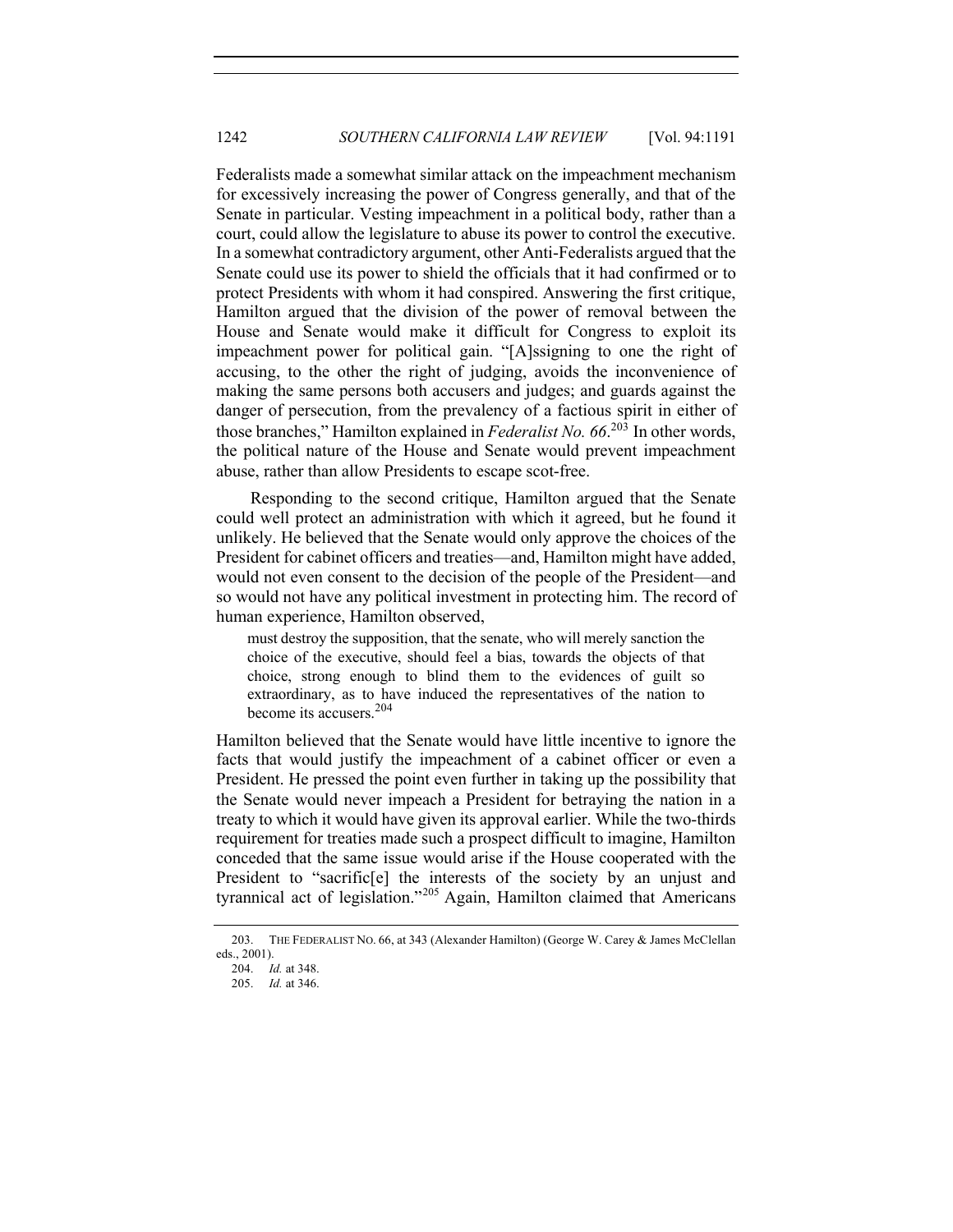could count on the Senators, and "upon their pride, if not upon their virtue," in order "to punish the abuse of their confidence, or to vindicate their own authority" in response to an abuse of executive power. At the very least, he predicted, Senators would "divert the public resentment from themselves, by a ready sacrifice of the authors of their mismanagement and disgrace."<sup>206</sup> Hamilton believed that the political nature of impeachment might just as easily lead Senators to punish a President to protect their own institutional prerogatives or even personal careers, as well as to shield him.

## E. IMPEACHMENT AND THE RATIFICATION DEBATES

Hamilton's *Federalist* papers justly receive most of the attention because the state ratification debates otherwise devoted little time to the question of presidential removal. Only two state conventions appear to have discussed the question at any length: Virginia and North Carolina. Virginia's convention might be said to be the most important, as Virginia was perhaps the critical state, along with Massachusetts and New York, which made the Revolution a success. It provided both the philosophical inspiration for the Revolution in Thomas Jefferson's Declaration of Independence and its realization on the battlefield in the generalship of George Washington. It brought together leading critics of the Constitution who had been prominent figures in the Revolution, such as Patrick Henry and George Mason, and the younger generation of nationalists who would play important roles under the new Constitution, such as James Madison and John Marshall. The Constitution passed by only eighty-nine to seventy-nine in the Virginia convention, which means that *The Federalist* provided crucial representations about the Constitution's meaning that allowed for ratification by the narrowest of margins. As a result, Virginia provided the ultimate forum for the contest over the Constitution, and its debates over the document's meaning should take second place only to *The Federalist* itself.<sup>207</sup>

Supporters of the Constitution promised the Virginia convention that impeachment would encompass more than just crimes. In opening the debates on June 4, 1788, Federalist George Nicholas responded to criticism of the aristocratic nature of the Constitution by arguing that Congress had ample powers to control the executive. The most important power was funding. A second "source of superiority is the power of impeachment."<sup>208</sup>

<sup>206.</sup> *Id.* at 347.

<sup>207.</sup> Maggs, *supra* note 193, at 835.

<sup>208.</sup> Address of George Nicholas to the Virginia Ratifying Convention (June 4, 1788), *in* 3 THE DEBATES IN THE SEVERAL STATE CONVENTIONS OF THE ADOPTION OF THE FEDERAL CONSTITUTION 7, 17 (Jonathan Elliot ed., 2d ed. 1836).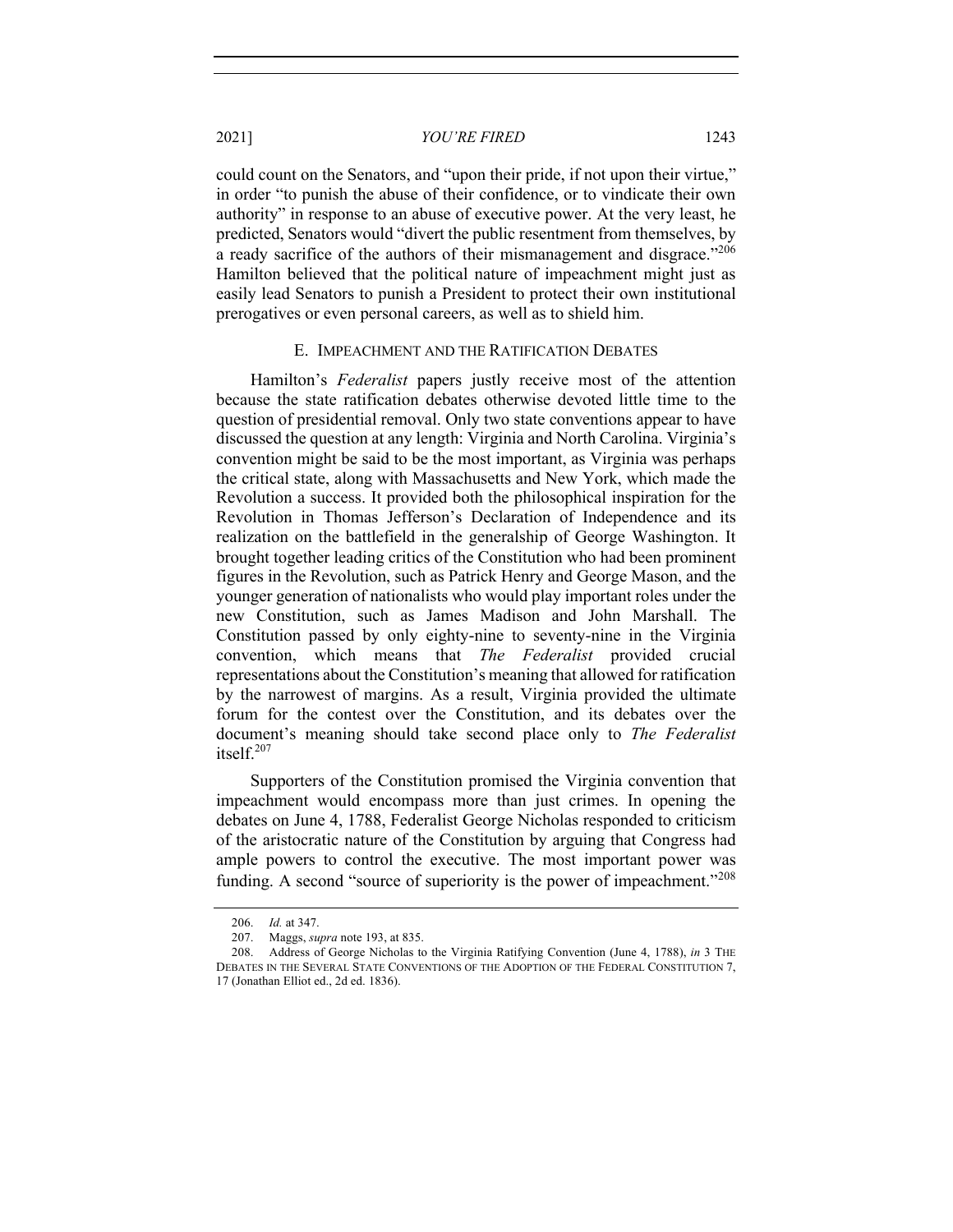According to Nicholas, "[t]his power must have much greater force in America, where the President himself is personally amenable for his maladministration."<sup>209</sup> Edmund Randolph, Governor of Virginia and the future Attorney General and Secretary of State in the Washington administration, seemed to agree that impeachment covered more than crime. "At the end of four years, [the President] may be turned out of his office," he said in response to Anti-Federalists who claimed the executive held too much power. "If he misbehaves he may be impeached, and in this case he will never be reelected."<sup>210</sup> Later, Randolph observed that impeachment could control presidential behavior of a noncriminal nature: if the President "be honest, he will do what is right; if dishonest, the representatives of the people will have the power of impeaching him."<sup>211</sup>

Anti-Federalists, however, foresaw that Presidents might conspire with senators to betray the public trust to foreign powers and thus escape impeachment. Patrick Henry, the Revolutionary War governor and leading Virginia political figure, suggested that countries might bribe the President and the Senate to give away valuable trading rights or territory by treaty. "Yes, you can impeach [the President] before the Senate," Henry admitted. But "[a] majority of the Senate may be sharers in the bribe. Will they pronounce him guilty who is in the same predicament with themselves?"<sup>212</sup> John Tyler, father of the future President, agreed that impeachment even made the Senate "too dangerous" when combined with the treaty power.<sup>213</sup> George Mason, a delegate to the Philadelphia Convention who refused to sign the Constitution, agreed that senators would be a serious problem because they would not try themselves for treaties that resulted from bribery or treason. "After a treaty manifestly repugnant to the interests of the country was made, [Mason] asked how they were to be punished."<sup>214</sup> "The senators" were to try themselves," Mason stated. "If a majority of them were guilty of the crime, would they pronounced themselves guilty."<sup>215</sup> He argued that the Constitution should create an executive council of ministers to prevent the Senate from playing this role, and then excusing itself from mistakes. Under the Constitution, he predicted, "The Senate and President will form a

<sup>209.</sup> *Id.*

<sup>210.</sup> Address of Edmund Randolph to the Virginia Ratifying Convention (June 10, 1788), *in* 3 THE RECORDS OF THE FEDERAL CONVENTION OF 1787, *supra* note 208, at 194, 201.

<sup>211.</sup> Debates of the Virginia Ratifying Convention (June 14, 1788), *in* 3 THE RECORDS OF THE FEDERAL CONVENTION OF 1787, *supra* note 208, at 365, 368.

<sup>212.</sup> Address of Patrick Henry to the Ratifying Convention (June 13, 1788), *in* 3 THE RECORDS OF THE FEDERAL CONVENTION OF 1787, *supra* note 208, at 351, 355.

<sup>213.</sup> Debates of the Virginia Ratifying Convention, *supra* note 211, at 365–66.

<sup>214.</sup> Address of George Mason to the Virginia Ratifying Convention (June 14, 1788), *in* 3 THE RECORDS OF THE FEDERAL CONVENTION OF 1787, *supra* note 208, at 402.

<sup>215.</sup> *Id.*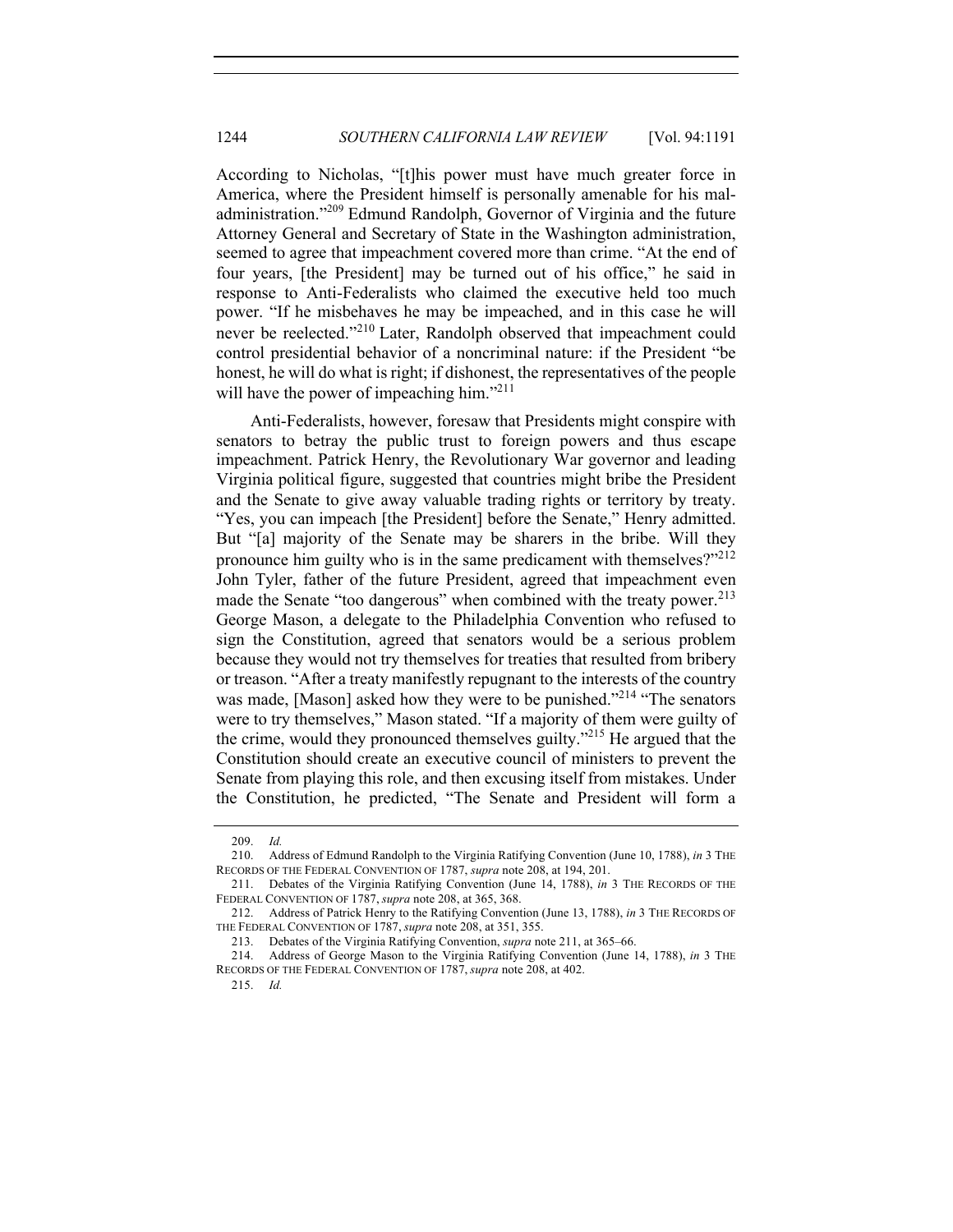combination that cannot be prevented by the representatives." Impeachment only allows "the guilty [to] try themselves. The President is tried by his counsellors. He is not removed from office during his trial."<sup>216</sup>

While a concern that may seem remote today, abuse of the treaty power rose to become one of the most important issues in the Virginia struggle over ratification. A significant delegation from western Virginia, in what would become Kentucky in 1792, held the deciding votes for or against the Constitution. Farmers in this region relied upon the Mississippi River to make their agricultural products available to wider markets on the East Coast and in Europe at low cost. Americans in this region looked upon control of the Mississippi as critical for the expansion of the nation further westward. Anti-Federalists appealed to these delegates by raising the prospect of a treaty that gave up trading and navigation rights in New Orleans, the city that controlled access from the Mississippi to the Gulf of Mexico. In fact, the Continental Congress had almost approved an agreement known as the Jay-Gardoqui Treaty, which would have given up American rights to navigation of the Mississippi in exchange for generous trading privileges with the Spanish Empire that would have benefitted Boston, New York, and Philadelphia. Hence, Anti-Federalists attacked the new Constitution for allowing similar treaties against the national interest, because a willful or corrupt President would negotiate them, and a sectional or bribed Senate would consent to them, without any check by the more populous House of Representatives.<sup>217</sup>

Federalists conceded that in Great Britain, bad treaties provided the most numerous grounds for impeachment. But they argued that Congress had to have more than just disagreement over policy to remove a President. "In England, those subjects which produce impeachments are not opinions," Randolph said in response to Henry. "No man ever thought of impeaching a man for an opinion. It would be impossible to discover whether the error in opinion resulted from a wil[l]ful mistake of the heart, or an involuntary fault of the head."218 Madison, however, argued that a President who conspired with the smallest states to approve a treaty against the larger national interest could fall subject to impeachment. "Were the President to commit any[]thing

<sup>216.</sup> Address of George Mason to the Virginia Ratifying Convention (June 18, 1788), *in* 3 THE RECORDS OF THE FEDERAL CONVENTION OF 1787, *supra* note 208, at 493–94.

<sup>217.</sup> For discussion of the importance of the treaty power in the Virginia debate, see John C. Yoo, *Globalism and the Constitution: Treaties, Non-Self-Execution, and the Original Understanding*, 99 COLUM. L. REV. 1955, 2061–68 (1999). *See also* Lance Banning, *Virginia: Sectionalism and the General Good*, *in* RATIFYING THE CONSTITUTION 261–69 (Michael A. Gillespie & Michael Lienesch eds., 1989); FORREST MCDONALD, WE THE PEOPLE: THE ECONOMIC ORIGINS OF THE CONSTITUTION 259, 268, 366– 67 (1958).

<sup>218.</sup> Address of Edmund Randolph to the Virginia Ratifying Convention (June 14, 1788), *in* 3 THE RECORDS OF THE FEDERAL CONVENTION OF 1787, *supra* note 208, at 400–01.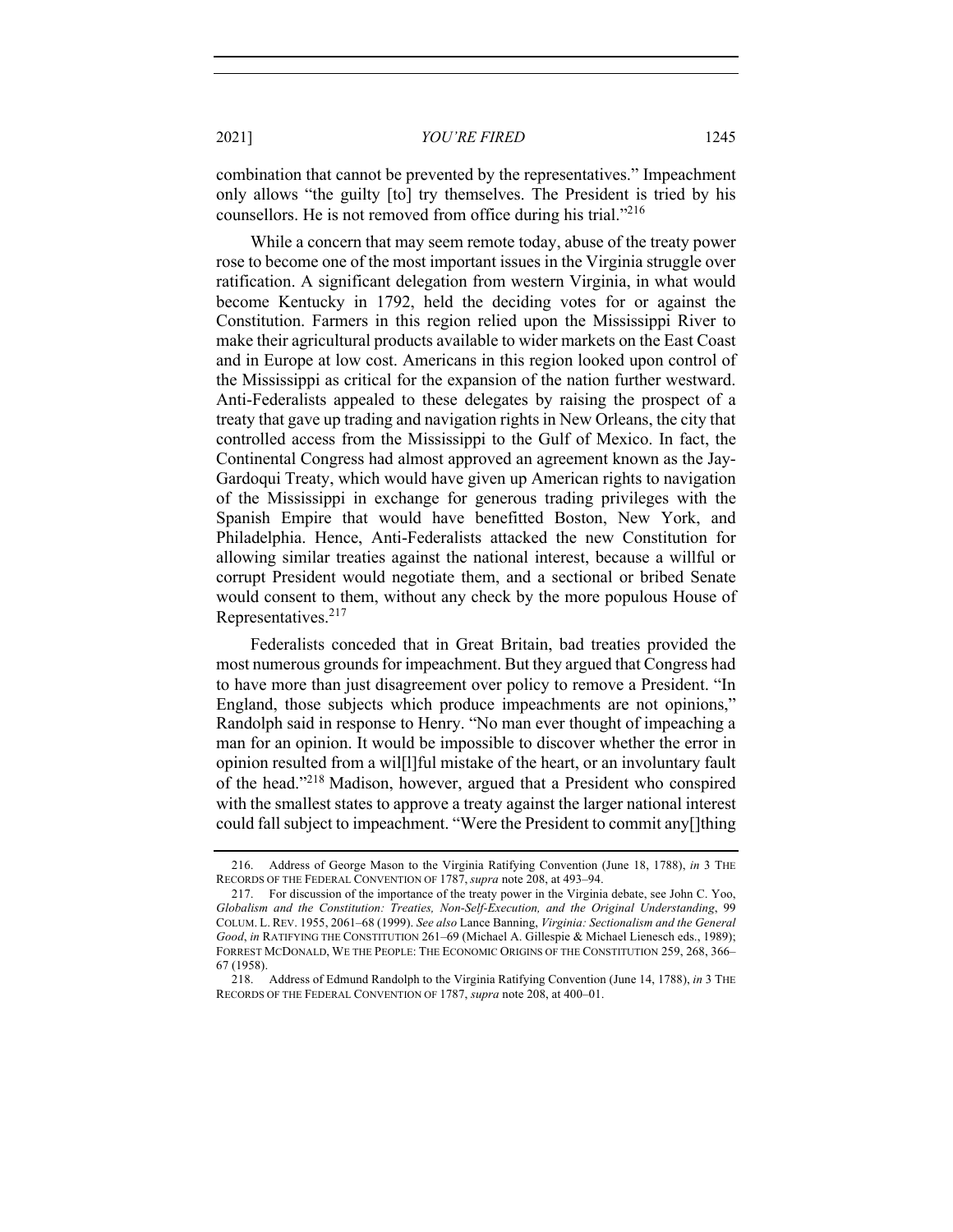so atrocious as to summon only a few states [to approve a treaty], he would be impeached and convicted," Madison declared, "as a majority of the states would be affected by his misdemeanor."<sup>219</sup> Nicholas added that the British Parliament could use impeachment "for the punishment of such ministers as, from criminal motives, advise or conclude any treaty which shall afterwards be judged to derogate from the honor and interest of the nation."<sup>220</sup>

Randolph further argued that if a President received a bribe for a treaty, he would be "receiving emoluments from foreign powers. If discovered, he may be impeached. If he be not impeached, he may be displaced at the end of the four years."<sup>221</sup> Madison added that impeachment could extend to abuse of the pardon power. "If the President be connected, in any suspicious manner, with any person, and there be grounds to believe he will shelter him, the House of Representatives can impeach him; they can remove him if found guilty," Madison declared in response to Mason.<sup>222</sup>

Henry remained unconvinced. He responded that the British system could guard against abuse of the treaty power because Parliament could impeach ministers, who did not necessarily sit in the legislature and instead represented the Crown. "But I beg gentlemen to consider the American impeachment," Henry declared. "What is it? It is a mere sham—a mere farce."223 It was a farce because the Senate held both the power to consent to a treaty and to conduct impeachment trials, which created an insuperable conflict of interest. "When they do anything derogatory to the honor or interest of their country, they are to try themselves," Henry said of senators. "Can there be any security where offenders mutually try one another?"<sup>224</sup> Arguing that Henry misunderstood impeachment, Madison claimed that the Constitution would impose a tighter limit on executive abuse of the treaty power in the United States than in England. "Let us compare the responsibility in this government to that of the British government," Madison began, "[i]f there be an abuse of this royal prerogative, the minister who

<sup>219.</sup> Debates of the Virginia Ratifying Convention (June 18, 1788), *in* 3 THE RECORDS OF THE FEDERAL CONVENTION OF 1787, *supra* note 208, at 488, 500.

<sup>220.</sup> Address of George Nicholas to the Virginia Ratifying Convention (June 18, 1788), *in* 3 THE DEBATES IN THE SEVERAL STATE CONVENTIONS OF THE ADOPTION OF THE FEDERAL CONSTITUTION, *supra* note 208, at 505–06.

<sup>221.</sup> Address of Edmund Randolph to the Virginia Ratifying Convention (June 17, 1788), *in* 3 THE DEBATES IN THE SEVERAL STATE CONVENTIONS OF THE ADOPTION OF THE FEDERAL CONSTITUTION, *supra* note 208, at 452, 486.

<sup>222.</sup> Address of James Madison to the Virginia Ratifying Convention (June 17, 1788), *in* 3 THE DEBATES IN THE SEVERAL STATE CONVENTIONS OF THE ADOPTION OF THE FEDERAL CONSTITUTION, *supra* note 208, at 488, 498.

<sup>223.</sup> Address of Patrick Henry to the Virginia Ratifying Convention (June 18, 1788), *in* 3 THE DEBATES IN THE SEVERAL STATE CONVENTIONS OF THE ADOPTION OF THE FEDERAL CONSTITUTION, *supra* note 208, at 505, 512.

<sup>224.</sup> *Id.*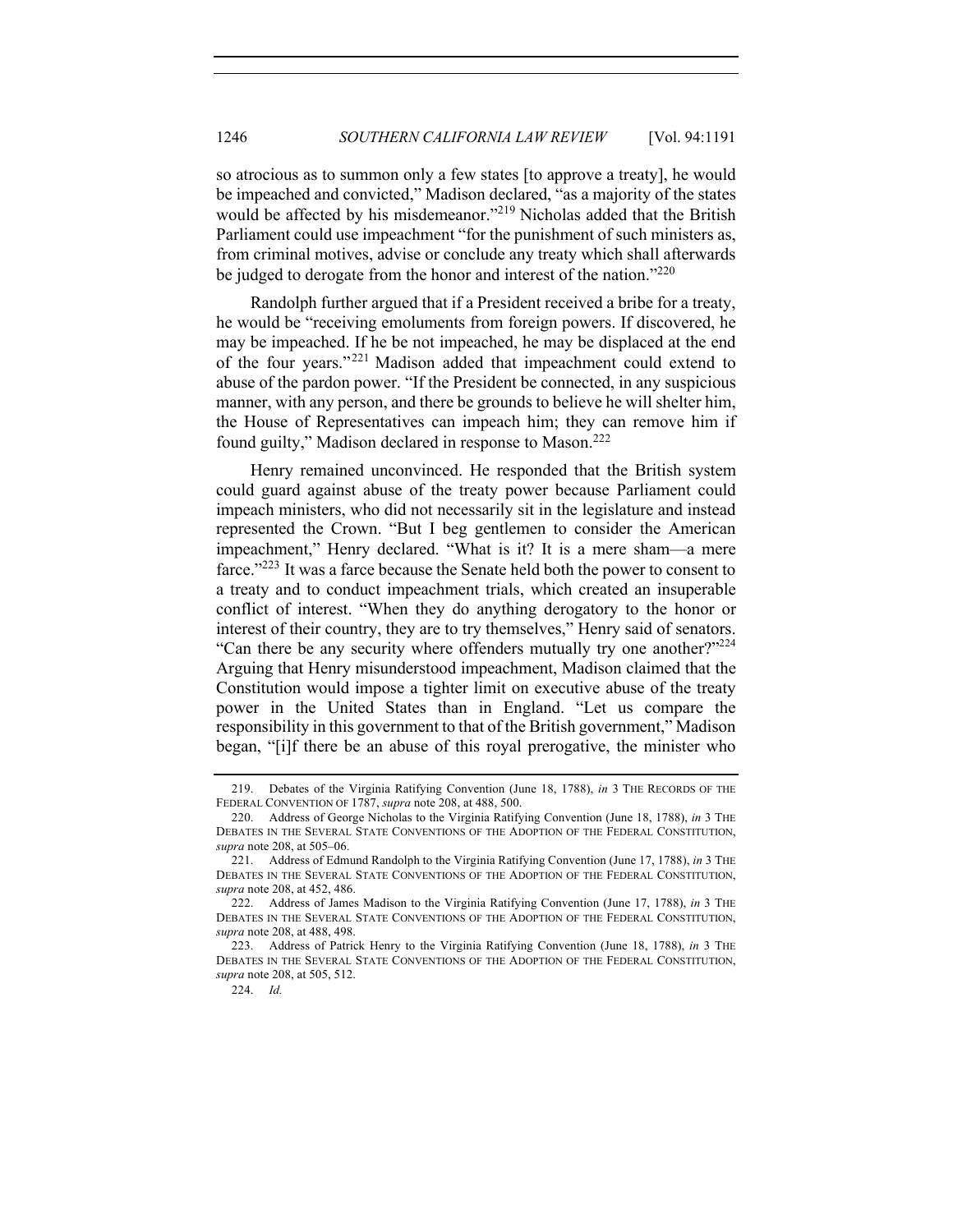advises him is liable to impeachment."225 But not, Madison emphasized, the king himself, only his advisors. "Now, sir, is not the minister of the United States under restraint? Who is the minister? The President himself, who is liable to impeachment. He is responsible in person."<sup>226</sup> Madison further argued that the election of new senators every two years would render the executive even more vulnerable. The President "may be tried and convicted by the succeeding senators, and the upright senators who were in the Senate before" and were "innocent" of conspiracy with the executive. $227$  While Henry failed in his quest to defeat the Constitution, he succeeded in raising enough doubts that the Virginia convention recommended "[t]hat some tribunal other than the Senate be provided for trying impeachments of senators."<sup>228</sup> But the convention approved the Constitution without seeking any changes to the impeachment procedures for the President.

North Carolina, which ultimately did not ratify the Constitution, raised many of the same Federalist and Anti-Federalist arguments on impeachment. But in the course of the longest debate over impeachment during the ratification, North Carolina's delegates extensively parsed the meaning of "high Crimes and Misdemeanors." Anti-Federalists in the state waged war against the impeachment clauses with outlandish hypotheticals, such as the prospect of Congress using impeachment to punish state officials, minor employees, or even private citizens for crimes or even innocent conduct. Or they repeated the arguments of other Anti-Federalists that Senators would never remove a President with whom they conspired in the abuse of the treaty and appointments powers or over legislation. "What can the Senate try him for?" Anti-Federalist leader Samuel Spencer asked, "[f]or doing that which they have advised him to do, and which, without their advice, he would not have done."<sup>229</sup> He predicted that the Senate would never convict a President "with any effect, or to any purpose, for any misdemeanor in his office, unless it should extend to high treason," or unless it wished to shift political blame to him. $230$ 

Samuel Johnston, then governor and future U.S. senator, responded by distinguishing between regular crimes and high crimes and misdemeanors.

<sup>225.</sup> Address of James Madison to the Virginia Ratifying Convention (June 18, 1788), *in* 3 THE DEBATES IN THE SEVERAL STATE CONVENTIONS OF THE ADOPTION OF THE FEDERAL CONSTITUTION, *supra* note 208, at 505, 516.

<sup>226.</sup> *Id*.

<sup>227.</sup> *Id.*

<sup>228.</sup> Debates of the Virginia Ratifying Convention (June 27, 1788), *in* 3 THE RECORDS OF THE FEDERAL CONVENTION OF 1787, *supra* note 208, at 657, 661.

<sup>229.</sup> Address of Samuel Spencer to the Virginia Ratifying Convention (July 21, 1788), *in* 4 THE DEBATES IN THE SEVERAL STATE CONVENTIONS OF THE ADOPTION OF THE FEDERAL CONSTITUTION 1, 117 (Jonathan Elliot ed., 2d ed. 1836).

<sup>230.</sup> *Id.* at 117–18.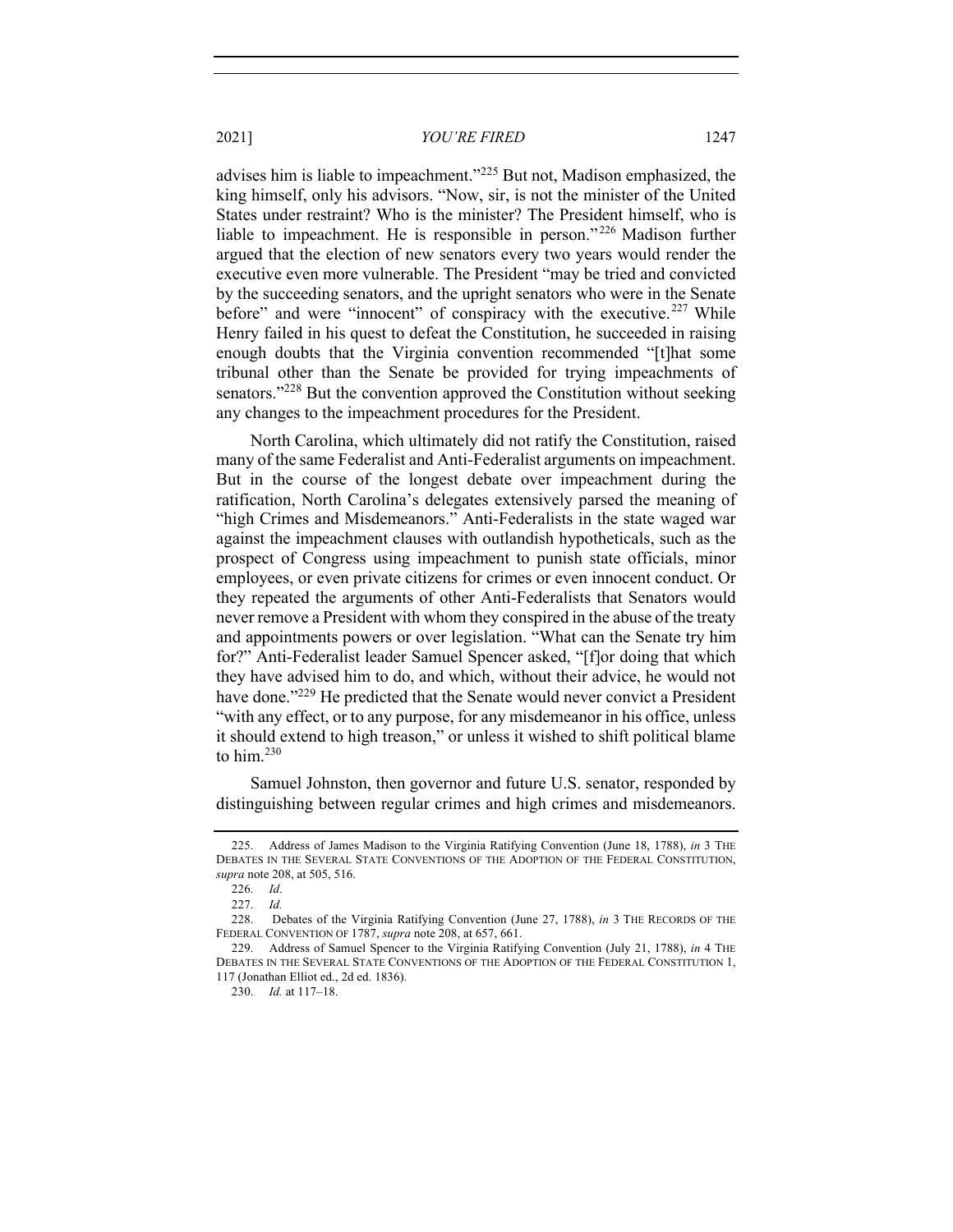"If an officer commits an offence against an individual, he is amenable to the courts of law," Johnston said.<sup>231</sup> "If he commits crimes against the state, he may be indicted and punished. Impeachment only extends to high crimes and misdemeanors in a *public office*. It is a mode of trial point out for great misdemeanors against the public." <sup>232</sup> Richard Spaight, a signer of the Constitution and future governor of North Carolina, even suggested that misuse of the military could qualify. Congress "alone had the means of supporting armies, and . . . the President was impeachable if he in any manner abused his trust."<sup>233</sup> James Iredell, who would become one of the first Justices of the U.S. Supreme Court, emphasized that impeachment involved the violation of the public trust, rather than simple crime. "If the President does a single act by which the people are prejudiced, he is punishable himself," Iredell observed in arguing against a British cabinet system.<sup>234</sup> "If he commits any misdemeanor in office, he is impeachable, removable from office, and incapacitated to hold any office of honor, trust, or profit."235 Iredell acknowledged that impeachment created a "punishment for crime which it is not easy to describe, but which everyone must be convinced is a high crime and misdemeanor against the government."<sup>236</sup> Nevertheless, the Constitution had to vest the power in Congress "because the occasion for its exercise will arise from acts of great injury to the community, and the objects of it may be such as cannot be easily reached by an ordinary tribunal. $1^{237}$  Crimes would not escape punishment; they would just have to wait until after impeachment. "The punishment annexed to this conviction on impeachment can only be removal from office," Iredell observed. "But the person convicted is further liable to a trial at common law."238

Federalists sought to make clear that impeachment went beyond mere mistakes in policy. As in Virginia, Anti-Federalists claimed that the Senate would not remove a President for a treaty to which it had given its advice

<sup>231.</sup> Address of Samuel Johnston to the Virginia Ratifying Convention (July 21, 1788), *in* 4 THE DEBATES IN THE SEVERAL STATE CONVENTIONS OF THE ADOPTION OF THE FEDERAL CONSTITUTION, *supra* note 229, at 1, 48.

<sup>232.</sup> *Id.*

<sup>233.</sup> Address of Richard Spaight to the Virginia Ratifying Convention (July 21, 1788), *in* 4 THE DEBATES IN THE SEVERAL STATE CONVENTIONS OF THE ADOPTION OF THE FEDERAL CONSTITUTION, *supra* note 229, at 1, 114.

<sup>234.</sup> Address of James Iredell to the Virginia Ratifying Convention (July 21, 1788), *in* 4 THE DEBATES IN THE SEVERAL STATE CONVENTIONS OF THE ADOPTION OF THE FEDERAL CONSTITUTION, *supra* note 229, at 1, 108–09.

<sup>235.</sup> *Id.* at 109.

<sup>236.</sup> *Id.* at 113.

<sup>237.</sup> *Id.*

<sup>238.</sup> *Id.* at 114.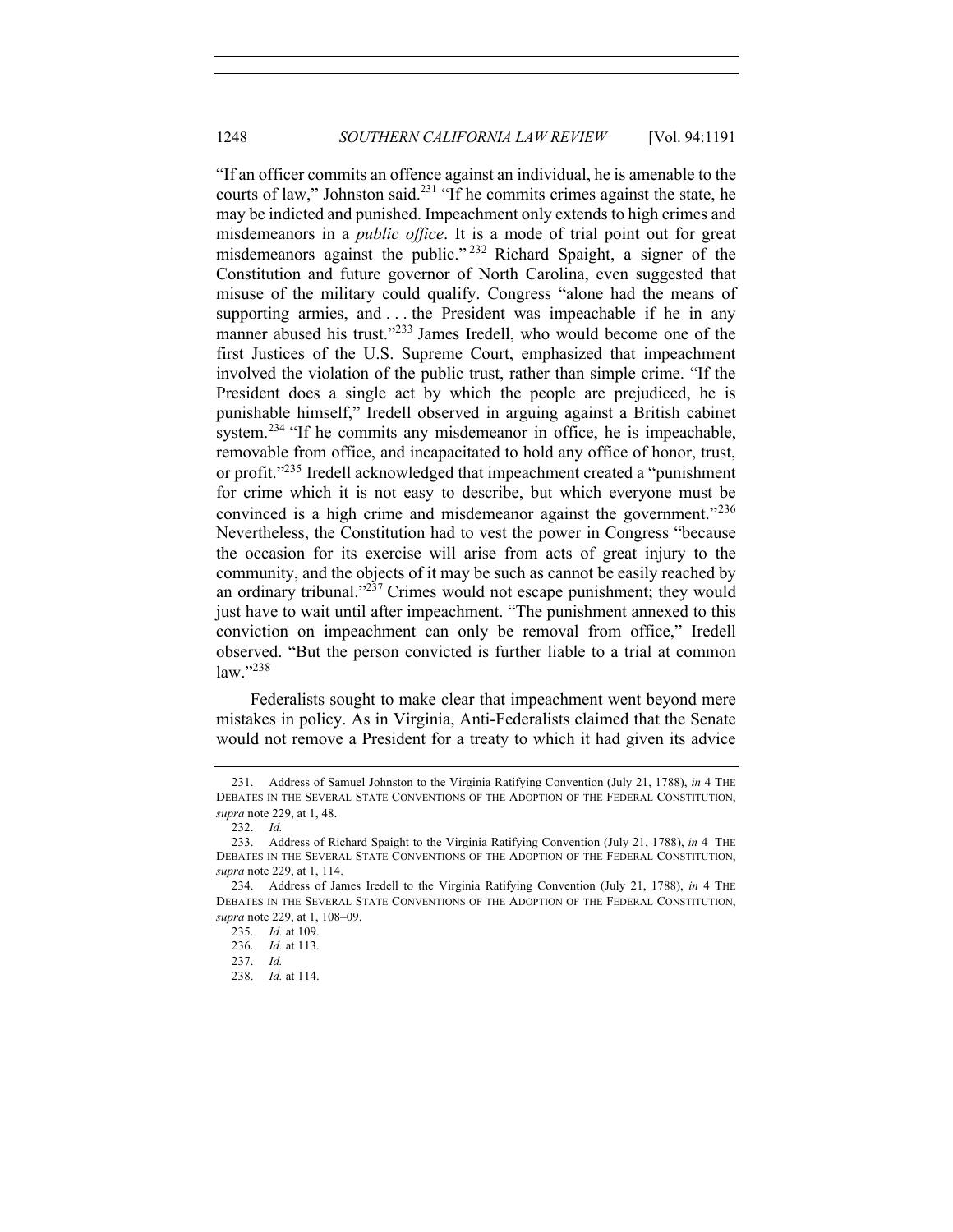and consent. Spaight repeated the Federalist argument in Virginia that the Senate could remove a President for a poor treaty. "He may be impeached and punished for giving his consent to a treaty, whereby the interest of the community is manifestly sacrificed," he told the delegates.  $239$  Iredell, however, drew a finer line between policy errors and decisions driven by unworthy motives. "[W]hen any man is impeached, it must be for an error of the heart, and not of the head," he told delegates.<sup>240</sup> "God forbid that a man, in any country in the world, should be liable to be punished for want of judgment."<sup>241</sup> With regard to treaties specifically, Iredell maintained that if a "treaty should be deemed unwise, or against the interests of the country, yet if nothing could be objected against it but the difference of opinion," impeachment would not apply.<sup>242</sup> He worried that if impeachment reached differences over policy alone, the best leaders would refuse to serve in government and those that did would "act from a principle of fear."<sup>243</sup> Accordingly, impeachment should only apply to a President "where he had received a bribe, or had acted from some corrupt motive or other." As an example, Iredell proposed a President "giving false information to the Senate" and with it "induced them to enter into measures injurious to their country," which the Senate would "not have consented to had the true state of things been disclosed."<sup>244</sup>

## F. LESSONS FROM THE FOUNDING

While the House has impeached two Presidents, the Senate has not removed any. This practice leaves the Founders' original design relatively unvarnished. The history of the drafting and ratification of the Constitution leaves some important markers for the current controversies about President Trump.

First, and most important, the Framers believed that the political process should impose the primary restraint on a President. A President intent on bribery, treason, or other high crimes and misdemeanors would need the cooperation of the House and Senate to succeed in his plans, either through funding, legislation, or the approval of treaties and appointees. In such cases, the Framers hoped, the separation of powers would make it difficult for the President to execute any nefarious designs. "[T]he great security against a gradual concentration of the several powers in the same

<sup>239.</sup> Address of Richard Spaight, *supra* note 233, at 1, 124.

<sup>240.</sup> Address of James Iredell, *supra* note 234, at 1, 125–26.

<sup>241.</sup> *Id.* at 126.

<sup>242.</sup> *Id.*

<sup>243.</sup> *Id.*

<sup>244.</sup> *Id.* at 126–27.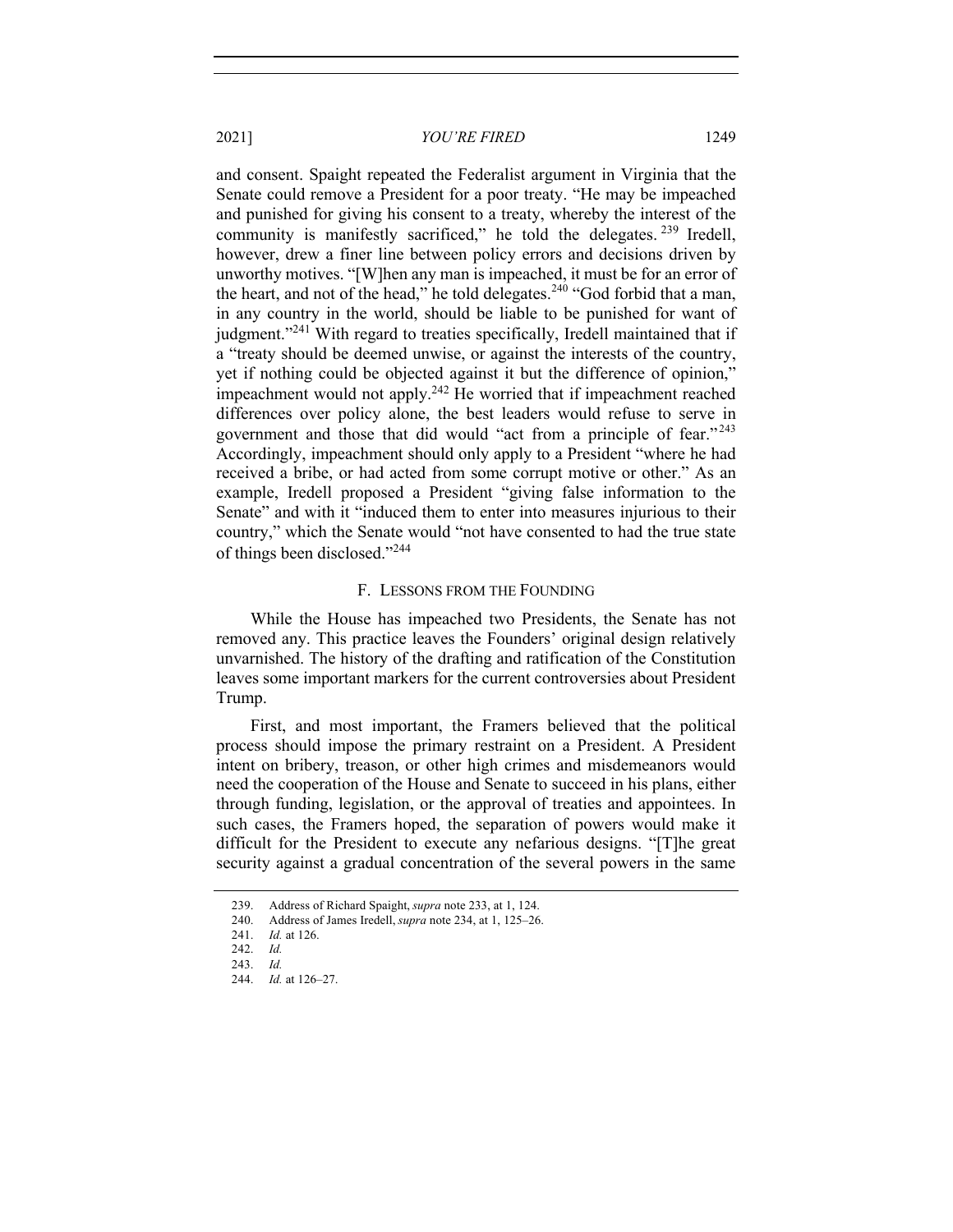department, consists in giving to those who administer each department, the necessary constitutional means, and personal motives, to resist encroachments of the others," James Madison wrote in *Federalist No. 51*. 245 "Ambition must be made to counteract ambition. The interest of the man must be connected with the constitutional rights of the place."<sup>246</sup> By pursuing their own self-interest, the other branches of government should check any undue aggrandizement of power by the President.

In today's language, the Framers would expect President Trump's critics to put up or shut up. Congressional Democrats, of course, can accuse President Trump of violating the Constitution in presidential debates, cable television shows, or newspaper op-ed's. But this is just cheap talk. A President's opponents should deploy their own constitutional authority to stop abuses of power. Democrats in the House, for example, can hold oversight hearings and probes into executive misdeeds. They can bring to the public's attention executive scandals, which voters can consider at the next congressional or presidential elections. Congressional Democrats can go even further and refuse to enact the administration's legislative agenda. If the Trump administration wants tax cuts, a trade deal with Canada and Mexico, or tougher immigration laws, it must have the cooperation of the House. Speaker Nancy Pelosi can prevent any of these agenda times from becoming reality simply by refusing to schedule a vote on any Trump proposal. House Democrats could go even further. They enjoy the ultimate control over the government, the power of the purse. As Madison argued in *Federalist No. 58*, the "power over the purse, may in fact be regarded as the most compleat and effectual weapon, with which any constitution can arm the immediate representatives of the people, for obtaining a redress of every grievance, and for carrying into effect every just and salutary measure."<sup>247</sup> If House Democrats truly believe that President Trump has violated the Constitution and has committed high crimes and misdemeanors, they can block administration spending priorities or simply refuse to fund the government at all. President Trump's critics can wield the Constitution's most effective check on executive power simply by doing nothing at all.

Second, the Founders expected that elections could constrain abusive chief executives. <sup>248</sup> The Framers understood that a President still might

<sup>245.</sup> THE FEDERALIST NO. 51, at 349 (James Madison) (Jacob E. Cooke ed., 1961).

<sup>246.</sup> *Id.*

<sup>247.</sup> THE FEDERALIST NO. 58, at 394 (James Madison) (Jacob E. Cooke ed., 1961).

<sup>248.</sup> *See* JOHN R. LABOVITZ, PRESIDENTIAL IMPEACHMENT 25 (1978) ("Whatever the rhetorical uses of the president's accountability through impeachment, it was recognized practically from the outset that it would be neither an easy nor an expeditious method of removal. The consolation, if there was one, was that the electorate could remove the president at the next election and his misconduct would not have to be endured for any longer than four more years.").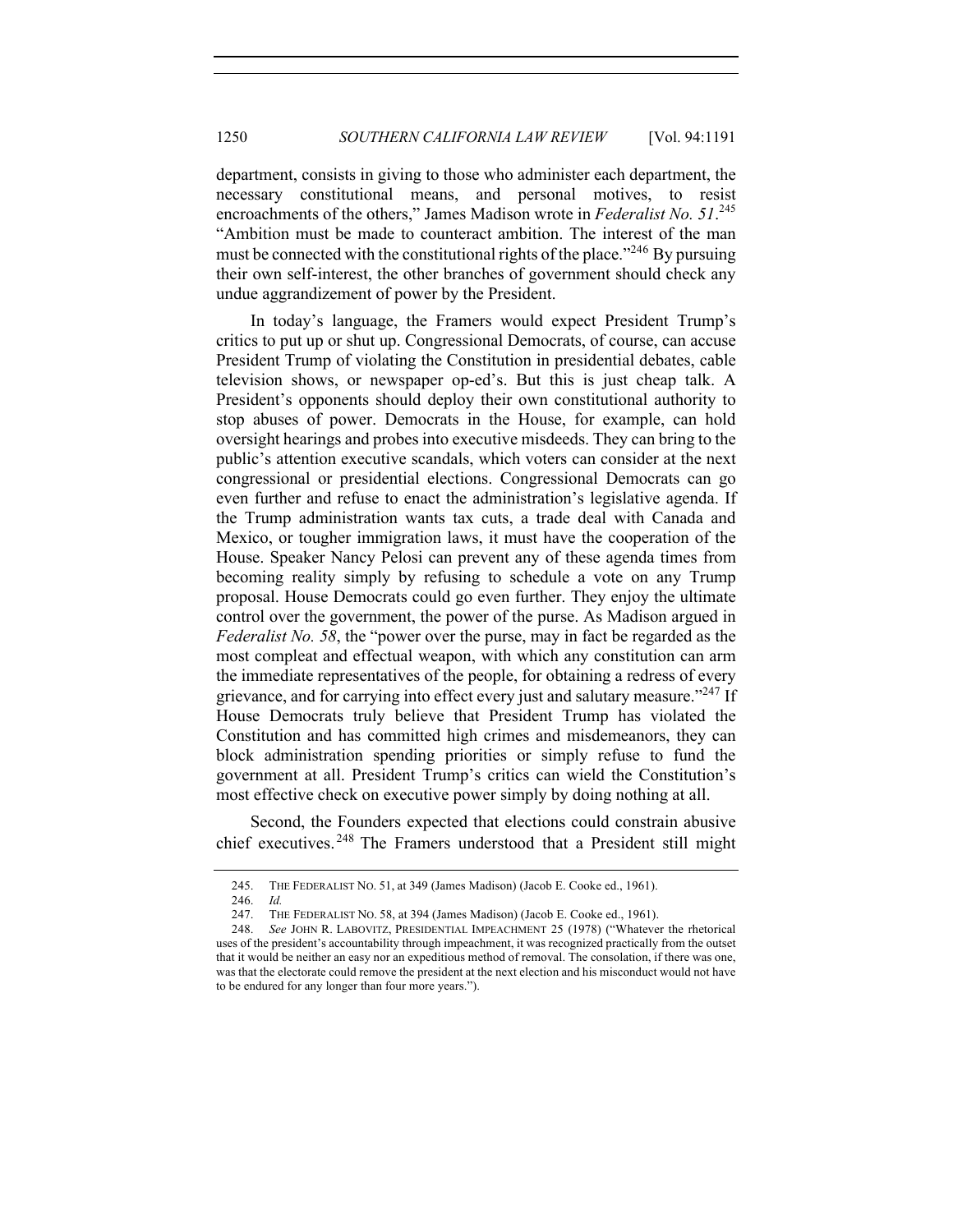commit a corrupt act that could escape impeachment. Anti-Federalists made arguments remarkably similar to those made against Senator Majority Leader Mitch McConnell today, even though they did not anticipate that political parties would bind Presidents and senators together. Critics today claim that Senate Republicans will protect President Trump out of political survival, just as Senate Democrats uniformly voted against removing President Clinton two decades before. Alex Castellanos told the Washington Post that "[a]s long as impeachment is a Democratic priority driven by" Nancy Pelosi, "it will be difficult—if not impossible—or Senate Republicans to get on board."249 But that is nothing new. Critics at the time of the Framing worried that senators might have a political incentive to block impeachment when they had blessed executive conduct, such as consenting to a damaging treaty or confirming a traitor to office. Federalists argued that House impeachment would impose enormous political pressures on senators to try a President in good faith. But even if the Senate failed in its duty, the people would still have their say. By rejecting a President's campaign for reelection, the people would render their own verdict. While the constitutional amendment limiting Presidents to two terms may mute this judgment, it underscores the faith that the Founders put into the regular political process to constrain executive power.

The Framers' electoral check reveals the hollowness of the ongoing impeachment investigation by House Democrats. It makes little sense to conduct an impeachment inquiry when the next Presidential election is just months away. House Democrats could claim that the Mueller report missed some vital fact or leaped to an incorrect legal conclusion. They could call all the same witnesses and demand all the same documents as Mueller. But they are unlikely to uncover facts missed by the Mueller team, which had millions of dollars and dozens of experienced prosecutors and investigators. The White House waived executive privilege, ordered administration officials to fully cooperate, and provided millions of pages of documents. President Trump will not extend the same courtesy to a hostile Democratic-led impeachment inquiry. Any serious investigation would only duplicate Mueller's findings. Instead, House Democrats could say that they have reached a different legal conclusion about Russian collusion or obstruction on the basis of the Mueller report's facts. But then such a truncated impeachment proceeding should take weeks and could have wrapped up easily in 2019. Conducting an impeachment investigation that stretches into

<sup>249.</sup> Robert Costa & Philip Rucker, *'Out on a Limb': Inside the Republican Reckoning over Trump's Possible Impeachment*, WASH. POST (Oct. 6, 2019, 1:55 PM), https://www.washingtonpost.com/ politics/out-on-a-limb-inside-the-republican-reckoning-over-trumps-possible-impeachment/2019/10/05/ 8e2b73c0-e6ef-11e9-b403-f738899982d2\_story.html [https://perma.cc/X23K-WWHN].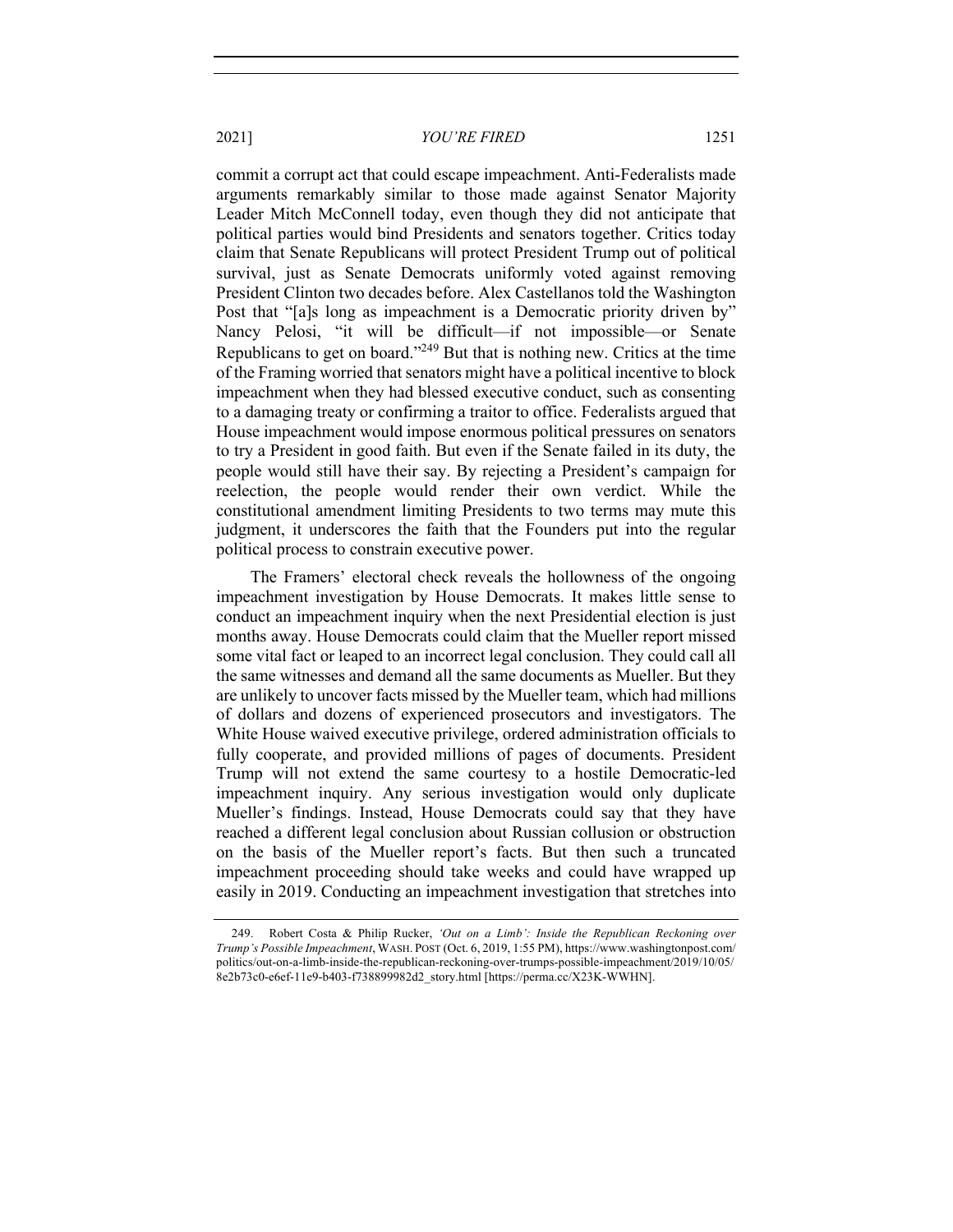2020 not only creates a wasteful constitutional redundancy, but it seems obviously designed only to produce politically damaging stories about an incumbent President during an election year.

Third, the Framers provided for impeachment should the political process not provide a remedy. But they tried to strike a delicate balance while adapting this British constitutional device to American conditions. They did not want impeachment to become a tool for legislative control of the executive. As had happened in the revolutionary states, Congress could become too dominant due to its control over spending, taxes, and laws. "The legislative department is every where extending the sphere of its activity, and drawing all power into its impetuous vortex," Madison observed in *Federalist No. 48*. <sup>250</sup> The Founders sought to give the President independence by providing for his election outside of the legislature, as in a parliamentary system. They deliberately divided the power between the House and Senate to prevent Congress from resorting to impeachment as a tool for political control of the executive. Impeachment would have to represent the views of two bodies elected at different times and representing different constituencies. Members of the House, who represented the immediate passions of the people because of their two-year terms, would have to persuade two-thirds of the Senate, who represented the states. A President need only keep one-third of the Senate, which even then could represent a small fraction of the people (in the 1790 census, the smallest onethird of the states represented a mere 11.7 percent of the population). A supermajority made it almost impossible for Congress to remove a President over mere differences over policy.

Fourth, the Founders remained acutely aware of the possibility of executive wrongdoing. But they created a two-track approach to safeguard against it. They understood that a President might commit a violation of the criminal law. But they believed that prosecutors would have to wait until after a President left office, either willingly or unwillingly, before they could bring their case. While Hamilton and other Federalists did not explain, it seems apparent that a President subject to the criminal law could be dragged from "pillar to post" by lawsuits, as Thomas Jefferson would say during the Burr conspiracy trial.<sup>251</sup> Expecting the criminal law to restrain a sitting President would prove futile anyway. Cases brought by state officials would run into Supremacy Clause difficulties; federal judges would likely suppress such lawsuits as state interference with federal officials. Cases brought by federal officials would run into the President's ultimate constitutional control

<sup>250.</sup> THE FEDERALIST NO. 48, at 333 (James Madison) (Jacob E. Cooke ed., 1961).

<sup>251.</sup> Letter from Thomas Jefferson to George Hay (June 20, 1807), *in* THOMAS JEFFERSON, WRITINGS 404 (Merrill Peterson ed., 1984).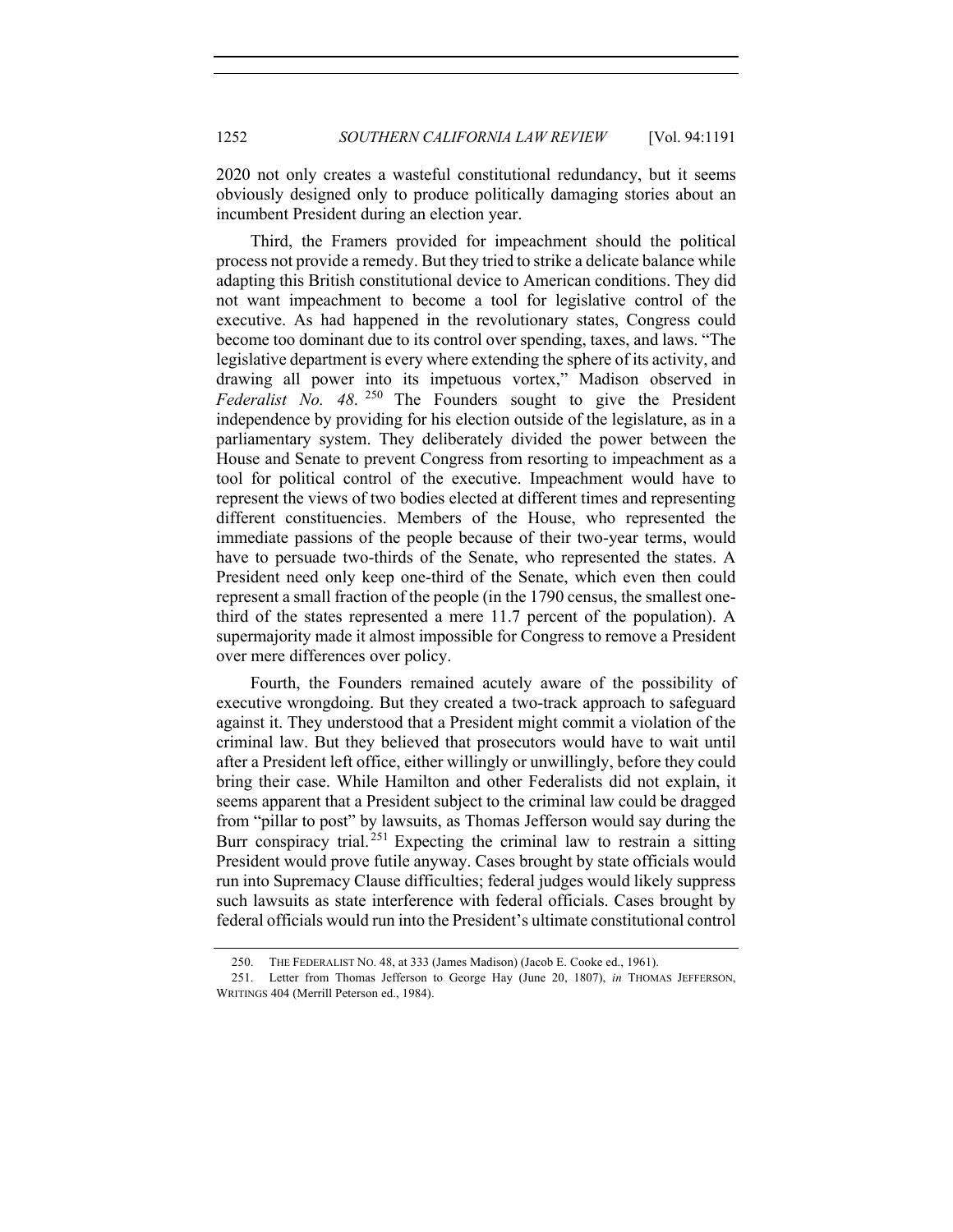over all federal law enforcement. A President could simply order that any charges brought against him be dropped, and if any officials refused to carry out his orders, he could remove them. Impeaching a President for crimes, moreover, would represent something akin to double jeopardy, because it would essentially pre-determine the results of any criminal case against the President after he left office. If the Senate acquitted a President of a criminal case, a federal court would find it difficult to convict, and if the Senate convicted, a judge and jury would have to exercise great fortitude not to convict in a subsequent proceeding.

The second track, impeachment, did not strictly depend on criminal law. While, as Iredell observed, high crimes and misdemeanors might become vague on the margins, it did not simply incorporate all crimes. Impeachment would not cover conduct that amounted to minor crimes or did not involve the performance of executive duties. While such acts might be crimes and misdemeanors, they would not be "high." This is not to say that impeachable offense could not be crimes themselves. Treason and bribery are both impeachable offenses and crimes. But if "other high crimes and misdemeanors" are to sit at the same level as treason and bribery, they must involve a similar level of corruption or harm to the public interest. When President Bill Clinton's supporters claimed in his defense that he had only lied about sex, they might have unintentionally appealed to this principle. He may have lied, but it was not about any great matter of state, and so would not have met the standard for an impeachable offense. In such cases, the federal justice system would punish a President for such non-impeachable misdeeds after he left office.

This principle readily disposes of criminal and congressional investigations into President Trump for his alleged payments of "hush money" to cover up past affairs with models. In August 2018, the Trump Organization's lawyer, Michael Cohen, pled guilty to eight counts of tax evasion, campaign finance violations, and making false financial statements.<sup>252</sup> Cohen confessed that he had arranged payments in 2016 of 150,000 dollars and 130,000 dollars to two women "for the principal purpose of influencing [the] election."253 According to Cohen, these payments, which violated the federal limits on campaign contributions, came at the direction of then-candidate Trump, which would make him a coconspirator in the crime. As former Federal Elections Commission Chair Bradley Smith

<sup>252.</sup> Nicole Hong, Rebecca Ballhaus, Rebecca Davis O'Brien & Joe Palazzolo, *Michael Cohen Pleads Guilty, Says Trump Told Him to Pay Off Women*, WALL ST. J. (Aug. 21, 2018, 11:25 PM), https://www.wsj.com/articles/michael-cohen-to-plead-guilty-to-criminal-charges-1534875978 [https:// perma.cc/V5FQ-FAU7].

<sup>253.</sup> *Id*.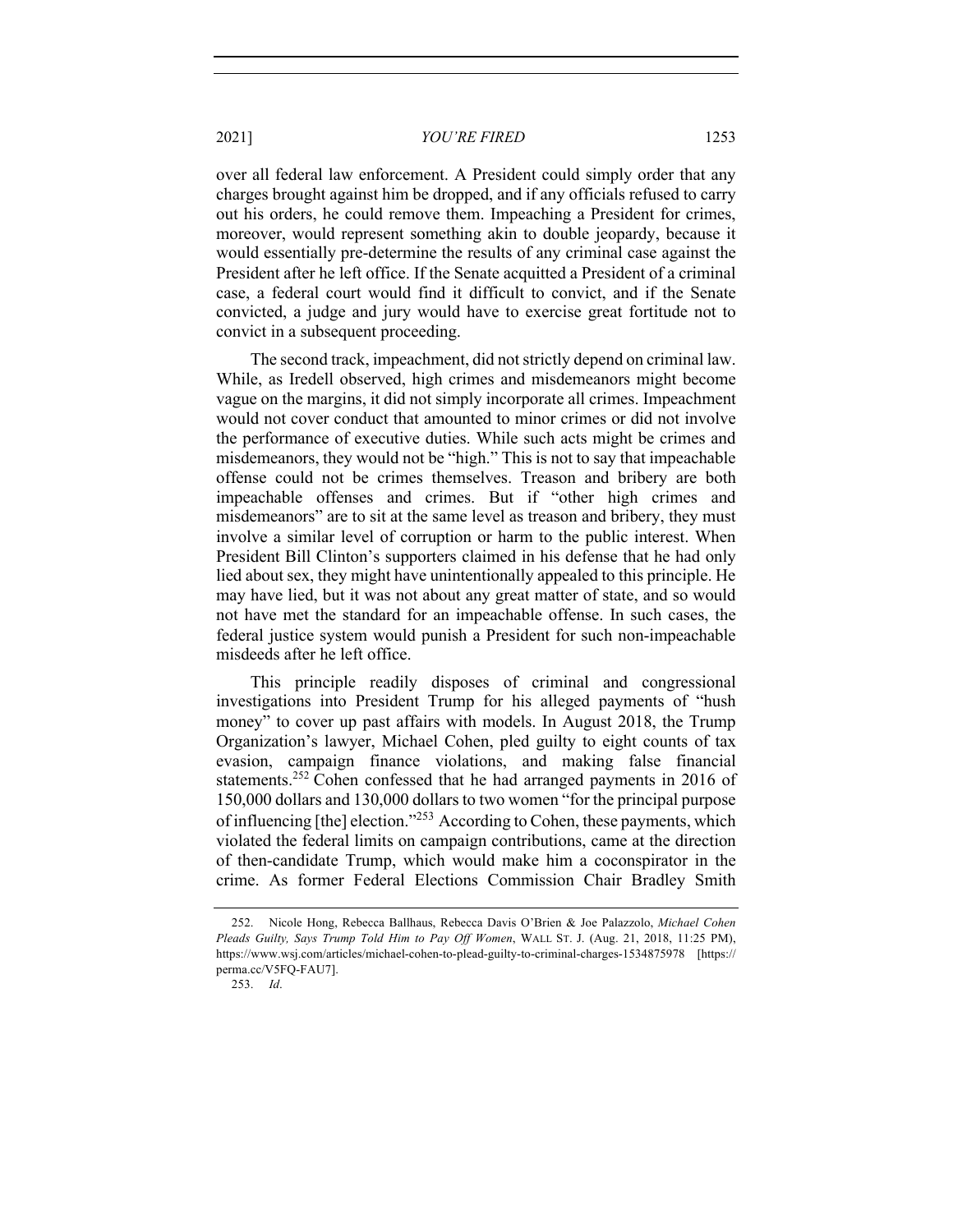argued, however, the payments would not have violated campaign contributions limits if President Trump would have made the payments even if he had never run for office.<sup>254</sup> A candidate's spending on clothes and daily expenses do not qualify as candidate expenditures, even though they might help him or her succeed in a campaign, because the candidate would have spent the money anyway. Given President Trump's known record of extramarital affairs, sadly the hush money payments probably amounted to a regular business expense!

But, more importantly, the payments do not rise to the same level of criminal conduct as treason or bribery. To compare, the 2008 Obama campaign did not disclose the identities of the donors of 2 million dollars and kept 1.3 million dollars in contributions above the legal limits. In 2013, the FEC fined the campaign 375,000 dollars, but the Justice Department did not bring anyone up on criminal charges.<sup>255</sup> Even if Cohen and President Trump had conspired to make any illegal campaign expenditures, they should have to pay a fine—albeit a large one—and would suffer no criminal prosecution. Indeed, the Mueller special counsel investigation did not pursue Cohen's claims, which investigators likely believed fell outside its mandate to investigate Russian interference with the 2016 elections. Although the U.S. Attorney's Office for the Southern District of New York elicited the guilty plea from Cohen, it decided to decline any prosecution of President Trump. It goes almost without saying that these violations would not have come near the level of treason and bribery and, hence, would not justify an impeachment inquiry.

On the other hand, the Framers did not understand "other high Crimes and Misdemeanors" to be limited to just a subset of serious crimes. In this sense, impeachment was both narrower and broader than the criminal law. Of course, the impeachment clauses explicitly overlap with the criminal law in cases of treason and bribery. But impeachment punishes offenses against the people, rather than just federal crimes. The Constitutional Convention debates could have supported the opposite reading; when Mason replaced "mal-administration" with "high Crimes and Misdemeanors," he could have thought that they carried the same meaning. Several leading scholars, such as Charles Black and Akhil Amar, however, believe that choosing "high

<sup>254.</sup> Bradley Smith, *Those Payments to Women Were Unseemly. That Doesn't Mean They Were Illegal.*, WASH. POST (Aug. 22, 2018, 3:35 PM), https://www.washingtonpost.com/opinions/thosepayments-to-mistresses-were-unseemly-that-doesnt-mean-they-were-illegal/2018/08/22/634acdf4-a63b-11e8-8fac-12e98c13528d\_story.html [https://perma.cc/VSW3-ARLB].

<sup>255.</sup> T.W. Farnam, *Obama Campaign to Pay \$375,000 Fine for Omitting Some Donor's Names in 2008*, WASH. POST (Jan. 4, 2013), https://www.washingtonpost.com/politics/obama-campaign-to-pay-375000-fine-for-omitting-some-donors-names-in-2008/2013/01/04/78973402-56bb-11e2-8b9e-dd8773 594efc\_story.html [https://perma.cc/38R4-ECRA].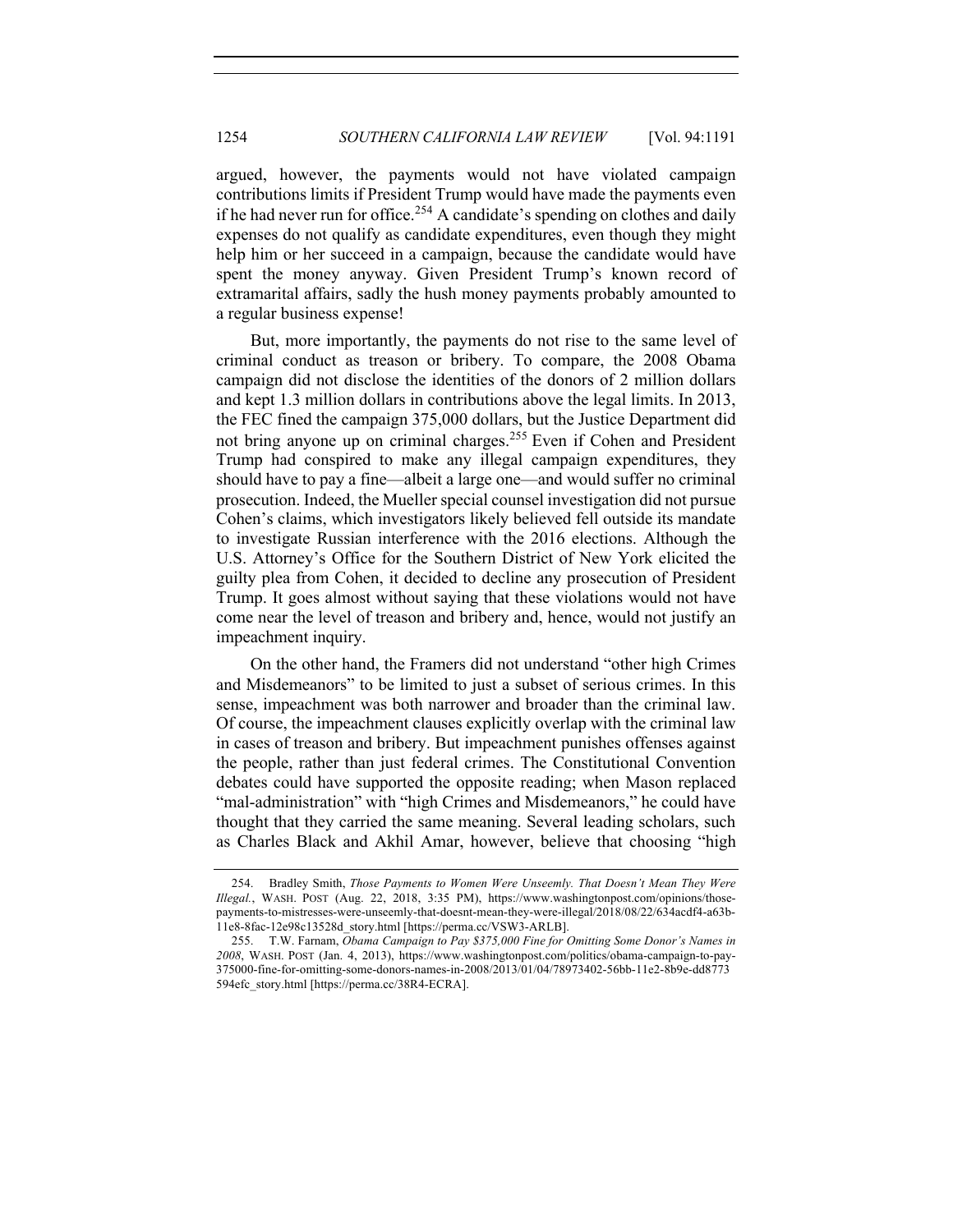Crimes and Misdemeanors" amounted to a rejection of simply poor policies or administration.<sup>256</sup> But more importantly, the Federalists clearly conceded during the state ratification debates that impeachment would not only punish criminal acts. Hamilton provided the talking points for Federalists throughout the nation when he declared that impeachment punished "offenses which proceed from the misconduct of public men, or, in other words, from the abuse or violation of some public trust," Hamilton explained.<sup>257</sup> "They are of a nature which may with particular propriety be denominated POLITICAL."<sup>258</sup>

Several examples will illustrate what the Constitution might include as a noncriminal, yet impeachable, offense. During the ratification debates, the Framers agreed that Congress could impeach a President who signed a treaty that sacrificed the national interest to advance a personal, partisan, or regional goal. In the Virginia convention, Federalists appeared to concede that a President might be impeachable for entering something like the Jay-Gardoqui Agreement, which Southerners believed sacrificed western expansion to the benefit of northeast cities dependent on trade with Great Britain. Similarly, a President who aligned U.S. foreign policy to curry favor with a foreign power for his or her personal or family benefit, rather than to advance the public interest, would be subject to impeachment. Both Federalists and Anti-Federalists referred to the example of Charles II, who had received financial support from Louis XIV in exchange for keeping troops out of the French wars on the Continent. Federalists also suggested that a President who misused his or her power as Commander-in-Chief might fall subject to impeachment, as had British ministers who had lost grievous wars or had coordinated policies with others against the public interest.<sup>259</sup>

We can probably agree on similar conduct that would qualify as an impeachable offense. Suppose a President were to react to a foreign invasion by refusing to order the military to fight the enemy. Perhaps the President even retreats to his or her family home under the belief foreign rule would improve the welfare of the American people. Surrender would not violate the criminal law, in that nothing was received in exchange (bribery), nor did the President directly "adhere<sup>[]</sup> to [the] enemy, giving them Aid and Comfort," as Article III, Section 3 defines treason, because he or she rationally concluded that losing the war was in the best interest of the American

<sup>256.</sup> BLACK & BOBBITT, *supra* note 78, at 27–28; AMAR, *supra* note 69, at 218–20.

<sup>257.</sup> THE FEDERALIST NO. 65, *supra* note 63, at 338.

<sup>258.</sup> *Id.*

<sup>259.</sup> *See* John C. Yoo, *The Continuation of Politics by Other Means: The Original Understanding of War Powers*, 84 CALIF. L. REV. 167, 214 (1996).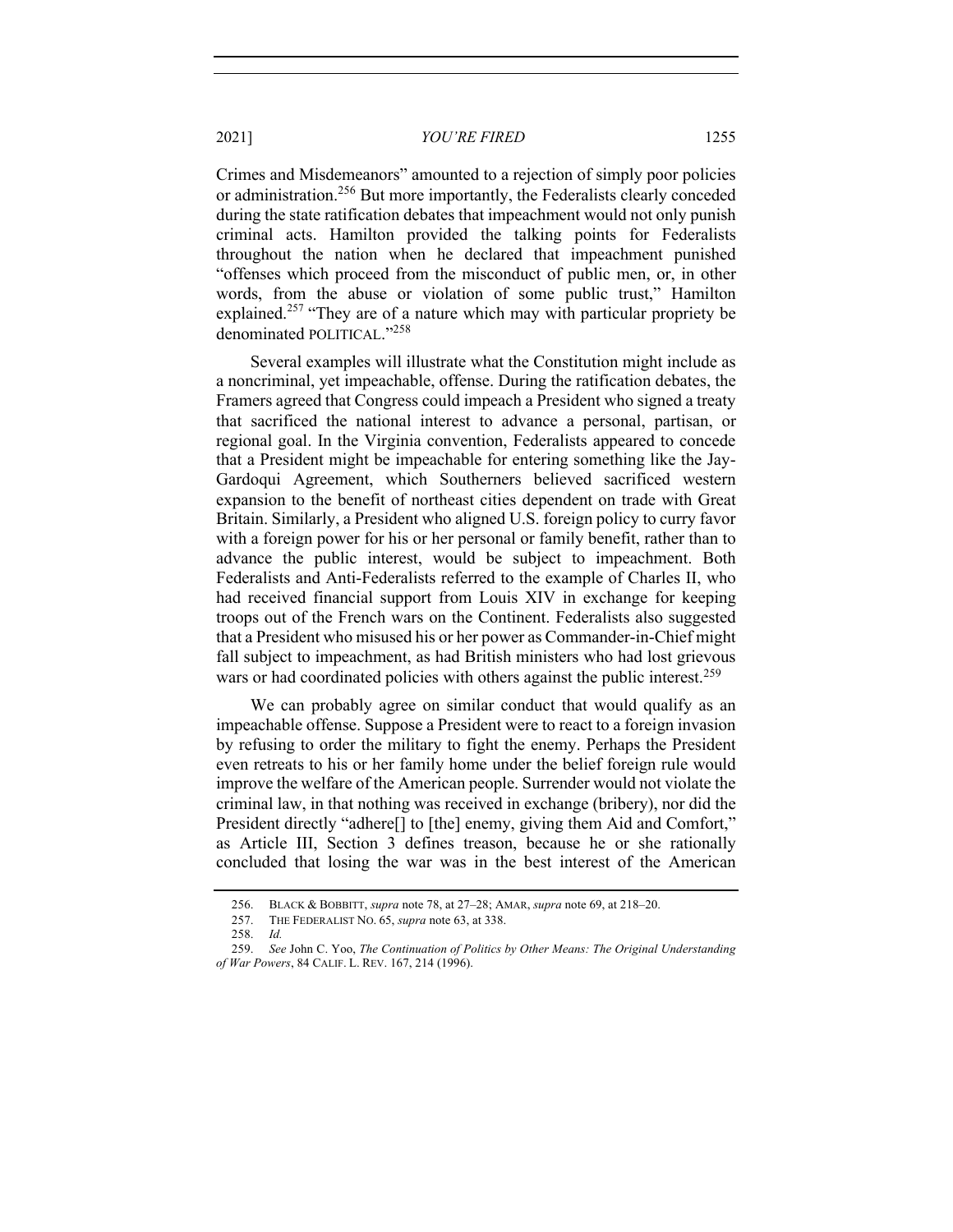people.<sup>260</sup> During the Revolutionary War, for example, Thomas Jefferson hastily retreated before the British, narrowly missing capture himself, and generally waged an incompetent war as governor. But the remedy came when he chose not to run for reelection, and a legislative committee later investigated him for cowardice as governor.<sup>261</sup> Misuse of the Commanderin-Chief power might also include cases where the President led the United States into utterly disastrous wars, which advanced no plausible national interest, and for which he or she displayed lack of judgment or even serious interest. Attacking longtime allies, for example, might qualify, or invading lands in the face of stiff resistance for little discernable strategic gain. Instead of buying Greenland, for example, suppose President Trump ordered the military to invade it—but even then, Greenland would have great strategic importance in controlling the North Atlantic and the Arctic.

Consider another possible abuse of executive power that would not violate the criminal law. President Nixon had used the IRS and the FBI to investigate members of his "political enemies' list."<sup>262</sup> Even though it does not appear that President Nixon's orders violated any criminal law at the time, they provided the grounds for his second article of impeachment. Suppose that the Obama administration had refused to grant tax-exempt status to conservative nonprofits (which it did) not because of the schemes of IRS official Lois Lerner, but because of White House orders. Using the power of the government to punish political or ideological opponents, as with the Watergate charges, could form the basis for impeachment. Like treason and bribery, such abuse of power aims for a personal or corrupt advantage rather than pursuit of the public interest.

Defining impeachment solves the problem posed by the controversy over whether the Mueller probe could bring charges against a sitting President. The evidence from the Founding supports the Justice Department's brief legal opinion that it cannot prosecute the chief executive. Putting aside the point that the President could simply order any investigation stopped, criminal laws cannot bar a President's exercise of constitutional power. Otherwise, Congress could effectively use the criminal law to deprive the executive branch of its independent authorities. Congress, for example, could make it criminal to fire a subordinate executive official even though all three branches have historically agreed that the President

<sup>260.</sup> U.S. CONST. art. III, § 3.

<sup>261.</sup> MICHAEL KRANISH, FLIGHT FROM MONTICELLO: THOMAS JEFFERSON AT WAR 214–15, 259– 64 (2010).

<sup>262.</sup> Morris Kaplan, *2 Ex-Rivals Sue Rep. Rooney, on Their Defeats in Primaries*, N.Y. TIMES (Apr. 19, 1974), https://timesmachine.nytimes.com/timesmachine/1974/04/19/80527637.html?pageNumber=4 1 [https://perma.cc/Z9V6-HWHL].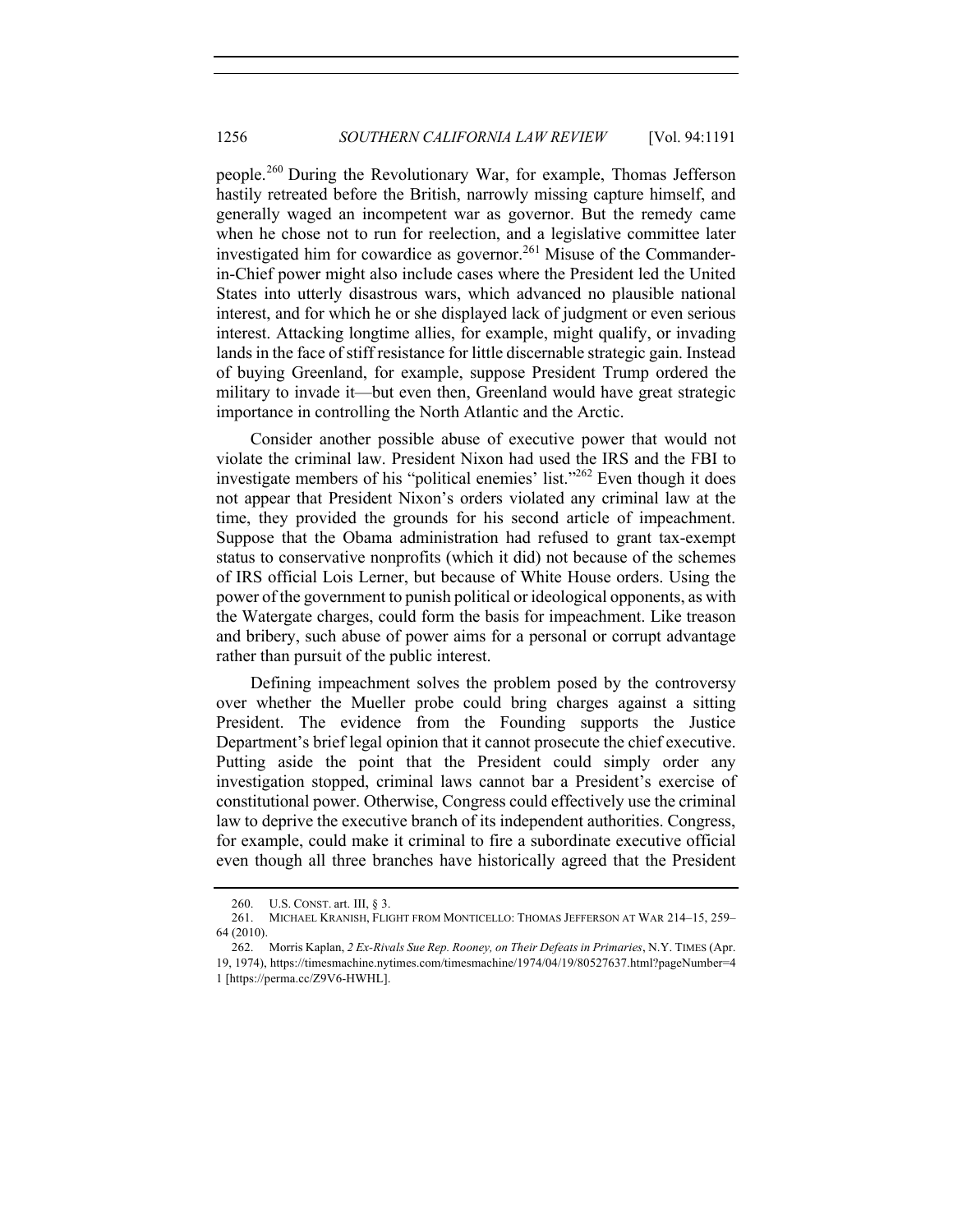enjoys a removal power. Congress did exactly this in the 1867 Tenure of Office Act in order to prevent President Andrew Johnson from firing members of his cabinet, most of whom were holdovers from the Lincoln administration, without congressional consent. When President Johnson fired Edward Stanton as Secretary of War, Congress used his violation of the law as the principal ground for impeachment. In the 1926 decision of *Myers v. United States*, the Supreme Court would make clear that the Act had violated the President's authority to remove his principal advisors.<sup>263</sup>

Broad powers would accrue to Congress if it could pass criminal laws that applied to executive conduct. It need not even seek to restrict the President by passing ham-handed laws such as the Tenure of Office Act. Instead, it could enact broad laws, such as obstruction of justice, which makes anyone who "corruptly" alters and destroys evidence for use in an official proceeding, or "otherwise obstructs, influences, or impedes any official proceeding" guilty of obstruction.<sup>264</sup> Obstruction of justice formed the basis for President Nixon's first article of impeachment. Suppose a President impedes an investigation not by corruptly interfering with witnesses or destroying evidence, but by subtly using the powers of his office to encourage others to refuse to cooperate with an investigation. A President could suggest to witnesses to a conspiracy in which he or she has participated that he or she might pardon everyone involved. Or suppose a President simply fires the investigators pursuing the alleged conspiracy. All of these actions would meet the plain text of the obstruction statute.

But Congress cannot use a statute, even a criminal law, to alter the Constitution's allocation of powers between the President and Congress. As future Attorney General William Barr argued in a June 8, 2018, letter to the Justice Department, the broad terms of the obstruction statute could arguably constrict the President's ability to exercise prosecutorial discretion. <sup>265</sup> A President could decide for any number of reasons to drop a case, most of all if it wastes time and resources better spent elsewhere. The President could even decide to drop a case because it could prove politically damaging to the government or the United States, even though prosecutors could prove their case in court. A presidential decision to drop a case on its face would normally take immediate effect without question; indeed, the courts long ago recognized that such decisions lie outside their review.<sup>266</sup> But should FBI

<sup>263.</sup> *See* Myers v. United States, 272 U.S. 52, 176 (1926)

<sup>264.</sup> 18 U.S.C. § 1512(c)(1)–(2).

<sup>265.</sup> BILL BARR, MEMORANDUM ON MUELLER'S "OBSTRUCTION" THEORY 1–2 (June 8, 2018), https://s3.documentcloud.org/documents/5638848/June-2018-Barr-Memo-to-DOJ-Muellers-Obstructio n.pdf [https://perma.cc/N65S-BMCP].

<sup>266.</sup> *See generally* United States v. Armstrong, 517 U.S. 456 (1996).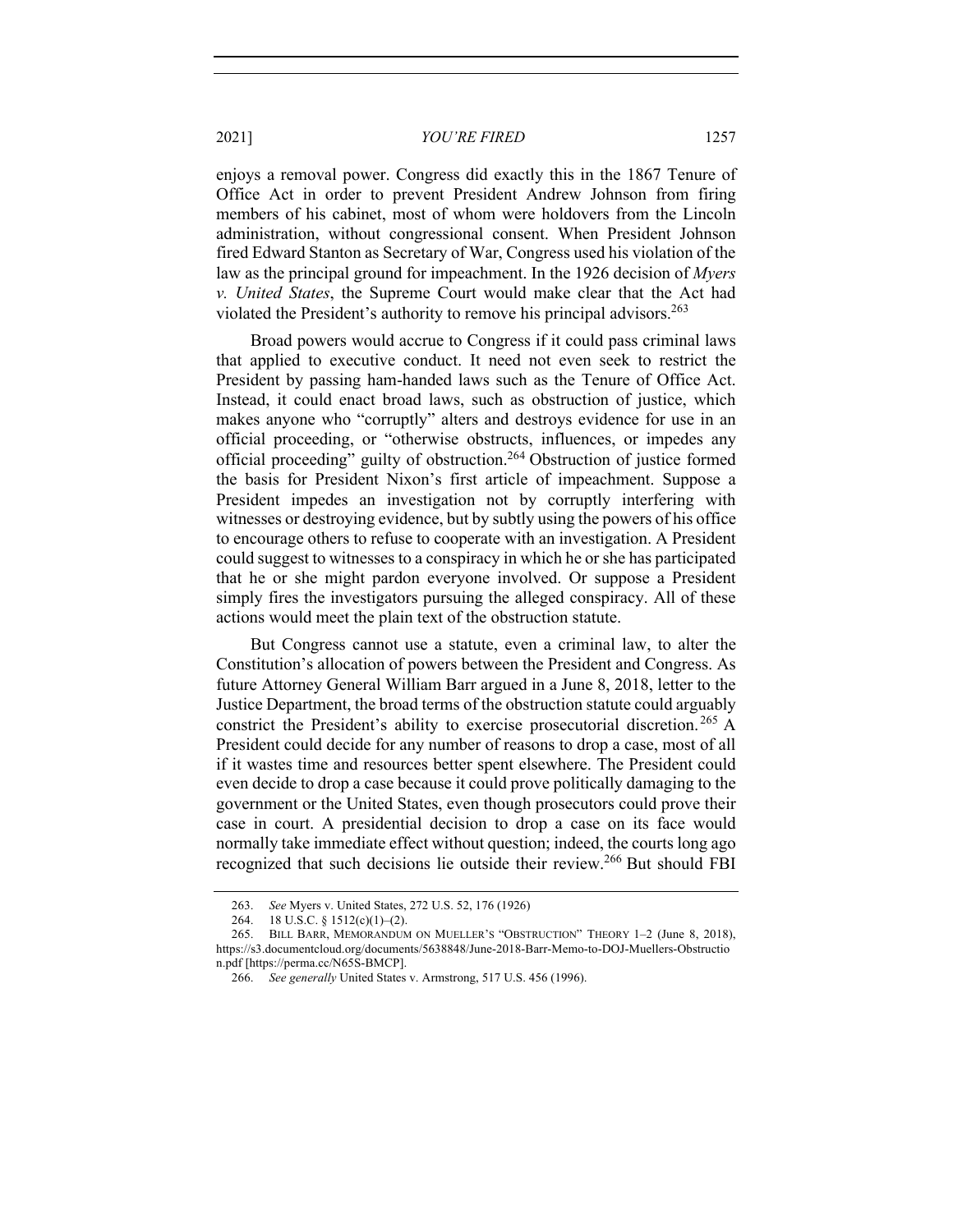agents or DOJ prosecutors disagree with the President, Justice Department officials or members of Congress could accuse him of corruptly obstructing, influencing, or impeding an official proceeding within the terms of the law. In order to prove such a claim, the judiciary would have to strike down decisions that on their face would meet legal standards, but for the state of mind of the President.

While in the context of immigration policy, the Supreme Court rejected the idea that courts should probe presidential state of mind in *Trump v.*  Hawaii.<sup>267</sup> If courts could consider the President's unstated motives for the exercise of prosecutorial discretion to discern a corrupt motive, they would have similar powers of review over every other executive decision, such as whether to appoint officers and judges, veto a bill, start a war, sign a treaty, or recognize a foreign government. Such a standard would also apply to a President's use of delegated authority from Congress, which would conceivably sweep in most of the operations of the administrative state. Under the opposite theory, that the criminal laws apply to the President, anyone could accuse the President of having a "corrupt" motive for most executive decisions, and hence stall policies as the DOJ and Congress launch investigations. This not only would present a heavy burden on the executive's ability to perform its constitutional functions, but it would also allow Congress to expand its control over the presidency, the very outcome that worried the Founders. To avoid this constitutional outcome, the federal courts interpret laws that do not specifically apply to the President to exclude him or her.<sup>268</sup> Otherwise, many generally applicable laws, particularly criminal ones, would have the effect of limiting executive power.

Understanding the limits on the criminal laws allows us to discard the idea that the Mueller probe could have prosecuted the President for obstruction of justice. According to the Mueller report, President Trump separately ordered the stopping of the probe, the removal of the special counsel and the Attorney General, and publicly encouraged witnesses and targets not to cooperate with the investigation. But each of these acts would have involved President Trump's exercise of a core executive power. President Trump has the inherent executive power to fire subordinate executive branch officials, including both the Attorney General and the special counsel. Indeed, Congress has rejected proposals over the years to safeguard the Attorney General with for cause removal provisions, and it specifically chose not to renew an independent counsel law that would have given prosecutors in Mueller's position that same protection. President

<sup>267.</sup> *See generally* Trump v. Hawaii, 138 S. Ct. 2392 (2018).

<sup>268.</sup> *See* Franklin v. Massachusetts, 505 U.S. 788, 800–01 (1992) (holding that the Administrative Procedure Act does not apply to the President).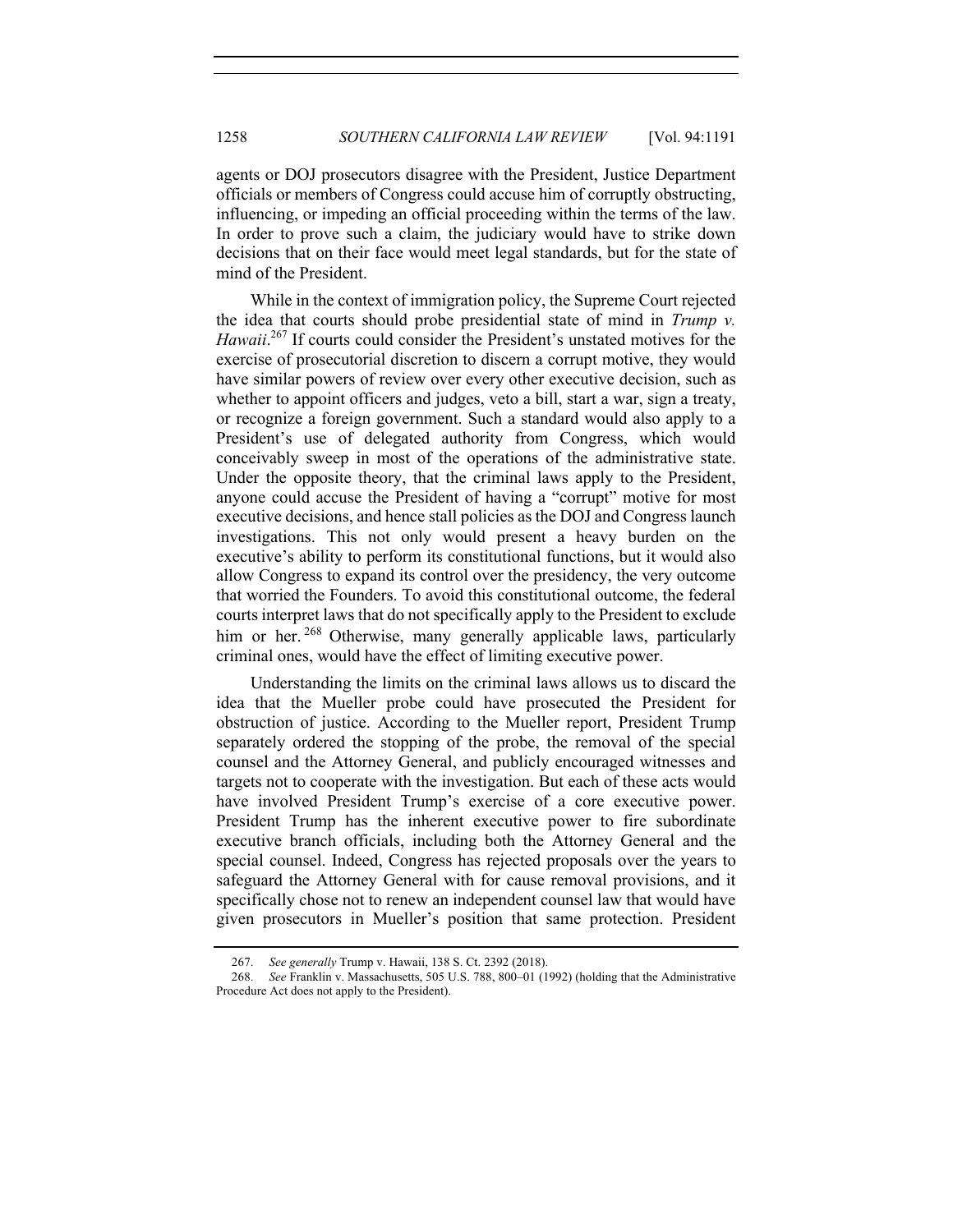Trump has the authority to order the beginning or end of any federal investigation in his position as the top constitutional law enforcement officer. And the President has the explicit power to issue pardons, subject to only the conditions that they not cover impeachment or state crimes. Reading the obstruction of justice statute to criminalize the use of these powers, even if under the suspicion of Oval Office self-dealing, would violate the Constitution's grant of these authorities to the President in the first place.

But finding that the criminal law has no place in correcting presidential behavior only points the way to the true remedy: impeachment. It turns out that President Trump had good reason in his attempts to terminate the Mueller probe. President Trump knew that his campaign had not conspired with the Russian government to influence the 2016 presidential race. While Mueller found that Russia had conducted serious cyber operations to attempt to affect the elections, he did not find that the Trump campaign had ever met with, not to mention reached an agreement with, Russian officials. Instead, Mueller's successful prosecutions amounted primarily to "process crimes," where figures such as former national security advisor Michael Flynn had lied to FBI agents, or efforts to avoid federal income and reporting requirements, as in the case of Paul Manafort. It is theoretically possible to commit obstruction of justice even when no substantive crime had occurred, just as one can lie to federal agents even when he or she is not covering up any underlying illegal activity. But the fact that the President sought to end an investigation for conduct that he knew did not happen makes it difficult to conclude that he held a "corrupt" motive within the meaning of the obstruction statute.

But suppose that President Trump had actually committed the elements of a crime. Rather than allowing Mueller to complete his investigation, suppose President Trump had halted the special counsel early in his probe to avoid the airing of his campaign secrets. Or imagine that President Trump had directed the acting Attorney General, Rod Rosenstein (the Attorney General, Jeff Sessions, had recused himself because he had served as an advisor to the Trump campaign) or Mueller himself to curtail the probe. Or that he had even fired Sessions, Rosenstein, and Mueller, as he had apparently considered (according to the testimony of former White House Counsel Donald McGahn and former Trump campaign chair Corey Lewandowski). Further, suppose that President Trump had contacted potential witnesses and other targets and had encouraged them not to cooperate with the special counsel. Perhaps he did more than just implicitly dangle the possibility of pardons, but, as some conservative commentators recommended, offered them to everyone subjected to the Mueller investigation. President Trump could have blocked White House officials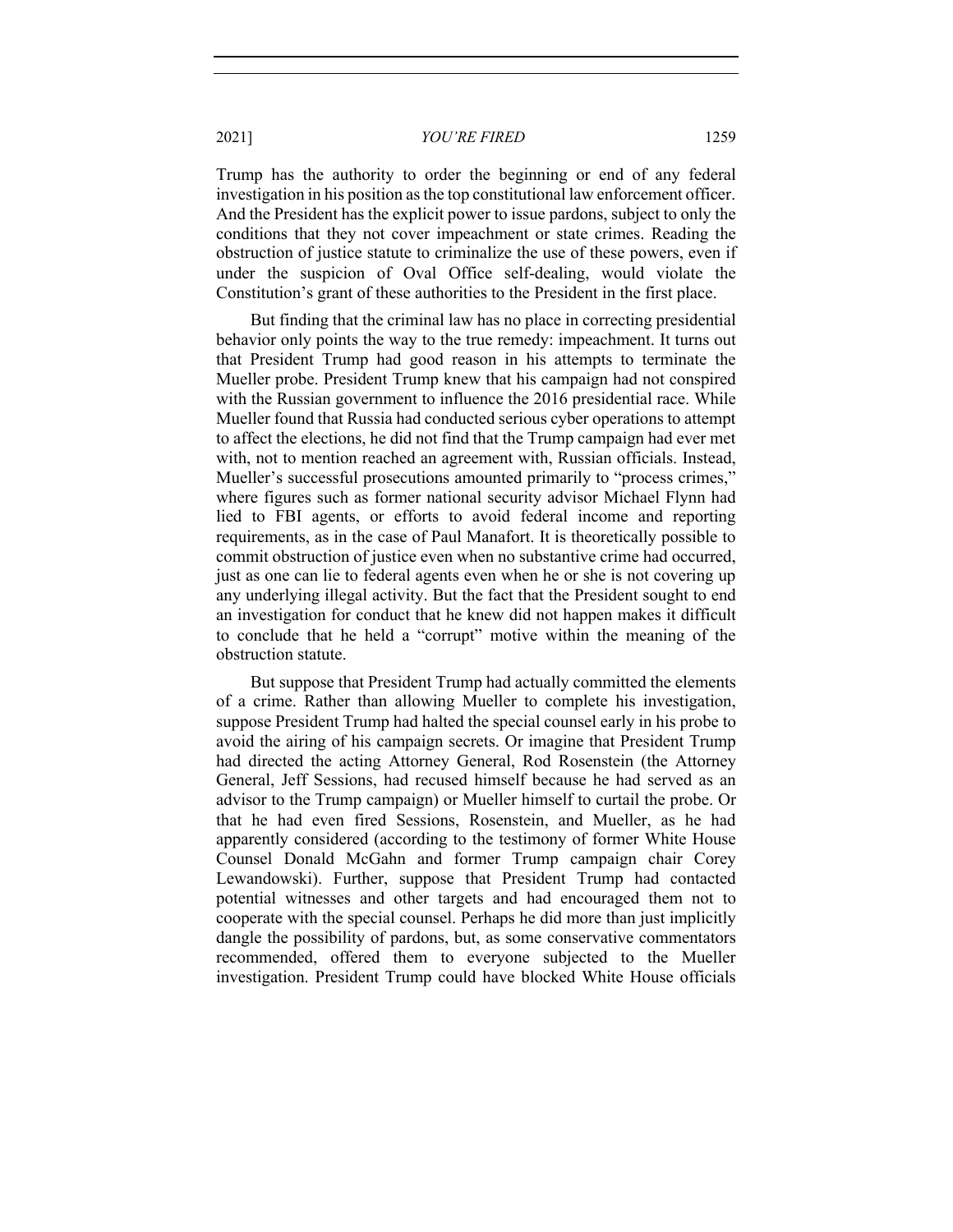from interviewing with the special counsel and prevented anyone in the executive branch from providing documents.

Even so, Congress would need more to prove obstruction of justice sufficient to meet the standard for impeachment. These hypothetical actions fall within the executive power of the President and could have plausible, independent reasons behind them. President Trump might have fired Sessions because, after his recusal, he could no longer effectively lead the Justice Department. He could have lost confidence in Rosenstein's judgment after stories broke that the latter had considered wearing a wire in his meetings with the President. He could have removed Mueller or closed the special counsel investigation because he believed the probe wasted money, resources, and political effort. He could have prohibited cooperation with the special counsel because he wanted to preserve executive privilege, and he could have offered pardons because he believed juries had convicted Paul Manafort or George Papadapoulos unjustly.

For Congress to find these acts impeachable offenses, it would have to go beyond finding that they had factually occurred. It would have to reach a judgment about the President's state of mind behind the conduct. It would have to find that President Trump had used his constitutional powers for corrupt purposes on a par with those that characterize treason and bribery. Perhaps the Trump campaign had contacts with the Russians, encouraged them to break into Hillary Clinton's server, and helped spread the stolen emails that proved so damaging. As Columbia Law Professor Philip Bobbitt argues, the President's alleged involvement with the hack into the Clinton email systems would bear a resemblance to the Watergate burglary.<sup>269</sup> At the time of President Nixon's resignation, the House was moving to impeach the President. As Bobbitt observes, President Trump's mere use of the negative information about Clinton spread by Wikileaks would not constitute, by itself, an impeachable offense. But if President Trump had gone farther and sought to impede the probe into the initial crime, his actions might be akin to President Nixon's effort to cover up the burglary of the Democratic National Committee headquarters. Recall that neither the special counsel nor the House Judiciary Committee charged President Nixon with actually authorizing the burglary itself.

The need for a showing of motive becomes even more critical if the House were to seek to impeach President Trump because of an alleged bias in favor of Putin and the Russians. Some of the most fevered commentators, including the Obama administration's director of national intelligence, James Clapper, have claimed that President Trump acts like a Russian

<sup>269.</sup> BLACK & BOBBITT, *supra* note 78, at 122–25.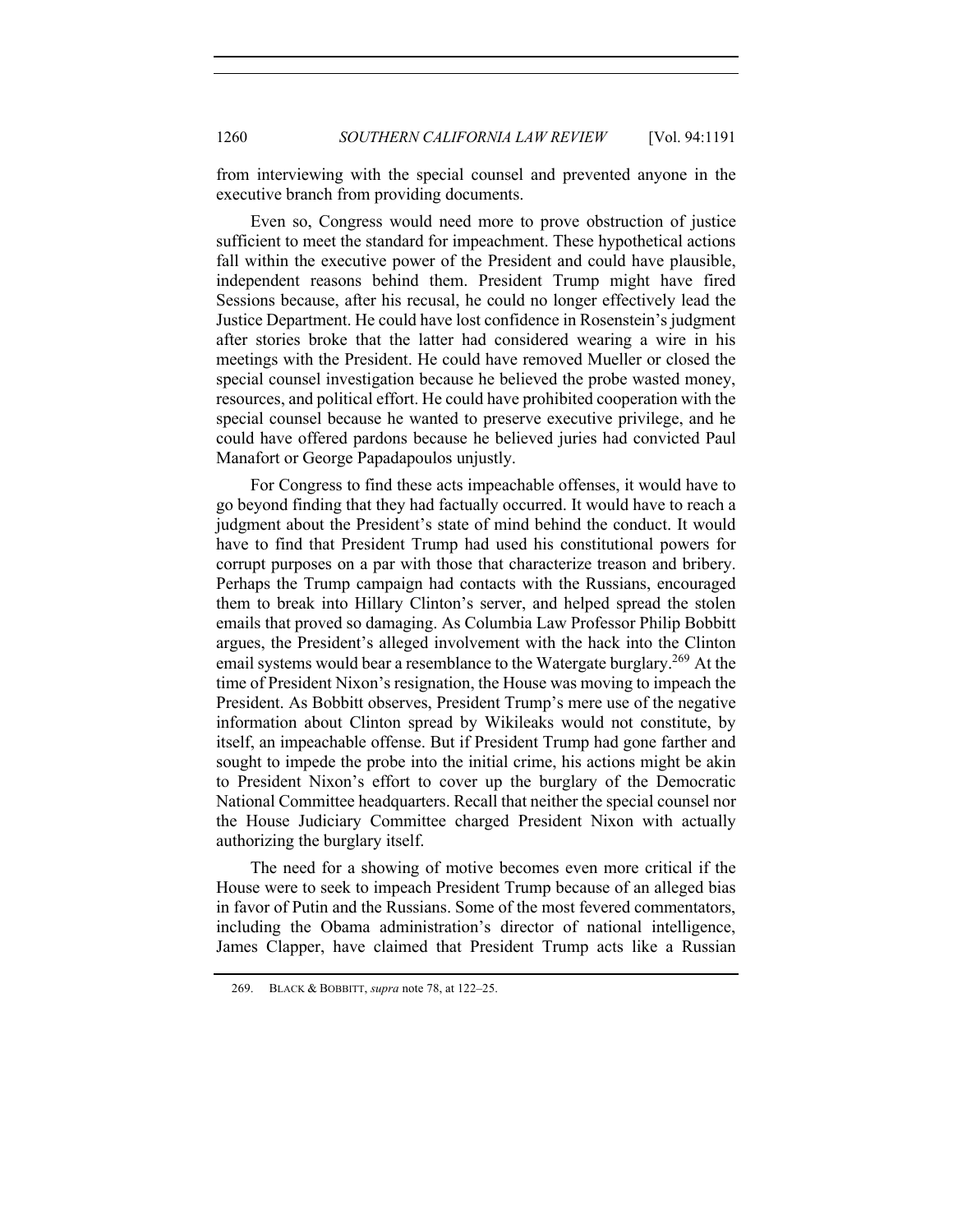intelligence "asset," while others, such as former Obama CIA Director John Brennan, claimed that President Trump's behavior toward Putin "rises to [and] exceeds the threshold of 'high crimes [and] misdemeanors' and "was nothing short of treasonous."<sup>270</sup> These former Obama intelligence chiefs believe that Trump had been indebted to Russian intelligence in some way for years, either because Moscow helped President Trump win, or Putin has blackmail on President Trump, or Russian interests bailed President Trump out of his several bankruptcies. But finding such a malign state of mind would prove near impossible. Putting aside the accusations by Obama-era intelligence officials, President Trump may well have set the United States in a more friendly posture toward Russia. But there may well be very good policy reasons to do so. If faced with the threat posed by a rising China, the White House could choose to build stronger ties with Moscow simply as a matter of the national interest—an inverse of the Nixon-Kissinger opening to China to balance the Soviet Union during the Cold War. President Trump and his advisors may conclude in good faith that reducing tensions in Eastern Europe and the Middle East requires a more accommodating policy toward Russia. Making such foreign policy choices lies within the executive branch's constitutional authority to set foreign policy.

Or consider the overheated charges of treason. President Trump could have had several reasons to discourage any investigation that, while perhaps not the most wholesome in nature, would not meet the constitutional standard. Maybe President Trump benefitted from the Russians, such as the hacking into the Clinton email server and social media misinformation, or even received past favors while a private citizen, but without any overt agreement. Or perhaps President Trump knew that his campaign had no conspiracy with the Russian government, but he wanted to impede the Mueller investigation because he feared it might discover other dirty laundry, such as irregularities at the Trump organization, his hush money payoffs, or his personal finances. Recalling the way that the British government had used accusations of treason to suppress political opposition, the Framers made treason the only crime defined in the Constitution: "Treason against the United States, shall consist only in levying War against them, or in adhering to their Enemies, giving them Aid and Comfort."<sup>271</sup> Further, the Constitution requires that conviction cannot stand "unless on the Testimony

<sup>270.</sup> Sonam Sheth, *Former Director of National Intelligence James Clapper: Putin Is Handling Trump Like a Russian 'Asset*,*'* BUS.INSIDER (Dec. 19, 2017, 5:52 AM), https://www.businessinsider.com/ james-clapper-putin-trump-russia-asset-2017-12 [https://perma.cc/64PJ-NNWJ] (Clapper); Maegan Vazquez, *Former National Intel Chiefs Condemn Trump's News Conference with Putin*, CNN (July 17, 2018, 9:10 AM), https://www.cnn.com/2018/07/16/politics/john-brennan-donald-trump-treasonousvladimir-putin/index.html [https://perma.cc/NG9E-7TB8] (Brennan).

<sup>271.</sup> U.S. CONST. art. III, § 3.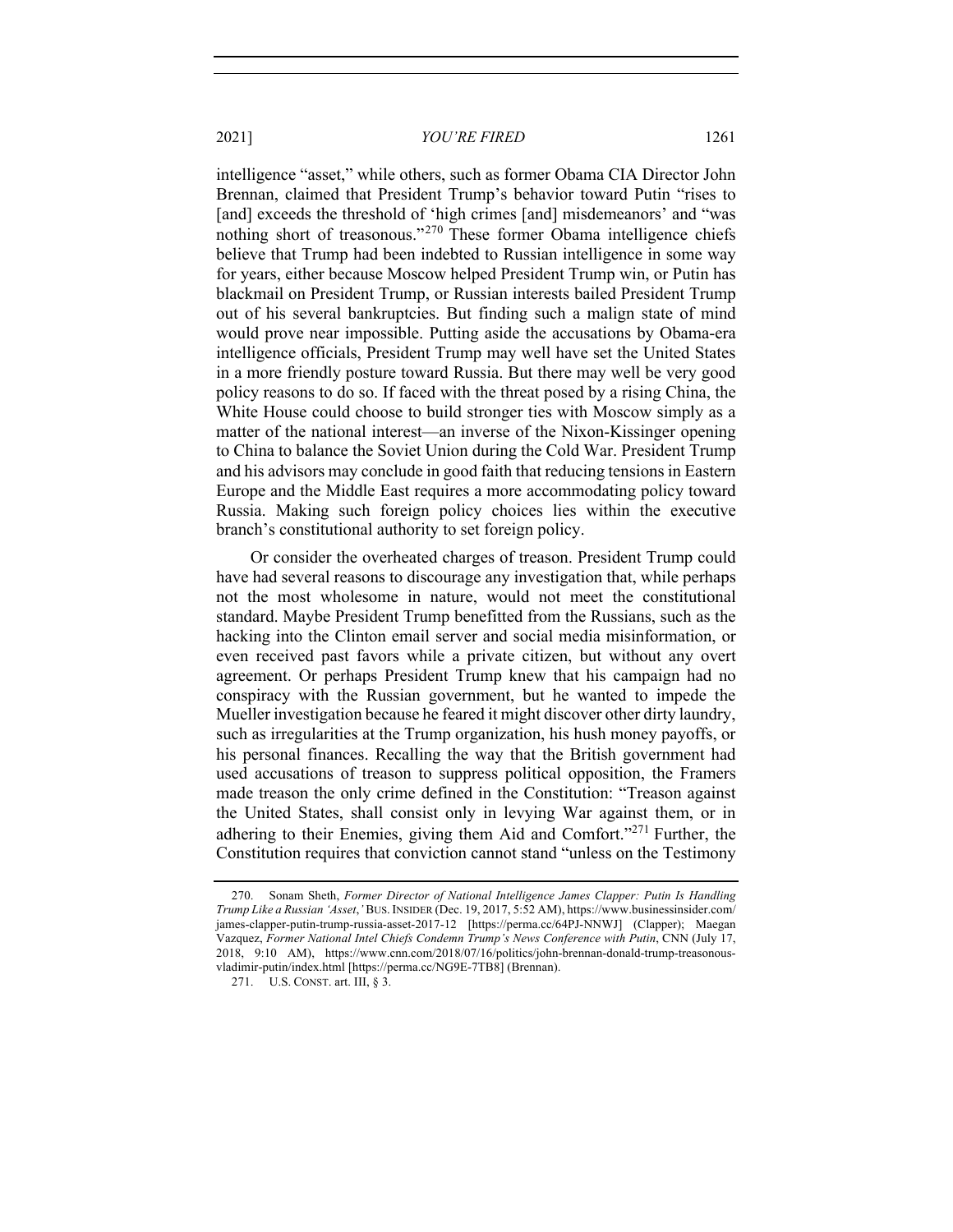of two Witnesses to the same overt Act, or on Confession in open Court."<sup>272</sup> Whatever Putin's involvement in meddling with the 2016 elections, the United States is not at war with Russia, and so it may not be possible to commit treason based on even the most fevered accusations against President Trump. If Congress could find evidence to support the existence of such corrupt or treasonous motives, it might have grounds to impeach President Trump. But without them, it could not remove him.

Focus on obstruction of justice obscures the broader uses of impeachment that could present themselves. Some distinguished observers have argued that tying "other high Crimes and Misdemeanors" to treason and bribery suggests that impeachment includes only conduct that implies a certain corruption or similar abuse of office. But the ratification debates make clear that the Framers believed impeachment would sweep more broadly. They appeared to reject the idea that "mal-administration" could constitute grounds for impeachment. Congress should not reverse the results of a national election because the President had made a simple mistake in execution or even error in policy. Nor did they believe that disagreements over policy and values should justify removal from office. The Constitution creates a system in which different parties, with conflicting ideological views, could control Congress and the presidency. The Framers did not want the executive to bend to an already-powerful legislature out of concern over his removal, which would have reduced our separation of powers to something more like a parliamentary system.

But the Founders also made clear that impeachment would not have the narrow sweep of the criminal law. They did not want Congress to hold the specter of removal over a President to win simple policy disputes or even to punish errors of judgment. Such control would make the executive dependent on the legislature, perhaps just as much as if Congress had chosen the President. But the Federalists also understood that the nation would face crises where an individual had failed in the duties and responsibilities of the presidency, even if they had committed no crime. Dereliction of duty must constitute grounds for impeachment. In several of the state ratification debates, the Federalists offered as hypothetical cases a President who entered the nation into a disastrous treaty. If Congress could impeach a President for a bad treaty, it should have the power to remove him or her for its opposite, a bad war. By the eighteenth century, the British Parliament had impeached ministers for poorly conducting wars. As some Federalists cautioned, however, Congress should not use its power to punish bad judgment alone, but something more serious, whether it be cowardice, indifference, or even

272. *Id.* cl. 1.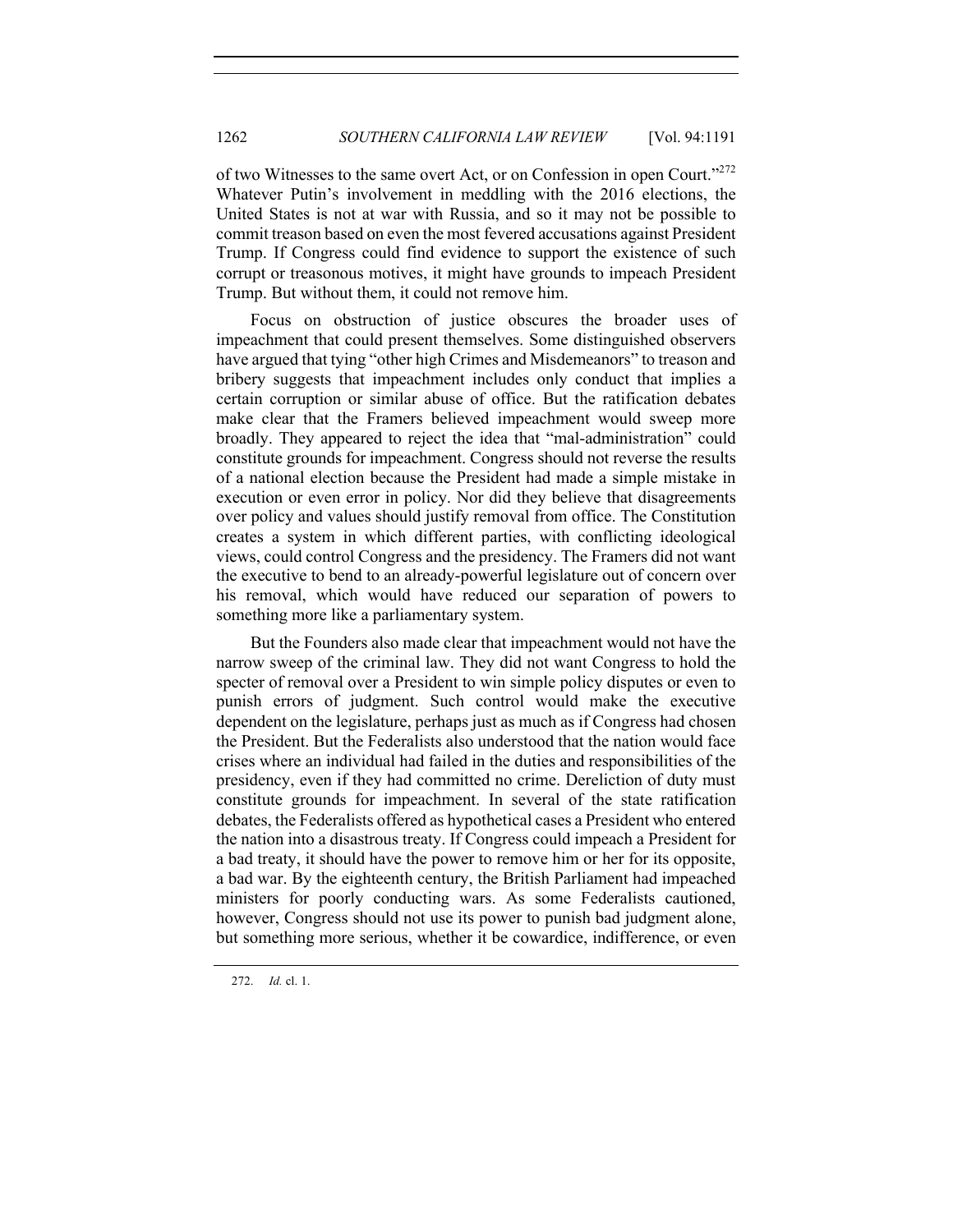the elevation of family, social, economic, or regional interests over the public interest.

Thus, Democratic members of Congress who truly believe that President Trump has conducted foreign affairs to advance himself, rather than the United States, have an avenue open to them. If they conclude in good faith that President Trump moved the U.S. Embassy in Israel from Tel Aviv to Jerusalem for religious or ethnic reasons, they could impeach him. If congressional critics think that President Trump bombed targets in Syria or elsewhere to distract attention from his political troubles—as they once suggested of both Presidents Bill Clinton and George W. Bush—then they also could launch impeachment proceedings. If House Democrats find that President Trump eased U.S. sanctions toward Russia—quite the opposite of the record—because he feared blackmail or owed Moscow favors, it could remove him. If they believe that President Trump has sparked a disastrous trade war with China, or even imposed sanctions on European imports, to advance his personal finances, or even to gain reelection, they could start impeachment.

But even with foreign policy, as with obstruction, President Trump's state of mind is everything. For most every decision, President Trump has a plausible, if not compelling, reason that could explain his choices. Consider the move of the U.S. Embassy in Israel. Critics might argue that President Trump reached his decision because of his Jewish son-in-law, Jared Kushner, and daughter, Ivanka Trump, who converted to Judaism. But the President could argue instead that he believed, as did several U.S. Congresses that sought to recognize Jerusalem as the capital of Israel, that American foreign policy should support Israeli nationhood. President Trump would argue that he bombed Syria not to distract political attention away from his political controversies, but to punish the Assad regime for using chemical weapons on his own people—much as President Obama had. He can claim, as we have suggested already, that improving relations with Moscow lies in America's long-term strategic interests. He could maintain that in launching trade wars, he is only fulfilling his 2016 campaign promises and ending Chinese cheating on intellectual property and joint ventures. As the Supreme Court made clear in *Trump v. Hawaii*, the judiciary would not peer behind the facially legal orders of a President in a quest to discover an illegitimate motive. $273$ 

Similar problems beset impeachment for domestic dereliction of duty. If the Constitution should establish any noncriminal impeachable offenses, it should punish an intentional refusal to perform the duties and

<sup>273.</sup> *See* Trump v. Hawaii, 138 S. Ct. 2392, 2448 (2018).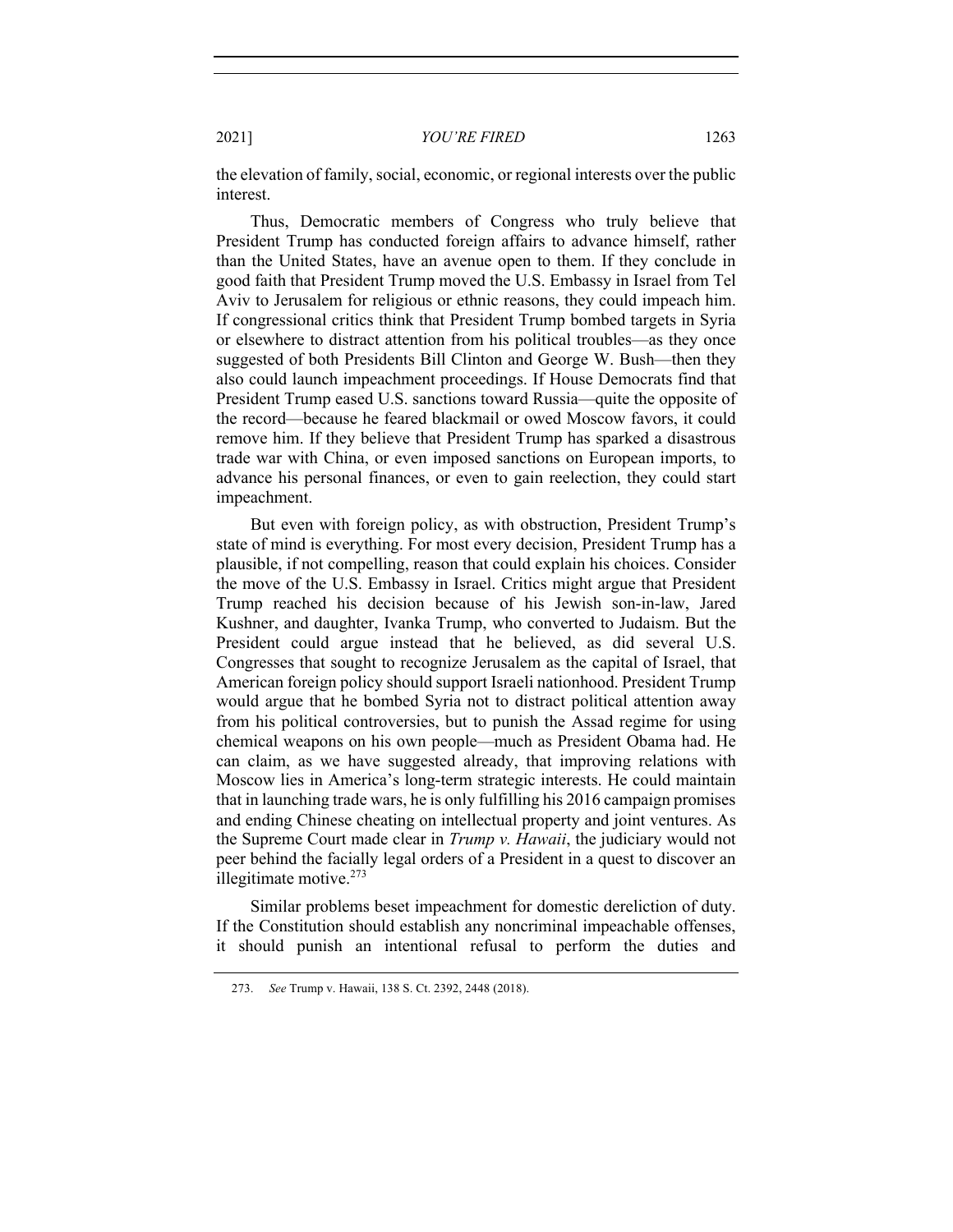responsibilities of the office of the presidency. A good example comes from President Obama's DACA and DAPA programs, which refused to remove broad classes of aliens who remained in the country in violation of the immigration laws. Article II of the Constitution imposes a duty on the President to "take care that the laws be faithfully executed."<sup>274</sup> In adding that provision, as we have seen, the Framers sought to both make clear that the Executive, and not the other branches, held the sole responsibility to execute the law; but they also understood the clause to remove any executive power to suspend the laws. In only the most limited circumstance can a President refuse to enforce an act of Congress: when he or she in good faith believes the law to violate the higher law of the Constitution itself, just as the Supreme Court did in *Marbury v. Madison*. The Constitution also recognizes the prosecutorial discretion inherent in the executive power to make choices about which cases to enforce. Congress cannot fund and the Executive cannot manage a system where sufficient officers exist to prosecute every violation, no matter how small, of every federal law.

But a President cannot decline to enforce a law because he or she disagrees with its policies. President Obama did not promulgate his DACA and DAPA policies because he believed the immigration laws violated the Constitution—his administration never made such a claim. Nor could he claim that insufficient resources forced him to allow all of the aliens in the DACA and DAPA programs to remain free of the immigration laws. In fact, the Obama administration went further than simply refusal to bring removal actions; it also created a process to grant work permits to allow the employment of illegal aliens. President Obama created the programs because he, at a minimum, believed that the current immigration law unfairly required the removal of children who had entered the United States illegally through no fault of their own and had then grown up to contribute to society. While we might share that sense of unfairness, Congress refused to reform the immigration laws to allow the "Dreamers," and their parents, to remain. Allowing Presidents to refuse to enforce the laws would mark a seismic shift in the separation of powers. President Trump, for example, may want a lower top income tax rate, but has succeeded in persuading Congress to enact only a modest reduction. But following President Obama's example, the Trump administration could declare that it would only collect up to twenty percent of a taxpayer's income in any given year. It could then say the IRS would simply not spend the resources or time to try to collect anything above twenty percent. Such a policy would render Congress's taxing power a hollow one.

Proving that a President sought to suspend a law, however, rather than

<sup>274.</sup> U.S. CONST. art. II, § 3, cl. 5.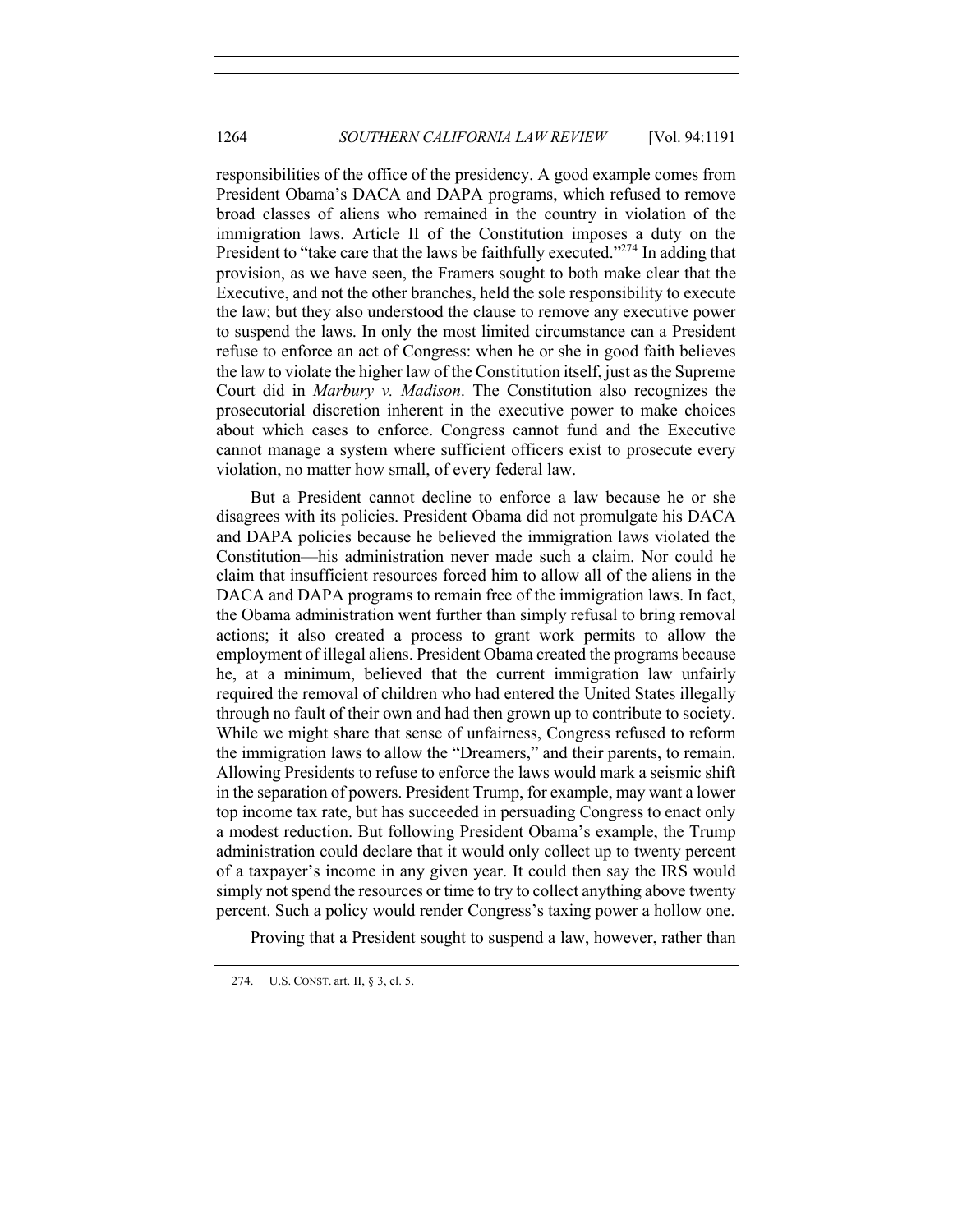simply exercise prosecutorial discretion, might come down to intention as well as numbers. President Obama could claim that he continued to enforce the immigration laws overall. His administration used its discretion to concentrate ICE and DOJ resources on removing felons and others more dangerous to public safety than Dreamers. Suppose President Trump had tried something similar. Like Presidents Nixon, Ford, Carter, and Reagan before him, President Trump could have concluded that over-regulation was stifling the economy. Where those Presidents had responded by requiring that new major regulations survive a cost-benefit test, President Trump could have suspended enforcement of any existing regulations that failed the test, either as a whole, or case-by-case. Where President Obama could claim that he did not enforce parts of the immigration laws because he disagreed with the effects on aliens, President Trump could argue that he disagreed with inefficient and ineffective regulations that suppressed economic growth. To impeach, Congress would have to reject the prosecutorial discretion traditionally granted to the executive and conclude instead that the President had deliberately refused to enforce the laws.

These examples show the difficulty of impeaching President Trump for the conduct set out in the Mueller Report. First, the Framers expected the electoral process to provide the primary check on presidential abuses of power. As we approached an election year, members of Congress would have little incentive to trigger the impeachment machinery when the American people could simply remove President Trump at the ballot box. Second, the Framers intended impeachment to remove Presidents for serious abuses of power on a par with treason and bribery, rather than for policy disagreements or simple political opposition. They set the vote required to remove at two-thirds to block the use of impeachment as a partisan tool. With the Republican Party in control of fifty-three of the one hundred Senate seats, Congress would not remove President Trump unless the evidence was so overwhelming of a high crime or misdemeanor that forty percent of Republican Senators would vote against their party.

Third, the Framers sought to narrow the scope of impeachment so that its use would not inflict permanent harm on the Constitution's structures. Chief among those structures, and the Framers' most remarkable invention, was the executive branch. They did not want Congress to use impeachment to undermine the President's independence or to sap the executive power of its vigor. President Trump's removal of FBI Director Jim Comey and other high-ranking officials constituted a valid use of his executive power to fire subordinates. Without that power, Presidents could not ensure that the agencies follow their directives in carrying out federal law. Allowing Congress to punish President Trump's exercise of valid executive powers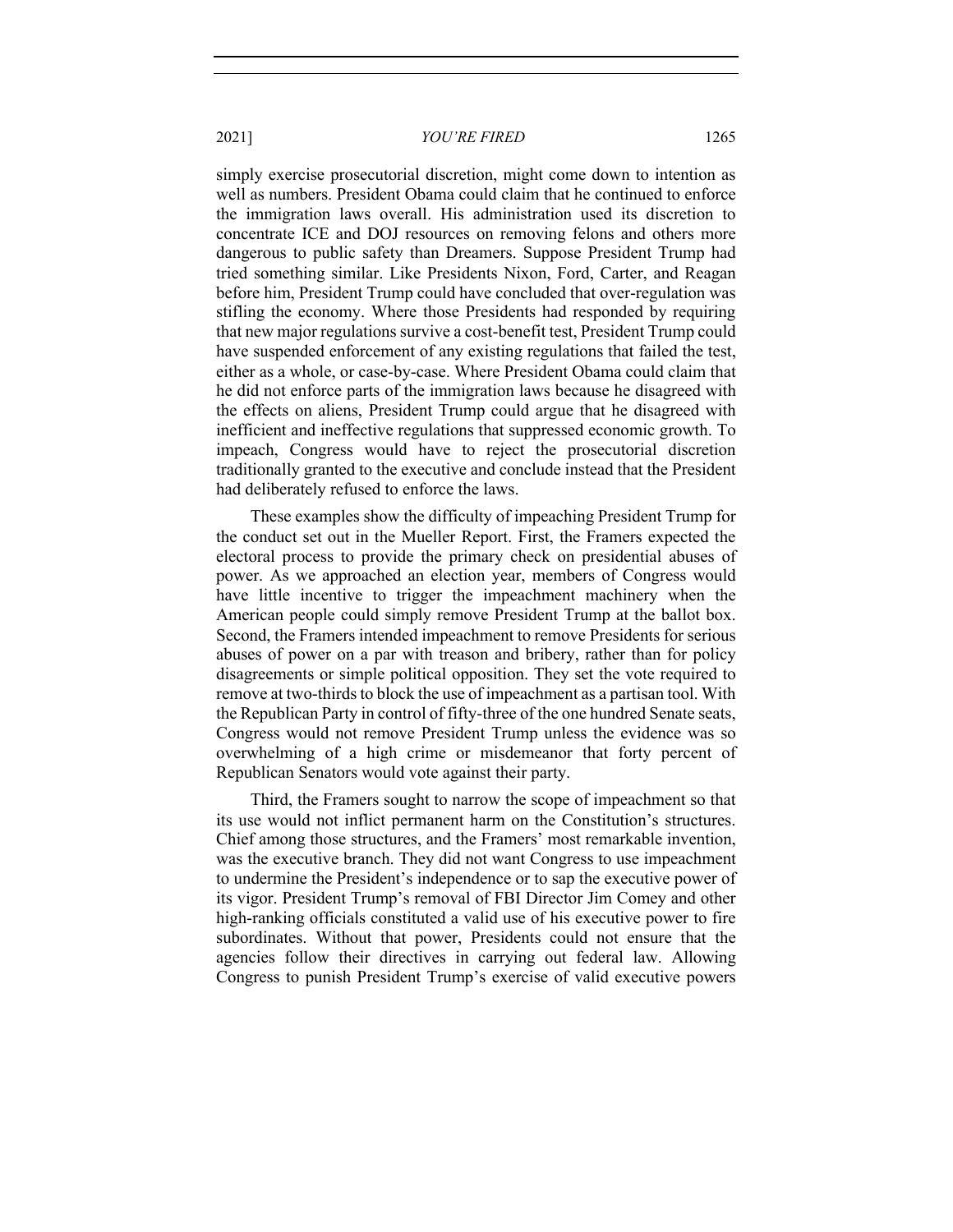would make future Presidents more subservient to the legislature, as a political if not constitutional matter. The Framers designed the executive to be independent of Congress, rather than an agent of the legislature as in a parliamentary system.

Fourth, the evidence to support removal should meet a high standard, again another requirement imposed by the two-thirds vote necessary to convict. This is not to say that the impeachment and trial must take the form of a courtroom proceeding. The Framers rejected the involvement of the federal judiciary in impeachment and clearly understood that they had given the power to political actors. But members of Congress and the President must still obey the Constitution in their political actions and should not convict unless they believe the House has provided proof that exceeds a simple more-likely-than-not standard. Impeaching President Trump is all the harder because his actions did not objectively amount to treason or bribery or other serious abuse of power. The case for President Trump's removal would depend on his state of mind when he fired Comey or considered firing Mueller. Impeaching based on such a delicate difference as the President's state of mind, whose true nature without President Trump's own confessing testimony would be unknowable, would run counter to the Constitution's creation of an independent executive. Indeed, President Trump would have had an obligation to fight any obstruction of justice charges as hard as possible, not just for his own political survival, but to ensure that future Presidents would not fall into a state of congressional dependency.

Because of impeachment's disruptive effect on the body politic, it should only occur when the Constitution truly calls for it. Carrying out a truncated impeachment investigation guaranteed that the Senate would acquit the President and that the nation's political time and energy would go to waste for no good reason. The Constitution creates impeachment for extraordinary circumstances, and it accordingly seems to call on the House and the Senate to conduct their roles with seriousness and diligence. The Framers would have seen the use of impeachment simply to satisfy a partisan interest or to engage in a symbolic protest as a misuse of the awesome power to investigate and remove a President elected by the whole nation. By not taking their time, calling all of the relevant witnesses, and undertaking a careful review of the facts and the law, House Democrats revealed their use of impeachment as a political weapon, rather than as the fulfillment of a constitutional duty.

Unfortunately, the public hearings and the news coverage ignored the central question whether the facts justified President Trump's impeachment and removal from office. By the end of the hearings, Democrats were accusing President Trump of committing bribery, rather than of seeking a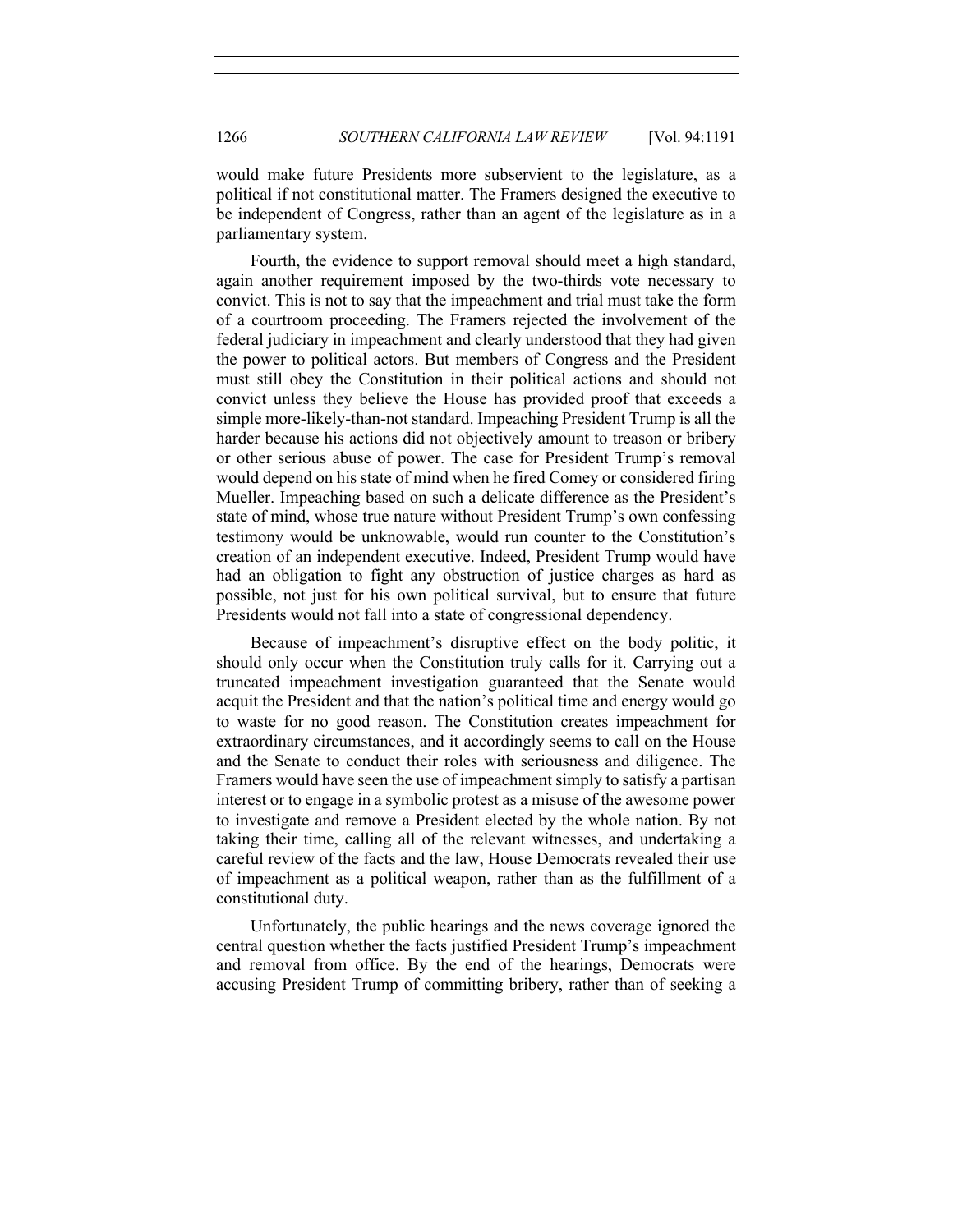quid pro quo. This Article's review of the founding history, however, indicates that any exchange of benefits between President Trump and Zelensky would not have risen to the level of bribery contemplated by the Impeachment Clause. To be sure, it seems clear that the *type* of conduct at issue here involving President Trump and Ukraine could supply the grounds for impeachment. As we saw earlier, the Framers had in mind Louis XIV's payments to Charles II for neutrality in the European wars. The writers of the Constitution thought bribery occurred when a foreign nation paid off a U.S. President. It seems unlikely that they had in mind the opposite case where the United States bribed a foreign official in exchange for a benefit. After all, the CIA bribes foreign officials for information or cooperation all the time. Under the Articles of Confederation and the Washington and Adams administrations, the United States made payments to the Barbary States to allow U.S. shipping to ply the Mediterranean free from seizure.<sup>275</sup> No one thought Presidents Washington or Adams had committed impeachable offenses.

The argument that President Trump's conduct violated the existing federal bribery statute was beside the point. House Democrats correctly pointed out that federal law makes it a crime if someone "corruptly gives, offers, or promises anything of value to any public official" to influence their decisions or defraud the United States. <sup>276</sup> The law also makes it a crime when a public official "corruptly demands, seeks, receives, accepts, or agrees to receive or accept anything of value" in exchange for their decisions.<sup>277</sup> But at the time of the Constitution's drafting and ratification, Congress had not enacted a bribery statute. Congress did not pass this law until 1962, and it did not enact the earliest law that could apply, the mail and wire fraud statute, until 1872. These detailed definitions of bribery are an invention of the twentieth century and could not have influenced how the Framers thought about bribery in the Impeachment Clause.

Furthermore, Congress could not alter the meaning of bribery in the Impeachment Clause even if it wanted to. In the foundational case of *Marbury v. Madison*, Chief Justice John Marshall made clear that Congress could not enact laws that sought to change the meaning of terms used in the Constitution.278 In that case, Congress had tried to expand the types of cases that the Supreme Court had to hear directly, rather than on appeal.  $279$ 

<sup>275.</sup> *See* JOHN YOO, CRISIS AND COMMAND: A HISTORY OF EXECUTIVE POWER FROM GEORGE WASHINGTON TO GEORGE W. BUSH 111–15 (2010).

<sup>276.</sup> 18 U.S.C. § 201(b)(1).

<sup>277.</sup> *Id*. § 201(b)(2).

<sup>278.</sup> *See generally* Marbury v. Madison, 5 U.S. (1 Cranch) 137 (1803).

<sup>279.</sup> *Id.* at 175.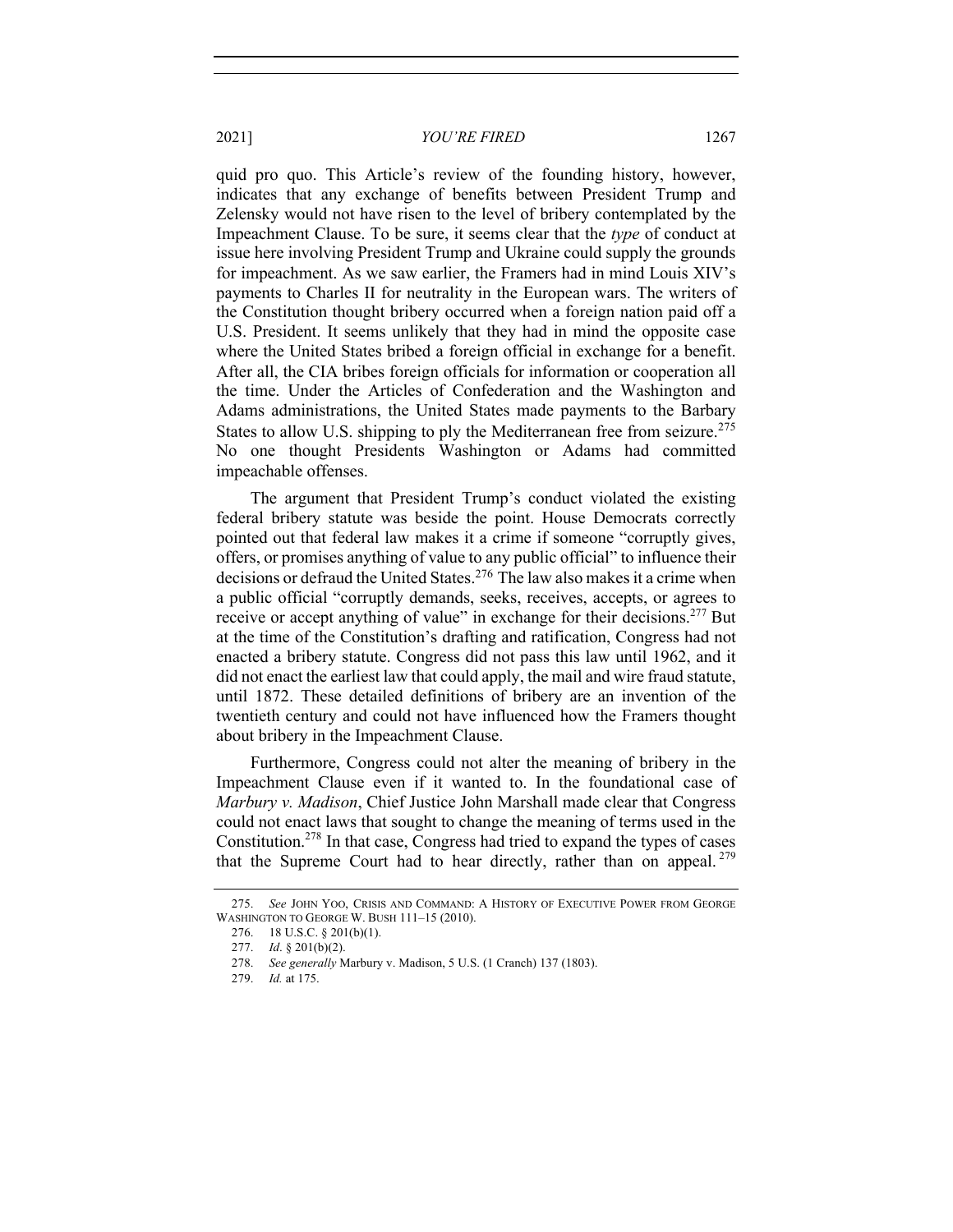Marshall held that even if Congress believed it had enacted a law in accord with the Constitution, the Court still would give force to the Constitution above any conflicting statute. Similarly, here Congress could not expand the Constitution's definition of "bribery" for purposes of impeachment.<sup>280</sup>

Applying the lessons of history indicates that President Trump's conduct would not rise to the level of bribery as used in the Impeachment Clause. As we have seen from the discussion of impeachable offenses during the ratification, bribery should rise to a level of serious abuse of power similar to that of treason. Hamilton explained that treason, bribery, or other high crime and misdemeanor would amount to an offense against the whole body politic. Federalists illustrated their argument with the example of a foreign state bribing a U.S. President to go to war or not go to war. They would have had difficulty finding the Trump-Zelensky phone call to have risen to the same level as the annual payments from Louis XIV to Charles II.

Democrats would have had more constitutional success in arguing that President Trump's conduct, while not treason or bribery, qualified as a "high Crime or Misdemeanor." The Framers openly worried about a President who might use his or her foreign affairs powers for personal or political gain. As the Virginia ratifying convention showed, they believed that "high Crimes and Misdemeanors" included abuse of the executive's control over foreign policy. Recall that Federalists illustrated this standard with the example of a President who negotiated a treaty that sacrificed the national interest for personal, partisan, or regional advantage. They even thought that Congress could impeach a President who signed a treaty that concentrated its benefits for his state and its fellow allies, much as Southerners thought the failed Jay-Gardoqui Treaty threatened to do.

It is on this point where the House impeachment hearings proved so disappointing. House Democrats did not convincingly explain why a quid pro quo that never succeeded (assuming the facts in the worst light for the White House) and that involved a relatively small country at the periphery of American security interests should justify removal of a President. The White House clearly delayed the foreign and military assistance appropriated by Congress, but it released the 400 million dollars by September 2019. During the impeachment process, the President and his lawyers justified the delay on the government's right to withhold funds that would fall prey to foreign corruption. They argued that in referring to the Biden's, President

<sup>280.</sup> *See* Charlie Savage, *Did Trump Commit 'Bribery'? Pelosi's Impeachment Accusation, Explained*, N.Y. TIMES (Nov. 15, 2019), https://www.nytimes.com/2019/11/15/us/politics/briberyimpeachment-explained.html [https://perma.cc/5HXC-RYME]; Josh Blackman & Seth Barrett Tillman, *Defining a Theory of 'Bribery' for Impeachment*, LAWFARE (Dec. 6, 2019, 12:43 PM), https://www.lawfareblog.com/defining-theory-bribery-impeachment [https://perma.cc/ZV7P-V4TB].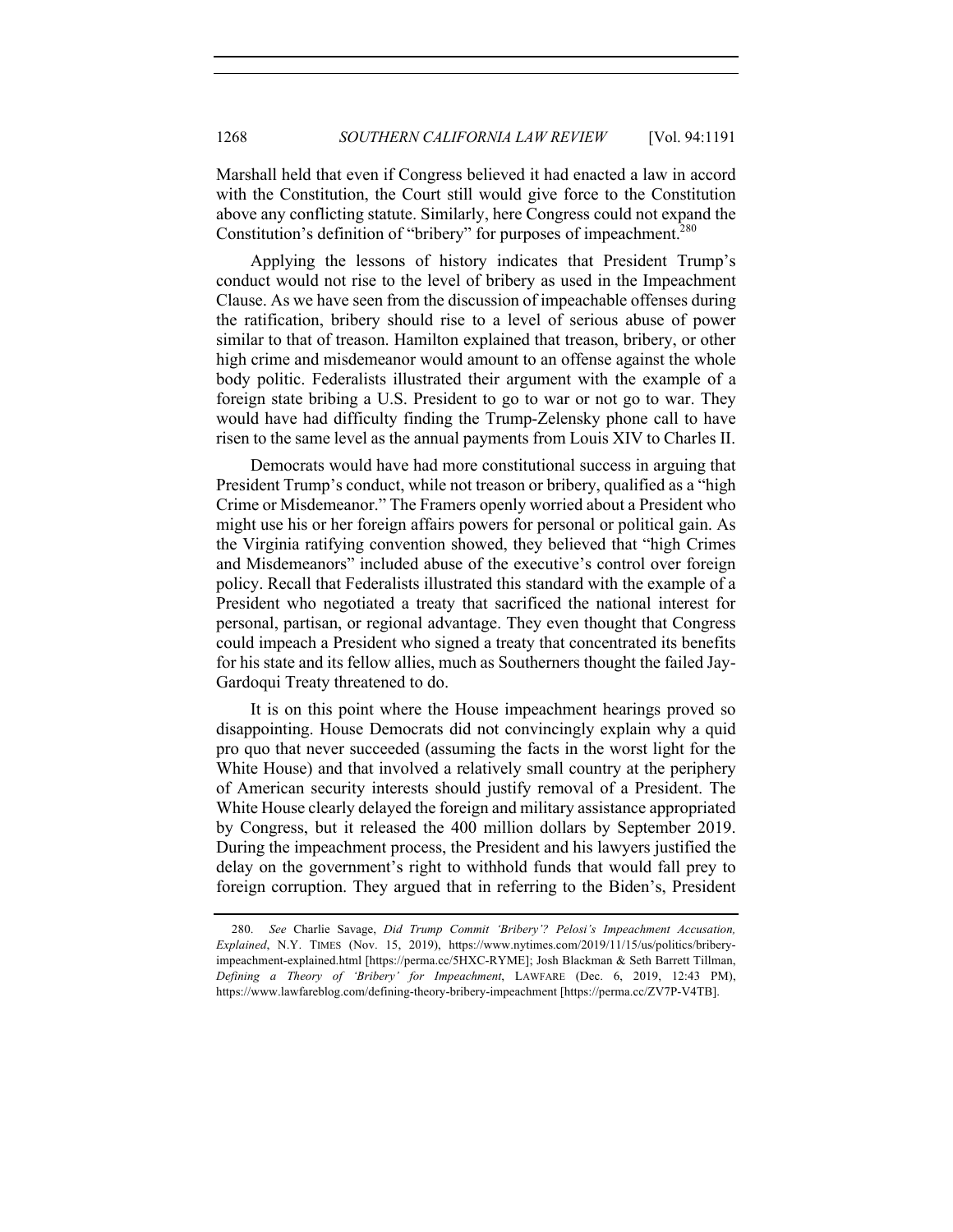Trump had merely resorted to a confused, rambling shorthand in his own mind for Ukrainian government corruption. House Democrats had to show why their account that President Trump's true, corrupt motive was to seek dirt on his likely opponent in the 2020 presidential race, with evidence that at least was clear and convincing, if not beyond a reasonable doubt (the standard required in criminal jury trials). Impeachment depended on making fine inferences of the President's state of mind based on no direct testimony by the President or, indeed, by any witness that had directly and consistently discussed Ukraine with him. This very challenge of determining a President's unstated mental state had led the Supreme Court to refuse to overturn the travel ban and prevented the Mueller Report from definitely finding whether President Trump had committed obstruction of justice.

This is not to argue that President Trump was completely blameless in the Ukraine affair, or that he might have had ulterior political motives in mind. This Article instead only underscores that impeachment cannot serve as the catchall remedy for all executive misdeeds. Our nation's founders believed that impeachment should only come as a last resort. They expected that the American people would hold a President accountable for any abuses of power at the ballot box. Defenders of the Constitution designed impeachment to be a rare event, especially by making the requirement for removal a two-thirds vote of the Senate for treason, bribery, or other high crimes or misdemeanors, rather than "mal-administration," in their words. The Federalists worried that the President otherwise would become too dependent on a Congress eager to use impeachment to fight political and partisan disputes. President Trump's successful defeat of impeachment may well have preserved the independence of the presidency for his successors, even as it involved such political damage that it could have led to his loss on the November 2020 ballot.

#### III. THE SECOND TRUMP IMPEACHMENT

This Article has addressed the original understanding of the standard for impeachment. It does not answer the different question raised by the second impeachment of Donald Trump in 2021: whether Congress can try and punish an executive branch officer who is no longer in office. On January 6, 2021, the day that Congress began officially counting the electoral votes that would confirm Joe Biden's election as President, Trump gave an incendiary speech claiming widespread voter fraud to a large crowd: "I know that everyone here will soon be marching over to the Capitol building to peacefully and patriotically make your voices heard," the President declared; "[i]f you don't fight like hell, you're not going to have a country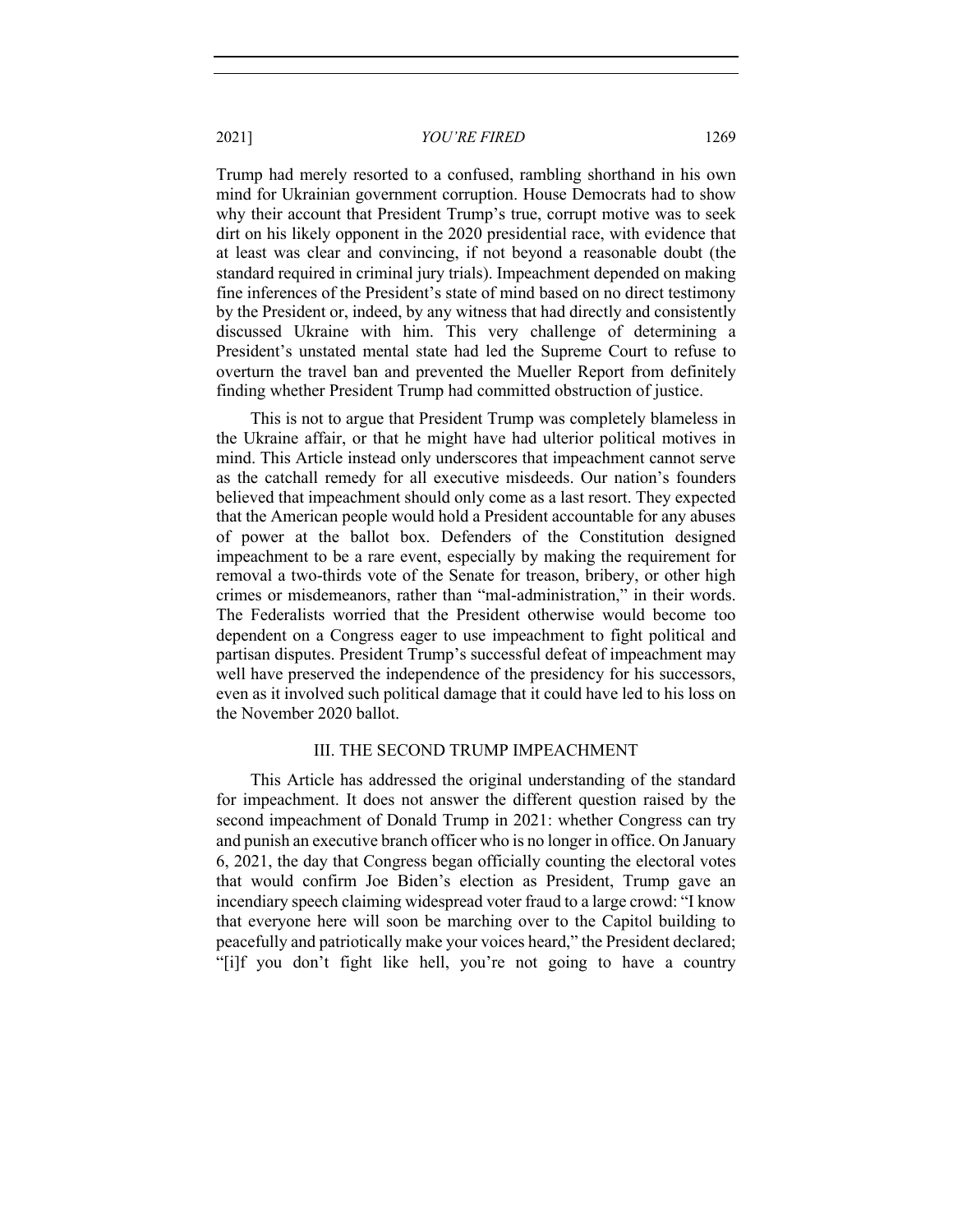anymore."<sup>281</sup> A mob descended on the Capitol and forced a suspension of the proceedings.<sup>282</sup> Members of Congress fled into hiding; rioters and Capitol police engaged in pitched battles throughout the House and Senate; at least five protesters and one officer died.<sup>283</sup>

In response, Congress impeached President Trump on January 13, 2021, on the single charge of "incitement of insurrection." The Senate, however, did not begin its trial until February 9, 2021, after Trump had left office. It acquitted Trump on February 13, 2021, with fifty-seven voting to convict and forty-three to acquit, ten votes short of the necessary twothirds.<sup>284</sup> Trump's defenders explained their vote for acquittal on the ground that the Constitution only provides for the impeachment of current officers of the United States. "There is no question that President Trump is practically and morally responsible for provoking the events of" January 6, Senate Minority Leader Mitch McConnell said after the vote. "But in this case, that question is moot. Because former President Trump is constitutionally not eligible for conviction." After looking at the constitutional text, he concluded, "We have no power to convict and disqualify a former officeholder who is now a private citizen."<sup>285</sup>

The question whether the Senate had jurisdiction to try a former President divides legal scholars into two opposing camps. The plain text of the Constitution does not appear to provide for the trial of a private citizen, even an ex-President accused of inciting an insurrection. Advocates of a Senate trial, however, rested not on text but on the claim that the Framers originally understood a broad impeachment power not fully established in the text alone.<sup>286</sup> In our view the historical evidence provides, at best, weak

<sup>281.</sup> Brian Naylor, *Read Trump's Jan. 6 Speech, a Key Part of Impeachment Trial*, NPR (Feb. 10, 2021, 2:43 PM), https://www.npr.org/2021/02/10/966396848/read-trumps-jan-6-speech-a-key-part-ofimpeachment-trial [https://perma.cc/UN93-JVHS].

<sup>282.</sup> Lauren Leatherby, Arielle Ray, Anjali Singhvi, Christiaan Triebert, Derek Watkins & Haley Willis, *How a Presidential Rally Turned into a Capitol Rampage*, N.Y. TIMES (Jan. 12, 2021), https://www.nytimes.com/interactive/2021/01/12/us/capitol-mob-timeline.html [https://perma.cc/3RDL-6U34].

<sup>283.</sup> *Id.*

<sup>284.</sup> Weiyi Cai, *A Step-by-Step Guide to the Second Impeachment of Donald J. Trump*, N.Y. TIMES (Feb. 13, 2021), https://www.nytimes.com/interactive/2021/02/08/us/politics/trump-second-impeach ment-timeline.html [https://perma.cc/G7AM-57TJ].

<sup>285.</sup> Carl Hulse & Nicholas Fandos, *McConnell, Denouncing Trump After Voting to Acquit, Says His Hands Were Tied*, N.Y. TIMES (Feb. 13, 2021), https://www.nytimes.com/2021/02/13/us/mcconnelltrump-impeachment-acquittal.html [https://perma.cc/YZG6-ECBK].

<sup>286.</sup> *See generally* MAJORITY STAFF OF HOUSE COMM. ON THE JUDICIARY, 116TH CONG., REP. ON CONSTITUTIONAL GROUNDS FOR PRESIDENTIAL IMPEACHMENT 1 (Comm. Print 2019) [hereinafter REP. ON PRESIDENTIAL IMPEACHMENT]; Chuck Cooper, *The Constitution Doesn't Bar Trump's Impeachment*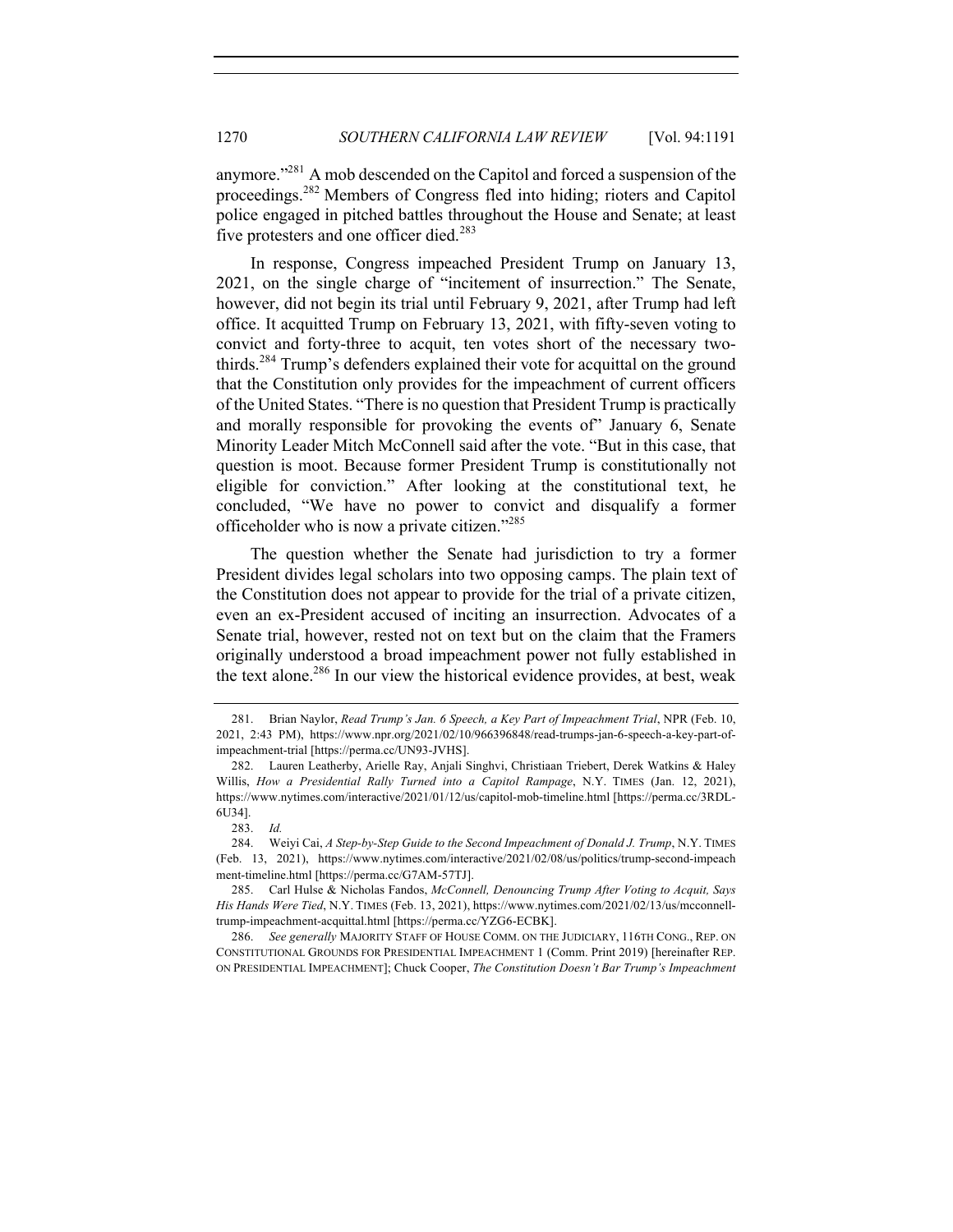reasons to reject the constitutional text's plain meaning. Faced with such evidence, prudence might have counseled against the unprecedented step of trying an ex-President for impeachment because of the potential harm to the executive branch's independence and the separation of powers.<sup>287</sup>

Supporters of impeachment, however, including many leading conservatives and libertarians, argued that the Senate could try, convict, and sentence Trump to permanent disqualification from federal office, even though he had left the Presidency. Professor Steven Calabresi led a group of scholars and former officials who supported the trial and conviction of ex-Presidents. "We differ from one another in our politics, and we also differ from one another on issues of constitutional interpretation," wrote the signatories.<sup>288</sup> "But despite our differences, our carefully considered views of the law lead all of us to agree that the Constitution permits the impeachment, conviction, and disqualification of former officers, including Presidents."<sup>289</sup>

These Trump critics generally argued that conservatives should defer to the original understanding of the Constitution to find that Congress can impeach an ex-President. As a few commentators, such as Harvard Law Professor Alan Dershowitz<sup>290</sup> and former judge Michael Luttig argued,  $^{291}$ the Constitution standing alone extends impeachment only to current federal officers. Article II of the Constitution declares that "the President, Vice President, and all civil Officers of the United States, shall be removed from Office on Impeachment for, and Conviction of, Treason, Bribery, or other high Crimes and Misdemeanors."<sup>292</sup> Impeaching a former official conflicts

*Trial*, WALL ST. J. (Feb. 7, 2021, 1:55 PM), https://www.wsj.com/articles/the-constitution-doesnt-bartrumps-impeachment-trial-11612724124 [https://perma.cc/YV5Y-WW4F]; Lawrence H. Tribe, *Opinion: The Senate Can Constitutionally Hold an Impeachment Trial After Trump Leaves Office*, WASH. POST (Jan. 13, 2021, 2:31 PM), https://www.washingtonpost.com/opinions/2021/01/13/senate-impeachmenttrial-constitutional-after-trump-leaves [https://perma.cc/22S6-B76X].

<sup>287.</sup> There appears to have been only one sustained scholarly examination of this question at the time of the trial, which concluded on balance that Congress could try and impeach former officials. *See generally* Brian C. Kalt, *The Constitutional Case for the Impeachability of Former Federal Officials: An Analysis of the Law, History, and Practice of Late Impeachment*, 6 TEX. REV. L. & POL. 13 (2001).

<sup>288.</sup> Letter from Steven Calabresi et al. to Congress, Constitutional Law Scholars on Impeaching Former Officers (Jan. 21, 2021), https://www.politico.com/f/?id=00000177-2646-de27-a5f7-3fe714ac00 00 [https://perma.cc/QV2S-P5CT].

<sup>289.</sup> *Id.*

<sup>290.</sup> Alan M. Dershowitz, *No, You Can't Try an Impeached Former President*, WALL ST. J. (Jan. 20, 2021, 1:25 PM), https://www.wsj.com/articles/no-you-cant-try-an-impeached-former-president-116 11167113 [https://perma.cc/75XJ-7XG4].

<sup>291.</sup> J. Michael Luttig, *Opinion: Once Trump Leaves Office, the Senate Can't Hold an Impeachment Trial*, WASH. POST (Jan. 12, 2021, 2:42 PM), https://www.washingtonpost.com/opinions/2021/01/12 /once-trump-leaves-office-senate-cant-hold-an-impeachment-trial [https://perma.cc/M46L-DWBW].

<sup>292.</sup> U.S. CONST. art. 2, § 4.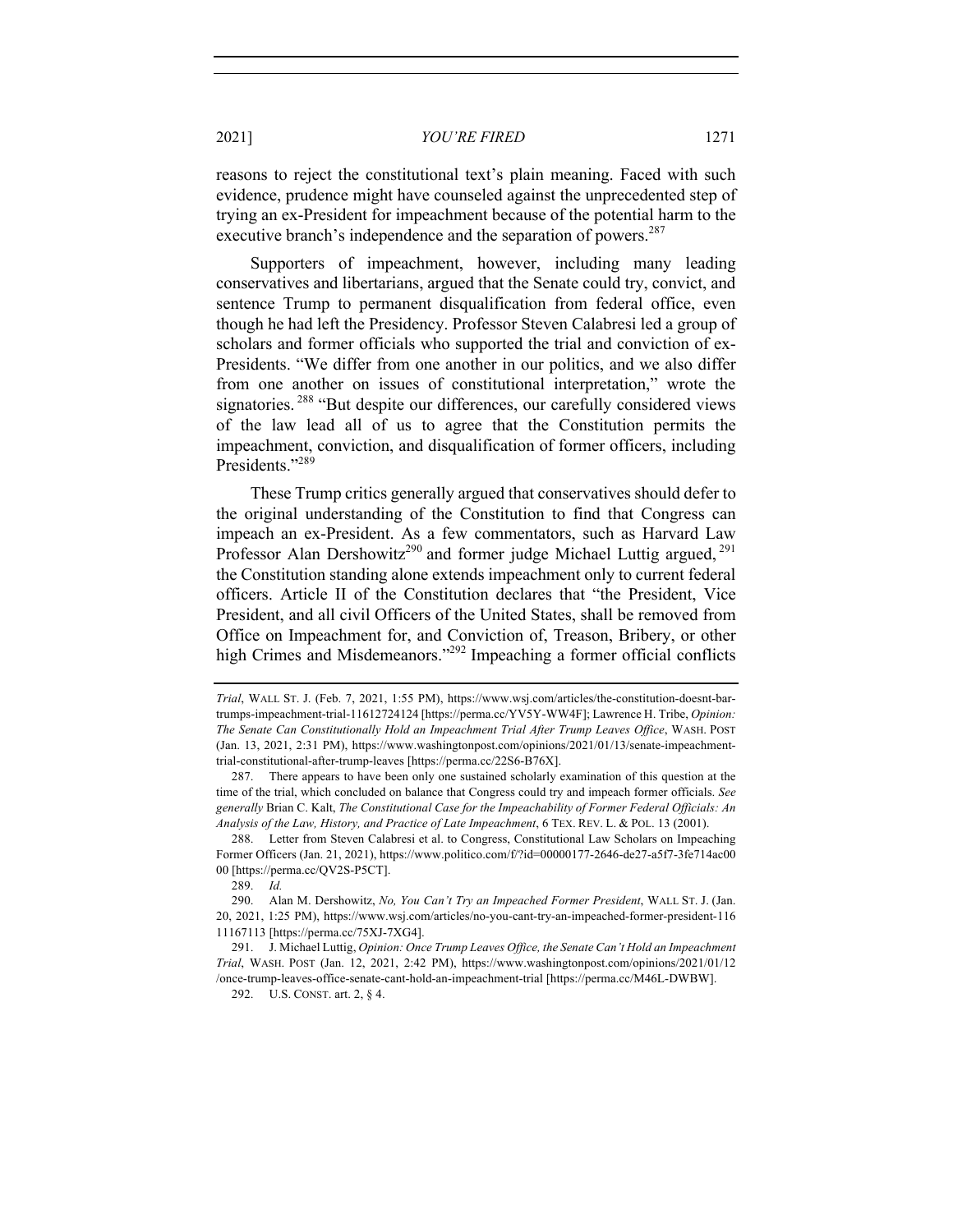with this wording. After January 20, Trump no longer qualified as an "Officer of the United States," and the sentence of removal cannot apply to someone who is no longer in office. If Trump was still the "President" after his term of office for purposes of the impeachment clauses, why is he not still the "President" under the Commander in Chief clause?

Other constitutional provisions do little to undermine this view. Most of the other clauses relating to impeachment describe its process, rather than its substance. Article I defines House impeachment, Senate trial, the twothirds requirement for conviction, and the Chief Justice's role as trial judge when the President is the defendant. Supporters of Trump's impeachment had to make heavy inferences from these procedural clauses such as: "judgment in Cases of Impeachment shall not extend further than to removal from Office, and disqualification to hold and enjoy any Office of honor, Trust or Profit under the United States." <sup>293</sup> Trump critics argue that by including future disqualification the Founders intended impeachment to extend to former officials.<sup>294</sup> But it is not clear from this text whether disqualification must accompany removal (notice the "and" before "disqualification"), or whether it constitutes an independent and separate penalty.

In order to overcome the constitutional text, Trump's critics must rely on a power of impeachment that the constitutional text does not define. They further argue that when Article II prescribes removal as punishment for "the President, Vice President, and all civil Officers of the United States,"295 it only describes the standard that applies, and the punishments available, to existing officers but not former ones. They point out that since Article III of the Constitution states that Congress can remove federal judges who violate the "good behavior" standard, a broad, nontextual impeachment power must exist because the text does not make clear elsewhere that impeachment even applies to federal judges. $296$ 

Any originalist should recognize the difficulties with this nontextual approach. It contains within itself no limiting principle as to time or targets or terms. If Article II only describes the punishments due to current officers, but does not define other targets of impeachment, then the Constitution allows the impeachment and disqualification of all former executive officers and judges. Congress could impeach Jimmy Carter for the failed Iran hostage

<sup>293.</sup> *Id.* art. 1, § 2, cl. 7.

<sup>294.</sup> *See* REP. ON PRESIDENTIAL IMPEACHMENT, *supra* note 286, at 34–36; Tribe, *supra* note 286.

<sup>295.</sup> U.S. CONST. art. 2, § 4.

<sup>296.</sup> *See* REP. ON PRESIDENTIAL IMPEACHMENT, *supra* note 286, at 46; Tribe, *supra* note 286.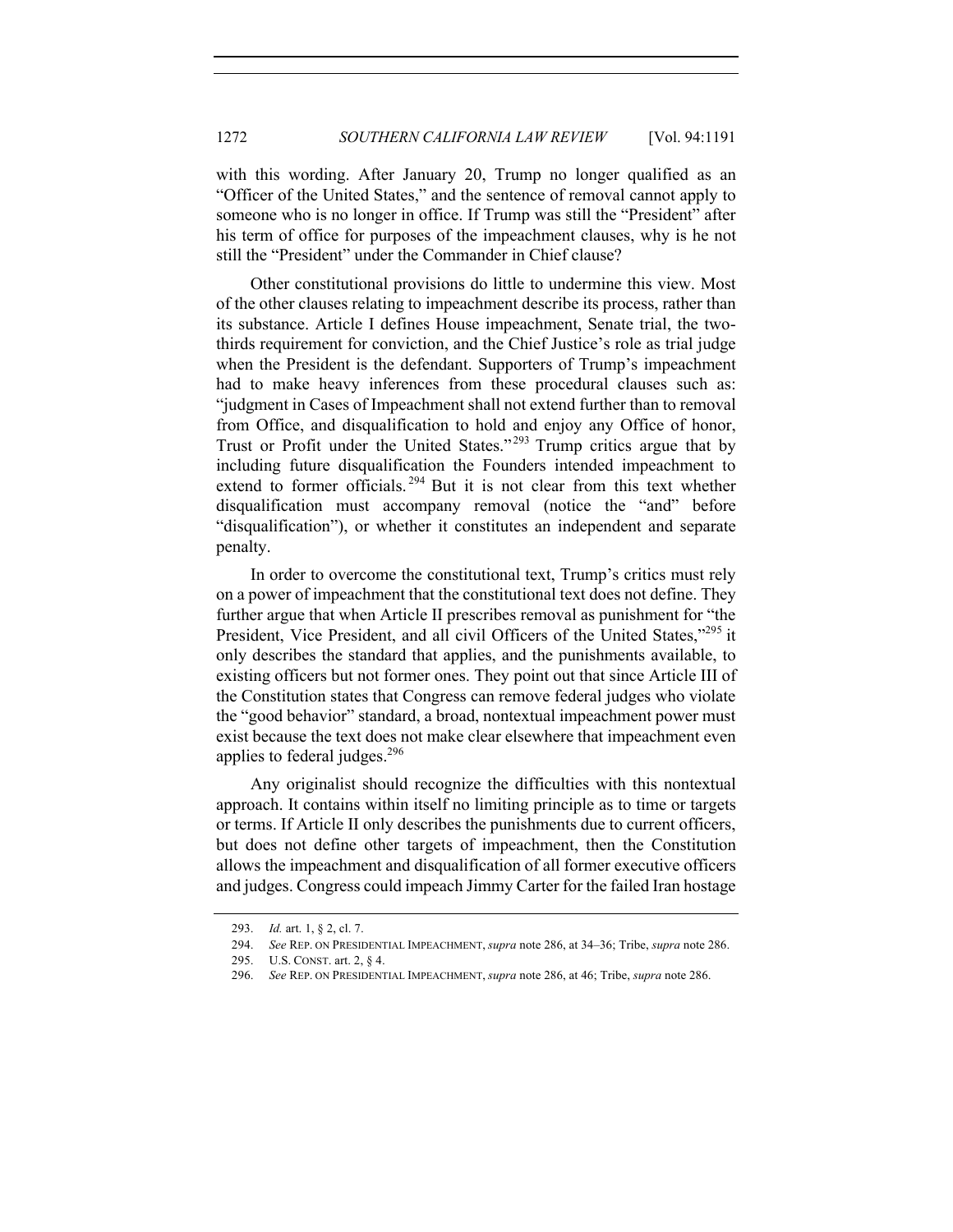rescue operation or Barack Obama for refusing to enforce the immigration laws. It could impeach any former cabinet officer too; it could charge Hillary Clinton for failure to safeguard classified information or James Comey for provoking the Russia special counsel investigation. If Article II applies only to existing officers but not former ones, then Congress theoretically could use something other than the high crimes and misdemeanors standard. Why not impeach former Presidents for "maladministration," a standard rejected by the Founders in favor of "high crimes and misdemeanors," which apparently only applies to existing officers.

Even more worrisome, this theory means that Congress need not limit its scope to federal officials, either present or past. Impeachment could target private citizens who had never held public office, as had occurred in Great Britain in the centuries before the Constitution, or state and local officials. If we adopted British practice before the ratification of the Constitution, Congress could even impose punishments beyond removal or disqualification too, so long as the defendants were not current office holders. In eighteenth-century British practice, for example, Parliament could impose any punishments allowed by law, including imprisonment or even death.<sup>297</sup> Once impeachment exists outside Article II, the constitutional text does not limit Congress's discretion on any of these issues.

Trump's critics appeal to such historical practice to overcome the constitutional text. They argue that, in addressing impeachment in bits and pieces throughout the Constitution, the Founders consciously intended to adopt the whole of British constitutional practice. They correctly note that the Founders would have followed the case of Warren Hastings, whom Parliament impeached for his acts as governor-general of India, but after he had resigned and returned to England.<sup>298</sup> But Hastings, whom the House of Lords eventually acquitted in 1785, would prove too much. Adopting the British practice would also imply that impeachment can also extend to private citizens, contain no statute of limitations, and include criminal punishments of fine and jail time. Indeed, the British model is a misleading guide here altogether. In the British model, only the king's ministers could be impeached and removed by Parliament. By contrast, the President could be impeached and removed. The two models are fundamentally dissimilar.

<sup>297.</sup> *Punishment Sentences at the Old Bailey*, OLD BAILEY ONLINE, https://www.oldbaileyon line.org/static/Punishment.jsp [https://perma.cc/J6ND-CQ5S].

<sup>298.</sup> *See* REP. ON PRESIDENTIAL IMPEACHMENT, *supra* note 286, at 32; Neil Kinkopf, *The Senate Retains Authority to Try Donald Trump After He Leaves Office*, AM. CONST. SOC'Y: EXPERT F. (Jan. 15, 2021), https://www.acslaw.org/expertforum/the-senate-retains-authority-to-try-donald-trump-after-heleaves-office [https://perma.cc/7GQM-CEGJ]; Tribe, *supra* note 286.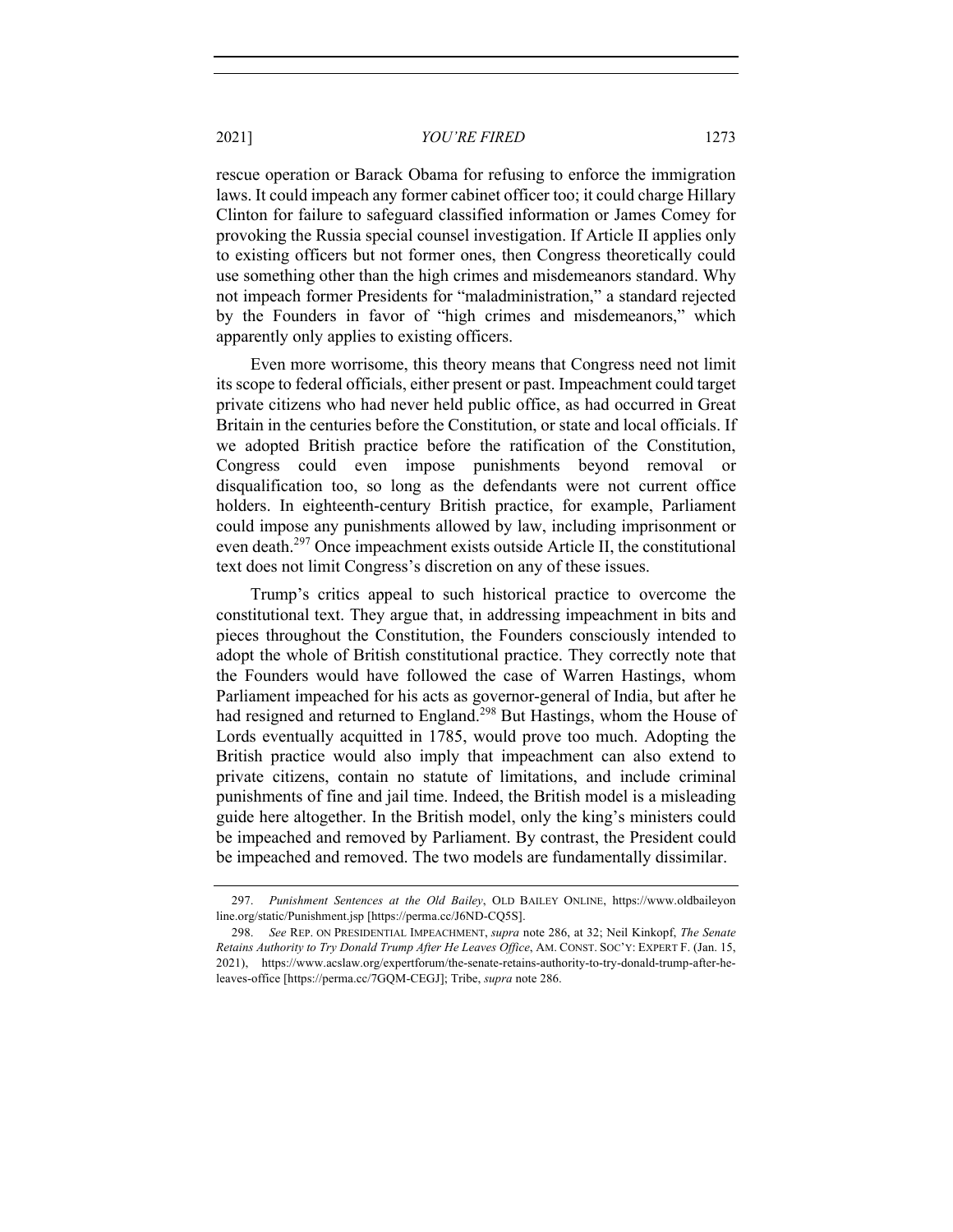In fact, the most reliable originalist sources tend to support our view. Both sides must admit that the history of the drafting and adoption of the Constitution provides no compelling evidence to settle the question. Neither the debates of the 1787 Philadelphia Convention (which wrote and proposed the constitutional text but whose proceedings remained secret until after James Madison's death in 1836),<sup>299</sup> nor the records of the 1787–1788 state ratifying conventions (which actually exercised the legal authority to adopt the Constitution), $300$  contain any direct discussion of whether impeachment could apply to ex-officers. An originalist should only adopt a nontextual reading of the impeachment power if we were to see extensive discussion at the time of the Constitution's adoption that clearly assumed such a power to exist.

In contrast, the most significant governing instruments of the day—the state constitutions—further support the idea that the Constitution extends impeachment only to officers of the present, not the past. It appears that the revolutionary Americans who wrote the first state constitutions intended impeachment to apply to former office holders. But when they wanted to adopt this British practice, they explicitly said so. Pennsylvania's 1776 Constitution, perhaps the most radical of the state constitutions, made clear that impeachment would apply to an executive officer "either when in office, or after his resignation, or removal."301 The Virginia Constitution of 1776 stated that the governor "when he is out of office," could be impeached by the House of Delegates. <sup>302</sup> Delaware's 1776 constitution similarly made clear that the legislature could impeach the executive "when he is out of office, and within eighteen months after."  $303$  In 1777, Vermont's Constitution stated that the assembly could impeach executive officers "either when in office, or after his resignation, or removal."<sup>304</sup>

When the states wanted to include former officers in impeachment, they clearly said so in their constitutional texts. Other state constitutions of the time, such as 1777 New York and 1780 Massachusetts did not follow these examples. Instead, these states explicitly applied impeachment only to

<sup>299.</sup> *See generally* THE RECORDS OF THE FEDERAL CONVENTION OF 1787 (Max Farrand ed., 1911). 300. *See generally* THE DEBATES IN THE SEVERAL STATE CONVENTIONS (J. Elliot ed., 1827–1830);

DOCUMENTARY HISTORY OF THE RATIFICATION OF THE U.S. CONSTITUTION (John P. Kaminski, Gaspare J. Saladino, Richard Leffler, Charles H. Schoenleber & Margaret A. Hogan eds., 1976–2007); THE FOUNDERS' CONSTITUTION (Philip B. Kurland & Ralph Lerner eds., 2001).

<sup>301.</sup> PA. CONST. of 1776, § 22.

<sup>302.</sup> VA. CONST. of 1776.

<sup>303.</sup> DEL. CONST. of 1776, art. 23.

<sup>304.</sup> VT. CONST. of 1777, ch. 2, § XX.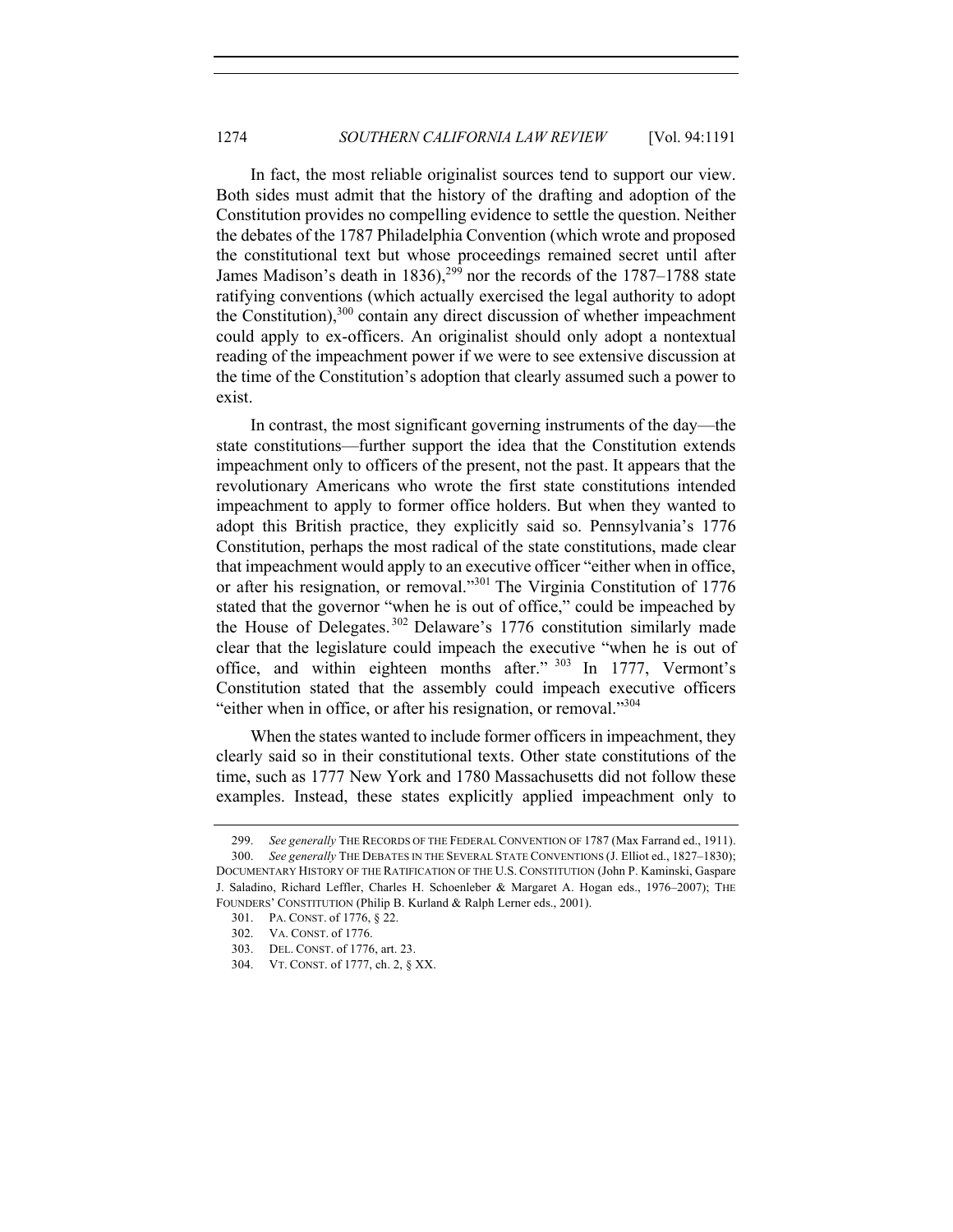current officers.<sup>305</sup> These later state constitutions, which provided models for the federal Constitution, sought more balance between their executive and legislative branches. Originalists would read such silence on including past officers in impeachment as a rejection of the earlier, radical state constitutions.

Finally, originalists should recognize the structural problems with relying upon a nontextual impeachment power. Impeachment made sense within the context of the British constitution— and even the British dropped impeachment by the early eighteenth century—because Britain had no true separation of powers. Parliament could impeach and convict for impeachment, but it could also try and convict any individual for regular crimes. Our Constitution, however, institutes a careful separation of powers that rejects the British idea that the legislature could both define and execute the law. Montesquieu's axiom that "there is no liberty if the power of judging be not separated from legislative power and the executive power" was probably one of the most quoted authorities during the Framing.<sup>306</sup> A nontextual impeachment power that allowed Congress to convict and sentence even private citizens, without limit as to time or even punishment, would run counter to the Framers' invention of a separation of powers.

Furthermore, a nontextual impeachment power would undermine the Constitution's effort to make the President independent of Congress. As Brown historian Gordon Wood has shown, freeing the executive from the control of the legislative branch represented one of the important objectives of those who wrote and ratified our founding document. For example, the Framers rejected proposals for congressional selection of the President and instead decentralized the choice by giving it to the states through the Electoral College. They also understood that the power to fire the President would give Congress the power to control the executive. Hence, they made it difficult to remove the Chief Executive by creating a two-thirds requirement for conviction of impeachment.<sup>307</sup>

Imagine the incentives created if the Framers had allowed Congress to impeach not just the current President, who could at least muster supporters in the Senate, but also all ex-Presidents and, indeed, all ex-federal officers. Suppose Congress could not only impeach all former executive officers, but

<sup>305.</sup> N.Y. CONST. of 1777, § XXXII; MASS. CONST. of 1780, ch. 1, art. VIII.

<sup>306.</sup> *See* THE FEDERALIST NO. 47, at 249 (James Madison) (George W. Carey & James McClellan eds., 2001); THE FEDERALIST NO. 78 (Alexander Hamilton) (George W. Carey & James McClellan eds., 2001).

<sup>307.</sup> *See* GORDON S. WOOD, THE CREATION OF THE AMERICAN REPUBLIC: 1776–1787, at 150–61 (1967).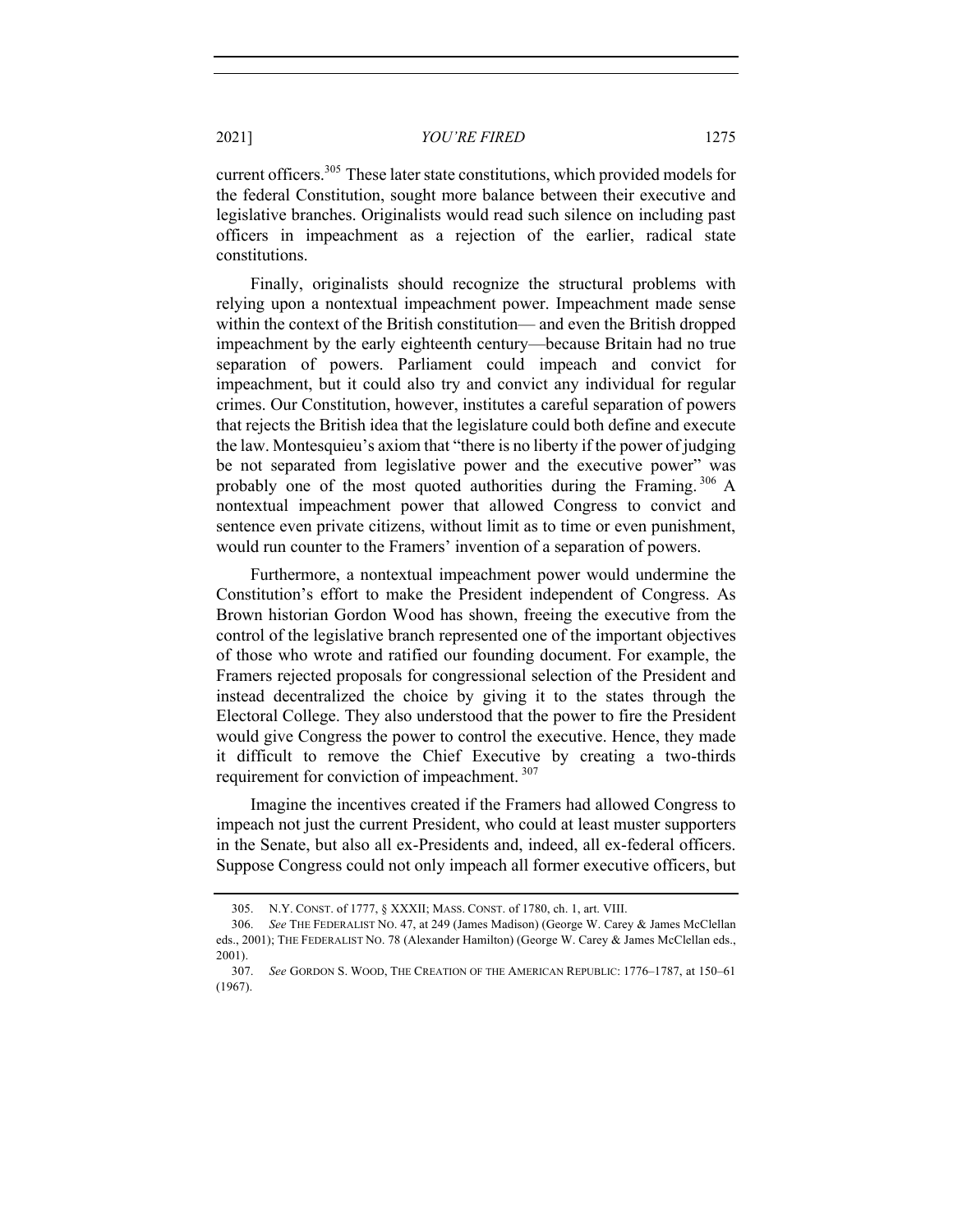subject them to disqualification and even criminal punishment. Such humiliation and harassment would provide a powerful incentive to bend the knee to Congress while in office— the very outcome decried by the Founders when they created an independent executive branch.

Critics may ask: if the Senate lacks jurisdiction to try Trump, does that mean he would be legally unaccountable for the alleged crime of incitement? It does not. Trump might still be held liable by an ordinary court of law if, indeed, he has committed a federal crime. The absence of Senate jurisdiction does not imply that there is no other forum available to establish accountability (or, equally, to acquit Trump if the charge is unfounded).

Federal officials who have been impeached are subject to criminal prosecution for the same underlying actions. The Constitution's impeachment clauses in fact explicitly preclude the defense of double jeopardy. <sup>308</sup> And the Constitution leaves the sequencing of a criminal prosecution and an impeachment proceeding open. A criminal proceeding against the official usually precedes the impeachment case because the criminal trial and conviction can lead to the discovery of evidence of misconduct meriting impeachment and removal. Several federal judges have been criminally prosecuted and convicted for conduct that has formed the basis for a later congressional impeachment.<sup>309</sup>

In Trump's case, even if the Senate had jurisdiction, the better course by far would be for the Department of Justice to investigate Trump's alleged criminal incitement and, if the charge has merit, to prosecute and try him. First, the public at large would likely put more trust in the integrity of Judge Garland and the career Justice Department prosecutors under him that it does in Senate politicians like Chuck Schumer and Mitch McConnell. Second, if the prosecution and trial of the former President led to a criminal conviction, the impeachment charge brought by the House would be shown to have had more substance than now appears. Conversely, were the Department of Justice to decide that no prosecution should be brought because Trump had not committed criminal incitement, or if Trump should be acquitted after trial on that charge, those conclusions, while not binding on the Senate, would certainly bear on the question whether Trump had committed a high crime or misdemeanor disqualifying him from holding future federal office.

<sup>308.</sup> U.S. CONST. art. 1, § 3, cls. 6–7; *id.* art. 2, § 4.

<sup>309.</sup> *Washington Watch: When Federal Judges Are Impeached*, FED. BAR ASS'N (Mar. 11, 2020), https://www.fedbar.org/blog/washington-watch-when-federal-judges-are-impeached [https://perma.cc/ 6UVN-HLSF].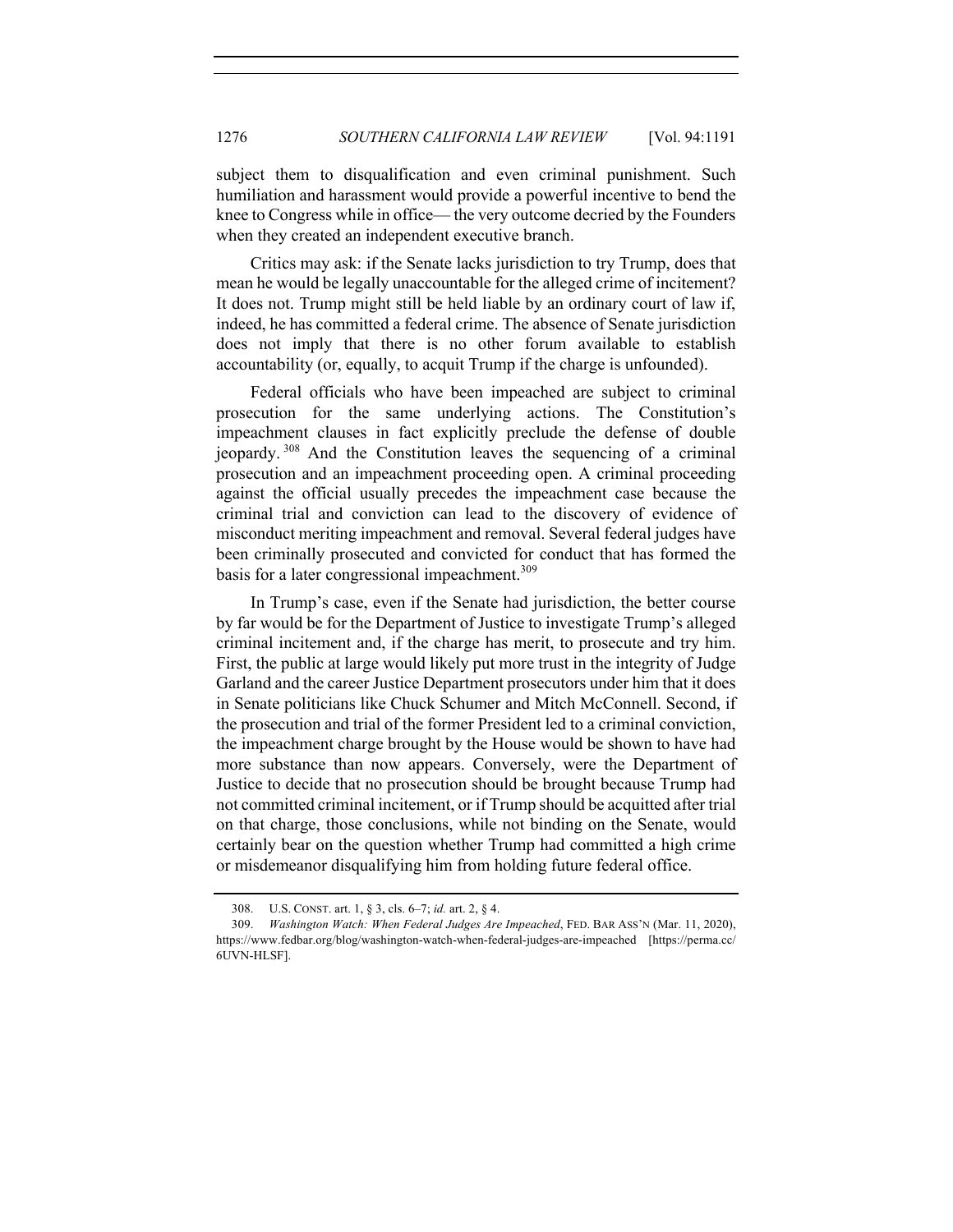#### **CONCLUSION**

Before we launched special counsels, criminal probes, and impeachment proceedings, we should have considered the long-lasting damage on the presidency. The Framers learned all too well the failures brought by a lack of independence and energy in the executive. In Article II of the Constitution, they sought to cure the disease by vesting "the executive power" in the President, which they understood to include the power over national security and foreign affairs as well as the execution of the laws. Both the Mueller probe and the Ukraine impeachment may have lowered President Trump in the minds of the public, but they could not lead to the President's removal from office.

Critics might have felt satisfaction in the political symbolism of President Trump's first impeachment, but it could come at the cost of the independence and vigorousness necessary for a successful President. Watergate may have properly forced Nixon's resignation, but it also led to a period of congressional supremacy that contributed to the failed Ford and Carter presidencies. The nation would have to wait for President Ronald Reagan to use a rejuvenated executive branch to jump-start the economy and to restore America's standing in the world. Here, President Trump's critics risk the same harm to the presidency, but all for the prize of inflicting political harm on a President within a year of a presidential election. President Trump properly fought impeachment as hard as he did in order to prevent Congress from undermining presidential independence and sapping it of executive energy.